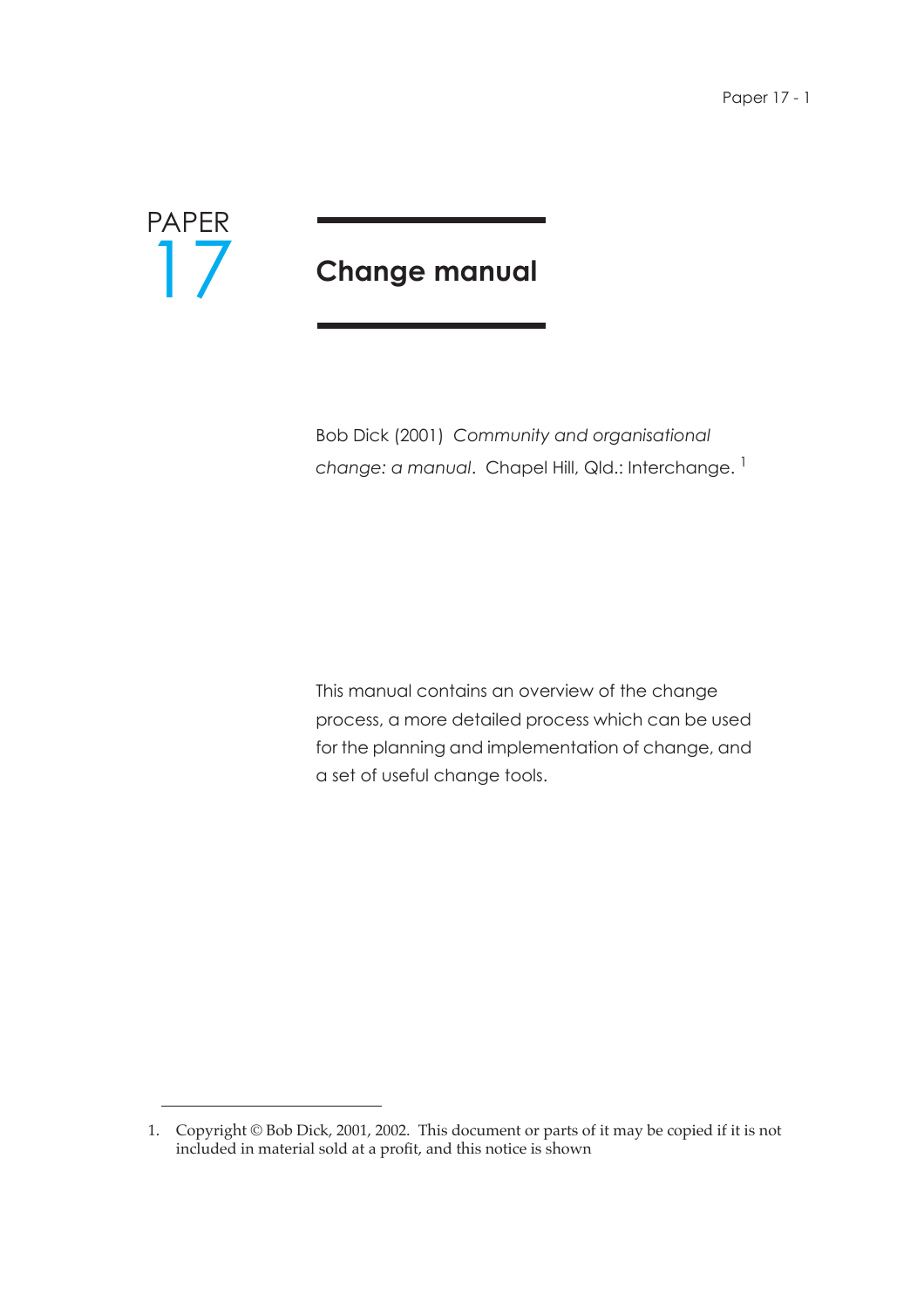Paper 17 - 2 Robust processes — papers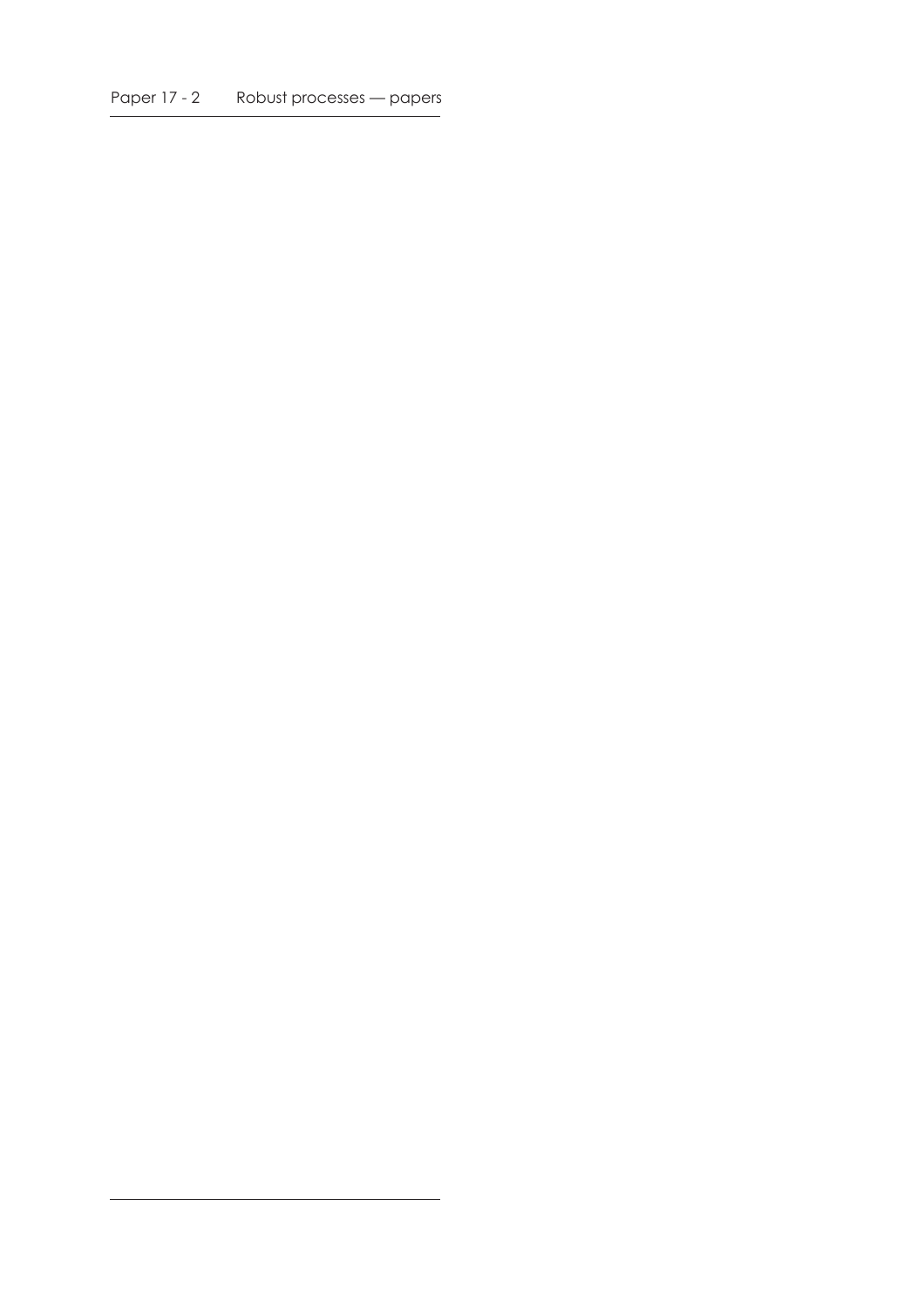## **Table of contents**

### The change tools:

|                | 39 |
|----------------|----|
| 2              | 43 |
| 3              | 49 |
| $\overline{4}$ | 57 |
| 5              | 65 |
| 6              | 71 |
| 7              | 77 |
| 8              | 79 |
| 9              | 83 |
| 10             | 89 |
| 11             | 97 |
| 12             |    |
| 13             |    |
| 14             |    |
| 15             |    |
| 16             |    |
| 17             |    |
| 18             |    |
| 19             |    |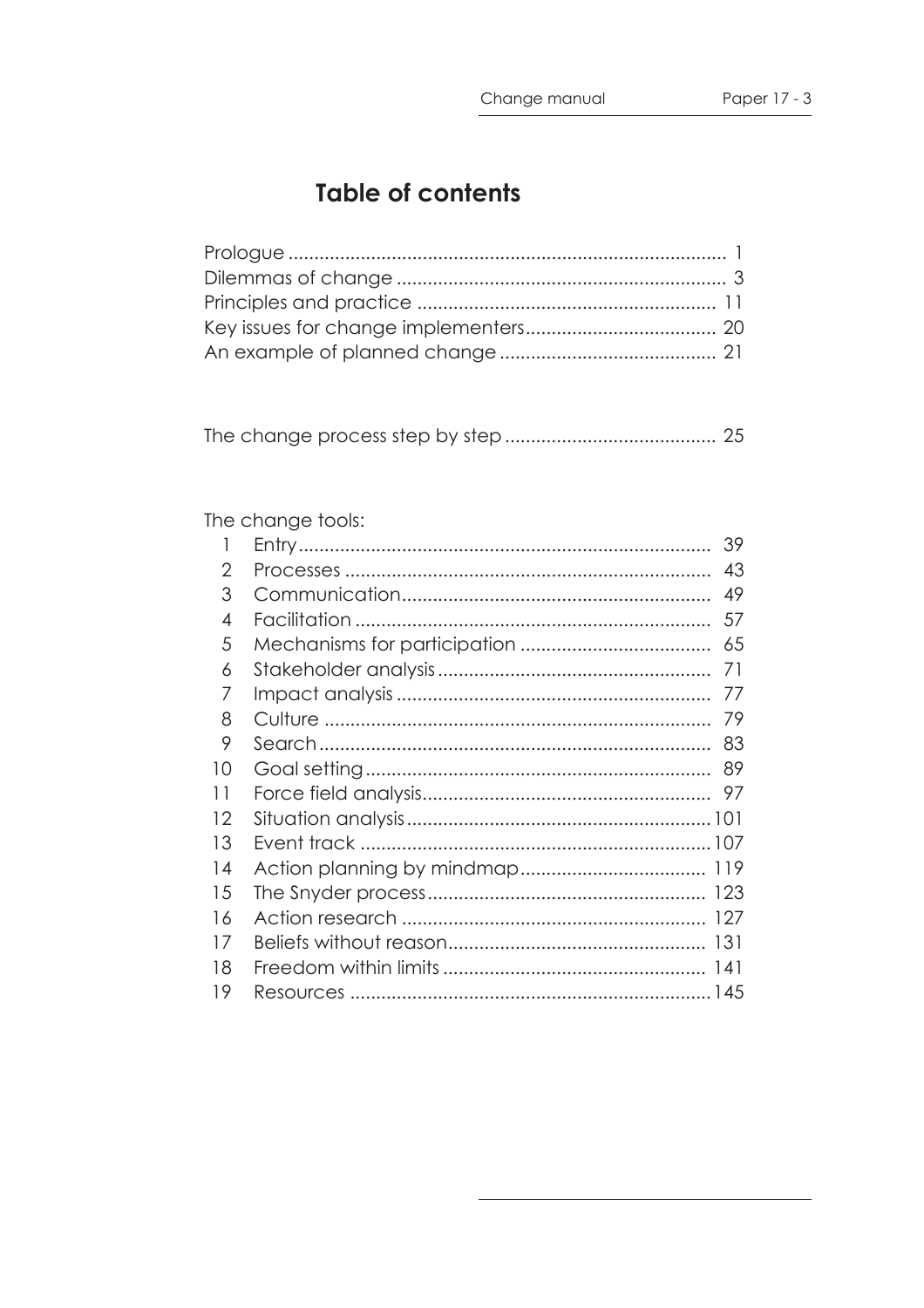Paper 17 - 4 Robust processes — papers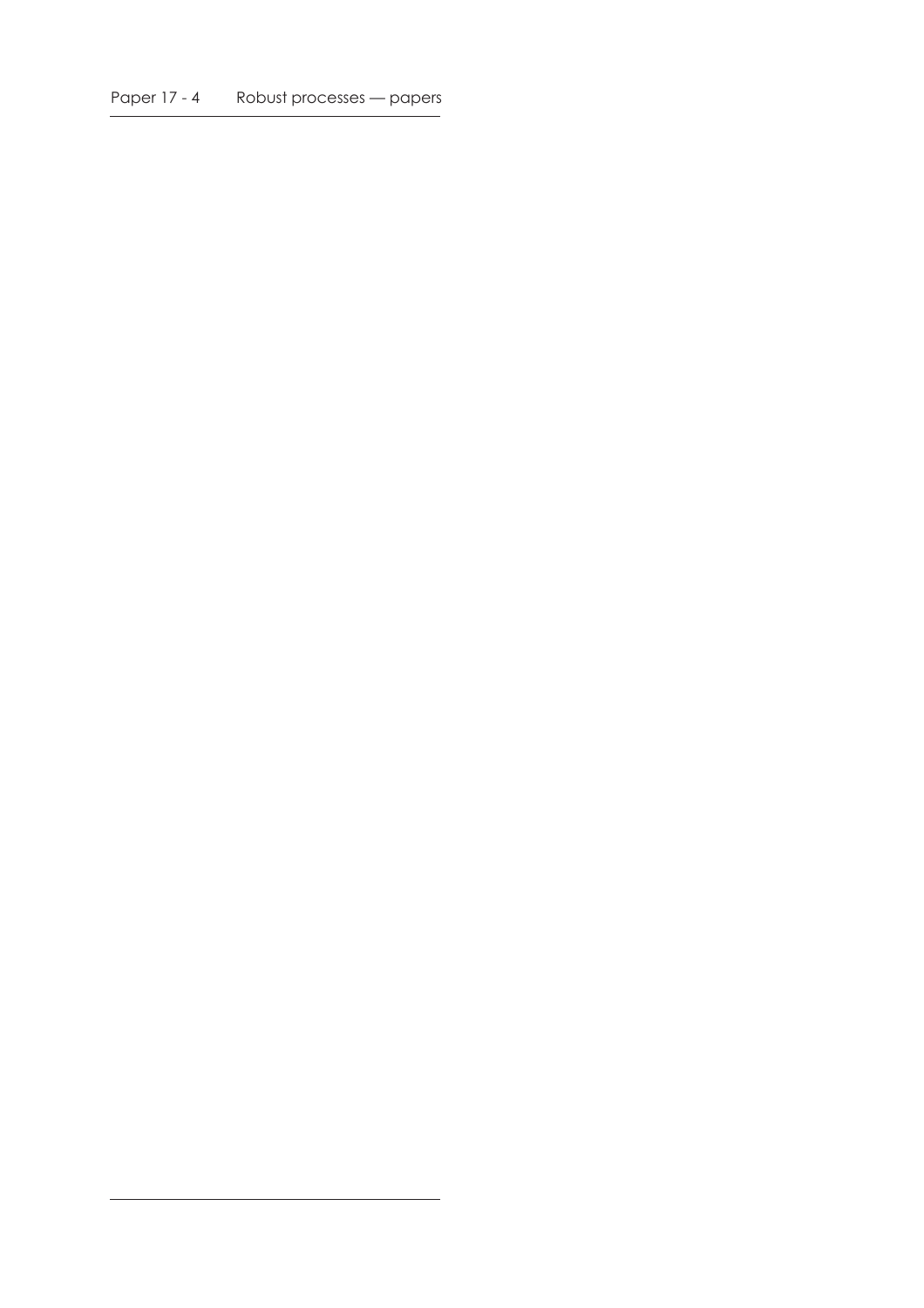## **Prologue**

Planning a change is a bit like planning a journey.



## **Going on a simple journey**

If you are the only one going on a journey, it can be easy. If it's a journey you haven't taken before, it helps to have a map of the route from here to there. A map is only useful if it includes where you are and where you're going to. To use it, you also have to be clear about both.

In other words, a simple journey which affects only you can be planned well if you know:

- where you are now
- where you want to go to
- **a** and how you can get from here to there.

Note that all of this happens before you set out on the trip. The planning happens first. The journey happens later. The planning is to make the journey more successful and more pleasant.

Change is similar. We plan change so that the change is more likely to be achieved.

## **A more complex journey**

Suppose that a large number of people wish to take a journey together. This becomes more complex. It's still useful to know where you wish to go, and where you are, and how you are going to get from here to there. Do the other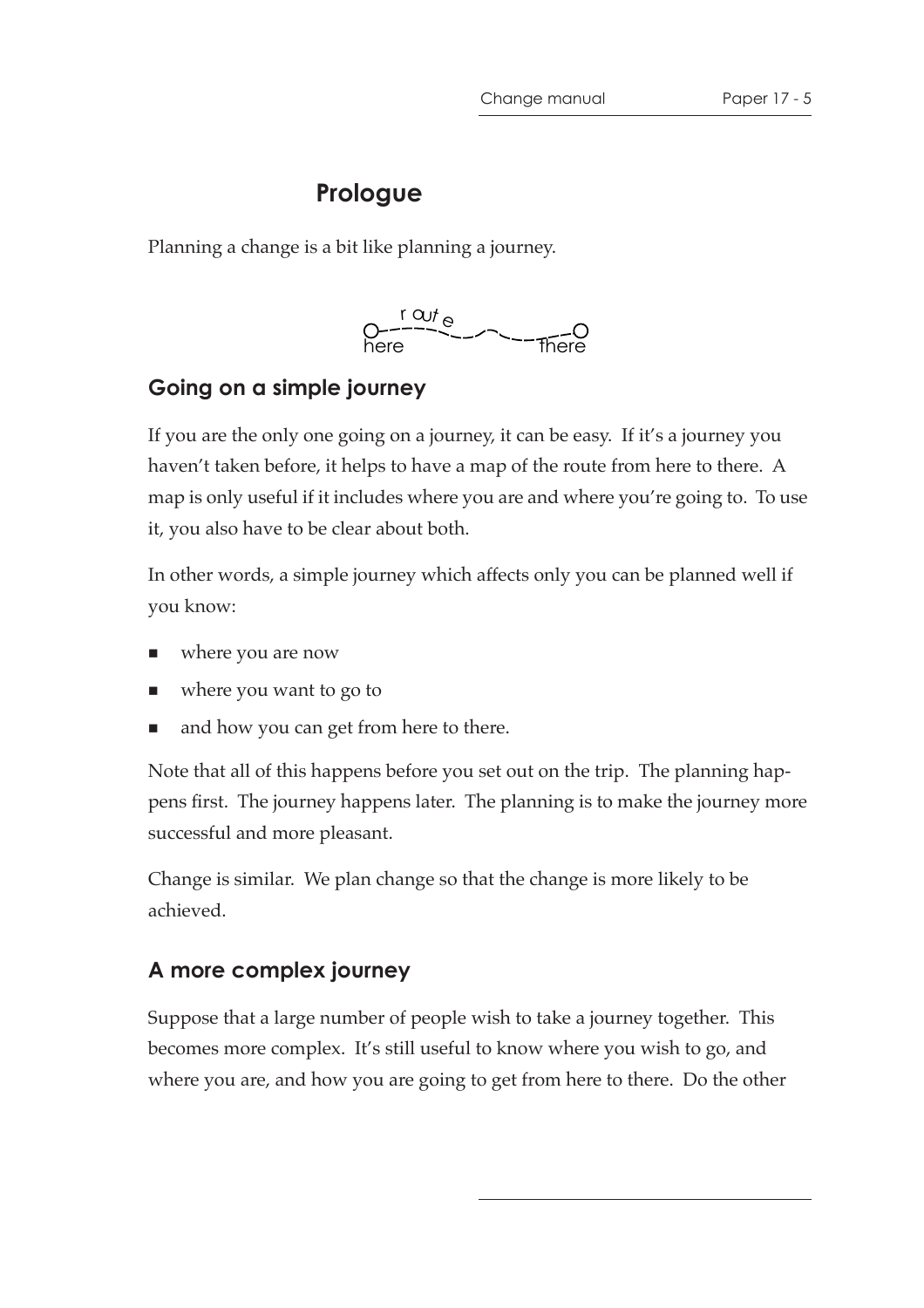travellers have the same goal? Are they happy to follow the same route? Are you agreed about the form of transport?

Before you do the planning, it's helpful to check out some other details. Who else will travel with you? Do they expect to be involved in the planning? How will you involve them?

In other words, there is still planning to be done before starting the journey. But now there are other things to be done before the planning. You have to identify those affected, and work out if they are to be involved in the planning, and how. If they are not involved in the planning, you will need to decide how to keep them informed, and how to take their wishes into account. You have to decide if you can do it on your own, or would be better or safer with a guide.

And again change is similar. We prepare for the planning. Then we prepare for the change. And then we carry out the change. Somehow or other, too, we have to do all this without suffering "paralysis by analysis". If we don't get as far as the change, then the preparation and planning will be wasted.

### **The change model**

The following pages take you through a change model which you can use to plan and implement community and organisational change.

### **The dilemmas of change**

#### **Present plans** → **future action**

Present change is difficult to bring about. The present is already determined by its history. The future isn't yet here. Plans therefore provide the means by which the future can be influenced from the present. If people agree freely, now, that they will do something in the future, there is a good chance that they will do so.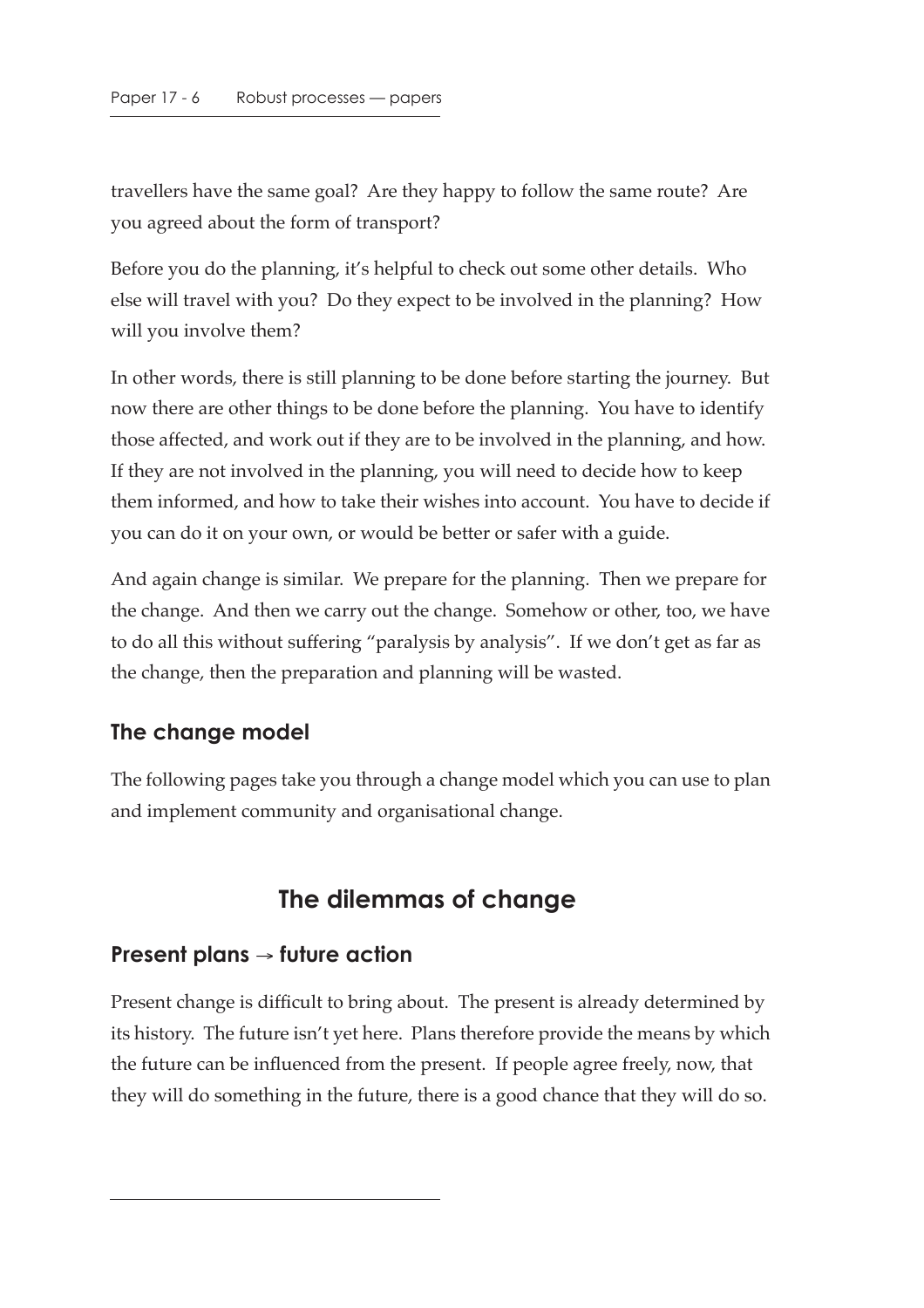If plans specify precisely who will do precisely what, and by precisely when, then people are in no doubt about what is to happen. Otherwise there may be confused responsibilities; either nothing will happen, or people will later find that what they agreed to meant different things to different people.

### **Present participation** → **future commitment**

And if the people who are to carry out the plans in the future are the ones who develop the plans now, there is a good chance that they will be committed to carrying out those plans.

### **Therefore participative planning** → **action**

In short, future action depends upon both plans and commitment. It is participative planning which enables both to be developed...

participative planning  $\rightarrow$  plans and commitment  $\rightarrow$  future action

We can think of this as being a three-phase process in which pre-planning prepares for beginning a change program, and planning develops the action plans, which are then implemented in the third phase.



Plans fall down, however, partly because they *are* specific. The future is seldom exactly as expected. If the plans don't specify that Fred will do X, perhaps no one will. But when the time arrives to carry out X, perhaps Fred has departed. Therefore effective plans also allow for their own monitoring and evaluation.

### **Two plans in one**

An effective action plan is therefore two plans in one. One plan contains items such as...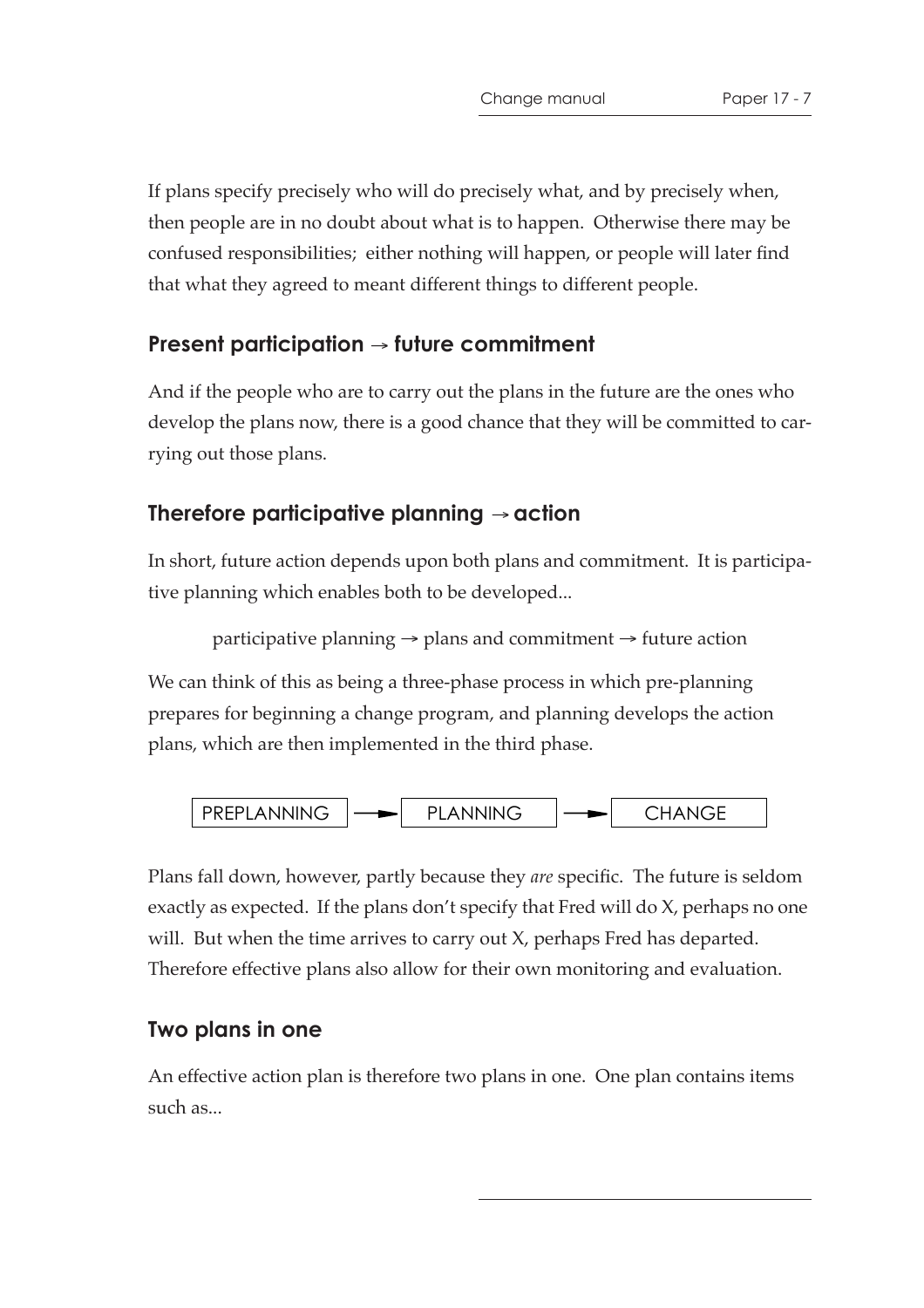*"So-and-so agrees to carry out actions to achieve such-and-such outcomes by suchand-such a time"*

and other items such as...

*"So-and-so agrees to check if the planned goals are still appropriate"* and

*"So-and-so agrees to monitor such-and-such an outcome by such-and-such a time"*

The first present action plan produces the future action. The second produces future monitoring.

> present action plan  $\rightarrow$  future action present monitoring plan  $\rightarrow$  future monitoring

Diagramatically:



monitoring plan

#### **A route has a start and a finish**

To develop a plan, one needs two sets of information:

- What the plan is to accomplish; that is, the future goal; and
- What the plan has to take into account; that is, the present situation.

Effective action planning therefore depends upon three different types of process...

- **goal setting;**
- **situation analysis;**
- action planning;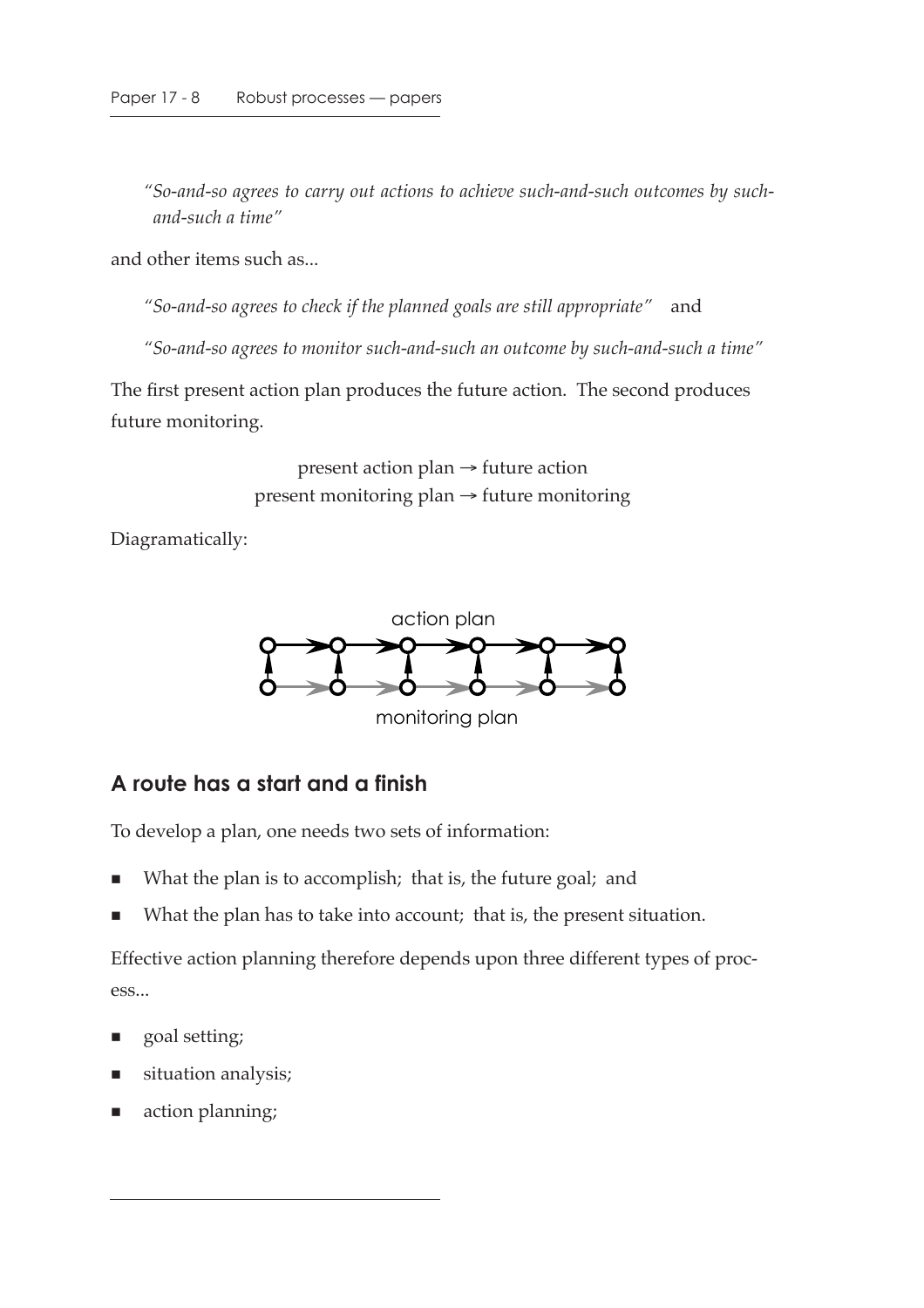

The third of these includes components for developing a monitoring plan as well as an action plan.

If you think of planning change as something like planning a journey (as in a sense it is), then before you can develop a route plan you must know where you are going, and where you are setting out from. But you still need some monitoring and contingency plans to allow for missed connections, civil unrest, national disasters and the like.

In fact, you can think of planning as a process of answering four questions...

```
"Where do we want to go?"
"What is our point of departure?"
"What is to be our route for getting there?"
"If we follow that route, what can go wrong and what can we do about it?"
```
You can manage the action planning part of a change process by asking these questions, as appropriate, over and over.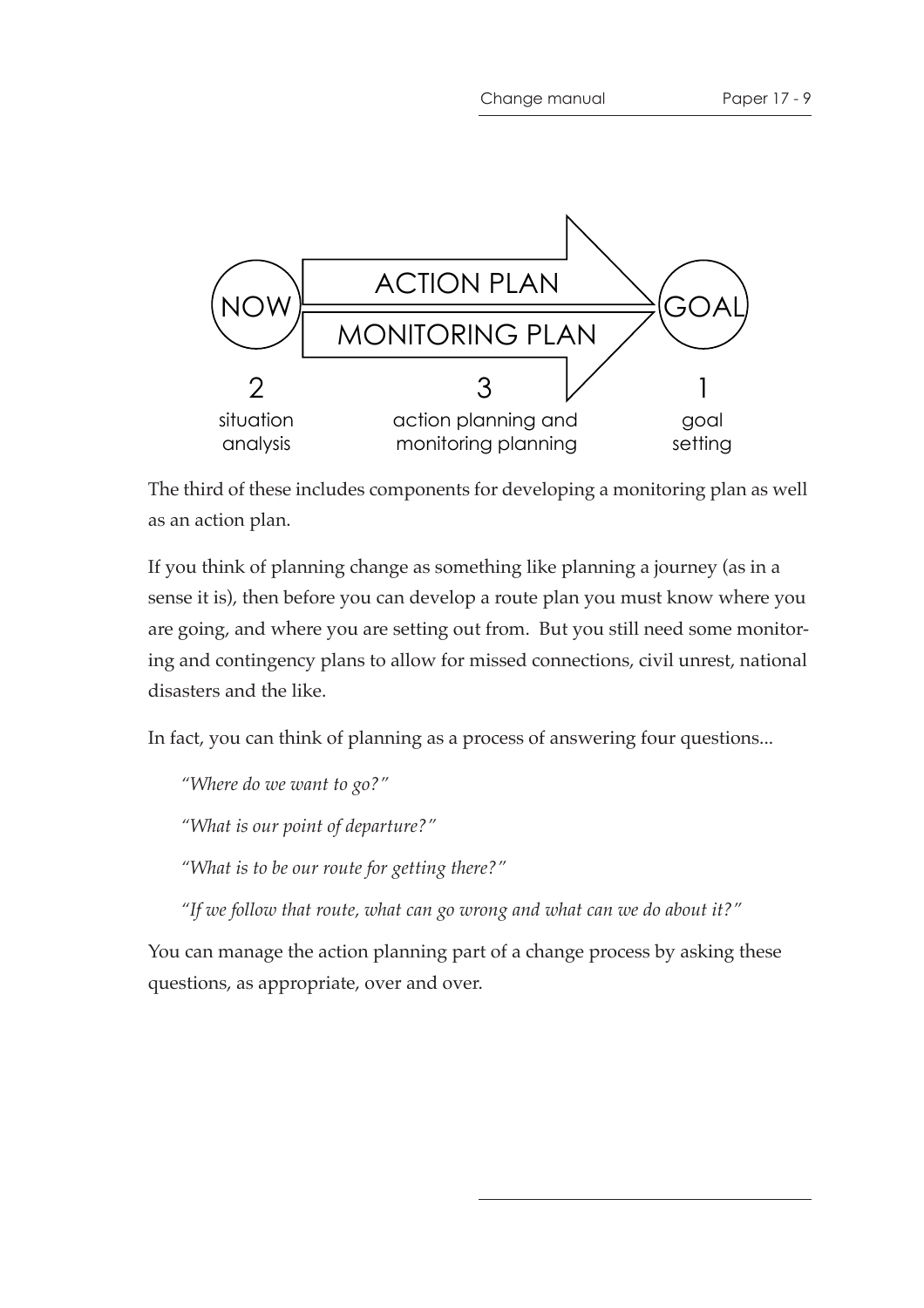### **Before planning, pre-planning**

If the planning involves other people, however, you can't just engage directly in planning. First of all you have to create the climate within which planning will occur. Before you can plan for the action, you have to plan for the planning.

Pre-planning consists of using those things you *can* change in the present to ready people for change. You can directly change only your own behaviour. Through changing it, you can change also...

- the relationships you enter into
- the processes and mechanisms by which people can be engaged in planning.

The very early stages of a program for planned change therefore typically involve...

- **EXEDENT** creating the right kind of relationship with the key players in the change; this includes being clear about your role and theirs, and the parameters within which the change may proceed;
- $\Box$  setting up the mechanisms by which involvement may take place who will be involved, will it be participative or merely representative, or by order from the top?

The nearer it approaches to full participation by all the stakeholders, the more likely that the plans will be developed taking all the information into account, and generating commitment from those who will have to act. The cost of this participation is in large (often vast) amounts of time.

### **... including cultural pre-planning**

But is the culture of the system supportive of change. Are people willing to learn from their mistakes? Or is the organisation too risk-averse to make mistakes.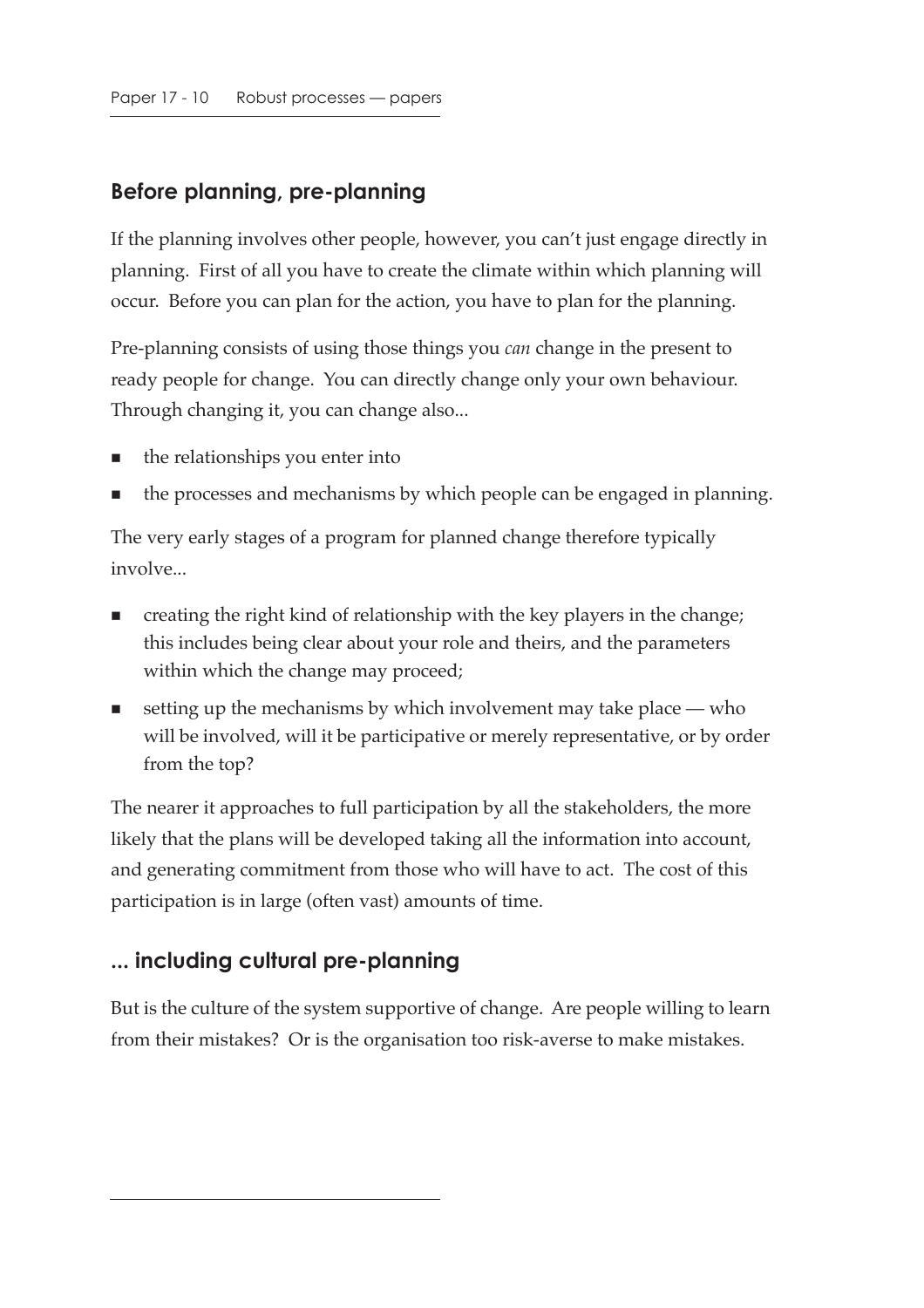Here is another difficulty. If the culture isn't supportive of change, then it is necessary to change the culture before you can change anything else. But cultural change itself depends upon a supportive culture.

What you can do to escape this bind is to create a different culture, a parallel culture, within the change program. The change program itself, and its processes, models the sort of culture that will support change.

The overall process can then be diagrammed as follows ...



... and (in a little more detail) as shown below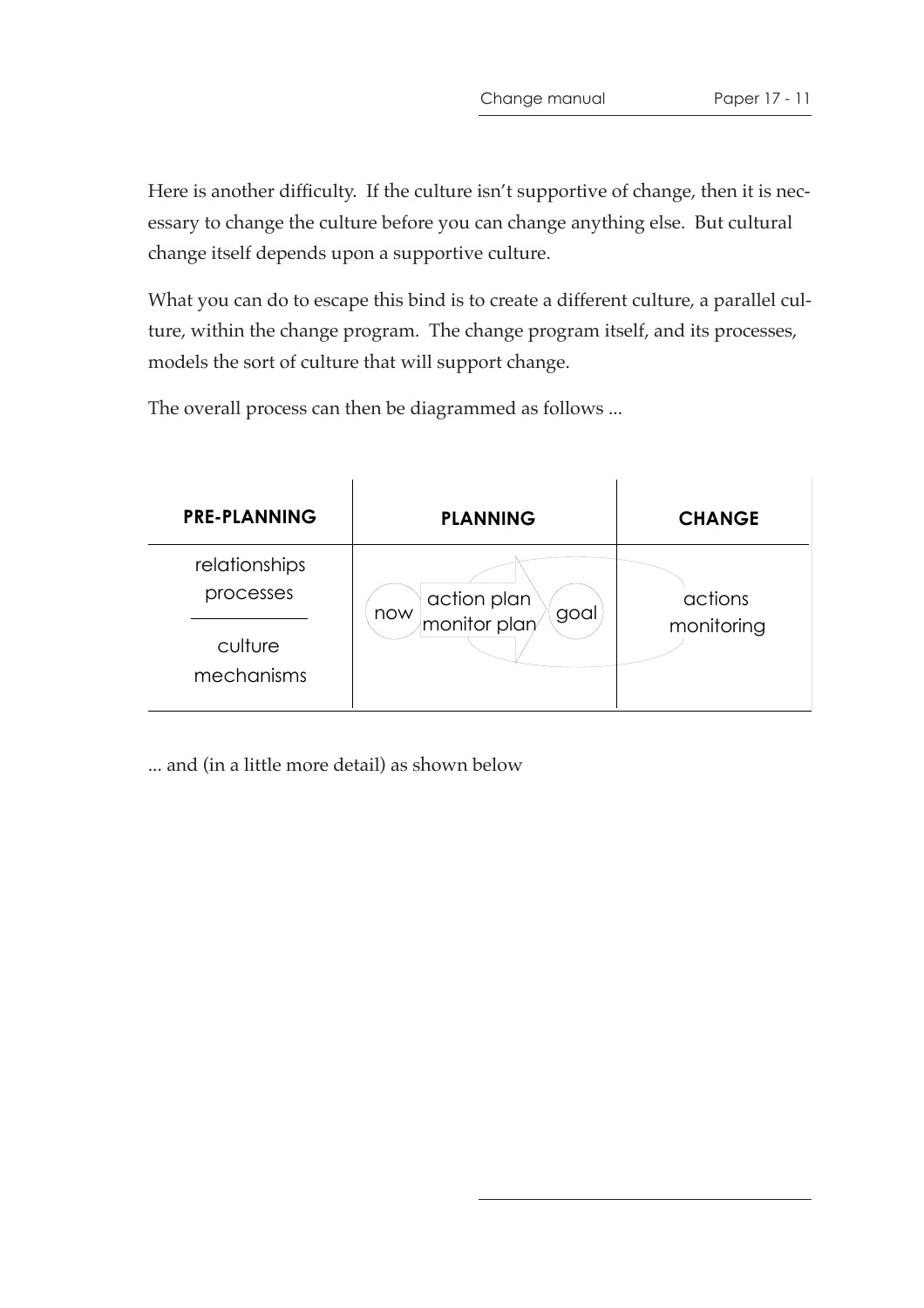

**An overview of the change process**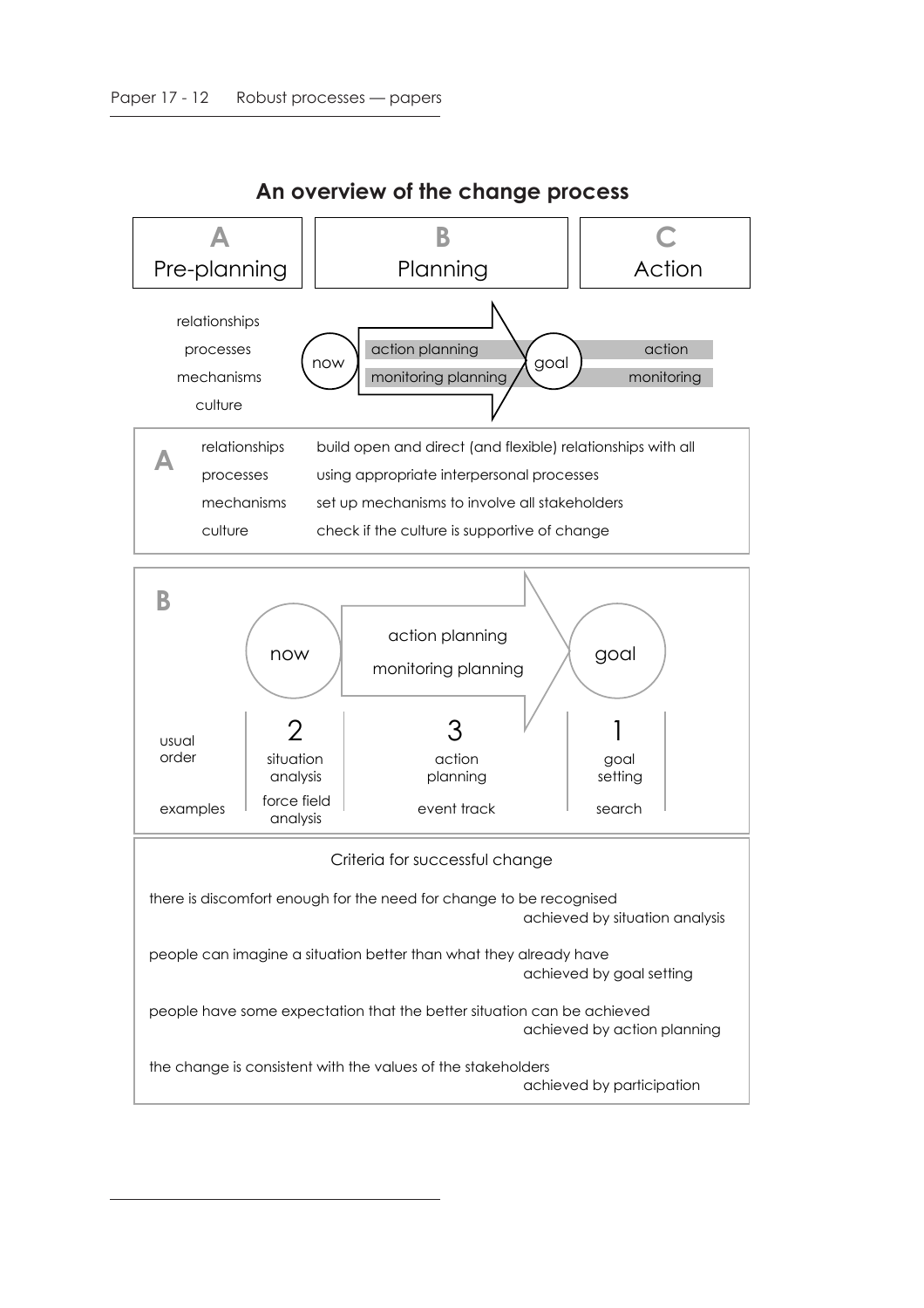## **Principles and practice**

This document includes a moderately detailed overview of an approach to community and organisational change. In effect, it is a sort of "recipe".

Recipes can be useful. They can also be dangerous. There may be occasions when the change process or the tools don't quite fit the situation you face or the change you intend to introduce.

The guiding principles have several purposes. They are intended to ...

- encourage you to mistrust the recipes
- help you to look beyond the recipes to the reasons for each step
- help you to develop an appropriate substitute process when the process described in this document isn't a good fit for your situation.

### **Guiding principles for change management**

Change processes are more often worthwhile when they are both well conceived and effectively achieved. This is more likely to occur when they tap the enthusiasm of those who are affected, are well planned, and are monitored during execution. Effective change follows the 10 principles described in the box on the next page.

Each of these principles is offered below in four forms:

- the principle, stated as a checklist item for people planning and carrying out change
- the rationale, which explains why the principle is important
- $\blacksquare$  the review criterion, a checklist item for those who are reviewing change, and
- **the procedure, a brief description of how the principle might be observed in** practice.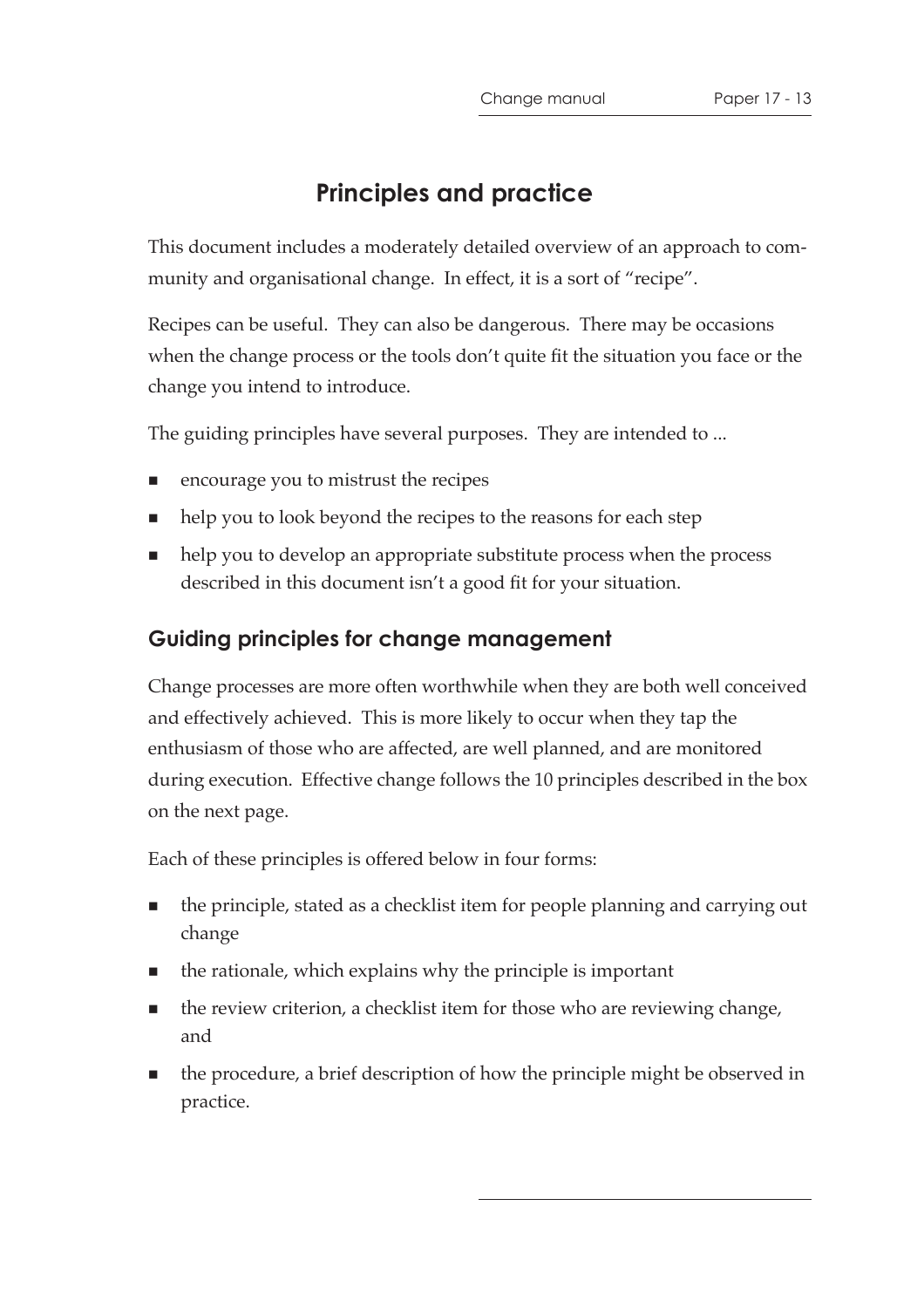|                | Effective change is               |
|----------------|-----------------------------------|
| 1              | participative                     |
| $\overline{2}$ | communicated and coordinated      |
| 3              | worthwhile                        |
| 4              | outcome-focussed                  |
| 5              | aligned with stakeholders' vision |
| 6              | evidence-based                    |
| 7              | planned                           |
| 8              | resourced                         |
| 9              | monitored                         |
| 10. I          | evaluated                         |
|                |                                   |

The principles are gathered together at the end of this sub-section as "Key issues for change implementers". Now, here are the principles in some detail.

## **Communication, coordination, consultation**

#### **1 Participative**

| Principle | To the extent possible, involve those who are affected by the<br>change in the planning                                                                                                                                                                                                                                                                                                   |
|-----------|-------------------------------------------------------------------------------------------------------------------------------------------------------------------------------------------------------------------------------------------------------------------------------------------------------------------------------------------------------------------------------------------|
| Rationale | Change is more likely to be effective if it has taken into account the<br>views of those affected, and if they are supportive of the change. By<br>involving those affected in the planning and implementation of the<br>change, better information is likely to be available about the costs<br>and benefits to all, and those involved are more likely to be<br>committed to the change |
|           | There are times when full participation is neither possible nor<br>desirable. On such occasions it is possible to reduce potential<br>resistance by talking honestly with those affected about the reasons<br>for the change and the reasons for the relative lack of participation                                                                                                       |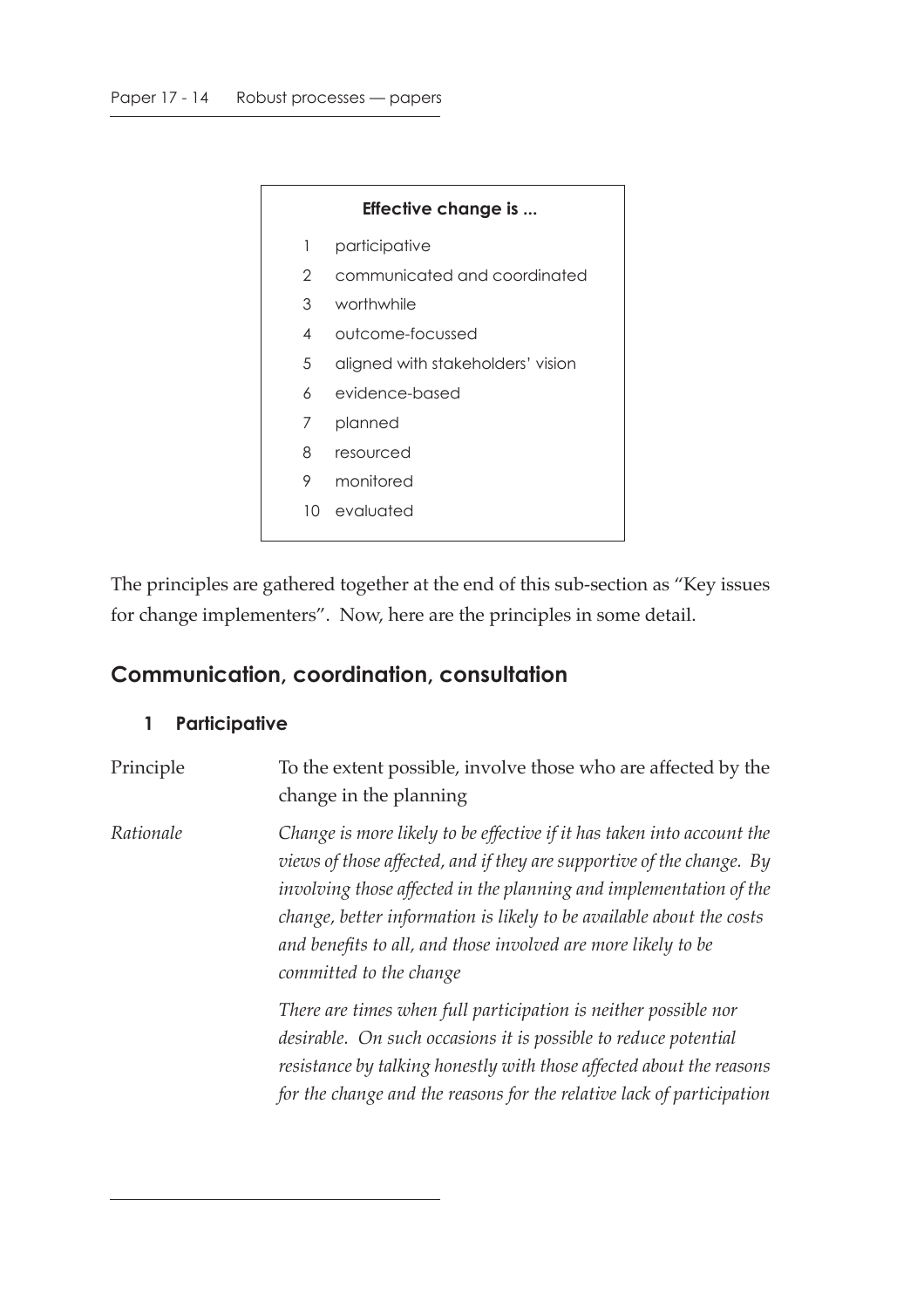Review criterion Proposed changes where possible have the agreement of those affected by the change, and those who will be involved in its implementation. Where this is impracticable, those affected are informed fully about the reason for the change and for the approach adopted Procedure Identify those who will be affected by the change or by the way it is introduced. If possible involve them in analysing the present situation and planning and implementing the change. Where this is not possible (for example because of urgency) do what is possible to inform them as soon as

#### **2 Communicated and coordinated**

Principle Keep informed, others who have an interest in the proposed change

possible, and keep them well informed

*Rationale Even where it is possible to involve those affected by a change in the planning, there are others who can usefully be kept informed. This can help you to learn about issues which otherwise may not come to your notice. You can discover likely side effects of the change which you might not otherwise identify. Those whom you keep informed are more likely to be supportive of the change.*

> *Occasionally there are time (or other) constraints that do not allow full participation. It is then even more important to keep people informed. They may otherwise find ways of opposing or sabotaging the change if they do not understand why it is being introduced and why greater participation is not possible*

Review criterion The proposed change includes a communication plan which identifies all stakeholders, specifies their level of involvement, and includes steps to keep them informed

Procedure Identify all stakeholders — anyone affected by the change or by how it is carried out. Decide who needs to know what.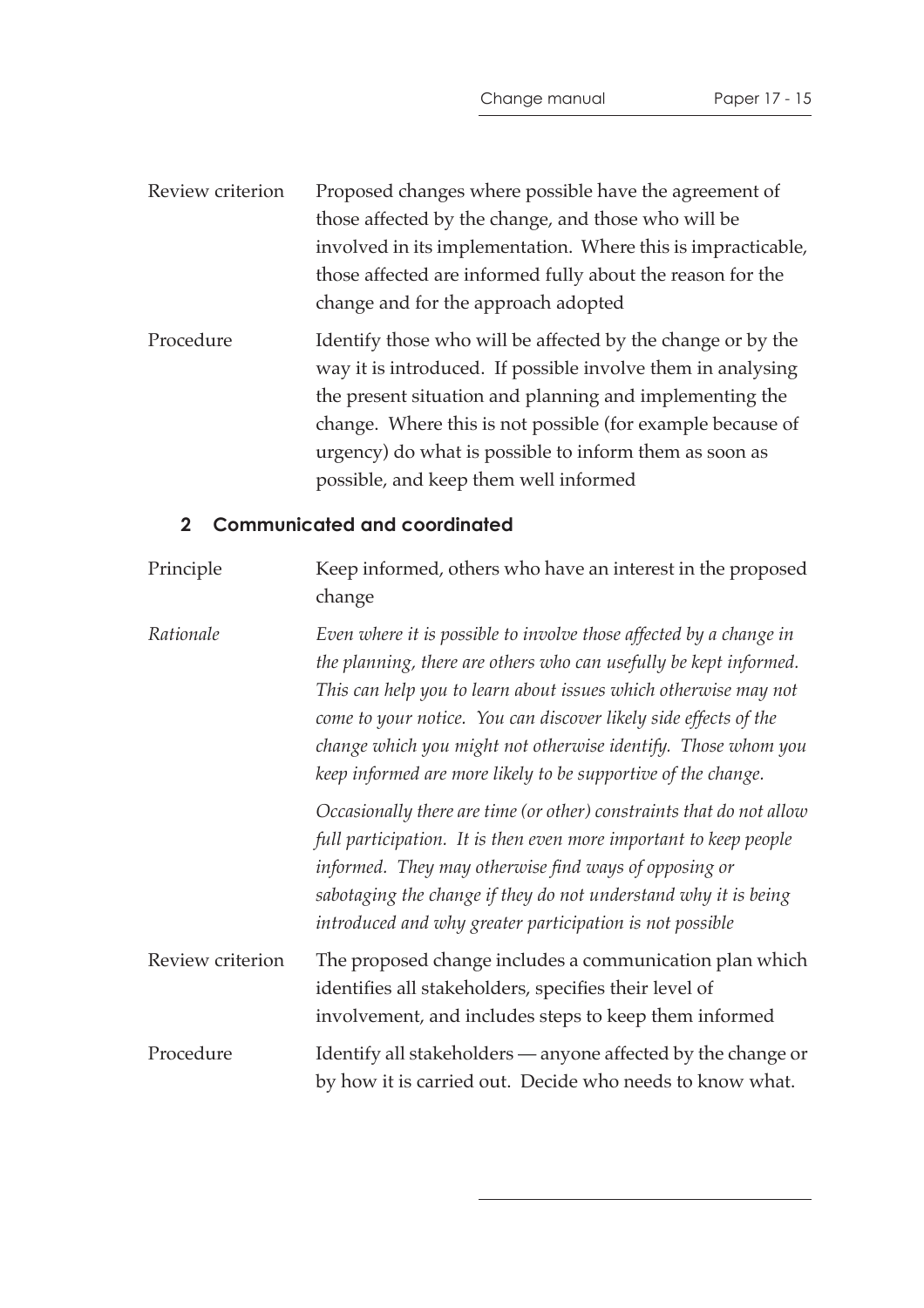Build into your change plan the necessary steps for keeping them informed

### **Outcomes**

#### **3 Worthwhile**

| Principle        | Check that the benefits of the change outweigh the costs,<br>disadvantages and risks                                                                                                                                                                                                                                                                                                             |
|------------------|--------------------------------------------------------------------------------------------------------------------------------------------------------------------------------------------------------------------------------------------------------------------------------------------------------------------------------------------------------------------------------------------------|
| Rationale        | The purpose of change is to bring about benefits to everyone who<br>may be affected by, or may affect, the change.                                                                                                                                                                                                                                                                               |
| Review criterion | Taking all benefits, costs and risks (obvious and less<br>obvious, short-term and long-term) into account, the<br>proposed change is of benefit to the stakeholders                                                                                                                                                                                                                              |
| Procedure        | Identify the realistic benefits of the proposed change.<br>Include obvious benefits. Include also the less obvious<br>benefits such as skill-development and morale. Estimate as<br>accurately as possible the costs and disadvantages of the<br>proposed change. Again include the obvious and the less<br>obvious costs and risks, and also both short-term and long-<br>term costs and risks. |

#### **4 Outcome focussed**

| Principle        | Be clear about the intended goals of the change                                                                                                                                                                                                                                                                                       |
|------------------|---------------------------------------------------------------------------------------------------------------------------------------------------------------------------------------------------------------------------------------------------------------------------------------------------------------------------------------|
| Rationale        | There are benefits in identifying the intended outcomes of a<br>proposed change, and specifying them clearly. It is then easier to<br><i>identify the costs, benefits and side effects of a change. It is also</i><br>very difficult to develop a plan, or to check if the change is still on<br>track, if the outcomes are not clear |
| Review criterion | There is a clear description of the intended and likely<br>outcomes of the planned change                                                                                                                                                                                                                                             |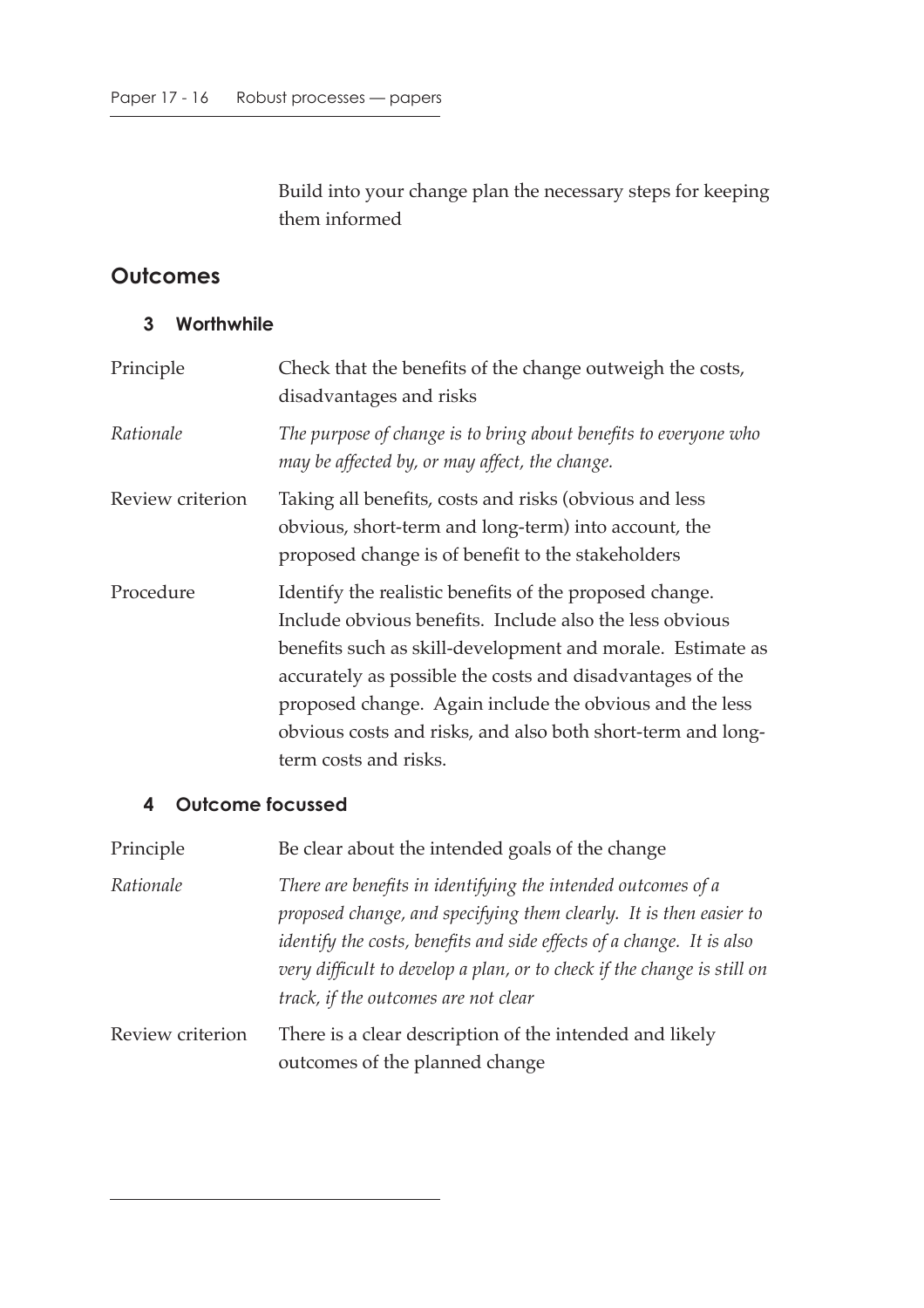Procedure Define the change by describing clearly what outcome it is intended to achieve: if the change is successful, what will be different as a result. Check that you have included likely but unintended consequences and side effects as well as intended outcomes

#### **5 Aligned with the vision**

| Principle        | Check that the proposed change fits in the vision (and other<br>strategies) of the organisation or community                                                                                                                                                                                                                                                                                                                                                                                                                  |
|------------------|-------------------------------------------------------------------------------------------------------------------------------------------------------------------------------------------------------------------------------------------------------------------------------------------------------------------------------------------------------------------------------------------------------------------------------------------------------------------------------------------------------------------------------|
| Rationale        | Organisations, communities, teams and the like allow people to<br>achieve goals which are beyond their individual abilities or efforts.<br>For greatest effectiveness, therefore, the skills and efforts of people<br>can all be aligned in the same long-term direction. It is a shared<br>vision which can best provide this sense of direction. A genuinely<br>held vision can energise and motivate people. Changes which<br>contribute to a vision to which all are committed will be more<br>enthusiastically supported |
| Review criterion | The proposed change is consistent with shareholders' vision<br>and other strategies                                                                                                                                                                                                                                                                                                                                                                                                                                           |
| Procedure        | Check that the intended outcomes of the planned change are<br>consistent with the shared vision                                                                                                                                                                                                                                                                                                                                                                                                                               |

### **Analysis**

#### **6 Evidence based**

| Principle | Check that the intended change is realistic, taking the                                                                             |
|-----------|-------------------------------------------------------------------------------------------------------------------------------------|
|           | present situation into account                                                                                                      |
| Rationale | Change is most likely to be effective when it is based on a good<br>understanding of the present situation and of the ways in which |
|           | the change can be achieved                                                                                                          |
|           |                                                                                                                                     |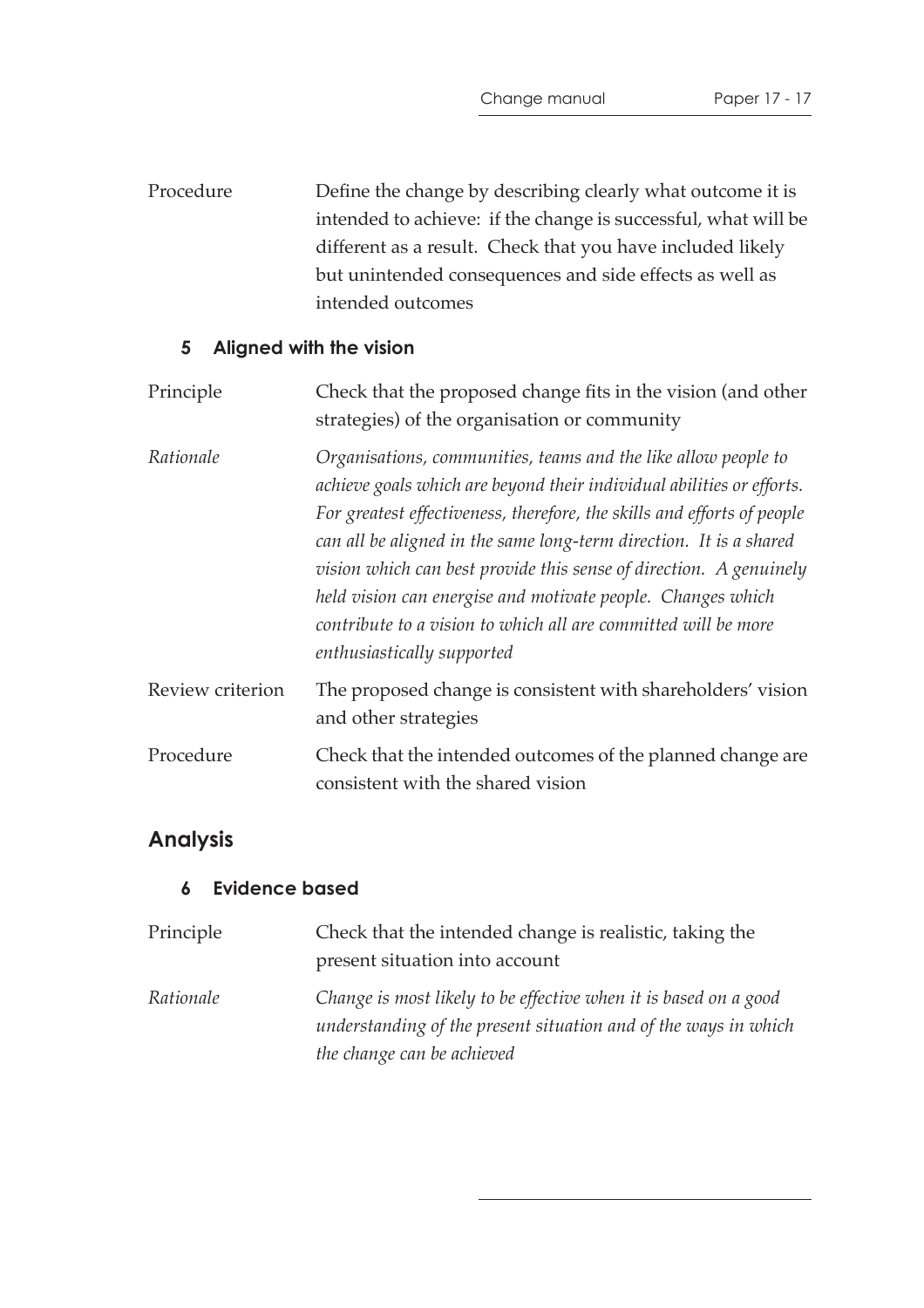| Review criterion | Decisions about change (the need, the goals, the actions) are |
|------------------|---------------------------------------------------------------|
|                  | based upon good understanding, research-based, about the      |
|                  | present situation                                             |

Procedure Check that you understand the present situation. Check that the change is of benefit, and that all interested people are aware of its benefits. Check that the change can be achieved within the available resources and skills. Identify other changes which may be taking place at the same time and check that they will not impede or conflict with the proposed change. Finally, check that the change should proceed

### **Planning**

#### **7 Planned**

| Principle        | Reach agreement on who will do what, to what standard,<br>and by when, to achieve the outcomes                                                                                                                                                                                   |
|------------------|----------------------------------------------------------------------------------------------------------------------------------------------------------------------------------------------------------------------------------------------------------------------------------|
| Rationale        | Change, particularly when several people are involved, is more<br>effective if there are detailed plans which specify who will do what<br>by when, preferably with their free agreement, and how they will<br>know that they have successfully done what they have to do         |
| Review criterion | Change proposals include detailed plans which specify at<br>each step: the actors, the outcomes, the timelines, and how<br>successful completion of the step will be known                                                                                                       |
| Procedure        | Develop a step by step plan for achieving the change. For<br>each step, specify who will achieve what outcomes, and by<br>when, and how they will know when they have achieved<br>the outcomes. Where possible, gain the free agreement of<br>those who will carry out each step |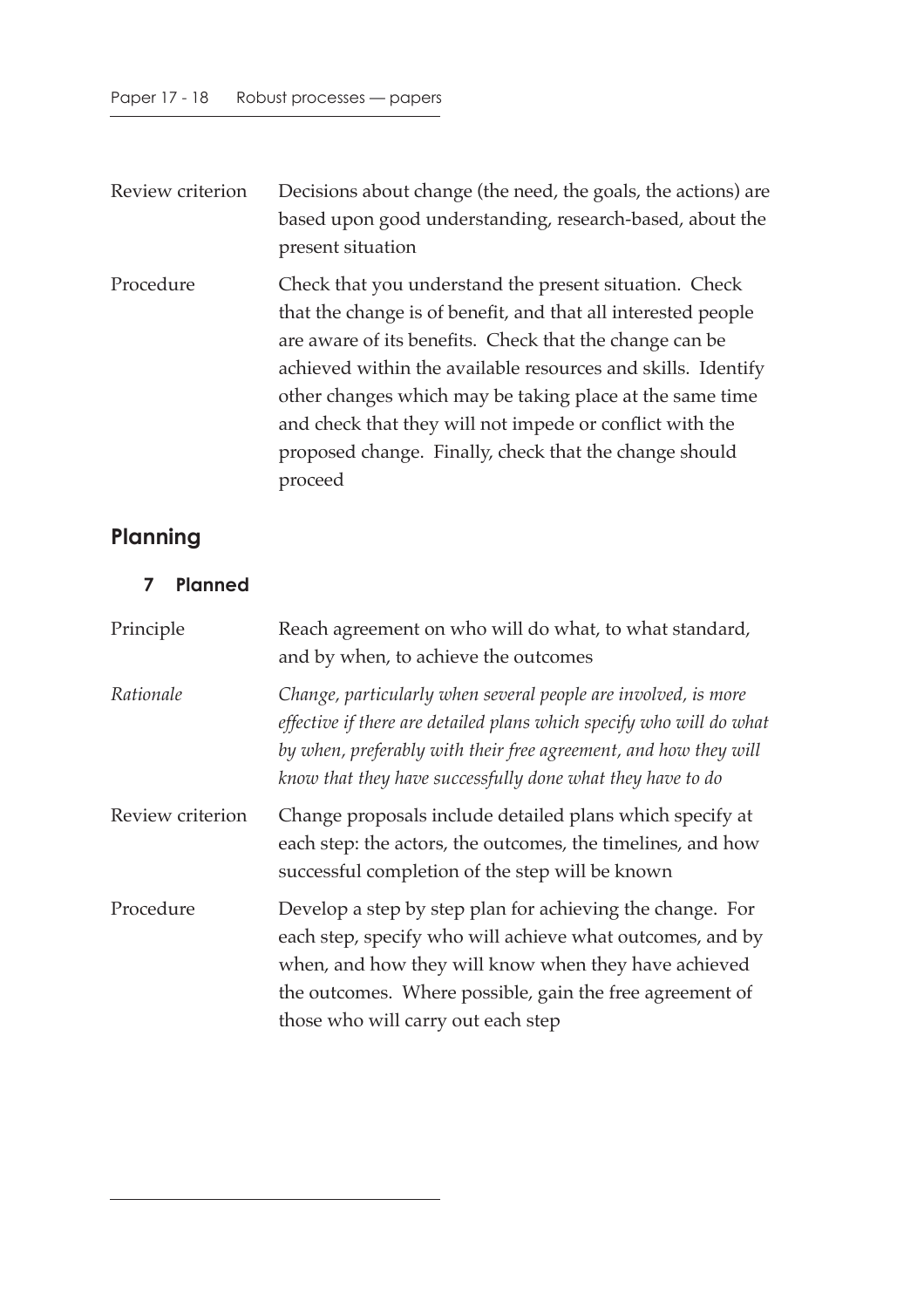#### **8 Resourced**

| Principle        | Check that the necessary resources and skills to carry out the<br>change are available                                                                                                                                                                                                                                                                                             |
|------------------|------------------------------------------------------------------------------------------------------------------------------------------------------------------------------------------------------------------------------------------------------------------------------------------------------------------------------------------------------------------------------------|
| Rationale        | It is important to be clear about needed resources for two reasons.<br>First, the disadvantages of the change might otherwise be<br>underestimated. Second, the change may not be successfully<br>achieved if the necessary resources and skills are not available                                                                                                                 |
| Review criterion | Change proposals are accompanied by an evidence-based<br>list of required resources and skills, and those resources and<br>skills appear to be adequate to achieve the planned<br>outcomes                                                                                                                                                                                         |
| Procedure        | For each step of the action plan, identify what resources and<br>skills are necessary. Find out if those skills and resources are<br>available. If they are not, allow for the necessary<br>development of the skills and arrange for the resources to be<br>available. Check that you have included the relevant costs<br>in your analysis of the benefits of the proposed change |

## **Implementation**

#### **9 Monitored**

| Principle | Plan for ongoing monitoring of progress as the change<br>proceeds                                                                                                                                                                                                                                                                                                                                                                                                                               |
|-----------|-------------------------------------------------------------------------------------------------------------------------------------------------------------------------------------------------------------------------------------------------------------------------------------------------------------------------------------------------------------------------------------------------------------------------------------------------------------------------------------------------|
| Rationale | Monitoring is a form of evaluation which is done continuously<br>during the carrying out of the change. It serves two important<br>functions. First, conditions often change after a plan is developed.<br>Ongoing monitoring checks that the plan as developed still fits the<br>situation as it now exists. Second, later steps in a plan often<br>depend on the successful completion of earlier steps. Monitoring<br>the successful completion of each step checks if the planning is still |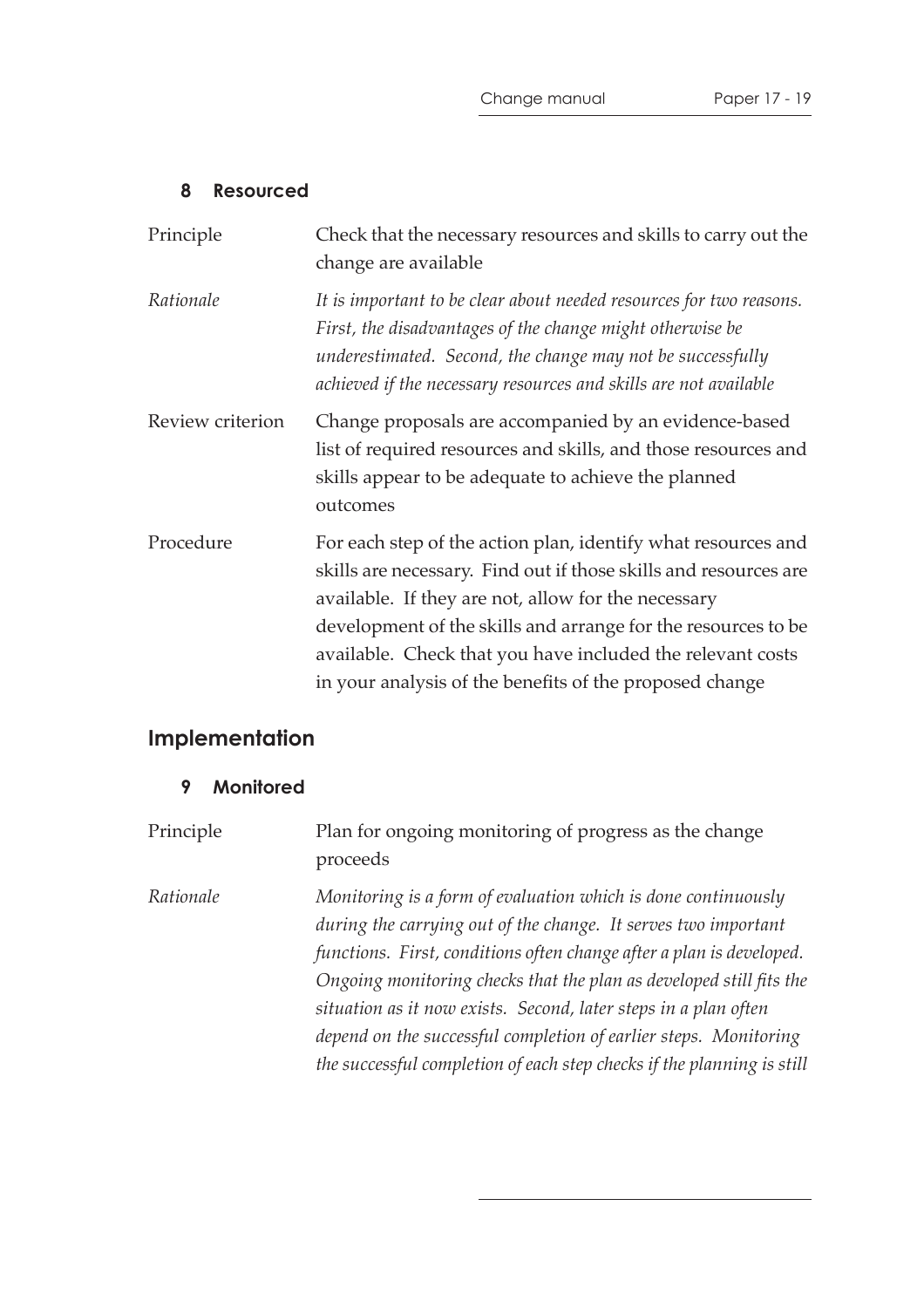*on target and on time, so that corrective action can be taken or contingency plans can be activated as necessary*

- Review criterion The step by step plans for proposed changes specify who will do what to check that each step is still appropriate, and achieves its intended outcomes
- Procedure For each step in the detailed plan, identify the indicators which will signal if the outcomes have been achieved. Specify who will do what to check that the outcomes have been achieved, preferably with the agreement of that person. From time to time, check that the intended goals of the change are still appropriate

#### **10 Evaluated**

| Principle        | Plan for evaluation and documentation of learning on<br>completion of the change                                                                                                                                                                                                                                                                                                                                                                                                                                                                                          |
|------------------|---------------------------------------------------------------------------------------------------------------------------------------------------------------------------------------------------------------------------------------------------------------------------------------------------------------------------------------------------------------------------------------------------------------------------------------------------------------------------------------------------------------------------------------------------------------------------|
| Rationale        | Monitoring is done continuously during the implementation of a<br>change. Evaluation is done at the conclusion, and perhaps at the<br>end of major phases, of the change. It too serves two functions.<br>The first is to ensure that the desired outcomes (perhaps as<br>modified during progress) are achieved, and that any unplanned<br>side-effects are identified and remedied. The second, more<br>important, is to reflect on the whole change process and ensure<br>that what has been learned from the change is shared, and perhaps<br>recorded for future use |
| Review criterion | The plans for the intended change include end-of-process<br>evaluation, and perhaps a way of recording what was<br>learned                                                                                                                                                                                                                                                                                                                                                                                                                                                |
| Procedure        | Specify who will do what to check that the final outcomes<br>have been achieved. Obtain feedback from those who are<br>directly affected by the change. Specify who will do what to<br>ensure that the learning from the change process is<br>identified and (if useful) recorded.                                                                                                                                                                                                                                                                                        |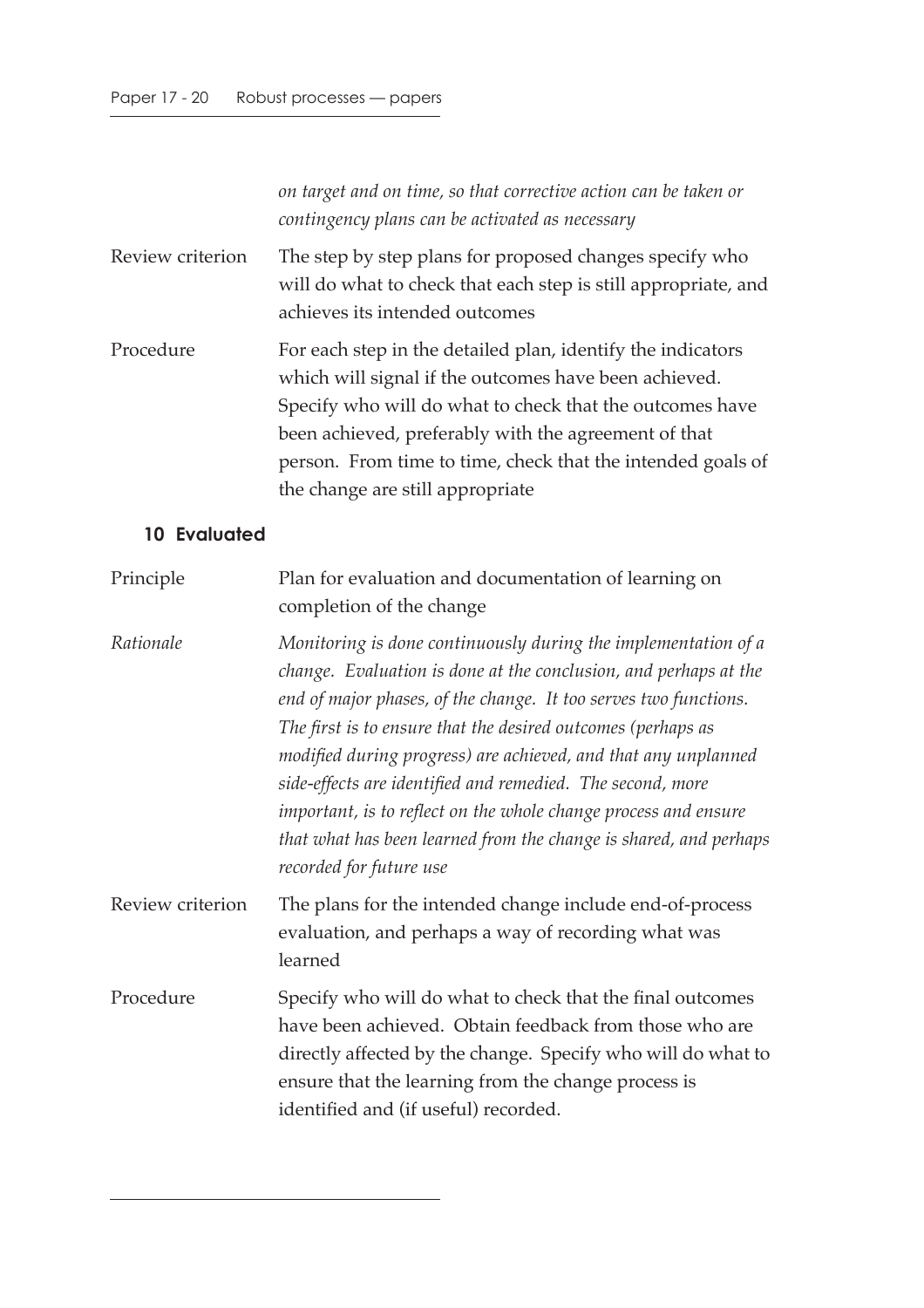## **Key issues for change implementers**

- To the extent possible, involve those who are affected by the change in the planning
- Keep informed, others who have an interest in the proposed change
- Check that the benefits of the change outweigh the costs, disadvantages and risks
- Be clear about the intended goals of the change
- Check that the proposed change fits in with the vision, mission and other strategies of the community or organisation
- Check that the intended change is realistic, taking the present situation into account
- Reach agreement on who will do what, to what standard, and by when, to achieve the outcomes
- Check that the necessary resources and skills for carrying out the change are available
- Plan for ongoing monitoring of progress as the change proceeds
- Plan for evaluation and documentation of learning on completion of the change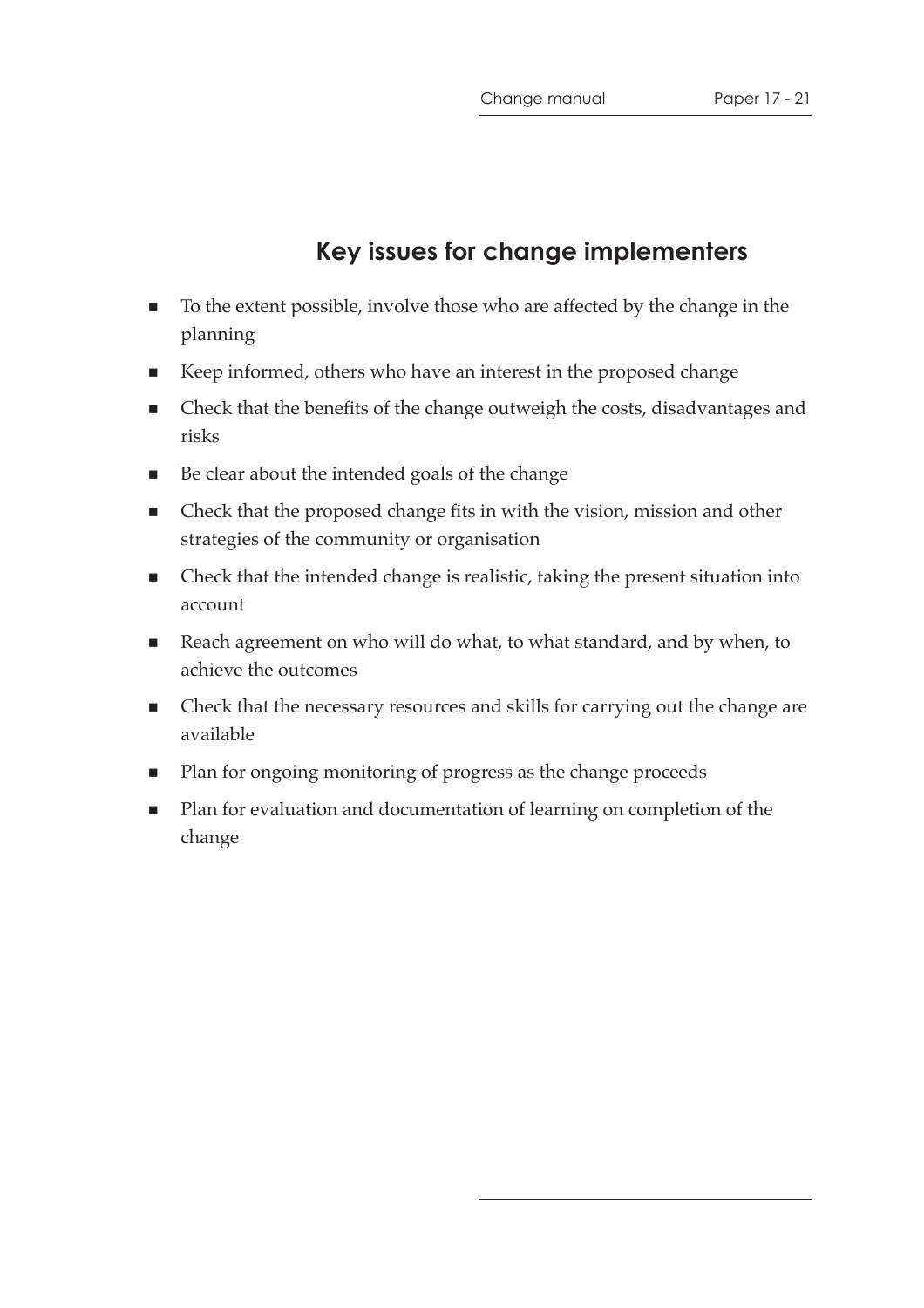## **An example of planned change**

Imagine that you are giving thought to planning and organising a picnic for your neighbours or for the staff of your organisation. You might use the three-stage change process of this document to do so.



You do a quick initial check. Yes, it seems worthwhile. You are willing to try. You decide that it will be better to put together a working party to share the responsibility.

You put together a list of people who, taken together, represent the diversity of views to be found in your organisation or community. You approach them and invite them to become involved. The working party convenes, and reaches agreement on how it will work so that the planning is satisfying and effective. It checks if all stakeholders have been identified, decides that this is something worth doing.

The members of the working party realise from their own experience that they may well be enthusiastic about the picnic. That doesn't mean that they can count on others' enthusiasm. But unless others become involved the picnic will not justify the time and effort they put into it. They develop and implement a plan to market the picnic, and solicit reactions. They work out how they can keep people informed as the planning proceeds.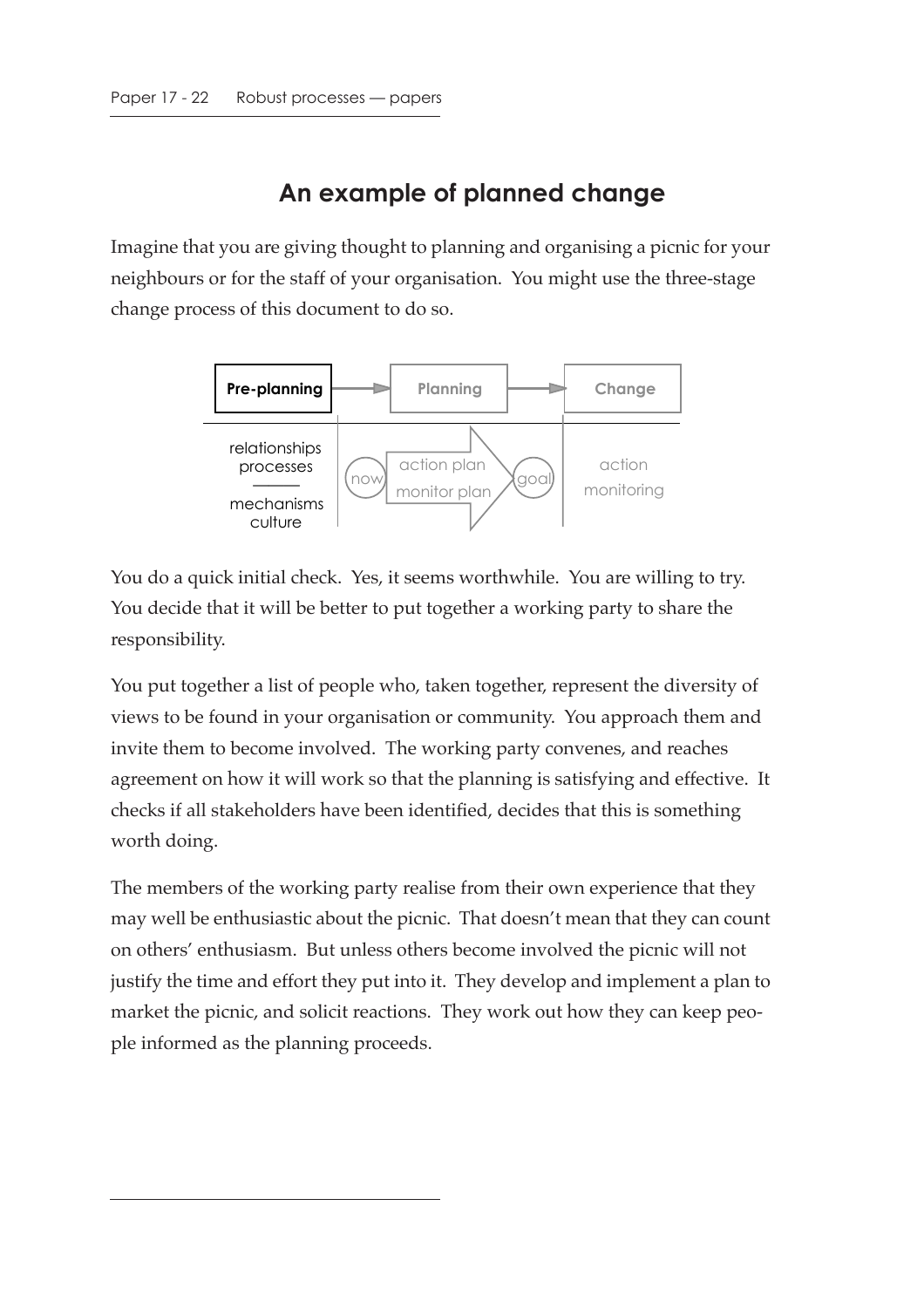

Now comes the more detailed planning, which the working party does ...

The members of the working party realise that the detailed planning has four main phases, which they work on in turn:

- 1 They work out what outcomes they want from the picnic if it is to be enjoyable and worthwhile for all. They want the picnic to be involving and enjoyable, and to contribute to a sense of community.
- 2 They consider the present situation. What are attitudes to picnics? What sorts of activities do others prefer? They gather this information. They estimate the likely response to the picnic by considering the readiness of people for this activity.
- 3 They develop a detailed action plan, beginning now, and ending with a review after the picnic is over. They specify who will do what, by when. They check that those nominated are willing.
- 4 They build flexibility into their plan by building in a series of actions to monitor its progress. They realise that conditions can change between plan and action, and they wish to be ready to deal with this.

Having completed the detailed planning they check that the necessary resources will be available.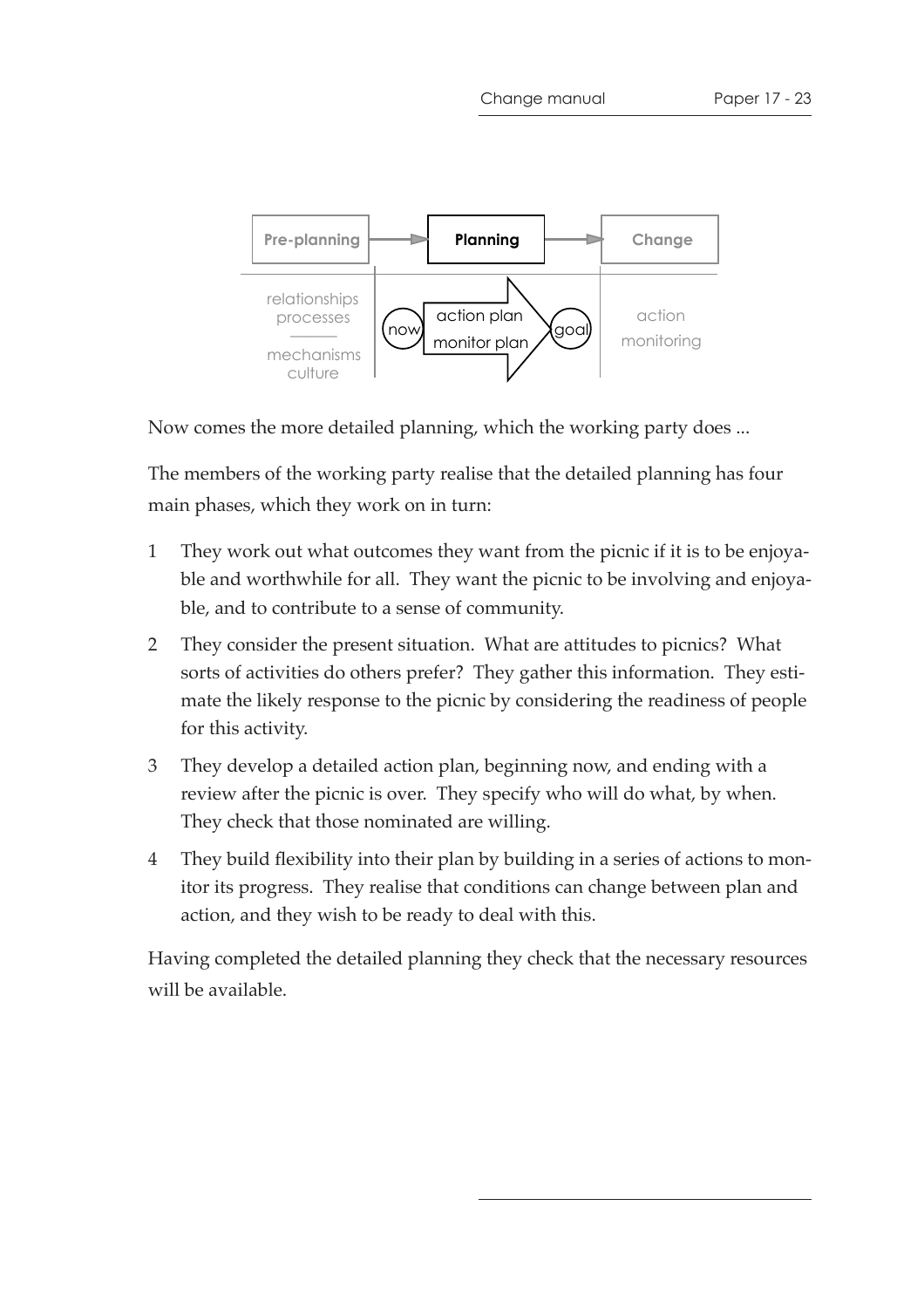

The plan is implemented ...

The preparations for the picnic, and then the picnic itself, take place much as planned. People are kept informed throughout and are consulted when appropriate.

Because there is a monitoring plan the working party is able to adjust its goals and actions to emerging circumstances. Because everyone has been kept informed, and because the planning has been careful, the eventual picnic is a success.

Some weeks after the picnic the working party members meet for a last time. They ask those who attended for feedback. They identify the apparent outcomes of the picnic. They make a note, for future reference, of what they have learned about planning and organising a picnic.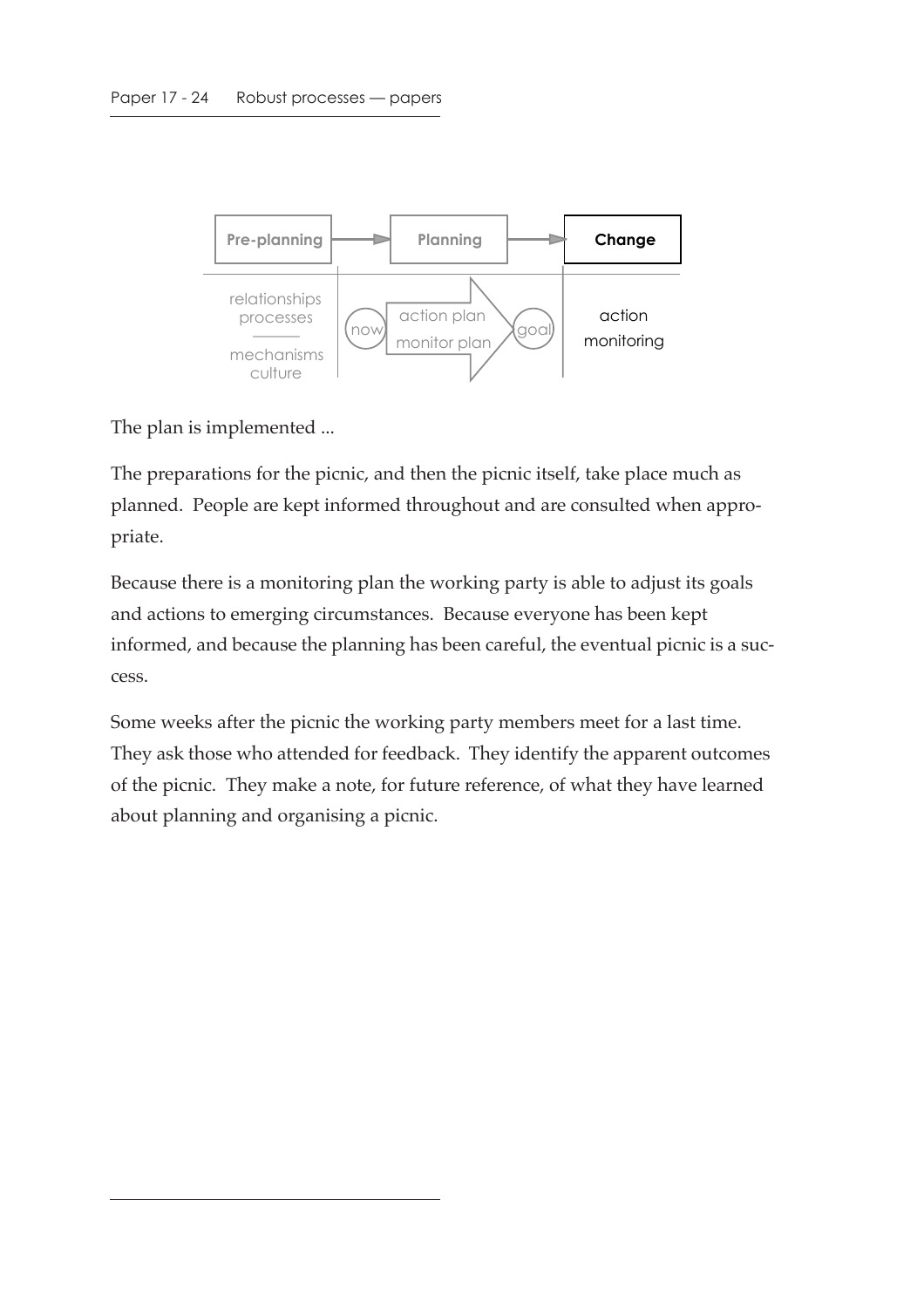## **The change process step by step**

### **A Pre-planning**

| Phase A<br>create the pre-conditions for effective planning<br>and change — build relationships, negotiate<br>processes, set up participative mechanisms, build a<br>culture which supports change |  |
|----------------------------------------------------------------------------------------------------------------------------------------------------------------------------------------------------|--|
|----------------------------------------------------------------------------------------------------------------------------------------------------------------------------------------------------|--|

The purpose of pre-planning is to check the apparent feasibility of the planned change, negotiate your own relationship and role with the key stakeholders, identify the stakeholders, set up the mechanisms to involve them, and check that the culture of the organisation or community is supportive of change

As I describe it here, there are four main elements to this phase, as shown in the box.

- A1 relationships
- A2 processes
- A3 mechanisms for participation
- A4 culture

These are addressed below in turn.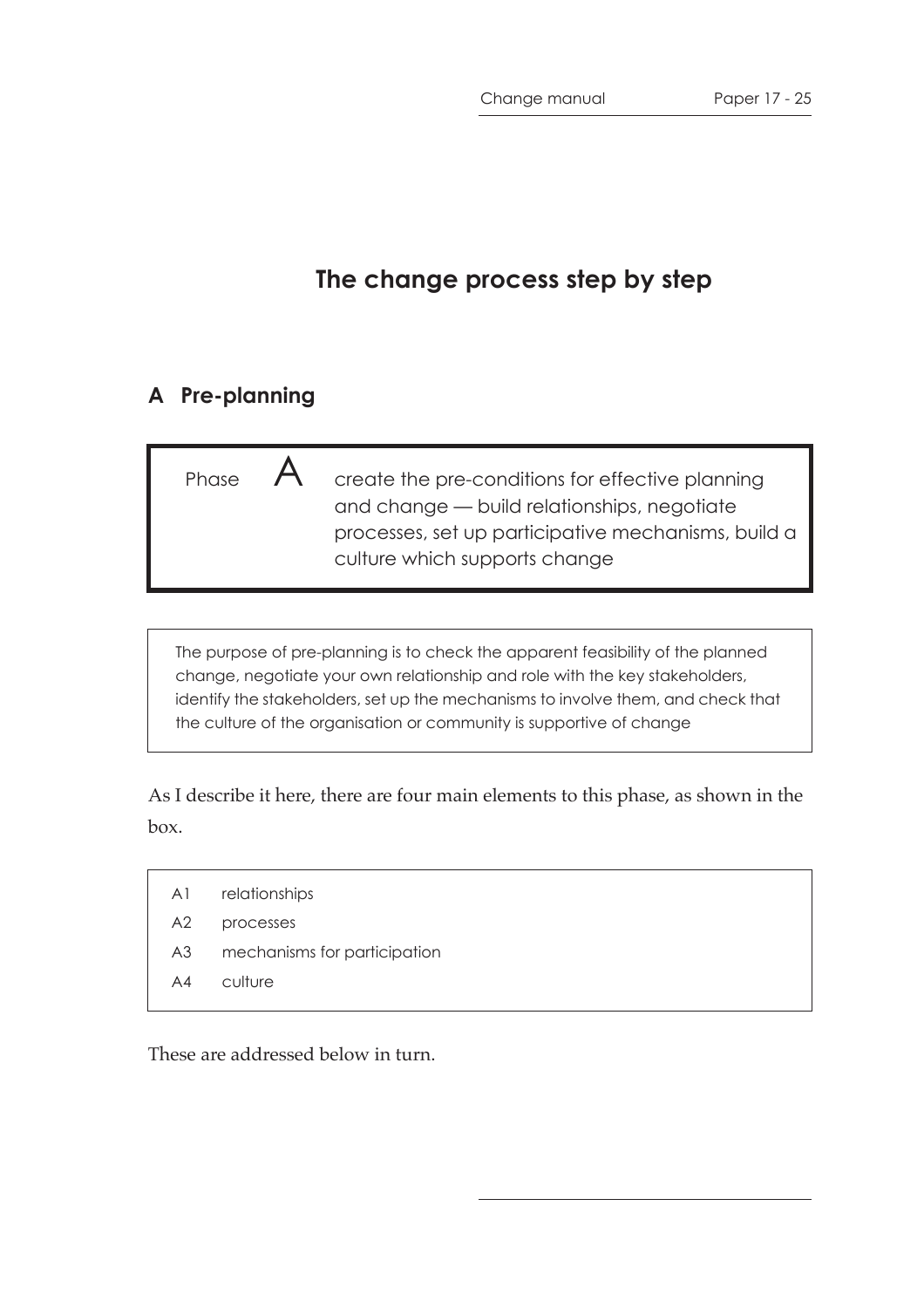Two of them, relationships and processes, are "micro" aspects of the program. They are to do with how you relate to the other stakeholders in the change. The other two, mechanisms and culture, are to do with the wider community or organisational context in which the change takes place.

### **A1 Relationships**



| see tool       | Entry                                                                             |
|----------------|-----------------------------------------------------------------------------------|
|                | which sets out some of the relationship choices you face in the early stages of a |
| change program |                                                                                   |

As a change agent you are your own most important tool. There is only one thing you can change directly, and that is your own behaviour. But by changing your behaviour you can change the relationships you enter into and the processes you use within those relationships.

Ultimately, that is the way in which you facilitate change — through creating trusting person to person relationships in which the truth can be told, support can be provided, and people are motivated to do what is best for all.

The most important effect of your own behaviour is often to be found in the sorts of processes you create within each relationship ...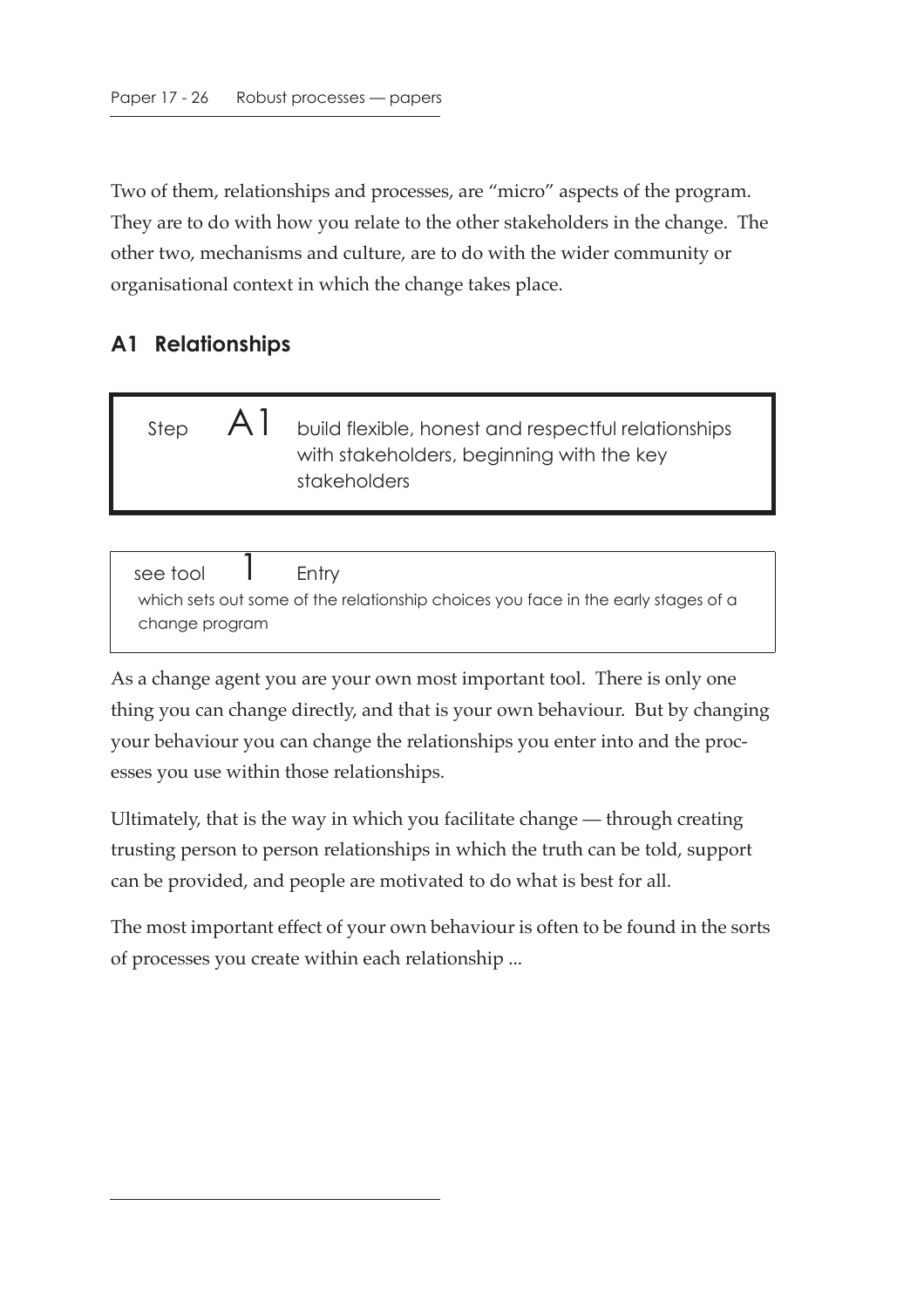### **A2 Processes**

| Step                                                | within those relationships, use processes which<br>encourage the open and unblaming expression of<br>information, and collaborative decision making                                                                        |
|-----------------------------------------------------|----------------------------------------------------------------------------------------------------------------------------------------------------------------------------------------------------------------------------|
|                                                     |                                                                                                                                                                                                                            |
| see tool<br>and tool<br>establishing good processes | Processes<br>which describes three choices in the sort of process you might encourage in your<br>interactions with stakeholders<br>Communication<br>which describes some ways in which effective communication can help in |
| and tool<br>productive                              | Facilitation<br>which describes some ways in which meetings can be more enjoyable and                                                                                                                                      |

I will assume here that the processes you use will be most effective to the extent that you and others are encouraged to be honest and complete with the information you provide. Otherwise you will run the risk that stakeholders will feign acceptance rather than express concerns, and will be selective with the information they provide so that they support their own position.

In both one-to-one and group communication, the best results are often achieved when people listen to one another and jointly pursue goals which are good for all; in which disagreements are expressed and then used to build better joint understanding.

This requires special effort when large numbers of stakeholders are involved ...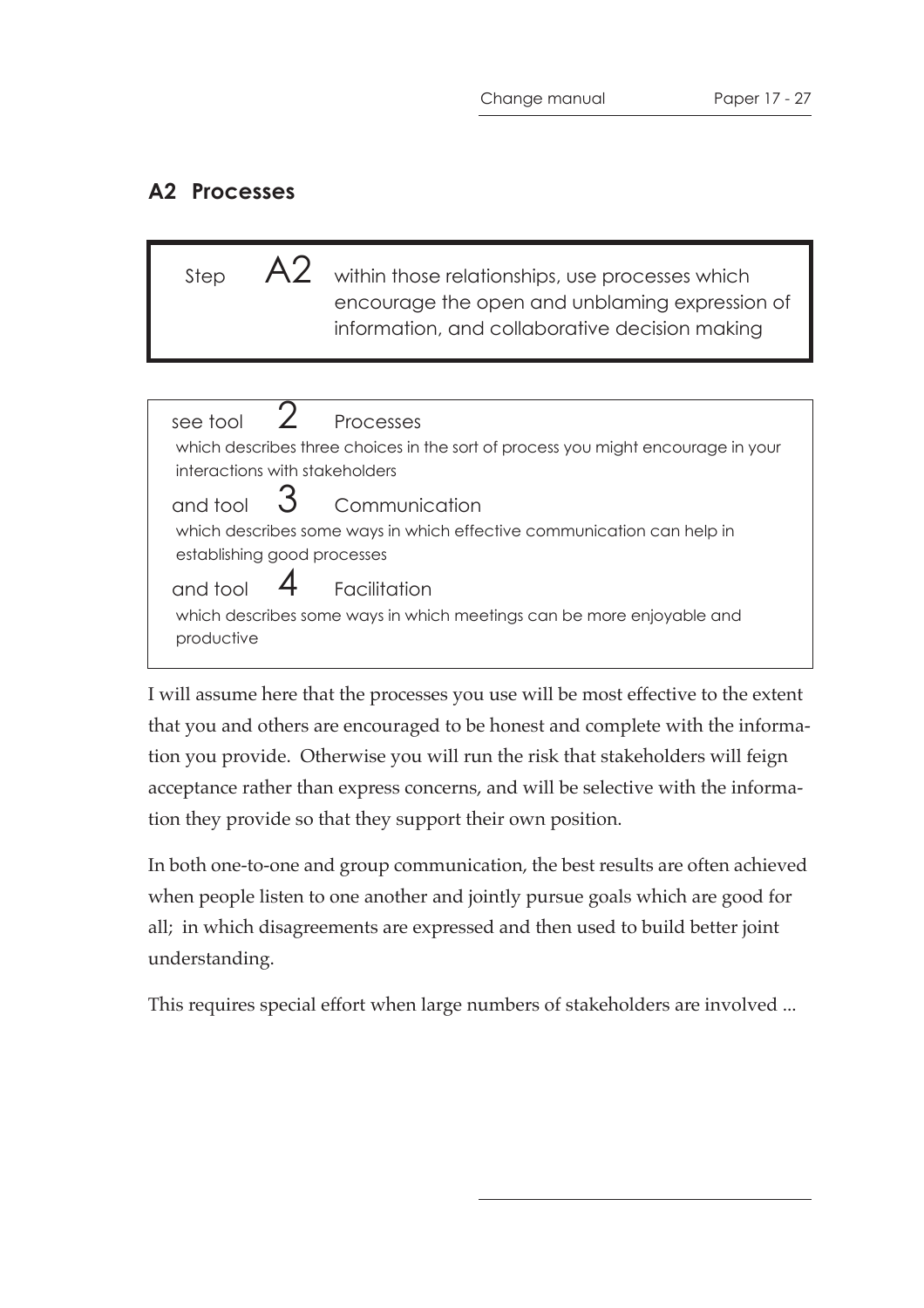### **A3 Mechanisms for participation**

| Step         | create egalitarian structures which involve the<br>stakeholders in the decision making                                                                                                                                                                                 |
|--------------|------------------------------------------------------------------------------------------------------------------------------------------------------------------------------------------------------------------------------------------------------------------------|
|              |                                                                                                                                                                                                                                                                        |
| see tool     | Participation<br>which identifies some of the approaches to participation which you might<br>choose and some of the ways of setting them up<br>and tool $\bullet$ stakeholder analysis<br>which describes a process which will help you plan who to involve and how to |
| involve them | and, if you wish to check the benefits<br>see tool $\sqrt{\phantom{a}}$ Impact analysis<br>which describes a simple process for weighing up the likely benefits and costs                                                                                              |

In some change programs only a few people are affected in any way. It is then a simple matter to involve them in the program. Most change, however, affects many people. You then face important choices about who you will involve and how you will involve them.

For larger programs, simple approaches to participation will probably not be adequate. You will probably find it useful to set up a tiered structure where different groups of people are involved in different ways.

However, all of this may be undermined if the surrounding culture is not supportive of change ...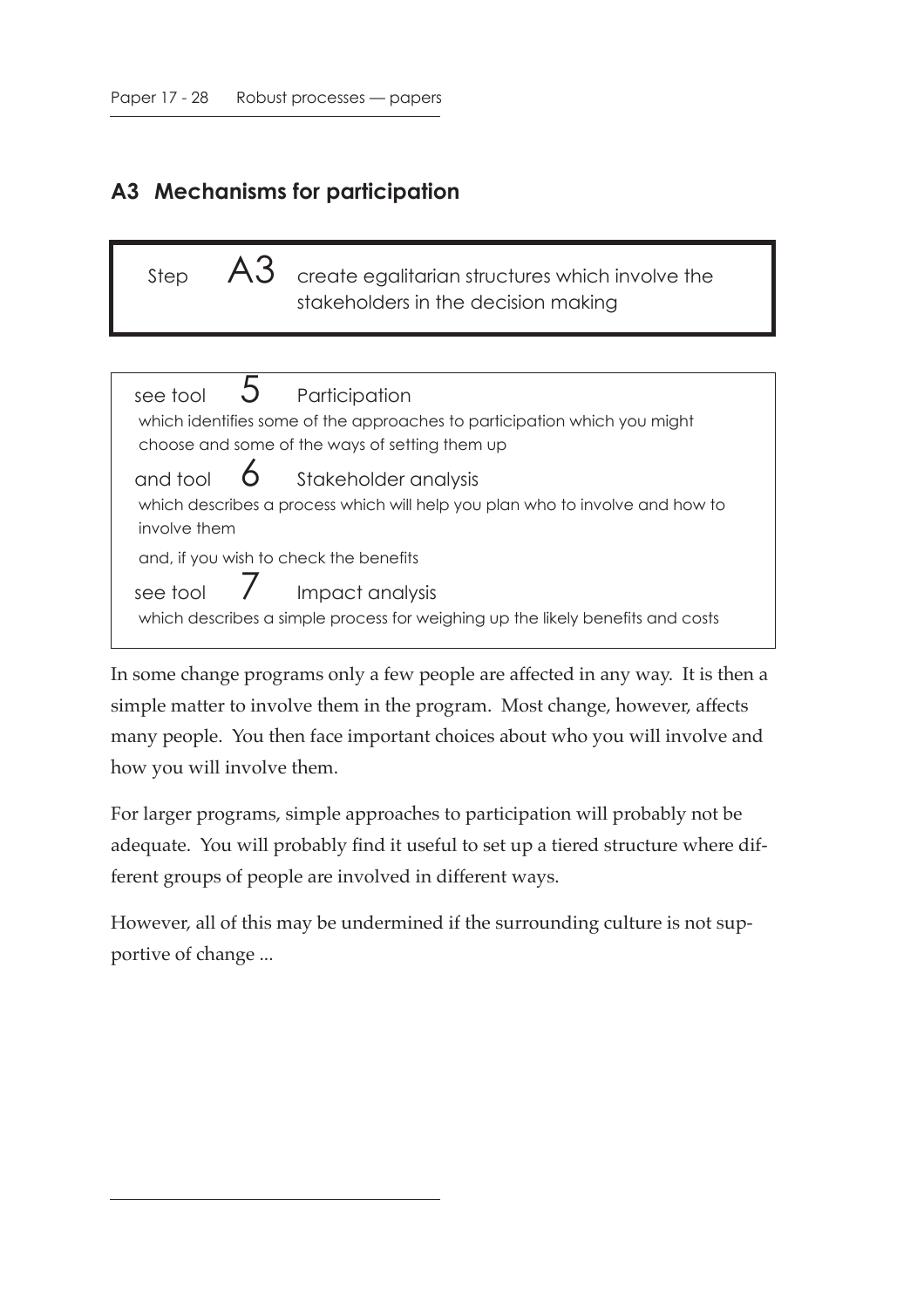### **A4 Culture**

supportive of change

| Step     | $\mathsf{A4}\hspace{0.1cm}$ check that the culture is supportive of change and<br>innovation; if necessary, set up the change<br>program as a culture which models this |
|----------|-------------------------------------------------------------------------------------------------------------------------------------------------------------------------|
|          |                                                                                                                                                                         |
| see tool | Culture<br>which explains some of the issues to consider when the existing culture isn't                                                                                |

Change requires a culture where people are willing to do things in new ways. If this isn't the present situation, it's unlikely that you can change it in the short term.

You may sometimes find that the best approach is to create a new culture in the form of the actual change program and processes. You may have to insulate it in some respects from the community or organisation. The role you adopt may have a strong influence on what you can reasonably do.

### **B Planning**

Phase  $\mathsf B$  plan for change, involving the stakeholders and taking into account the desired goals and the requirements of the present situation

Much change facilitation consists of the facilitation of planning for change. Effective change plans are more easily implemented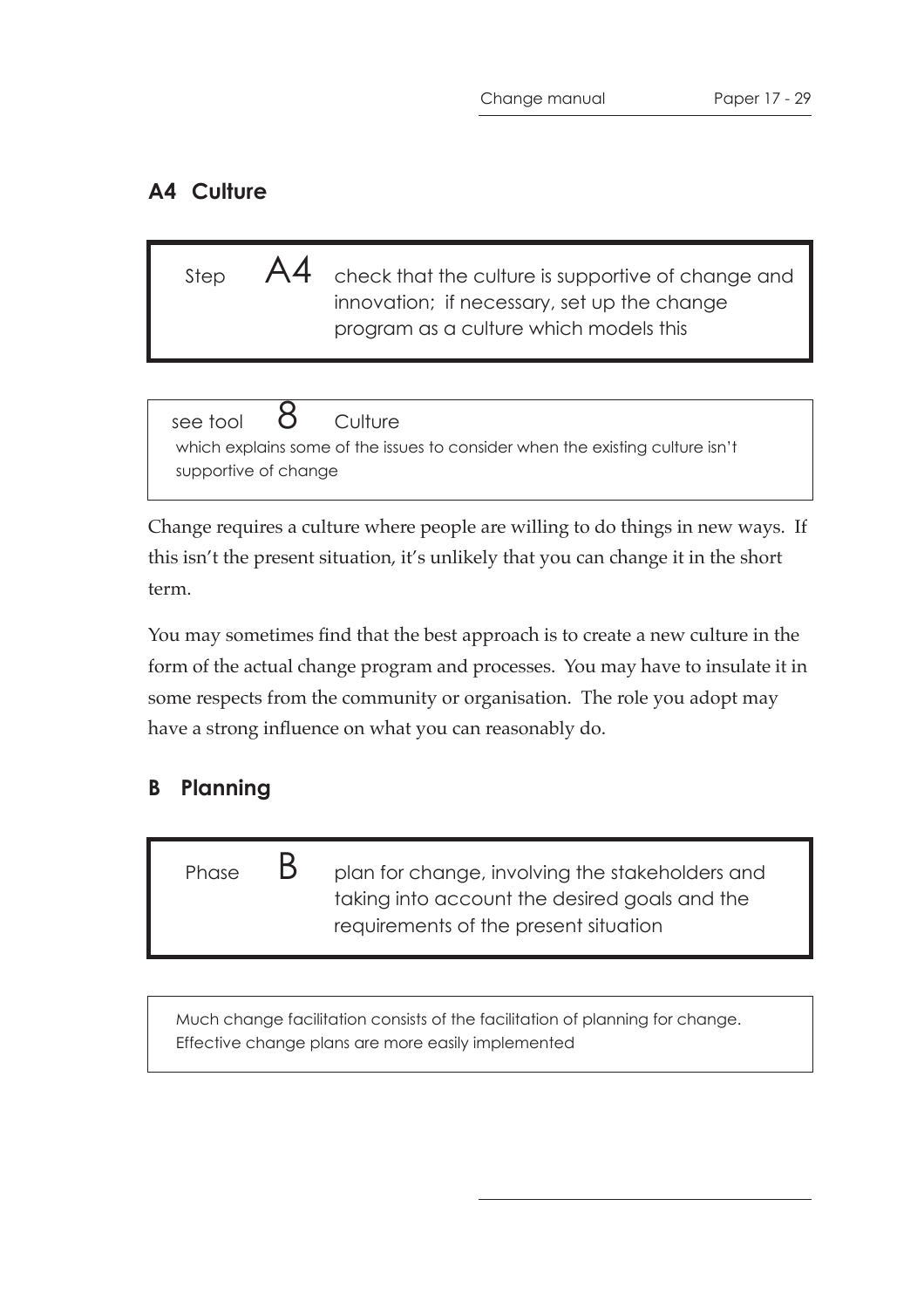To develop an effective change plan requires that those involved know both what they wish to achieve, and what the present situation is

No matter how good the plans, they may not fit a future which has changed since the plans were developed. Effective change implementation requires flexibility. This can be built into the change plans in the form of plans for monitoring

As I describe it here, there are three main elements to this phase, as shown in the box.

| B1 | goal setting |
|----|--------------|
|    |              |

- B2 situation analysis
- B3 action planning and monitoring planning

These are combined in a process which is diagrammed immediately below, followed by a brief consideration of each.



Note that under some circumstances it may be better to reverse the order of B1 and B2

When these three processes are used together they address three of the concerns with which people face change: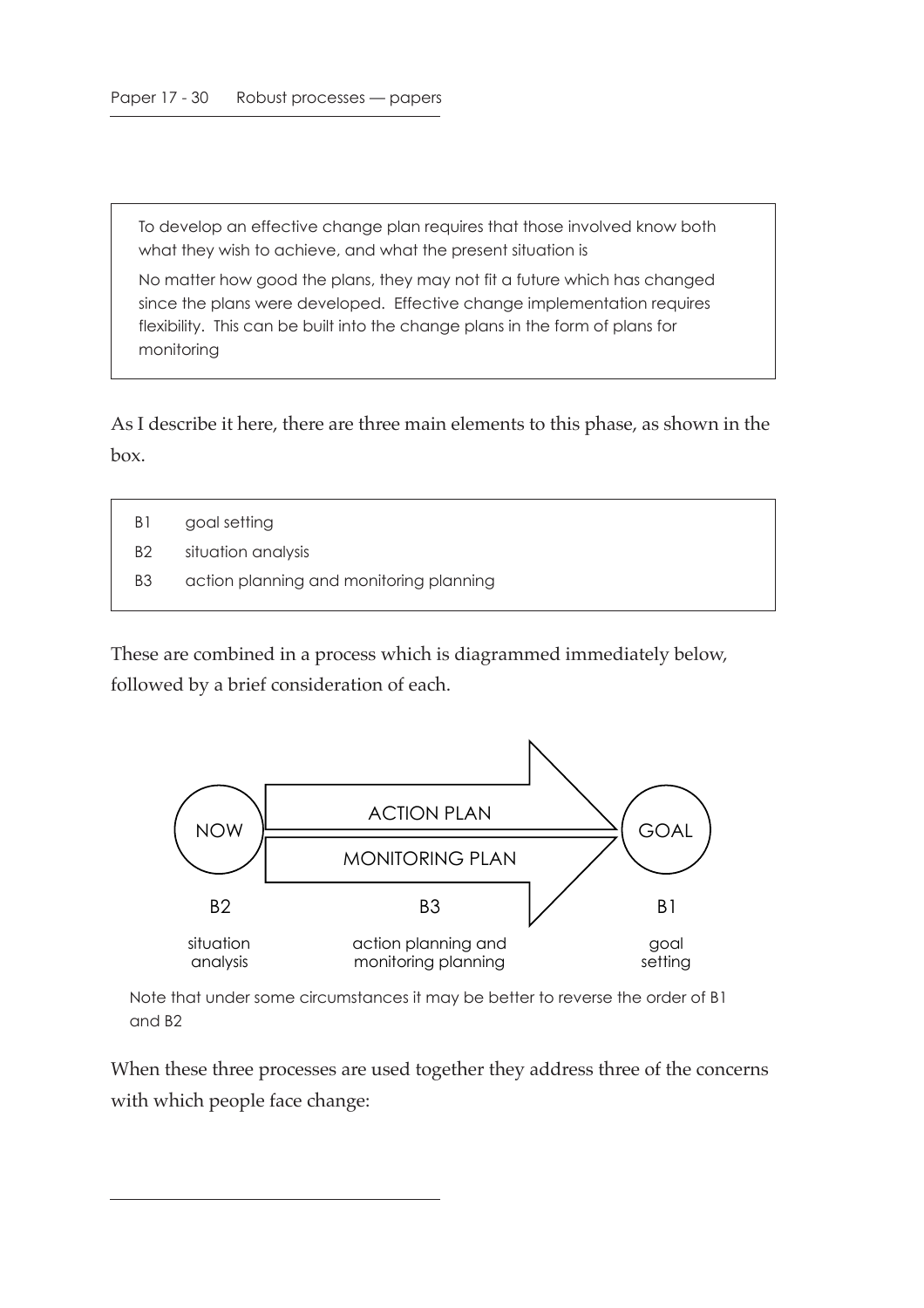Is there enough wrong with the present situation to do anything about it? ("If it isn't broken, why fix it?")

Analysing the present situation addresses this.

- Is there a better option which is worth the bother of change? Developing a future goal or vision addresses this.
- If we set out to achieve the better option, will we succeed? Having a detailed action plan, with built in monitoring, addresses this.

There is a fourth concern:

Will the goals, and the way they are achieved, fit in with our preferences and values?

Involving the stakeholders in the three processes allows them to ensure that their values and preferences are taken into account.

### **B1 Goal setting**

Step  $\mathsf{B1}\quad$  begin the planning phase by involving the stakeholders in agreeing on goals, preferably by identifying a genuinely-shared vision



Clearly, it is easier to work out what you wish to do if you know what you wish to achieve. Agreeing on common goals can often be the first step towards pooling effort and expertise to improve the community or organisation.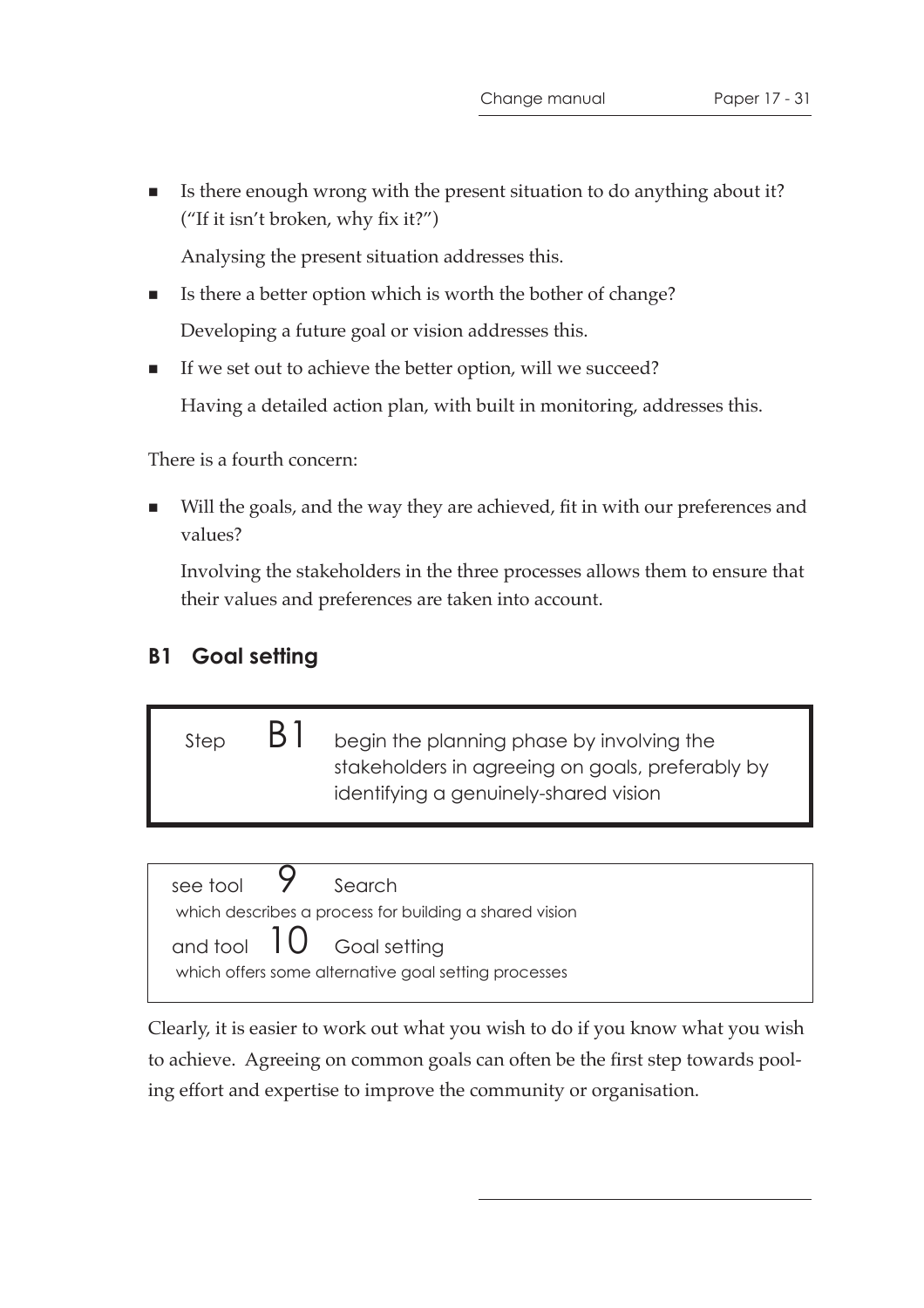Developing a shared vision is often easier than it might appear. It is a fruitful catalyst for engaging people in working together for a better future.

It also requires some consideration of the present situation ...

### **B2 Situation analysis**

| Step | $\mathsf{B2}\quad$ help the stakeholders to understand the present<br>situation, the strengths to be retained, and the<br>obstacles to be removed |
|------|---------------------------------------------------------------------------------------------------------------------------------------------------|
|      |                                                                                                                                                   |

|  | see tool $\begin{bmatrix} 1 \end{bmatrix}$ Force field analysis                |
|--|--------------------------------------------------------------------------------|
|  | which describes a process a group can use to analyse a situation in ways which |
|  | make the planning of change easier                                             |
|  | and tool $\sqrt{2}$ Situation analysis                                         |
|  | which offers some alternative processes for analysing the present situation    |
|  |                                                                                |

Communities and organisations bring a lot of history to the change process. (This is why it can be easier to build a new organisation from the ground up than to change an existing organisation.) To act in disregard of that history, and what the community or organisation is like at the present, is to reduce the effectiveness of the change program.

The situation analysis may take the form of identifying what presently helps and hinders change. (This is what force field analysis does.) The intention of situation analysis is to allow you to plan for change understanding the effects your starting point will have on the change plans which will be most useful.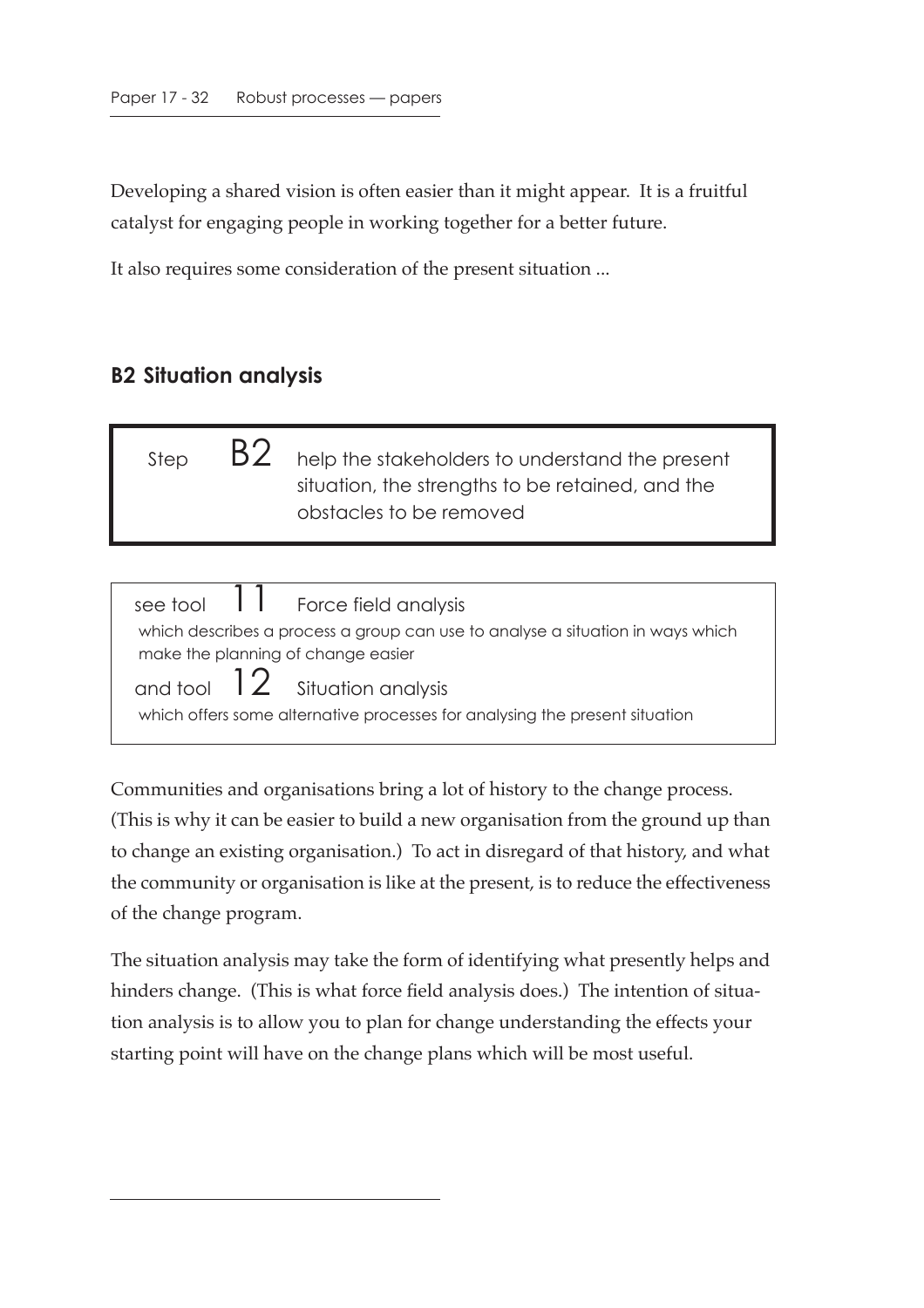When the present and the desired future are understood, planning can begin ...

## **B3 Action planning**

| Step            |                | develop an action plan which specifies who will do<br>what by when, and which includes continuous<br>monitoring of the goals and actions |
|-----------------|----------------|------------------------------------------------------------------------------------------------------------------------------------------|
|                 |                |                                                                                                                                          |
| see tool        | $\overline{1}$ | Event track                                                                                                                              |
|                 |                | which describes a detailed process for developing a combined action plan and                                                             |
| monitoring plan |                |                                                                                                                                          |
|                 |                | and tool $\ 4\ $ Mind mapping                                                                                                            |
|                 |                | which offers an alternative planning process                                                                                             |
|                 |                | and, if you wish to have performance indicators                                                                                          |
| indicators      |                | see tool $\overline{5}$ The Snyder process<br>which describes an evaluation process which develops effective performance                 |

An action plan is a step by step program for moving from the present to the desired future.

An action plan developed in detail by those who will take the action is more likely to gain commitment and lead to real action.

A monitoring plan can keep the action plan on track, and flexible enough to remain relevant in a changing world. The more useful evaluation isn't done at the end of a program. That may be too late. Evaluation is best done continuously, at each step of the action plan.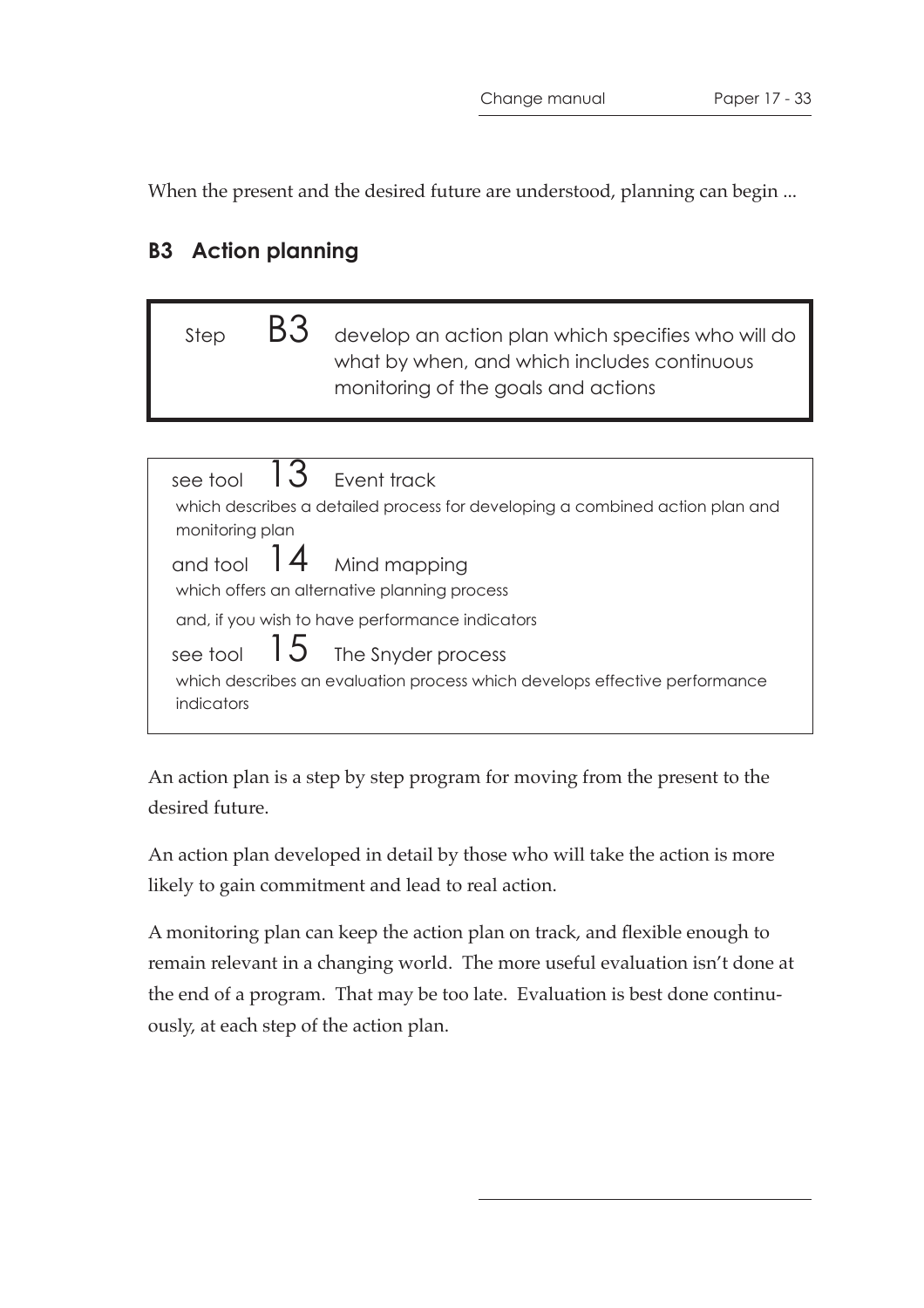### **C Action**



Now we come to the intended outcome of it all, implementation and the improvements which it is expected to achieve

The key issue here is continuous monitoring, to ensure that the goals and plans are still appropriate, that the plans are being carried out as intended or modified, and that they are achieving their desired outcomes

As I describe it here, there are two main elements to this phase, as shown in the box.

- C1 action and ongoing monitoring
- C2 final review

### **C1 Implementation**

Step  $\mathbb{C}$  1 flexibly implement the action plan, alternating action and monitoring in a continuous spiral until appropriate outcomes are achieved

see tool  $16$  Action research which describes a process for flexible action and monitoring

As you carry out the implementation the rest of the world is moving. A plan inflexibly implemented my not achieve the desired outcomes.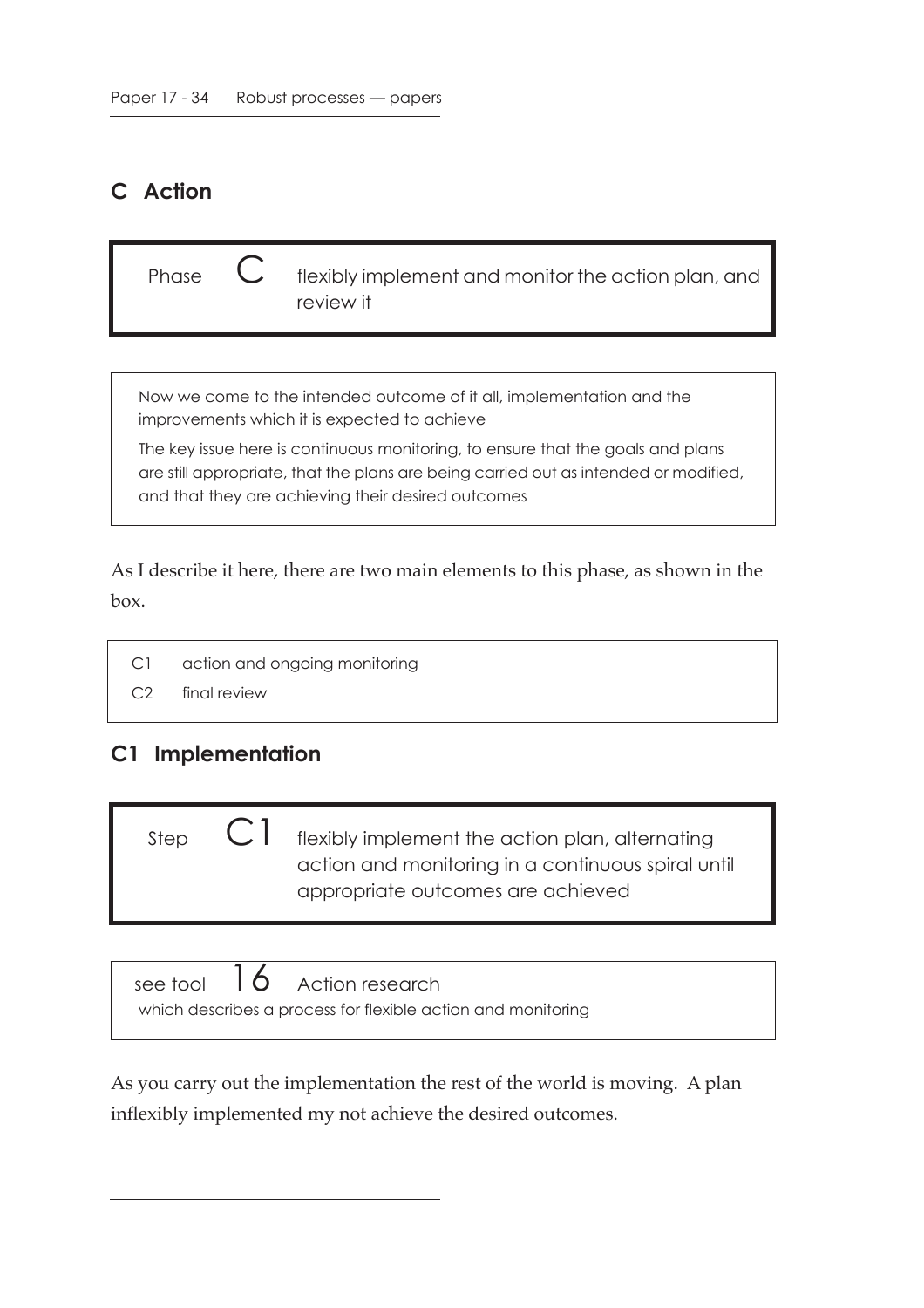At the time of planning, the action plan may have been the best that could be devised. As it is being implemented, conditions may change. The planned outcomes may need adjustment. Some of the actions may not work as intended.

For best results, implement action and monitoring in a continuous spiral which tracks the perhaps-moving goals.



If you used event track as your planning tool some of the monitoring will be built in to your action plan. There are other monitoring actions which you may now wish to add. The overall monitoring then looks like this:

- before taking action, check that the overall goal is still appropriate
- **•** before taking action, check that any necessary preconditions and are met and resources are available
- $\blacksquare$  after taking action, check that the action achieved the outcomes it was intended to achieve
- after taking action, check for any unintended consequences and side effects, and remedy them.

### **C2 Final review**

Step  $C2$  if desired, carry out a final review to identify what has been learned from the change program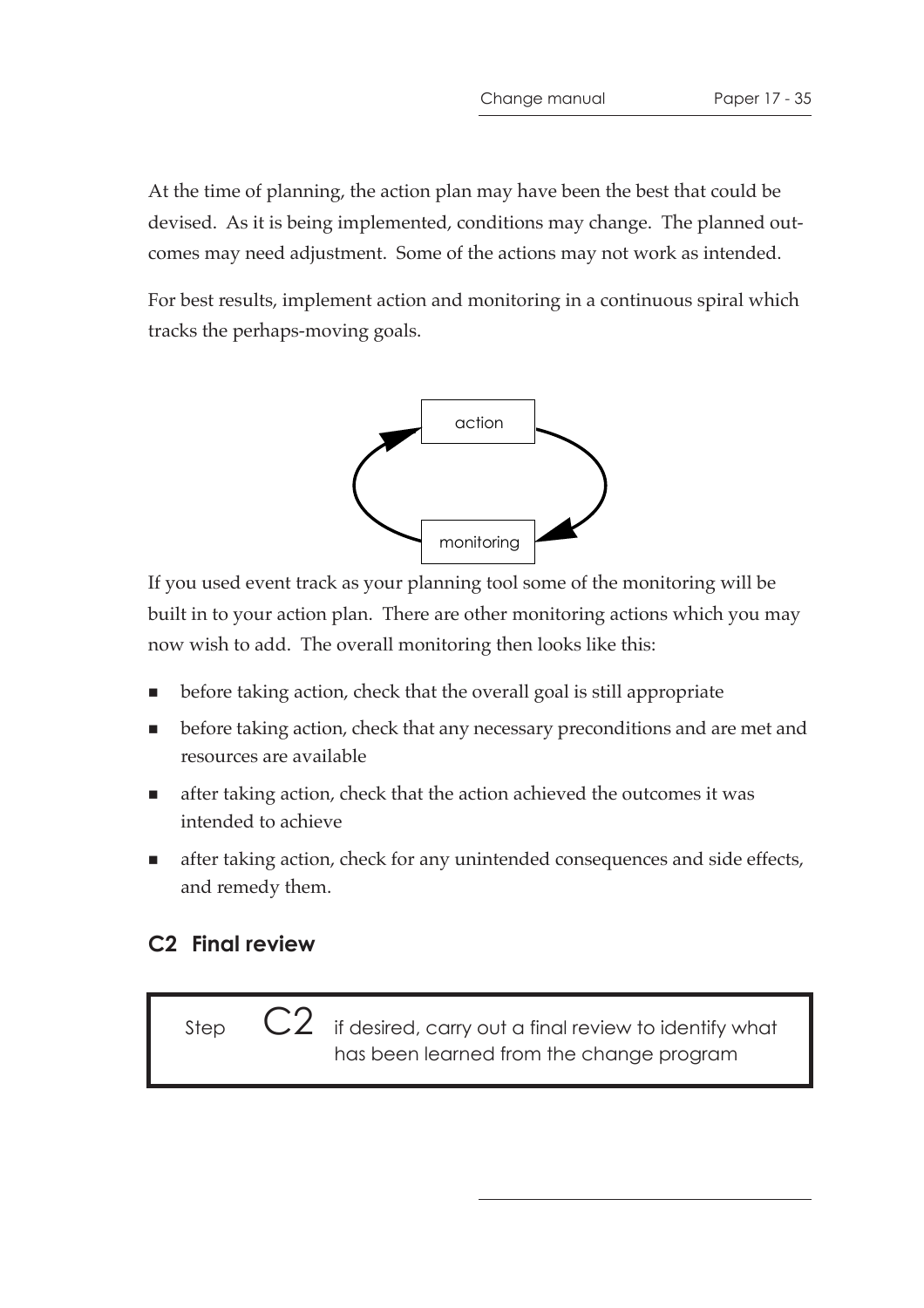see tool  $16$  Action research which can be used for end of program review

As I have already said, I think the most important evaluation is the monitoring which accompanies the action. That is the form of evaluation which enables you to do most to amend your goals or your actions in the light of changed circumstances.

There may also be benefits in an overall review when the action program is completed. In particular, it enables you to

- identify what you have learned from the change program
- (if conducted again some time after completion) identify some side effects which were not at first apparent.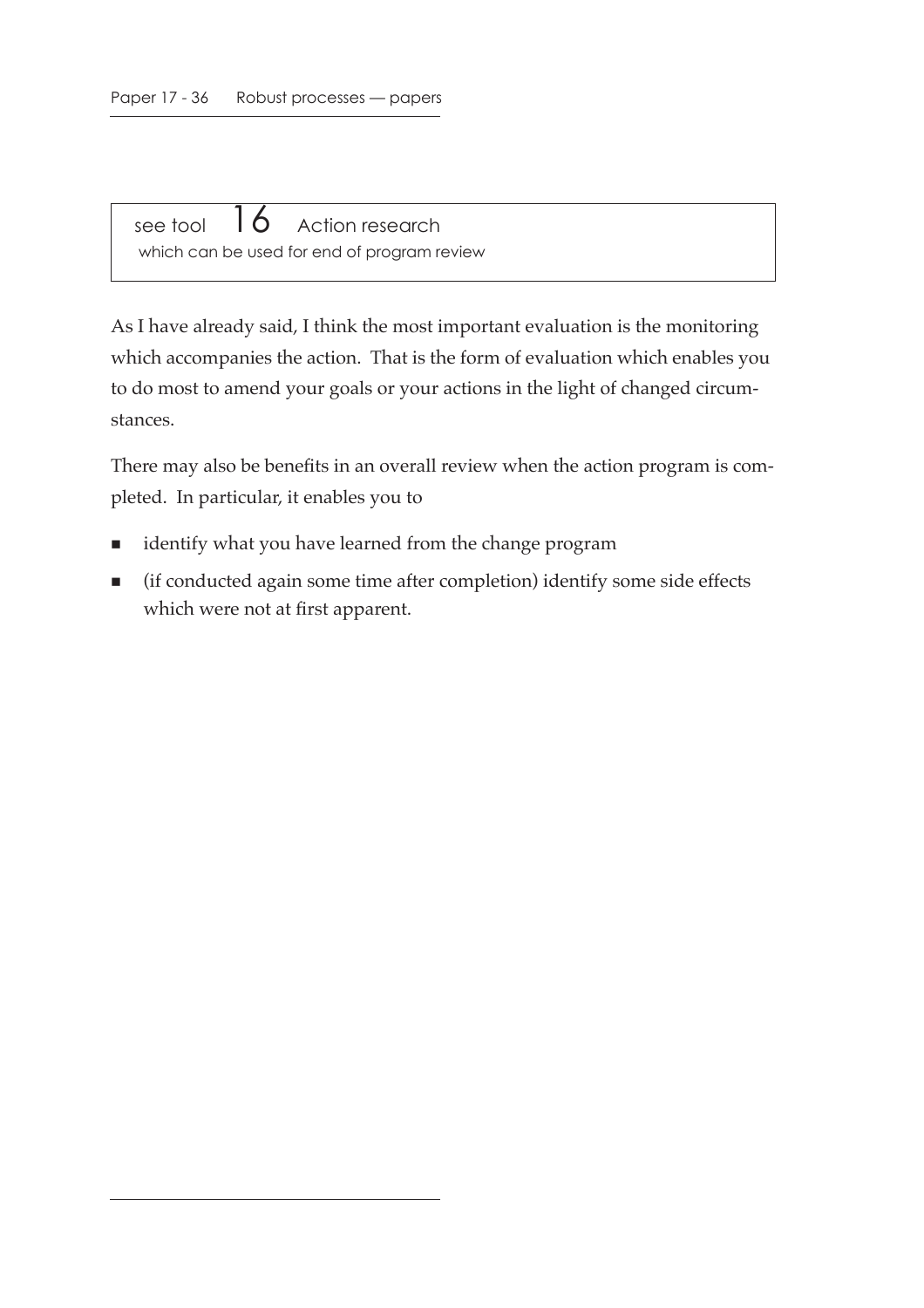### **Here is a summary of the overall change process —**

#### **A Pre-planning**

A1 build flexible, honest and respectful relationships with stakeholders, beginning with the key stakeholders

\_\_\_\_\_\_\_\_\_\_\_\_\_\_\_\_\_\_\_\_\_\_\_\_\_\_\_\_\_\_\_\_\_\_\_\_\_\_\_\_\_\_\_\_\_\_\_\_\_\_\_\_\_\_\_\_\_\_\_\_\_\_\_\_\_\_\_\_\_\_\_

- A2 within those relationships, use processes which encourage the open and unblaming expression of information, and collaborative decision making
- A3 create egalitarian structures which involve the stakeholders in the decision making
- A4 check that the culture is supportive of change and innovation; if necessary, set up the change program as a culture which models this

#### **B Planning**

- B1 begin the planning phase by involving the stakeholders in agreeing on goals, preferably by identifying a genuinely-shared vision
- B2 help the stakeholders to understand the present situation, the strengths to be retained, and the obstacles to be removed
- B3 develop an action plan which specifies who will do what by when, and which includes continuous monitoring of the goals and actions

#### **C Action**

- C1 flexibly implement the action plan, alternating action and monitoring in a continuous spiral, until the outcomes are achieved
- C2 if desired, carry out a final review to identify what has been learned from the change program

\_\_\_\_\_\_\_\_\_\_\_\_\_\_\_\_\_\_\_\_\_\_\_\_\_\_\_\_\_\_\_\_\_\_\_\_\_\_\_\_\_\_\_\_\_\_\_\_\_\_\_\_\_\_\_\_\_\_\_\_\_\_\_\_\_\_\_\_\_\_\_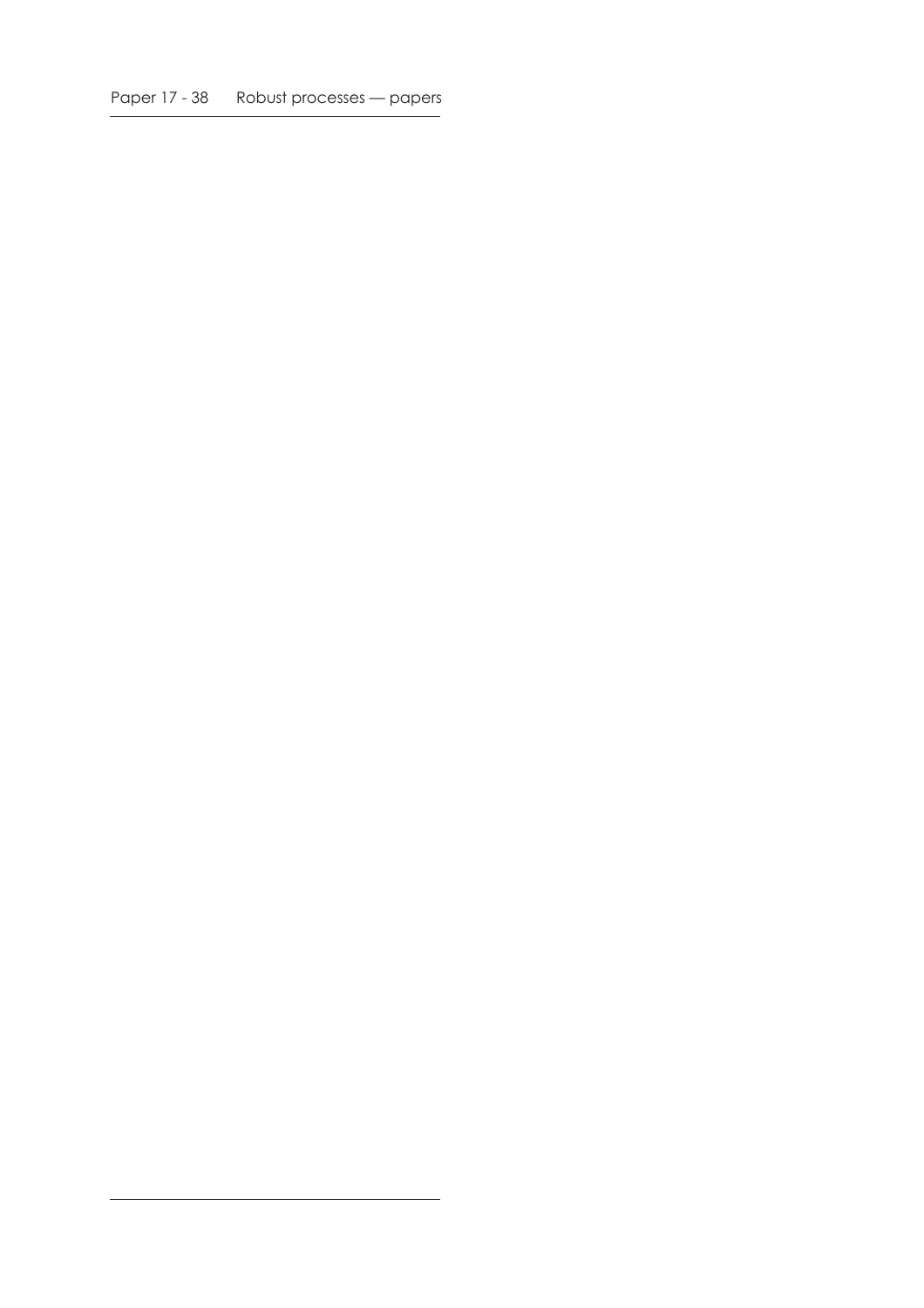# **1 Entry**

The first stage of preparation is to negotiate your role and style of change with the key players. This is appropriate at the following step of the change process:

#### **A1 Relationships**

This is most likely to be important for organisational change. There are likely to be key stakeholders whose permission and support you require if the change is to be successful



Interchange 37 Burbong St Chapel Hill Qld 4069 ph +617 3378 6303 fax +617 3878 4338 email bd@uq.net.au Copyright © Bob Dick, 2001. May be copied if not included in material sold at a profit, and this notice is shown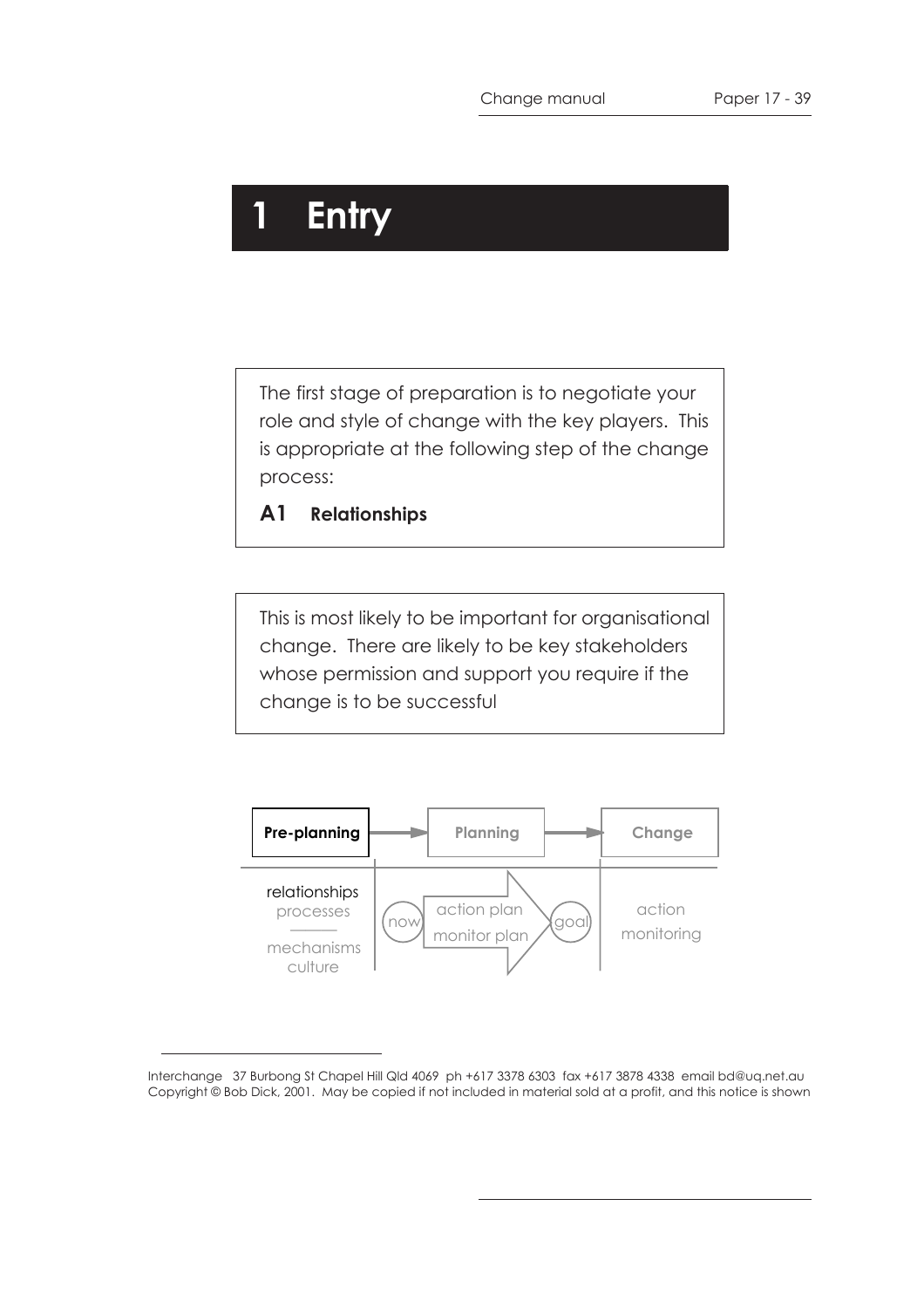#### **Negotiating relationships**

In negotiating your role in the change program you have a number of choices, each of which is likely to have different effects on the program. The most important of them follow.

In some change programs you may wish to negotiate different relationships with different people, or at different times.

- 1 Who will have your *allegiance*? For example ...
	- a the *key* player or players the most influential people, or the person or people who pay your account, or those of highest status?
	- b *internal* stakeholders all of the stakeholders within the community or organisation?
	- c *direct* stakeholders those who are most directly affected by the likely change or its implementation?
	- c *all* stakeholders all of the stakeholders, whether inside the community or organisation or outside, whether direct or indirect?
- 2 What sort of relationship will you attempt to create with the stakeholders you relate most closely to? For example ...
	- a *professional* a polite and respectful relationship within clearly defined roles?
	- b *personal* a close relationship in which you encourage honesty and support, where you can be yourself?
- 3 What sort of role will you attempt to negotiate? For example ...
	- a *expert* you will provide advice to chosen stakeholders on issues which they ask about?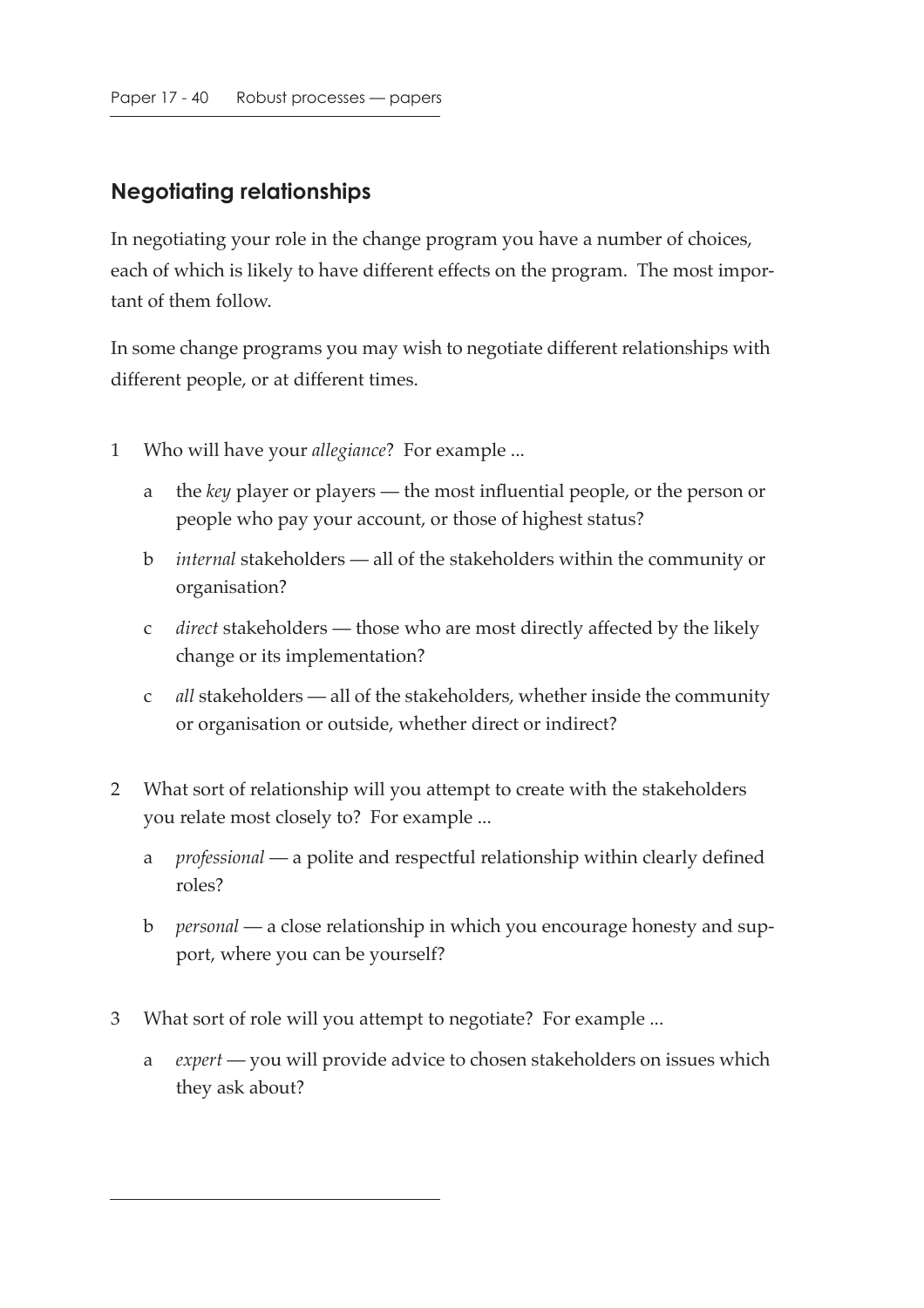- b *diagnostician* you will carry out a diagnosis of the community or organisation, and present a list of recommendations to the stakeholders?
- c *content facilitator* you will plan and administer the change process, with help from others when needed?
- d *process facilitator* you will involve stakeholders in doing the planning and administration, while you facilitate a process to help them do this more effectively?
- e *metaprocess facilitator* you will help stakeholders learn enough about change and facilitation for them to be able to manage future change without help?
- 4 How clear will your contract be with the key stakeholders, or the stakeholders with whom you agree on the contract? For example ...
	- a *firm* you will try to negotiate a clear contract which sets out the process of the program, nominating such matters as processes used, timelines and cost?
	- b *flexible* you will try to negotiate a flexible contract in which you and the stakeholders can renegotiate the contract as the change program develops?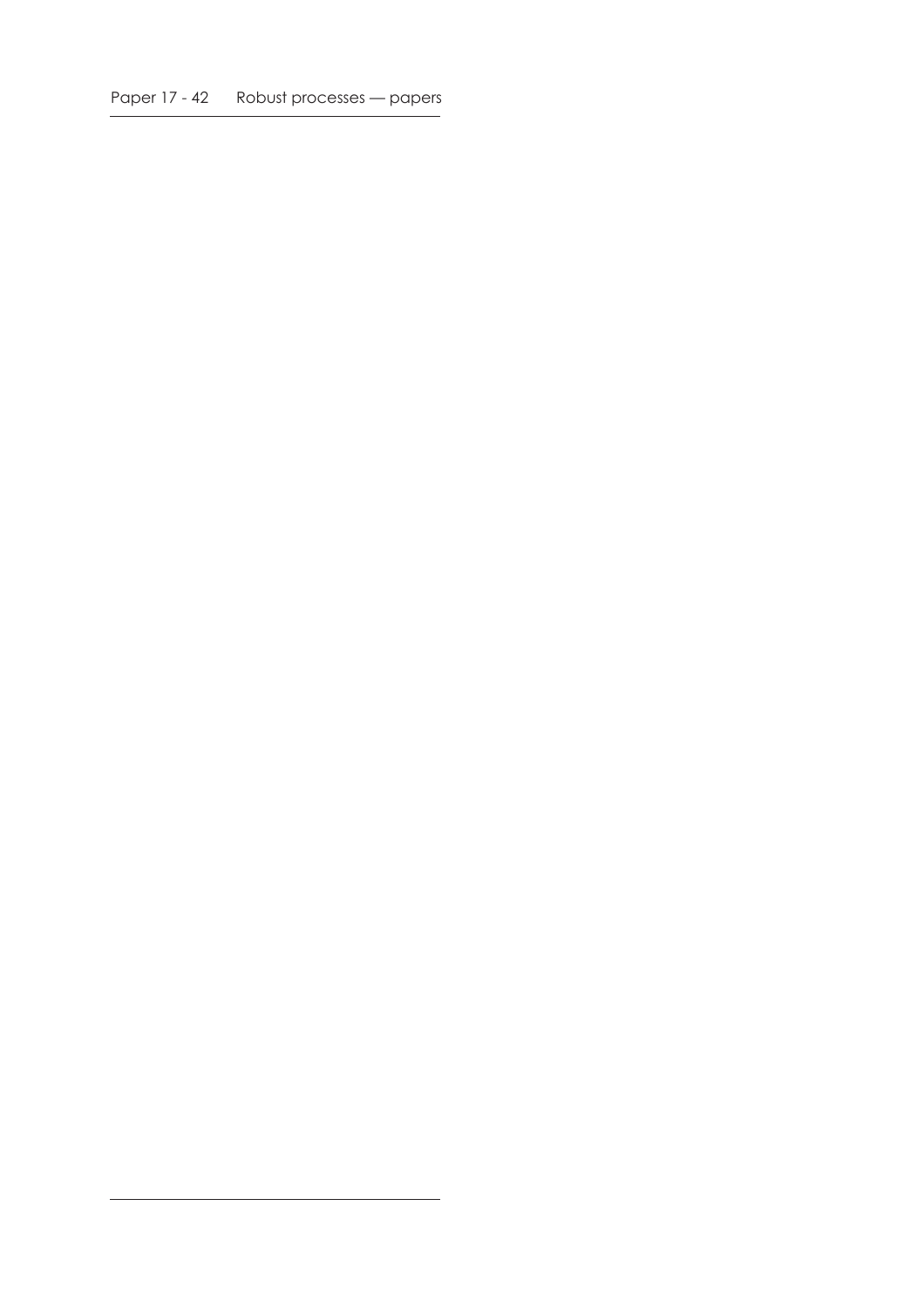# **2 Processes**

A description of three process styles. This is appropriate at the following step of the change process:

**A2 Processes**

How you relate to others can influence the change program in a variety of ways. The descriptions below identify some of your choices



Interchange 37 Burbong St Chapel Hill Qld 4069 ph +617 3378 6303 fax +617 3878 4338 email bd@uq.net.au Copyright © Bob Dick, 2001. May be copied if not included in material sold at a profit, and this notice is shown. This section is based on session 7 of the on line action research program "Areol", available on the web at http://www.uq.action\_research/areol/areol-session07.html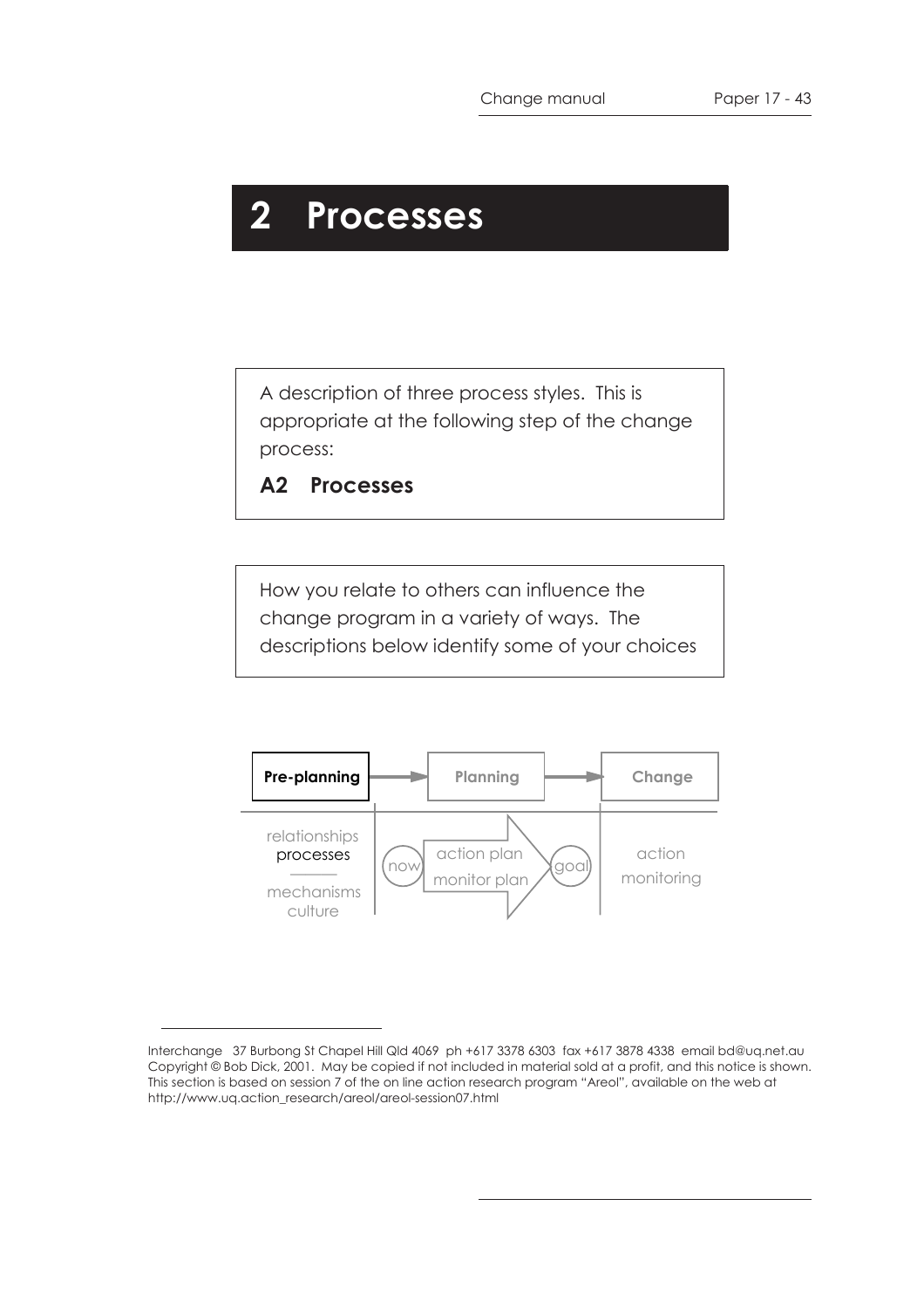#### **Three styles of process**

As you engage with stakeholders you have a choice about how you will relate to them — what sort of interpersonal processes you will try to adopt. For present purposes I'll assume that there are three such processes:

- adversarial
- consensual
- dialectical

In what follows it will be apparent that I prefer the third of these as most effective. However, when you are involved in facilitating change it is your choice. There will be times when the local style is adversarial. You may not always have a lot of choice, at least not in the short term. On other occasions consensual processes will serve your purpose, and will be easier and economical in their use of time.

And in any event, dialectical processes require more skill on the part of the facilitator. It makes sense to choose a style which you believe you can consistently and effectively manage.

# **A. Adversarial**

By "adversarial processes" I mean processes in which it is assumed that one person's gain is another person's loss. Such processes are commonly called "win/ lose".

A debate is an example of an adversarial process. Each debater tries to argue for a point of view. It is usual for one debater to be chosen as the "best" or the "winner".

I treat compromise (as usually practised) as a subset of this: partial win / partial win. "I'll let you win this piece if you let me win that piece."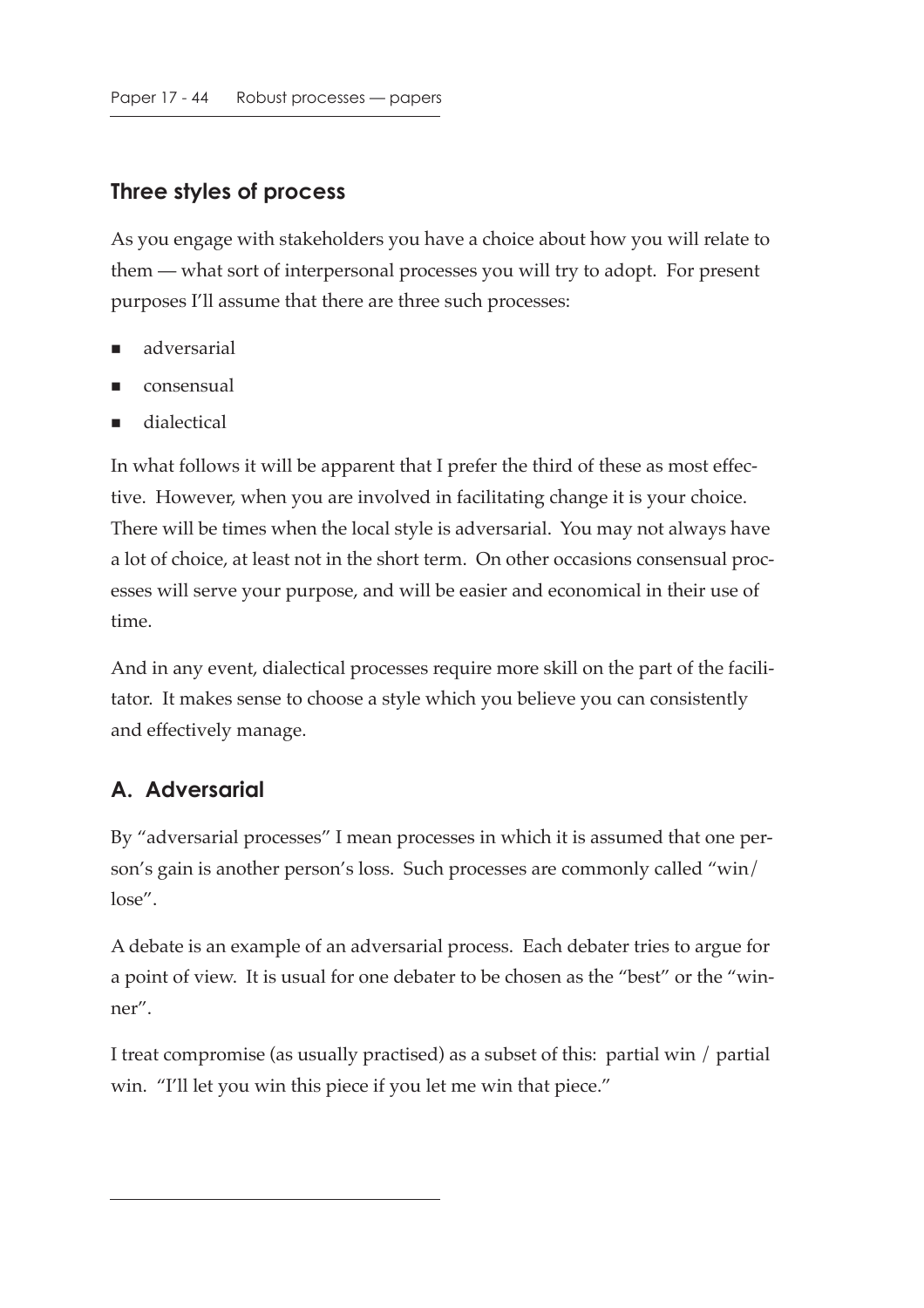Let me add that I don't really believe it is as black and white as these brief definitions suggest. Most processes are at least a bit of everything. The boundaries are fuzzy.

But it's a useful set of labels for talking about data collection and interpretation. The type of process you use can effect both change and understanding.

Adversarial processes interfere both with the development of effective plans and their implementation.

They tend to undermine planning. If adversarial processes are used, the aim is to win. People are likely to tell selective truths or perhaps even plausible lies. In the absence of accurate and complete information it is harder to gain a good understanding. It is therefore also harder to make effective decisions.

Adversarial processes may also hinder action. The action is probably based on biased information. There are losers as well as winners. The losers are not likely to be highly committed to the decisions taken.

(Losers may go along with the decisions, especially in a culture like mine which depends heavily on adversarial processes. In this culture we assume that being allowed to decide binds us to the decision. But as losers we won't exactly be distressed if the plans don't work. Some of us may even throw a spanner into the works when no-one is looking.)

#### **B. Consensual**

By "consensual processes" I mean processes which first identify agreement, and then build on that agreement. They are win/win processes which can give simple and effective decisions if the "wins" are easily enough identified.

Some visioning or ideal-seeking exercises, where people are asked to develop a shared vision, are consensual processes. If the vision is set far enough in the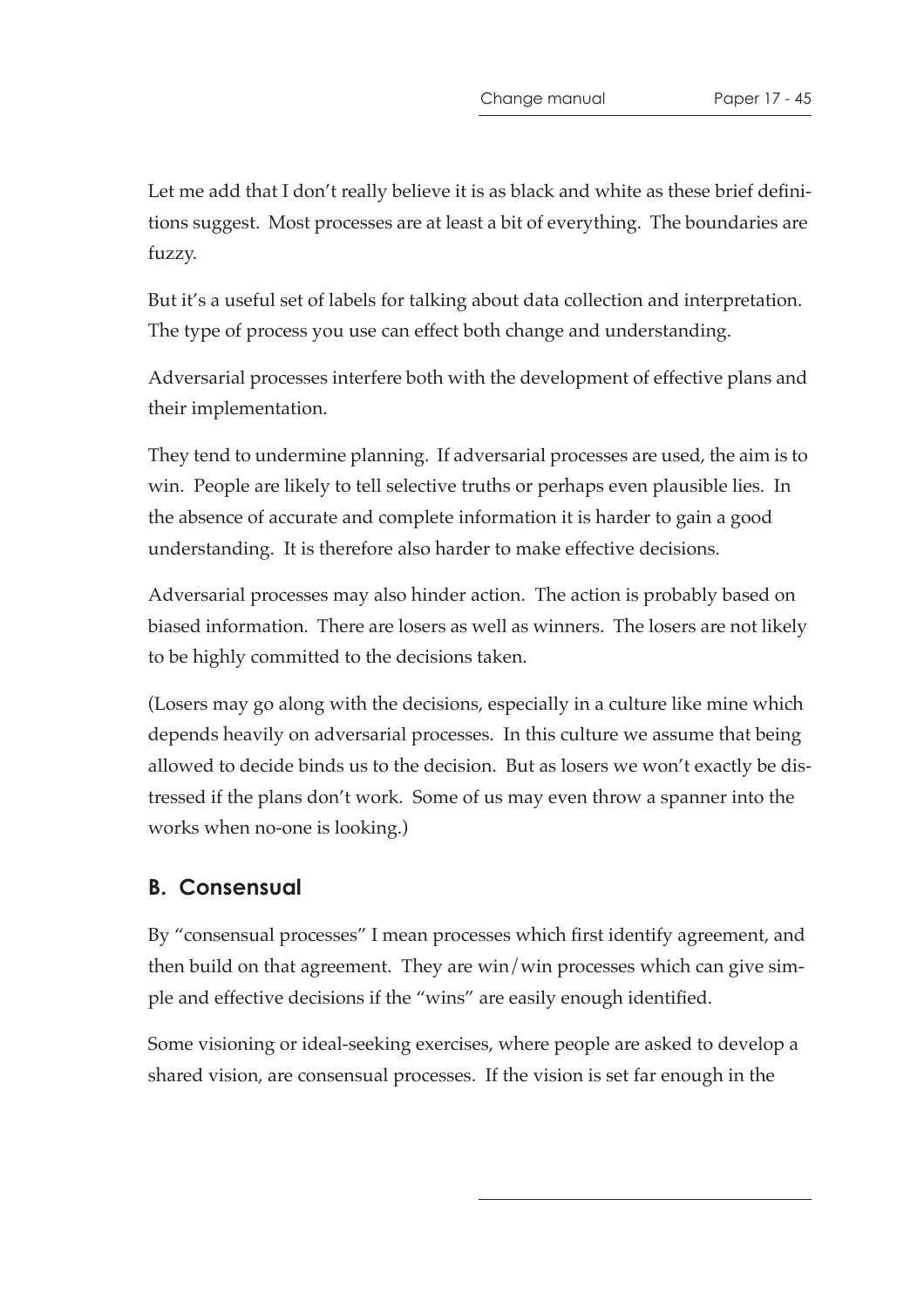future there is usually quite high agreement, especially if the vision isn't too specific. People are then willing to devote effort to achieving some of that vision.

Consensual processes work best when there is already agreement. This is especially true when it is not fully recognised. It is then that its emergence has useful surprise value.

These processes can be used to identify and record the unexpected agreement (unexpected by the participants, that is). The agreement can then provide a foundation for further planning or decision-making.

When this prior agreement exists but is unrecognised, consensual processes may be an efficient way of surfacing it. Their most common application is to define some future vision or ideals.

see also tool 9 Search

which provides a process for developing a vision

The vision then gives people a common purpose. It also serves as a criterion which can help in choosing between detailed options. Especially when previously unrecognised it can act as a catalyst, a spur to collective action.

When consensus works it is an easy and efficient way to generate decisions. If agreement with the decisions is high, so is commitment likely to be.

(If consensus is superficial, though, the information and decisions are likely to be superficial too.)

Consensual processes are most effective when there is at least tacit agreement about those issues which are most salient. When there are substantial and salient disagreements, consensual processes are much less effective. This is true whether the disagreements are tacit or explicit.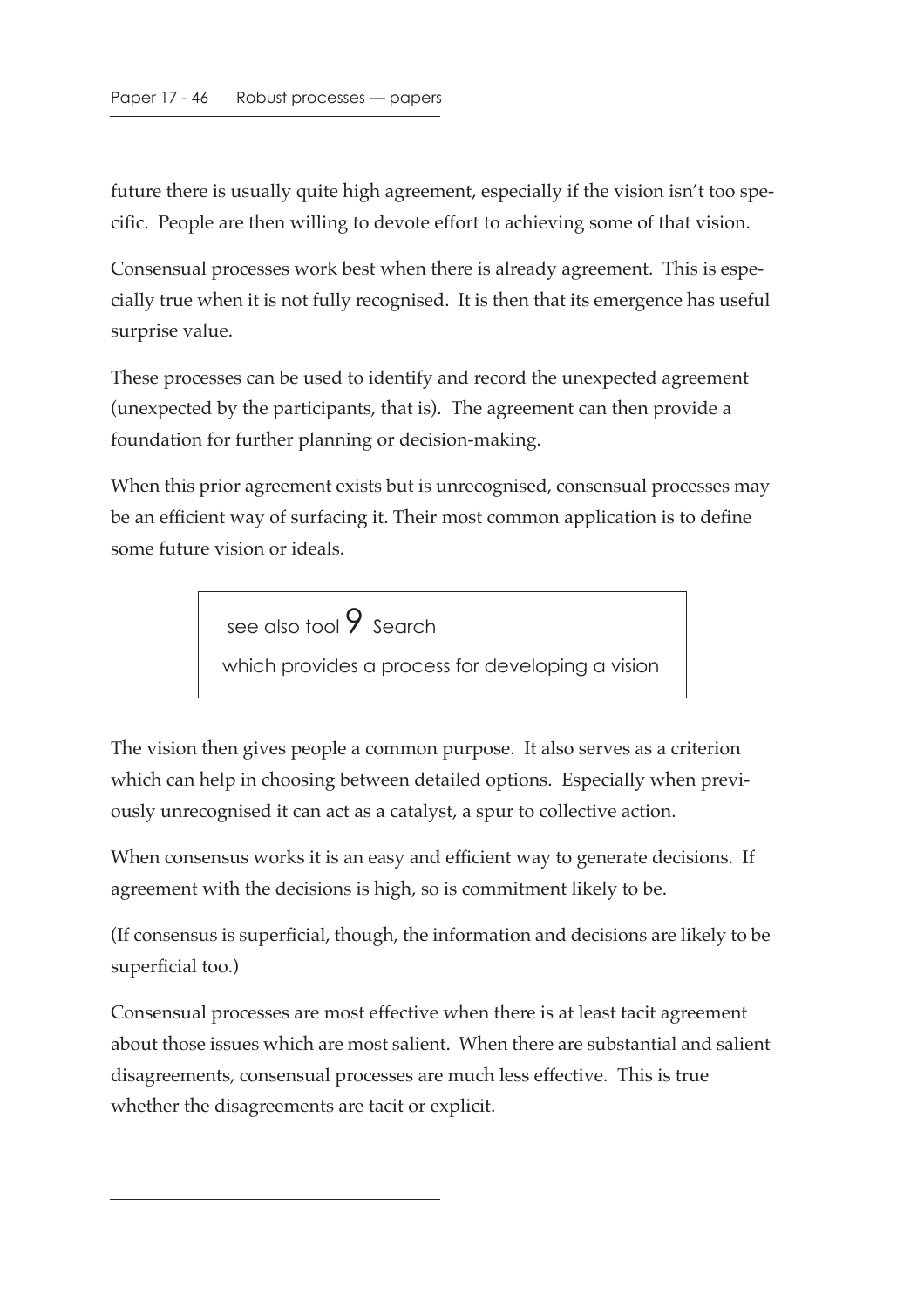Under some circumstances consensual processes can be counter-productive. If there are disagreements which are important, people may nevertheless be unwilling to raise them for fear of undermining the consensus, even though it is really a false consensus. This is a particular risk when consensus is highly valued, relationships are close, and conformity is high.  $^2$ 

# **C. Dialectical**

By "dialectical processes" I mean processes which craft agreement out of disagreement.

Dialectical processes are win/win processes. But the wins are achieved only after the disagreements have been identified and resolved. The disagreements often play an important role in identifying misunderstandings.

The goals of dialectical processes are information exchange and understanding. People improve their understanding when they engage vigorously with the issues. People educate each other. It seems to me that this happens best within a process of cooperative enquiry.

In other words, dialectical processes are processes of mutual education. They are more easily described than achieved. A climate of mutual education is achieved only when people are willing to respect each other, and try to understand each other.

Some of the alternative dispute resolution processes for conflict management are dialectic.

Dialectic processes generate agreement from disagreement. They do this by pursuing three goals:

<sup>2.</sup> The concept of false consensus was popularised under the title of "groupthink" by Irving Janis. See Janis, I. (1972) *Victims of groupthink: a psychological study of foreign policy decisions and fiascos*, Boston: Houghton-Mifflin.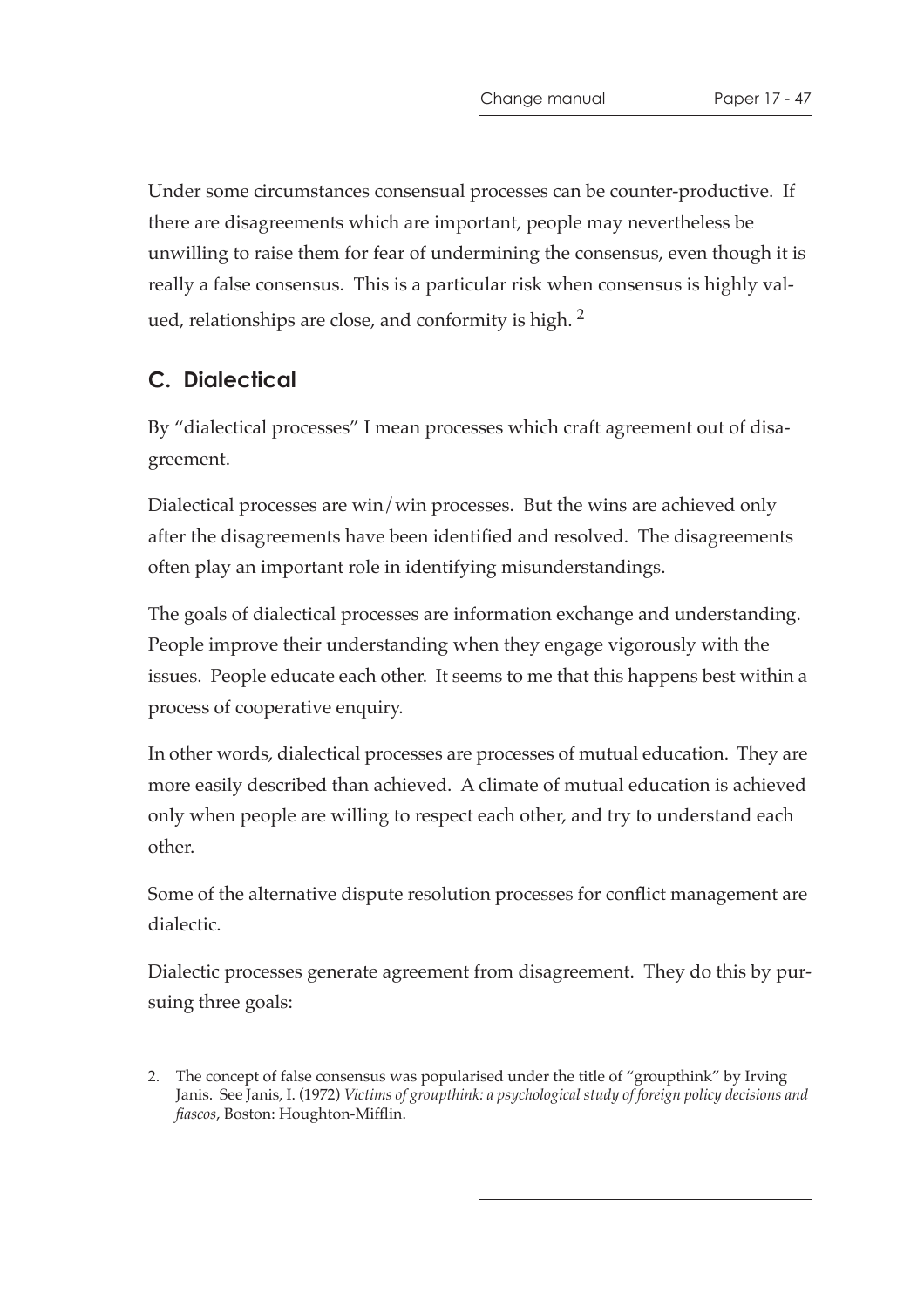- **n** honest information, directly communicated
- **striving to understand what others say**
- using disagreement to identify where more information is needed.

In short, dialectic processes combine some of the features of the other two types of process. As with adversarial methods, disagreement is likely to be evident. As with consensual methods, the intention is to reach a mutually agreeable outcome.

The key features of dialectical processes are

- that people are encouraged to express disagreements and different information and opinions freely
- but are required to do so within a climate of listening, joint decision-making, and a willingness to educate and to be educated by others.

These features can be captured in a guideline which says

"Inform, not persuade"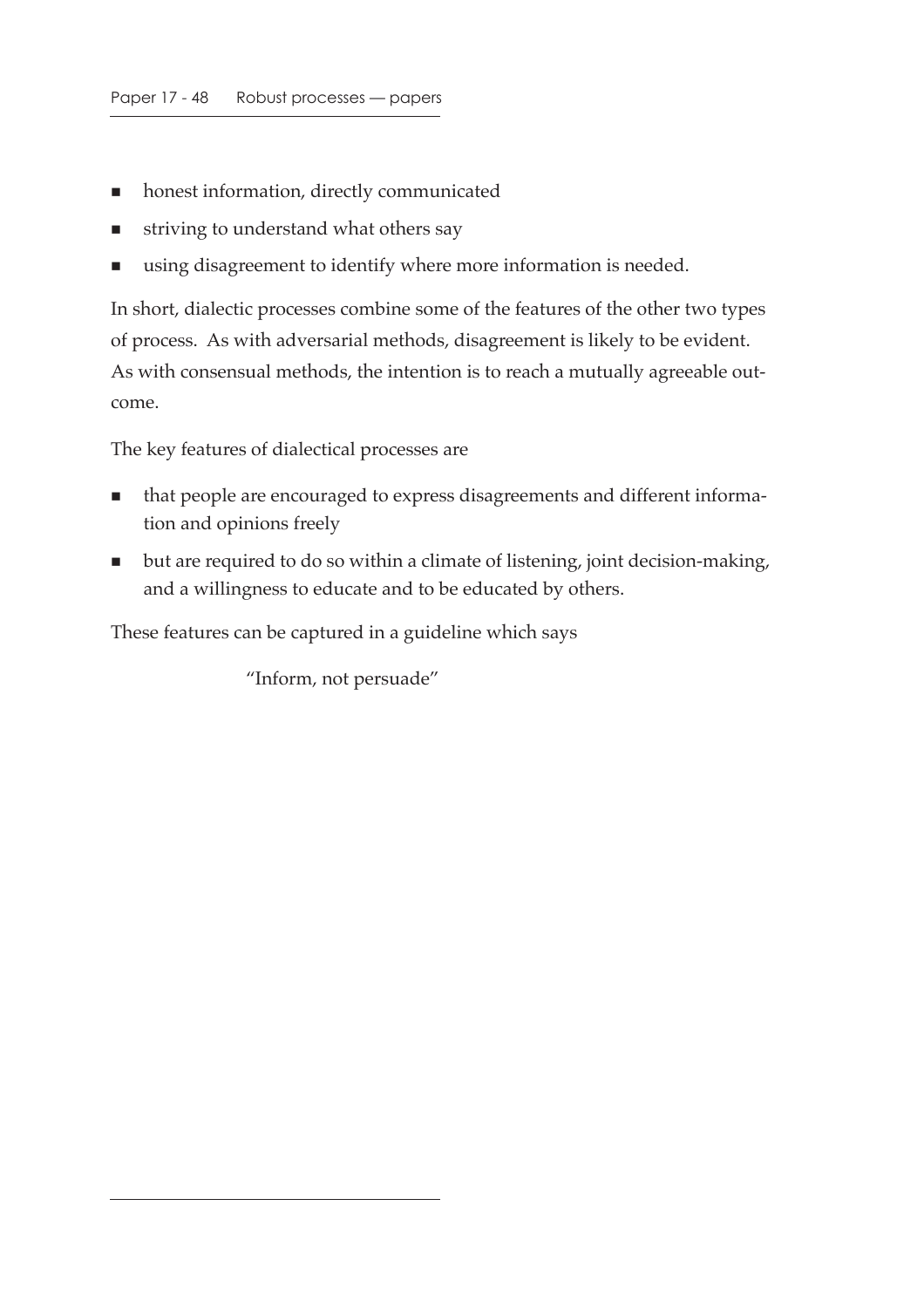# **3 Communication**

A description of some fundamentals of interpersonal communication.

This is appropriate at the following step of the change process:

#### **A2 Processes**

This complements the previous tool ("Processes") with some fine-grain ways of communicating effectively



Based on Bob Dick (2001) Communication: a thumbnail sketch. Brisbane: Interchange. Copyright © Bob Dick, 2001. It may be copied if it is not included in material sold at a profit, and this notice is shown.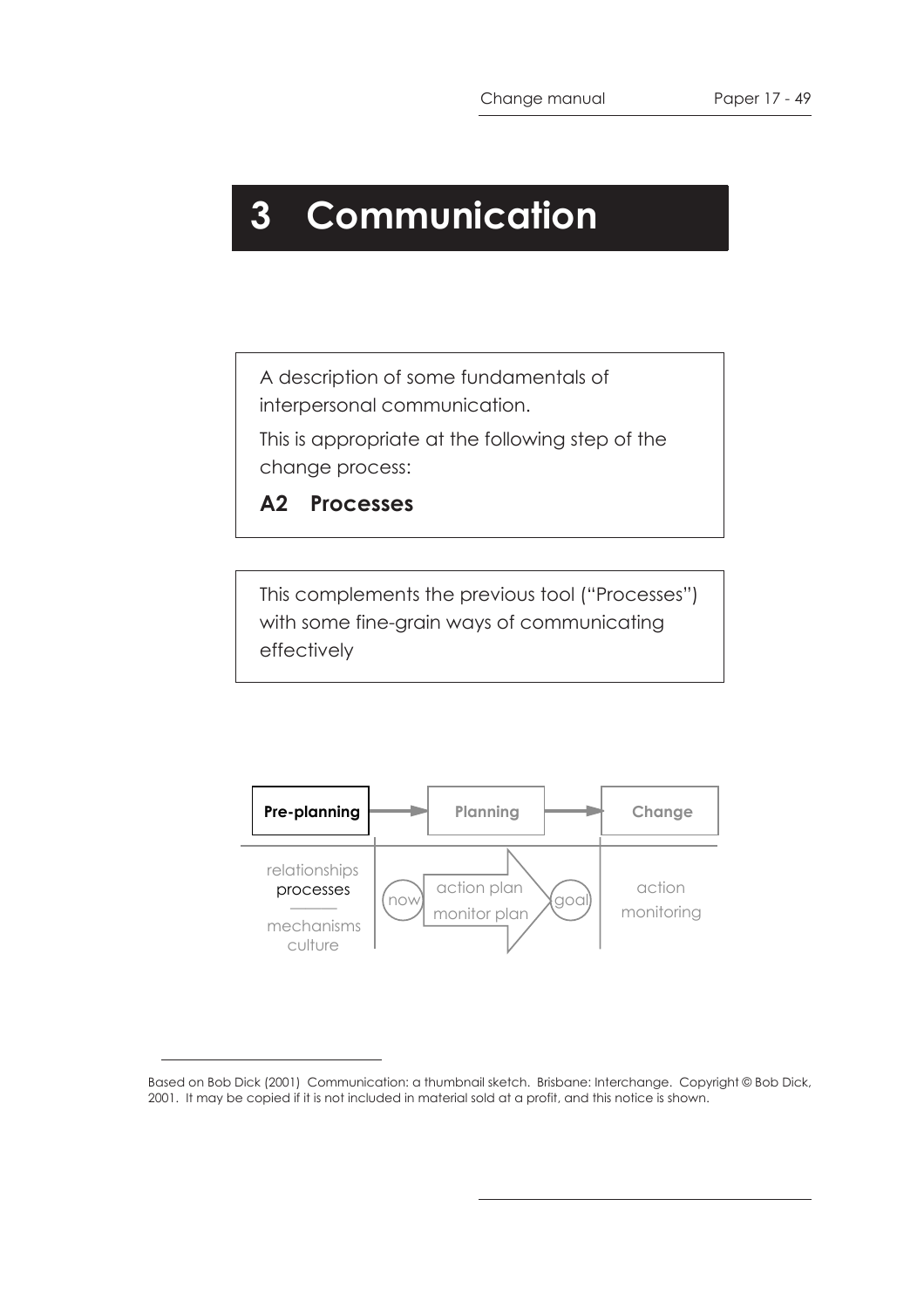Communication and facilitation skills are fundamental skills for the management of change. This note provides an overview of communication skills.



Three sets of skills: to get information, to give information, and to achieve a productive and satisfying interaction

When two people are communicating effectively, each of them is giving and getting information. They are doing this in a way that is productive and satisfying.

The interaction will therefore be most effective when each of them has three sets of skills:

#### **skills at giving information**

knowing what information to convey, and being able to convey it clearly so that the other person finds it easy to understand

#### **skills at getting information**

being able to understand what the other person is saying, and being able to ask the other person for missing information

#### **skills at managing the process of communication**

knowing how and when to start and when to end the conversation, and knowing when to speak and when to listen.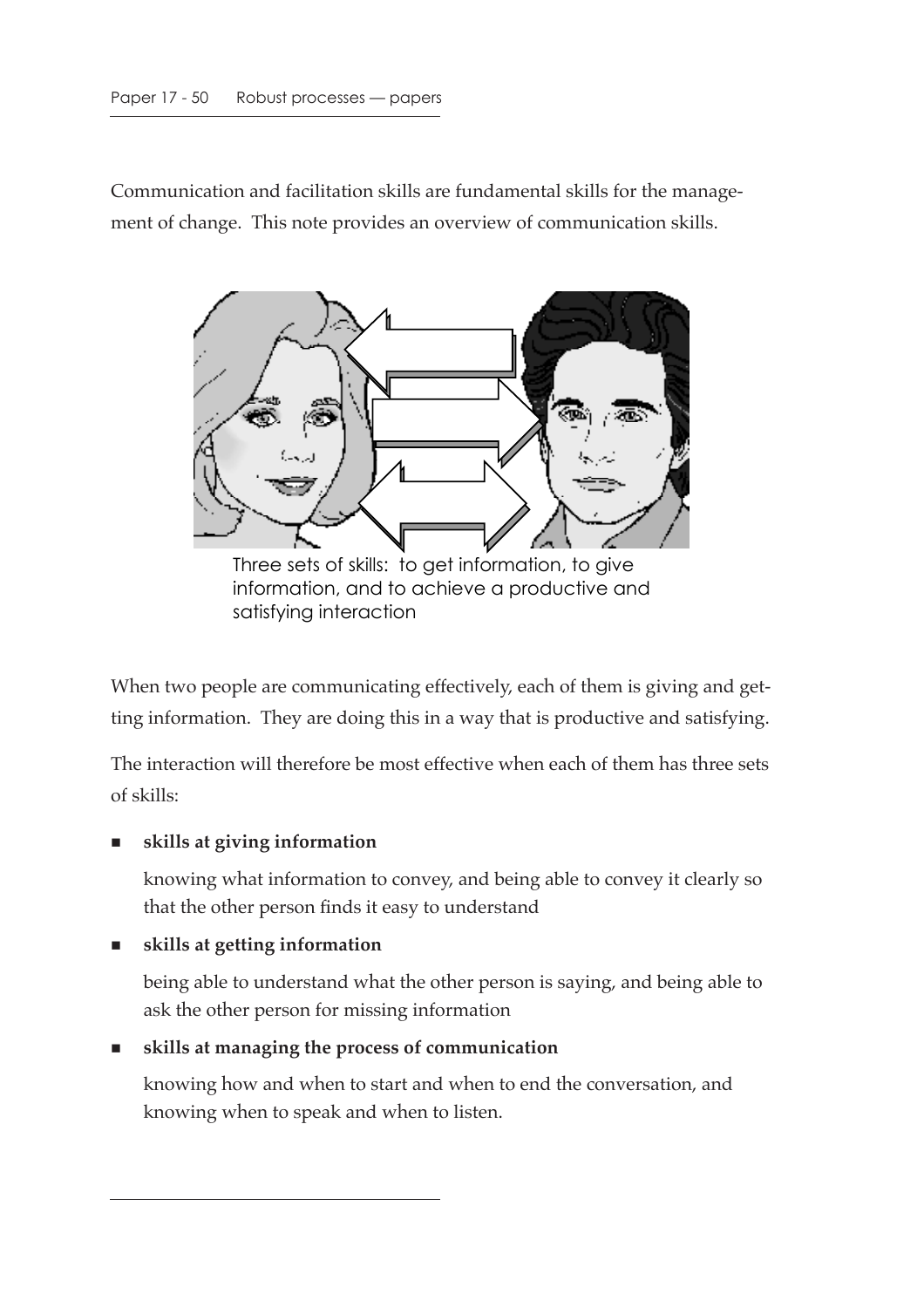When one person lacks any of these skills, it is then even more important for the other person to be skilled.

## **When and how do I begin?**

(And do I begin? — sometimes it is better to decide that the interaction will be more trouble than the likely outcomes warrant.)

Choose a time and place when you and the other person are most likely to be able to give the matter your attention. If possible, choose a place free of distractions. Don't pussyfoot around — the other person will wonder what is going on.

## **Is this a time to listen or a time to speak?**

It will be pointless if you don't have their attention. So you will sometimes have to speak first to do this. On some occasions you may also find it useful to agree on how the interaction is to proceed.

Upset people find it very difficult to listen. If the other person is upset, you'll get better results if *you* can listen first. A good first step is then to encourage them to speak.

Here's a sequence which often works well ...

- first, explain what you wish to talk about, or find out what the other person wants to talk about
- second, listen until you understand the other person's position
- third, provide the useful information you have
- then, when both of you understand both sides of the issue, try to reach a decision that is good for both of you.

You can think of it as a set of priorities:

1 Highest priority is given to "process issues" to create a climate in which you can speak clearly to each other and be understood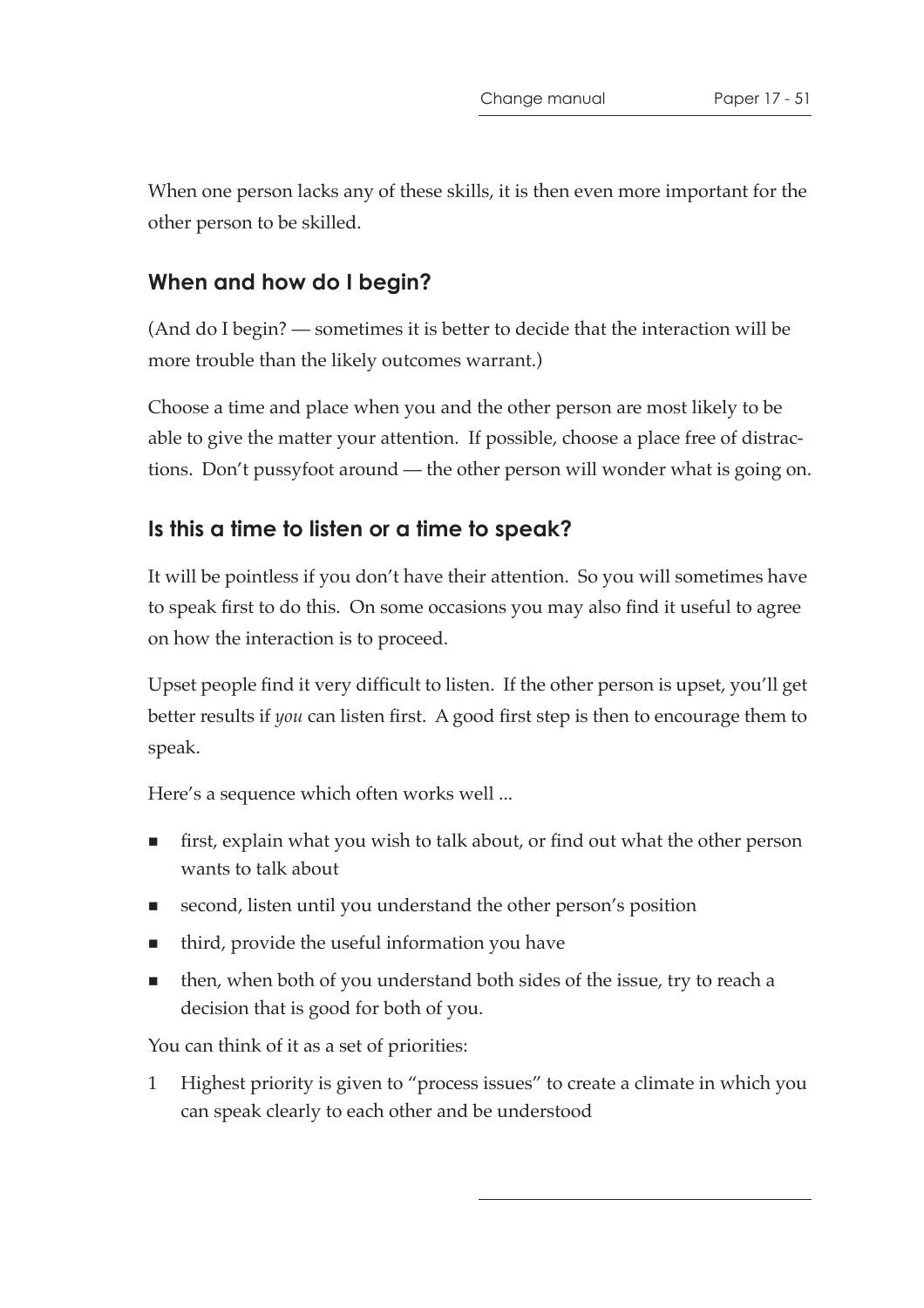- 2 Next highest priority is understanding what the other person has to say
- 3 When the above two priorities have been achieved, you will then find that the other person will usually be more willing to listen to you.

#### **How do I listen?**

Listening is hard work. It helps if you remember that it has a number of different parts:

**L**istening to understand the *whole* message, with eyes as well as ears, giving the other person all of your attention

**A**cknowledging what the other person has said; agreeing with whatever you can

**C**hecking that you have understood

and if the other person is not upset ...

**E**nquiring for more information when some is missing.

The most useful of these is the one that almost nobody uses: "acknowledging" — letting the other person know what you have understood. This is most easily done by repeating *in your own words* what you think the other person has said *and implied by the way the person said it*.

*"Are you saying that I did ..., and that the effects for you were ...? I also had the impression that you think I should not have done this. Is that so?"*

The least useful of the four is enquiry. If you do the other three well you can listen well without asking questions. And asking questions is mostly not useful when the other person is upset. It can too easily appear to be an inquisition.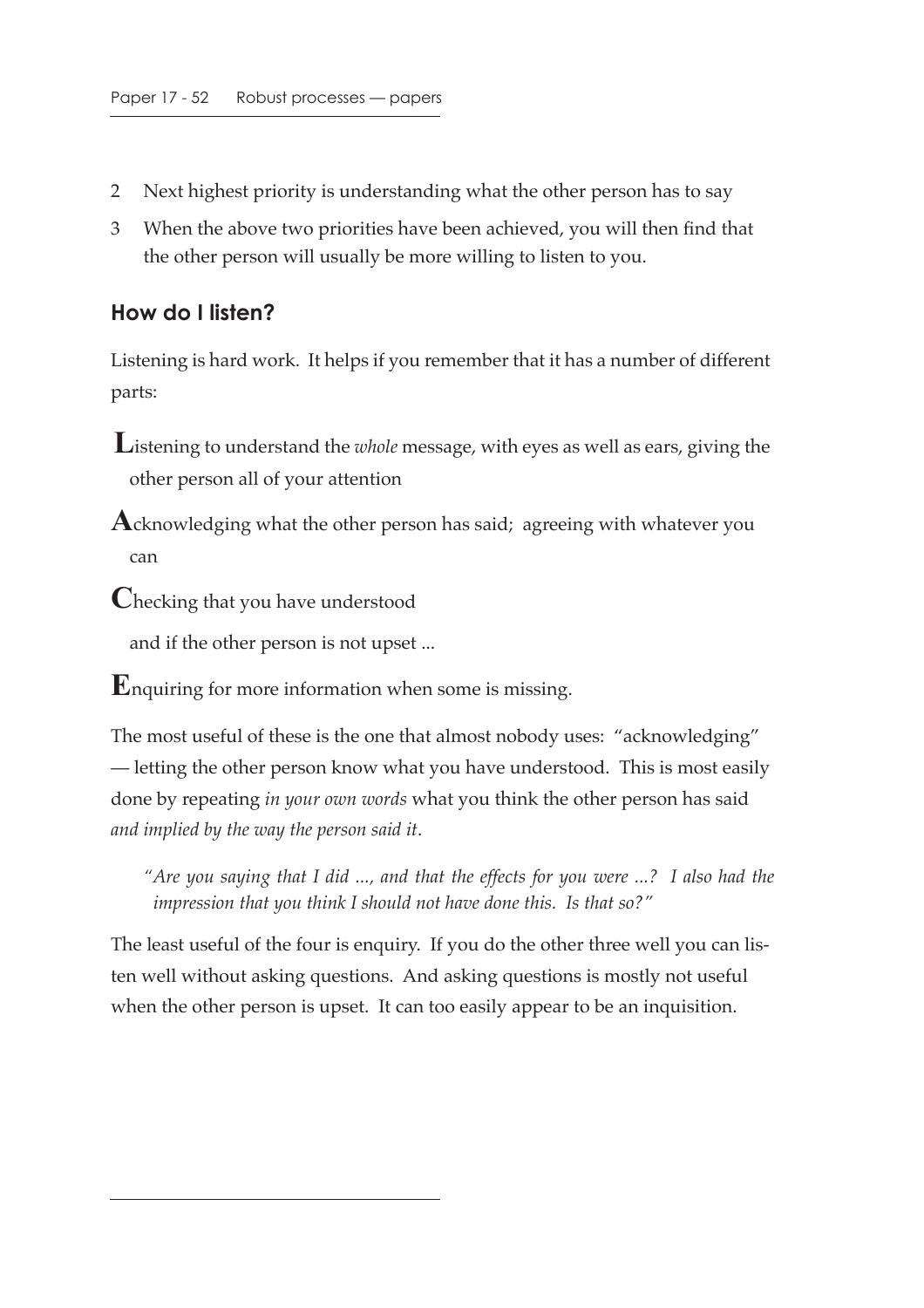# **What information do I listen for?**

What behaviour or events led to what consequences for the other person? Consider a situation where the other person is not pleased with the way you have acted. The potentially relevant information then may include ...

- Your actions towards the person (or their perceptions of it)
- The material outcomes for him or her of your actions
- What (s) he imagined you might have been trying to achieve
- How (s)he felt (or feels) towards you or the relationship with you
- $\blacksquare$  How does (s) he intend to react, and/or how does (s) he actually react.

actions → outcomes

or in more detail ...

actions → material outcomes → beliefs → feelings → reactions

Continue until the other person is not upset, or no longer upset. You may then be able to get more information by asking about the information missing from this list.

# **How do I respond?**

Restate in your own words what you think the other person has said and implied. Agree only with what is specific and true, and agree to it readily and clearly. If you do not fully understand, encourage the other person to say more.

Continue to listen, acknowledge and check until ...

- the other person is not upset
- vou are sure you understand what perception the other person has of the situation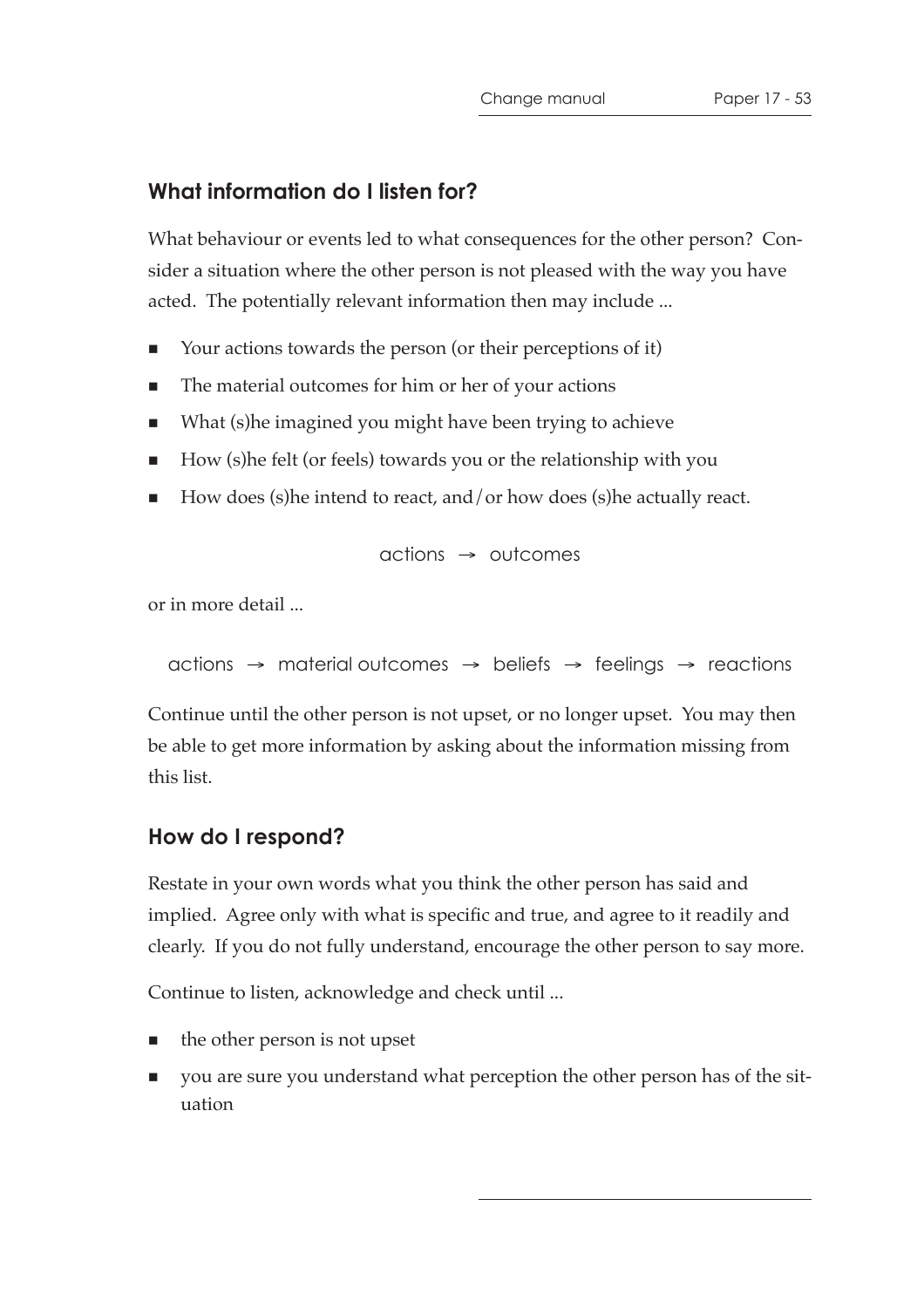you are sure that the other person knows that you understand, and has agreed that your understanding is accurate.

Alternatively, if time is short, it may be better to negotiate another time to meet.

#### **What information can I most usefully give?**

The other person will find it easiest to understand your position if you speak clearly and specifically, and if you do not blame or criticise them or demand certain behaviour from them.

You can then prepare information which includes the same elements as those mentioned previously. Include what the other person said and did, and what the outcomes were for you:

```
actions \rightarrow material outcomes \rightarrow beliefs \rightarrow feelings \rightarrow reactions
```
Again, it will be easiest for the other person if you are tentative about anything you are not *entirely* certain about, but that you are also direct and specific.

*"My memory is that you did* [these specific things]. *Because of that, I suffered* [these specific outcomes]. *At the time I wondered if you were trying to* [...] *and I became* [...]. *That's my perception. I'd really like to understand what your perception of the situation is."*

#### **How do I speak?**

*How* you speak is as important as what you say — some say it's more important. Being specific and unblaming (see above) helps. Tone of voice, volume, posture, gesture and the like ... it is from these, rather than from your words, that the other person assumes your attitude and intentions.

If you are angry, or upset, or sad, or feeling some other emotion, it is usually better to say so. The other person will probably pick up some impression from how you speak, but may not interpret it accurately. If you give a different message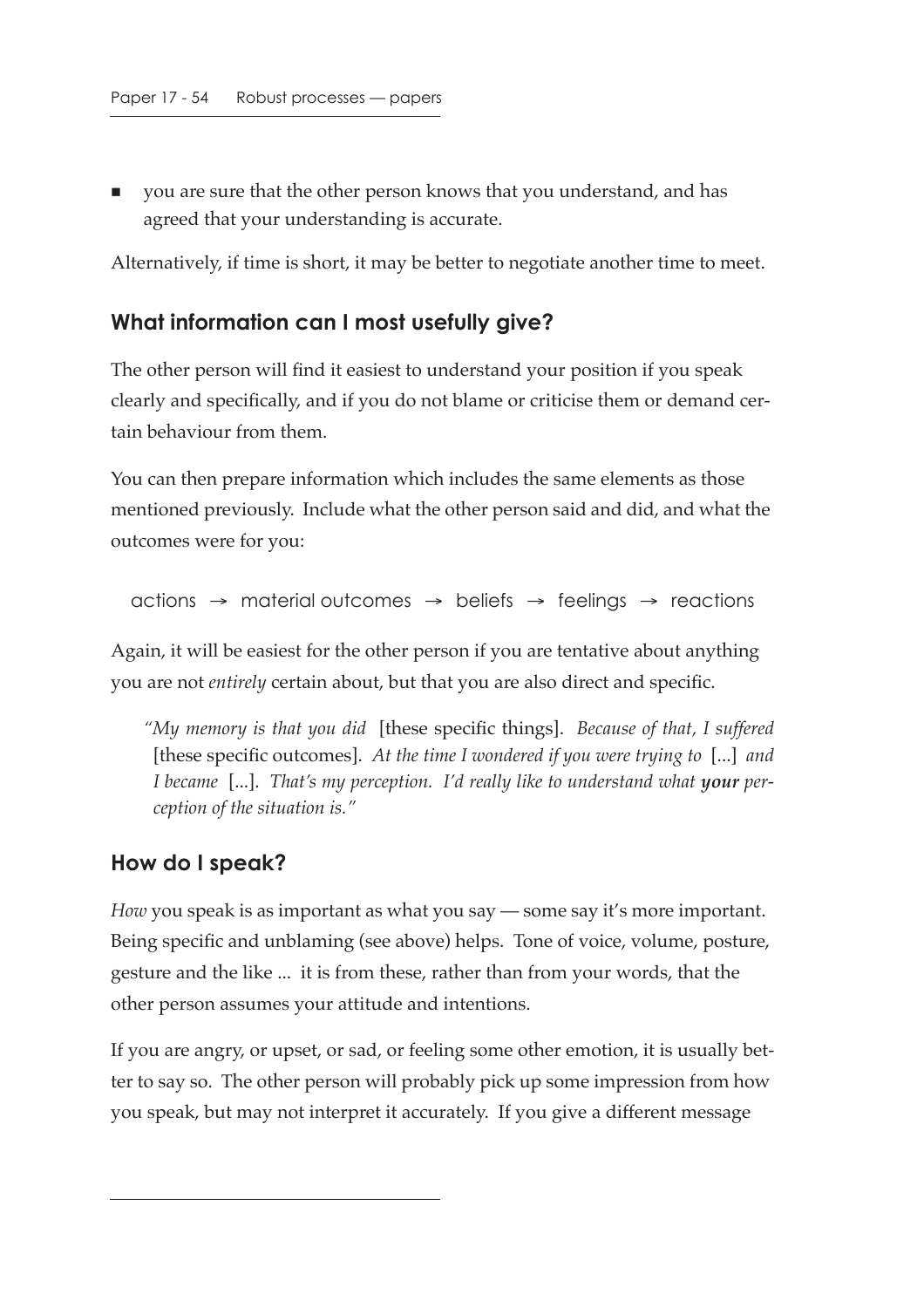with what you say and how you say it, the other person may interpret that as non-genuine.

Don't confuse facts and assumptions. Facts are things *you are certain beyond doubt* that the other person said or did. Assumptions include anything else. (Don't assume that the other person agrees about what is factual and what isn't.)

# **What do I do when that doesn't work?**

If it isn't working for you it may be that you have aroused some suspicion or resistance from the other person. You may have ...

- "pussyfooted around" the issue, and not been clear
- expressed your own anger so vigorously that the other person finds it hard to listen
- tried to push the other person to a particular view or outcome and this has aroused their resistance and determination
- concealed, or at least not expressed, your motivations
- misunderstood the other person's motivations.

People usually are not explicit about their motives and intentions. They also make assumptions about one another's motives and intentions. They then behave as if they are correct in their assumptions. This is a common source of difficulty. Being clear and explicit about your own motives and encouraging others to do the same can do much to clear the air.

Finally, sometimes the other person is unwilling to change. Some interpersonal problems are not resolvable. (This is not a decision to be adopted lightly.)

#### **In summary ...**

As Covey says, "First understand, then be understood". And if necessary first negotiate how you and the other person are going to manage this interaction.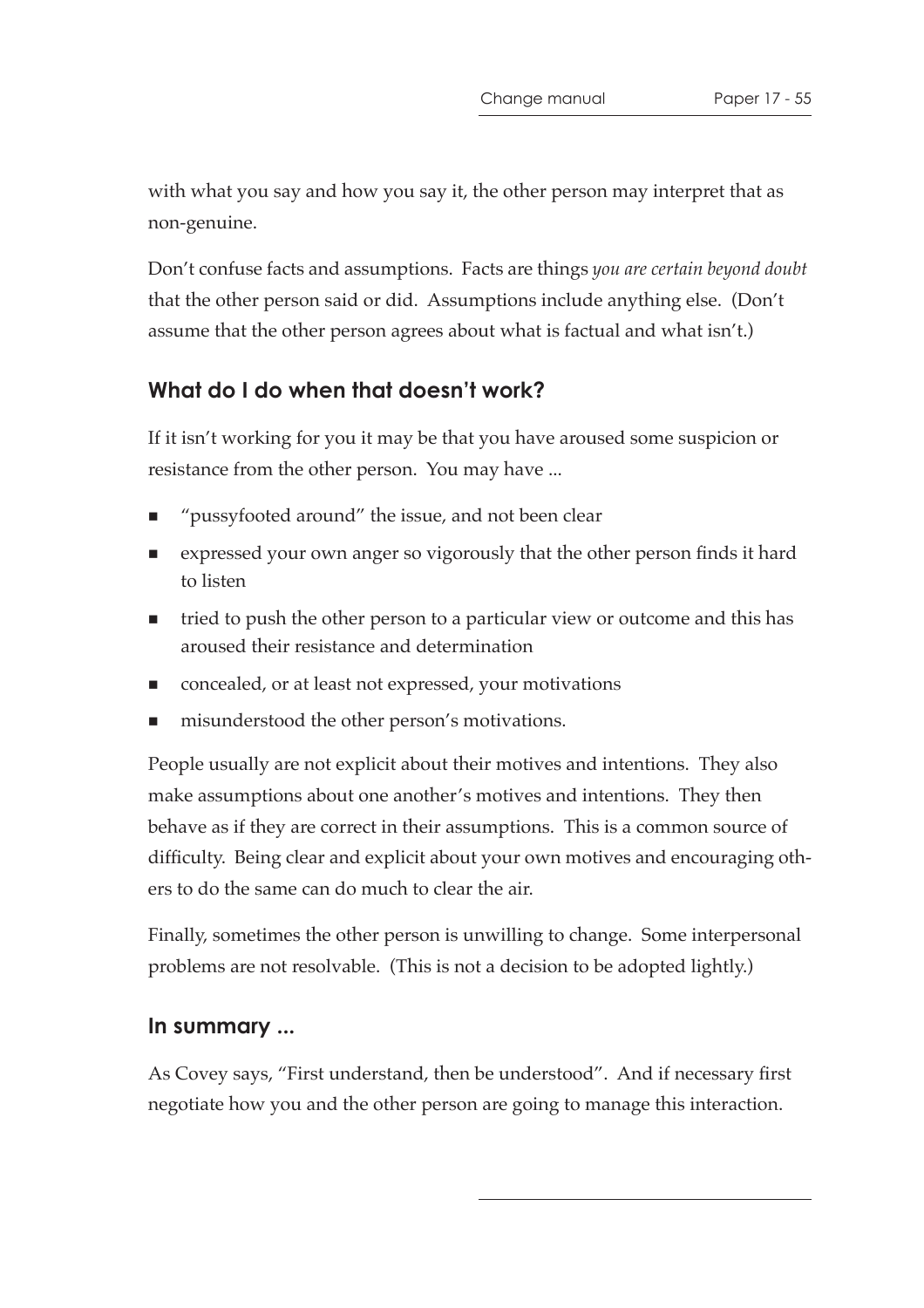Distinguish between facts and assumptions. Be as clear and specific about the facts as your confidence allows. Be tentative about the assumptions.

Get everything on the verbal channel. Voice your assumptions and feelings. Encourage others to voice their assumptions.

Here is a useful three-piece reminder for what to say to the other person: <sup>3</sup>

- The evidence: what people said and did, and what happened, described as specifically and directly as possible, without blame or criticism
- Your assumptions: what you *think* happened, including your assumptions about the other person's motives if that's relevant. Be tentative, and label your assumptions as assumptions.
- Strong encouragement for the other person to offer different evidence and assumptions.

<sup>3.</sup> This reminder is based on the work of Viviane Robinson (1993) *Problem-based methodology: research for the improvement of practice*. Oxford: Pergamon Press.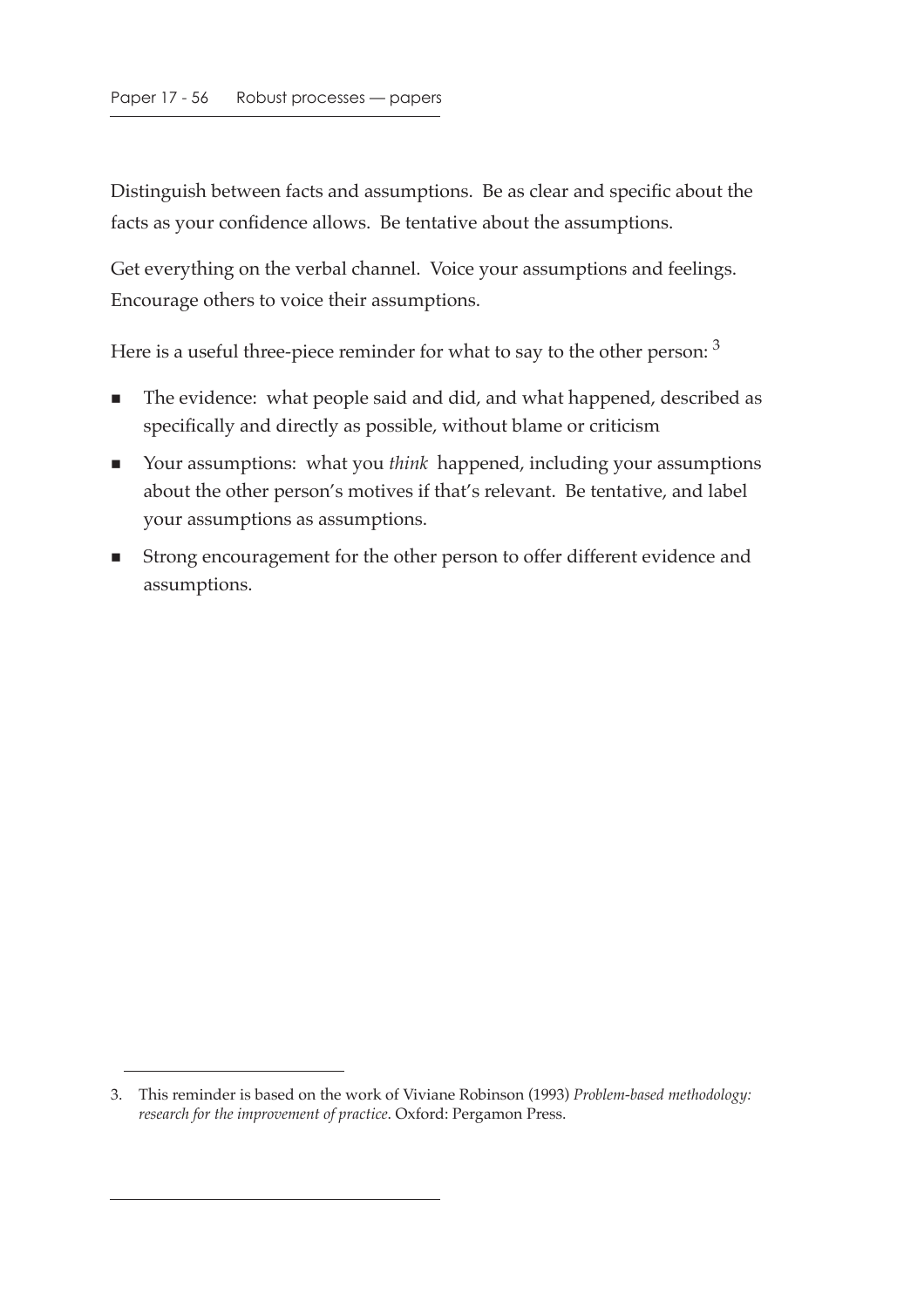# **4 Facilitation**

Facilitation is a skill which will be useful throughout the change process, but especially during group planning and the like.

This is appropriate at many steps of the change process, but especially:

**A2 Processes B Planning**

The effectiveness of a change program can be strongly influenced by the effectiveness of group processes. Facilitation skills can improve that effectiveness



A copy of Dick, B. (2001) Facilitation: a thumbnail sketch. Brisbane: Interchange. Copyright © Bob Dick, 2001. This may be copied if it is not included in material sold at a profit, and this notice is shown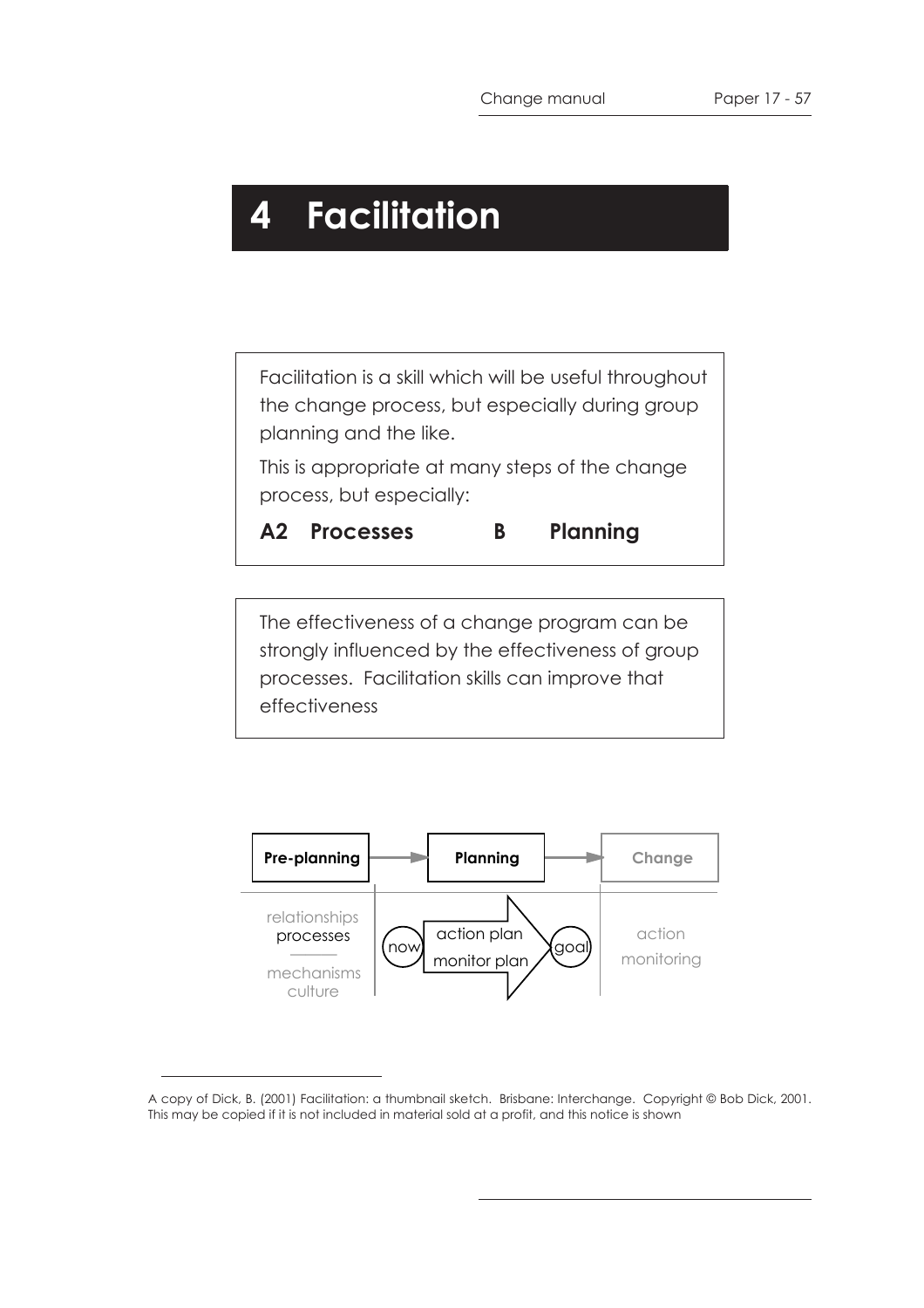# **Meetings**

Much time is spent in meeting of one kind or another.

This is most evident in corporate settings It is not unusual for managers to spend a majority of their time in meetings. For some senior managers most of their activities take place in meetings.

In community settings the meetings may be less formal. But at least during change programs there is a frequent need for people to meet, to plan, to make decisions.

Many of those meetings could be more enjoyable, efficient and productive than they are. Many change programs can be more effective if the meetings which guide them were better facilitated.

This brief document offers suggestions for three aspects of meeting facilitation:

- planning and facilitating meetings
- dealing with the moment-by-moment process of helping people share and analyse information and make decisions
- encouraging more productive processes by making the process visible.

These follow, in turn.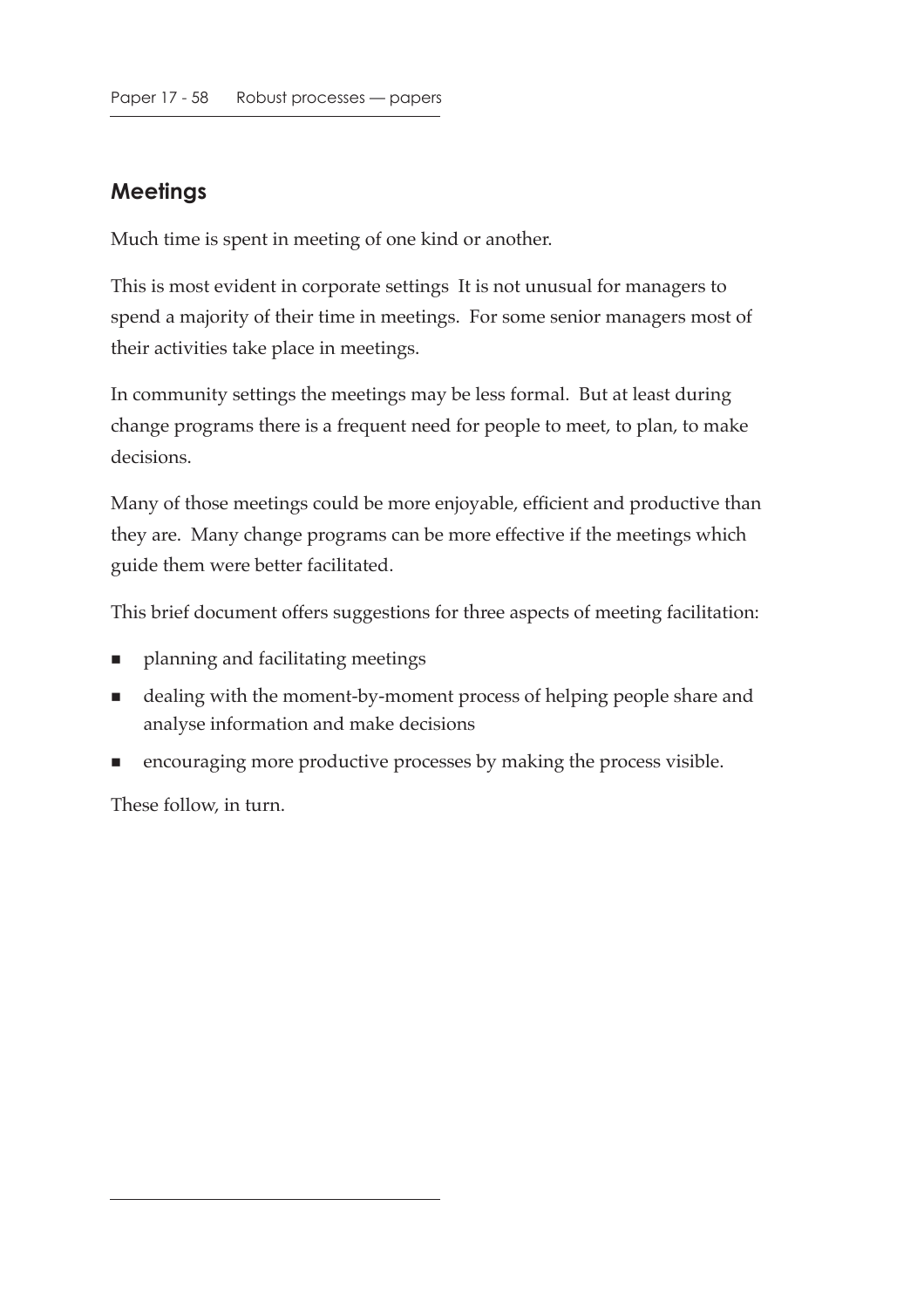# **Planning and facilitating meetings**

The following diagram summarises some of the issues which can do much to determine the effectiveness of meetings:

\_\_\_\_\_\_\_\_\_\_\_\_\_\_\_\_\_\_\_\_\_\_\_\_\_\_\_\_\_\_\_\_\_\_\_\_\_\_\_\_\_\_\_\_\_\_\_\_\_\_\_\_\_\_\_\_\_\_\_\_\_\_\_\_\_\_\_\_\_\_\_\_\_\_\_\_\_\_\_\_\_\_\_\_\_\_\_\_\_\_\_\_\_\_

| Feelings which are<br><b>Contract Contract</b>         | positive towards self, others, goals and process |  |  |  |
|--------------------------------------------------------|--------------------------------------------------|--|--|--|
|                                                        | and not strongly negative towards anything       |  |  |  |
| allow the exchange of                                  |                                                  |  |  |  |
| <b>Information</b> , which if $\blacksquare$           | specific, adequate, accurate and relevant        |  |  |  |
| п                                                      | and understood and accepted by all               |  |  |  |
| helps to make more effective                           |                                                  |  |  |  |
| <b>Decisions.</b> If these<br><b>Contract Contract</b> | have the commitment of those affected,           |  |  |  |
| ш                                                      | specify who will do what by when, and            |  |  |  |
|                                                        | include monitoring and coordination              |  |  |  |
| then the desired                                       |                                                  |  |  |  |
|                                                        |                                                  |  |  |  |

**Outcomes** are more likely to be achieved.

You probably recognise from your own experience that meetings commonly don't deal well with these issues. Most meeting would benefit from

\_\_\_\_\_\_\_\_\_\_\_\_\_\_\_\_\_\_\_\_\_\_\_\_\_\_\_\_\_\_\_\_\_\_\_\_\_\_\_\_\_\_\_\_\_\_\_\_\_\_\_\_\_\_\_\_\_\_\_\_\_\_\_\_\_\_\_\_\_\_\_\_\_\_\_\_\_\_\_\_\_\_\_\_\_\_\_\_\_\_\_\_\_\_

- outcomes which are clearly defined and agreed to
- decisions which are made only when all the information is available, understood, and believed
- **Feelings which are acknowledged and dealt with.**

To deal with these issues, consider the implications of the FIDO model in meeting design and facilitation.

#### **Designing meeting processes**

In designing meetings, work upward from the outcomes: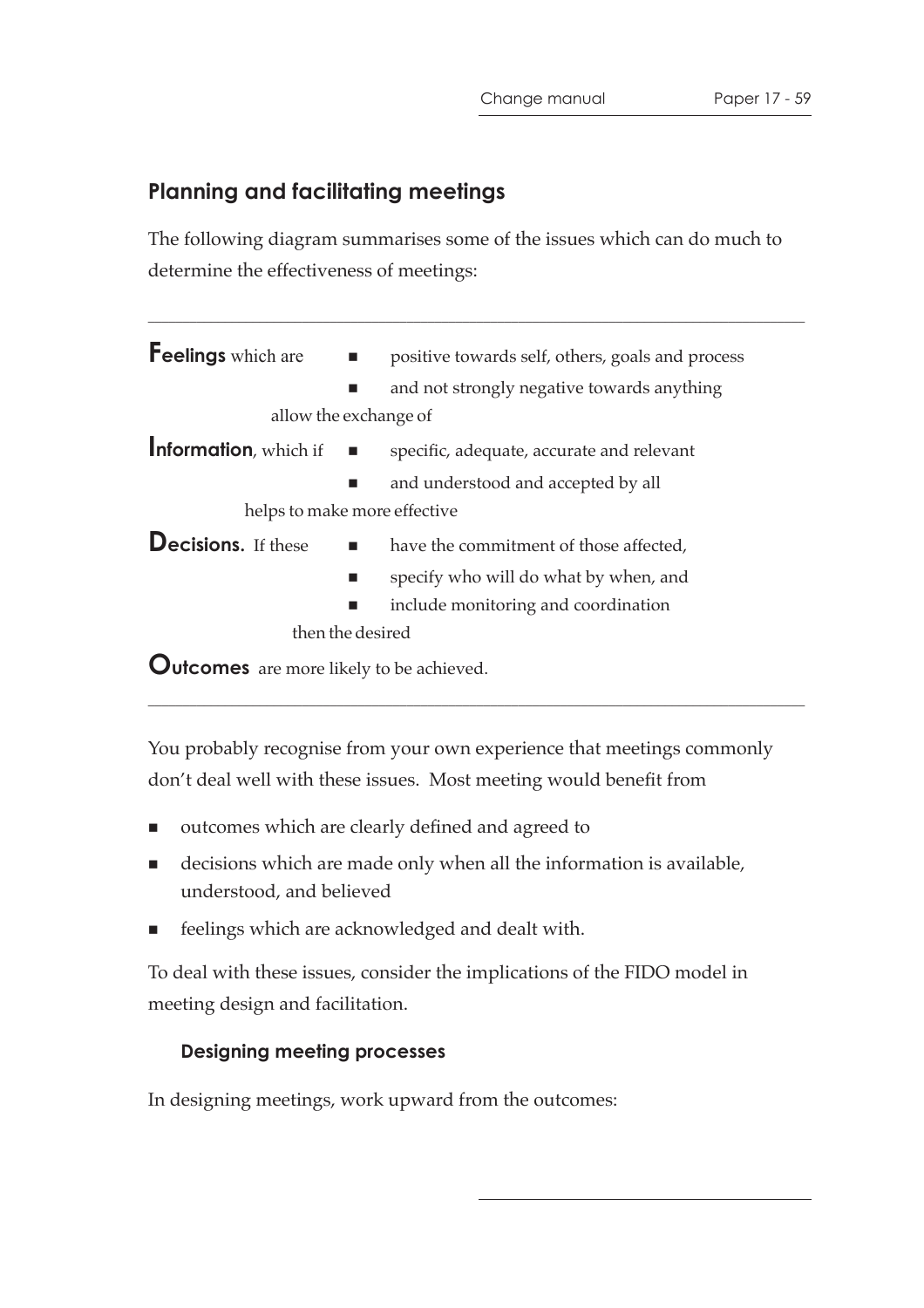- Be clear about what outcomes you want from the meeting. Specify these in ways which allow some freedom and flexibility to others who will be at the meeting. "Solve such and such a problem" rather than "Reach this specific solution".
- Decide what sorts of decisions will have to be made if the desired outcomes are to be achieved.
- Identify the sorts of information which will be required if effective decisions are to be made.

(Feelings are considered later.)

Now work back downwards to design the meeting process. Design a process which:

- **first identifies and exchanges the relevant information**
- $\blacksquare$  then analyses the information to reach appropriate decisions
- and then plans how the decisions can be implemented to achieve the outcomes.

Now examine your process. Will it encourage positive feelings about self, other, outcomes and process? If not, how can you modify it? Can it deal with negative emotions which might arise? If not, how can you amend it so that it can do so?

#### **Facilitating the overall meeting**

In facilitating meetings the same FIDO model can be used. If there is a roadblock, it can usually be more easily resolved one category above rather than at the same level at which it occurs. For instance ...

If outcomes are not being achieved, it may be that appropriate decisions were not made, or that people were not committed to them.

If the meeting is having trouble reaching decisions it may be that it lacks some important information, or that some of the available information is not understood or not believed.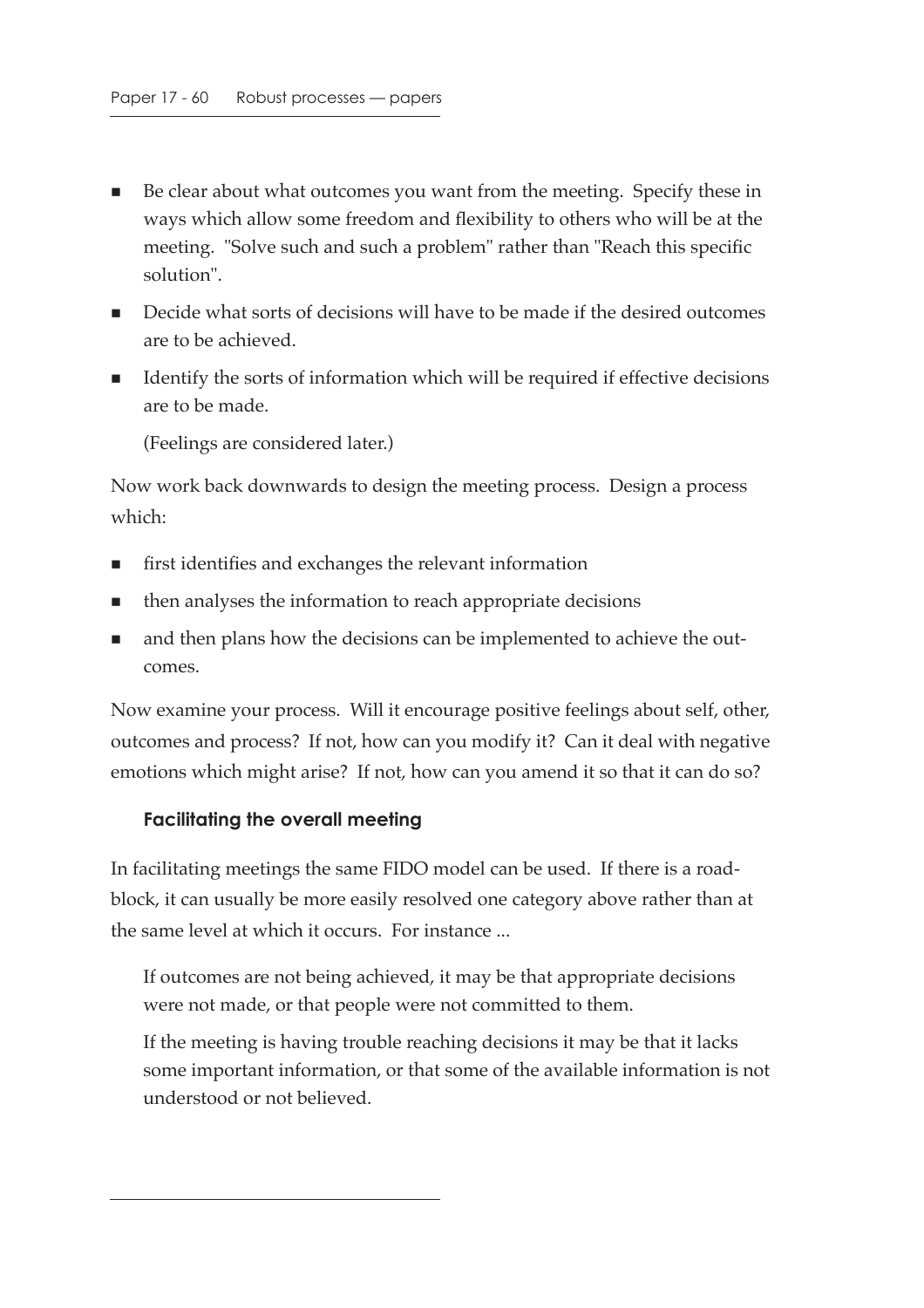If the information is available, but people seem unable to act on it, it may be that negative feelings or attitudes are getting in the way.

Emotions can also interfere at all stages. If negative emotions become evident it is better to deal with them in some way rather than pretend that they don't exist or that they don't matter.

#### **Facilitating the moment-by-moment process**

In a sense, meetings are about information management. At different stages the information may be about different aspects: sometimes about whatever is being discussed, sometimes about decisions, sometimes about the actions required to achieve the desired outcomes. If information is gathered and analysed well, meetings are likely to be more productive and often more satisfying.

Some simple tactics, again not common, can help substantially:

- Work to whiteboard or butcher paper so that the information being dealt with is visible to all.
- Allow individual thinking time before information is collected. Some people can think as they talk. Some contribute more if they have time to think before they are asked to speak. And if people have had a chance to think about what they have to contribute, they may listen more effectively when others are speaking.
- Encourage everyone to contribute on important issues and to indicate their agreement or disagreement with important decisions. Minority views (and sometimes even majority views) can otherwise be submerged.

# **Making the process visible**

During a typical meeting, people pay more attention to what is being said than how it is being said. Their attention is on the information, the content, and they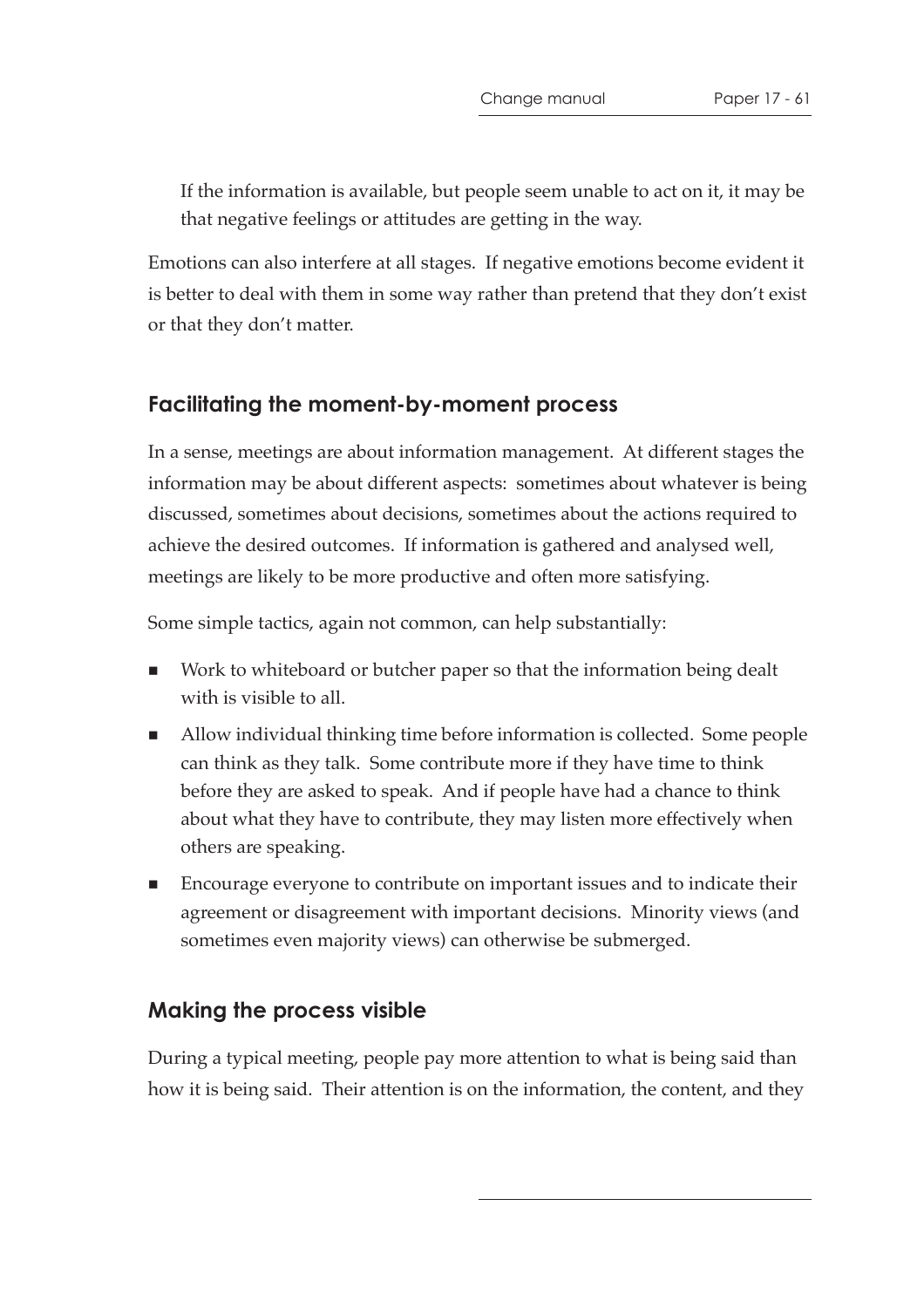largely ignore the process that is used to exchange and analyse the information. As a facilitator you can draw attention from time to time to the process. This will usually have the effect of improving the process over time.

The table on the following page lists some common process problems in groups, and what can be done about them.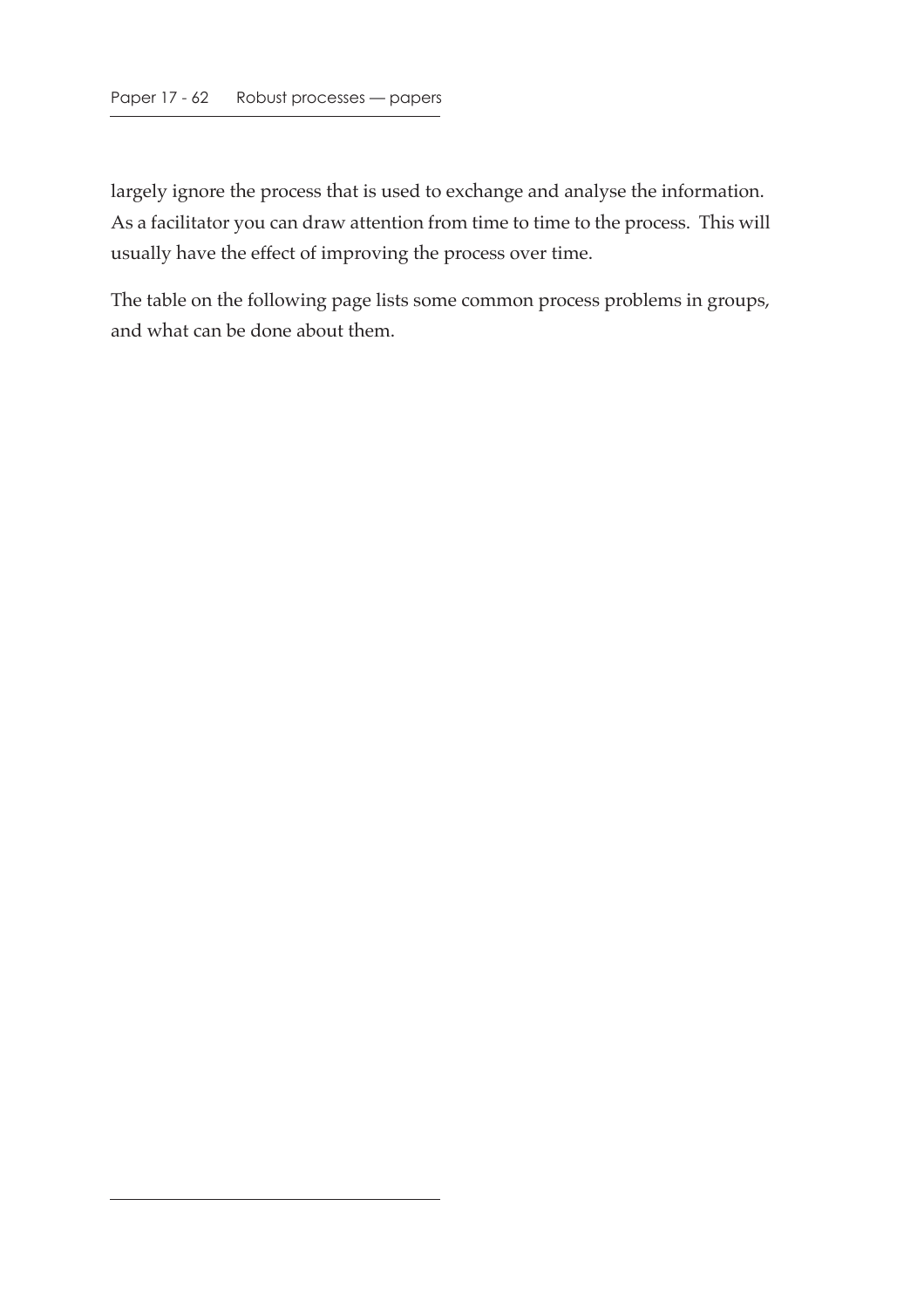| Issue         | Symptoms                                                                                       | Interventions                                                                                                                  |
|---------------|------------------------------------------------------------------------------------------------|--------------------------------------------------------------------------------------------------------------------------------|
| Common goals  | Group lacks focus                                                                              | Set goals and write up publicly                                                                                                |
|               | Cliques form                                                                                   | Set goals, or define ideals or vision                                                                                          |
|               | "Tailchasing" - issues keep re-<br>emerging without resolution                                 | Break goal into subgoals                                                                                                       |
|               | People push own barrow                                                                         | Set or reset goals, or remind people of<br>them                                                                                |
| Equality      | Uneven time-sharing                                                                            | Keep a time log and make it public                                                                                             |
|               | Some do all the talking                                                                        | Set time limits                                                                                                                |
|               | People interrupt each other                                                                    | Go round table, one at a time                                                                                                  |
|               | Some withdraw                                                                                  | Ask quieter ones to speak first                                                                                                |
|               | A few people make all the deci-<br>sions                                                       | Allow individual thinking time; less pow-<br>erful or lower status speak first; make<br>those who dominate the facilitators    |
|               | False consensus                                                                                | Check consensus with all; voting (per-<br>haps anonymous); appoint a devil's<br>advocate; identify and evaluate all<br>options |
| Listening     | Interruptions                                                                                  | Ask people to restate what they have<br>heard before they respond                                                              |
|               | Alternating monologues: people<br>don't seem to be listening, but<br>pursue their own topic    | As above; allow questions for clarifica-<br>tion                                                                               |
|               | 'Tail-chasing' (topics recur)                                                                  | (See common goals)                                                                                                             |
| Collaboration | 'Knocking': ideas are criticised as<br>soon as they are offered                                | First say what is good about ideas; infor-<br>mation first, analysis later                                                     |
|               | Ignoring others' ideas                                                                         | Generate ideas, then evaluate                                                                                                  |
| Openness      | Hidden agendas                                                                                 | Restating what the other person has<br>said before responding; being explicit<br>about the motives behind the discussion       |
|               | Red herrings (irrelevant detours)                                                              | Draw attention to them; ask each per-<br>son to state "What I want from you"                                                   |
|               | <b>High frustration</b>                                                                        | Exchange assumptions and evidence                                                                                              |
|               | Verbal/nonverbal mismatch -<br>what people say does not match<br>what they do or how they look | (See common goals)                                                                                                             |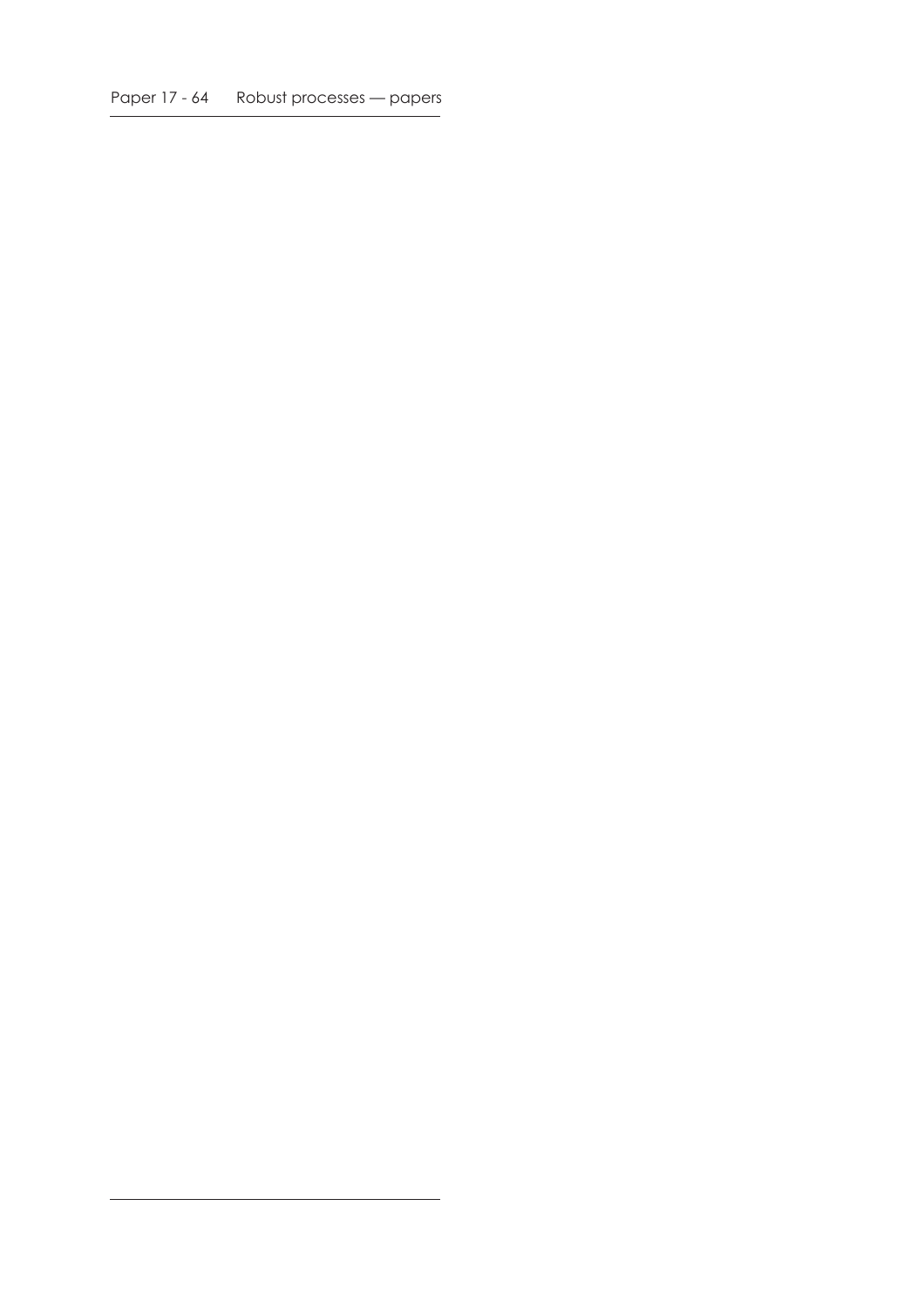# **5 Participation**

A description of three ways of involving stakeholders in a change program: direct, representative, and a hybrid of the two.

This is appropriate at the following step of the change process:

## **A3 Mechanisms for participation**

Involving stakeholders can give you access to a wider range of information, and can build commitment to the change.



Copyright © Bob Dick, 2001. This document may be copied if it is not included in material sold at a profit and this notice is shown. This is a modified extract from Dick, B. (2001) *Action research and evaluation on line session 4: stakeholders and participation*. Available on line at http://www.uq.net.au/action\_research/areol/areolsession04.html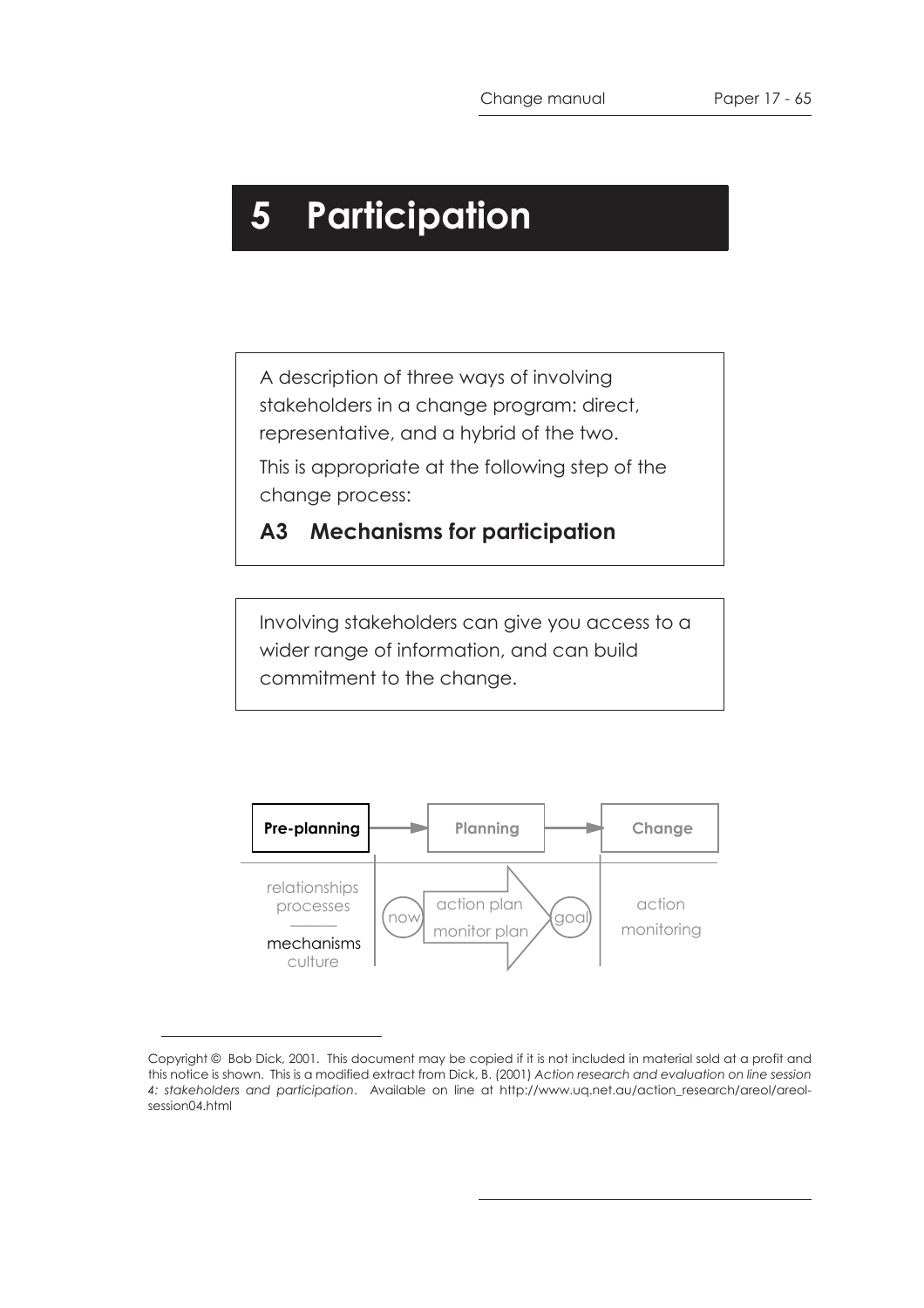## **Approaches to participation**

Below you will find brief descriptions for three approaches to stakeholder involvement. Each is accompanied by a comment on when it might be used, and suggestions for how you might go about it. The three styles are

- direct participation, involving everyone
- **Paramers** representation, involving a representative group
- a mixed approach, using a steering committee or working party, but keeping all stakeholders informed and perhaps to some extent involved

(There are many less-representative approaches than those I describe below. They are not uncommon in corporation or community. They are often justified on the grounds that they are less time-consuming or less expensive. That is sometimes true.

They also tend not to generate much commitment on the part of those affected. If you don't require that commitment, and you don't have ideological reasons for favouring participation, these less participative approaches may be appropriate. I don't discuss them further here.)

#### **A. Direct participation**

Everyone affected by the project or its implementation is involved in planning and carrying out the project

#### **How do you do it?**

#### What is it? When would you use it?

When there are relatively few stakeholders and the time and skills to involve everyone are available

Identify those affected by the project or its implementation. Invite them to join the project planning group. You may use "stakeholder analysis" for this purpose. Before you begin the planning, agree how the group will operate.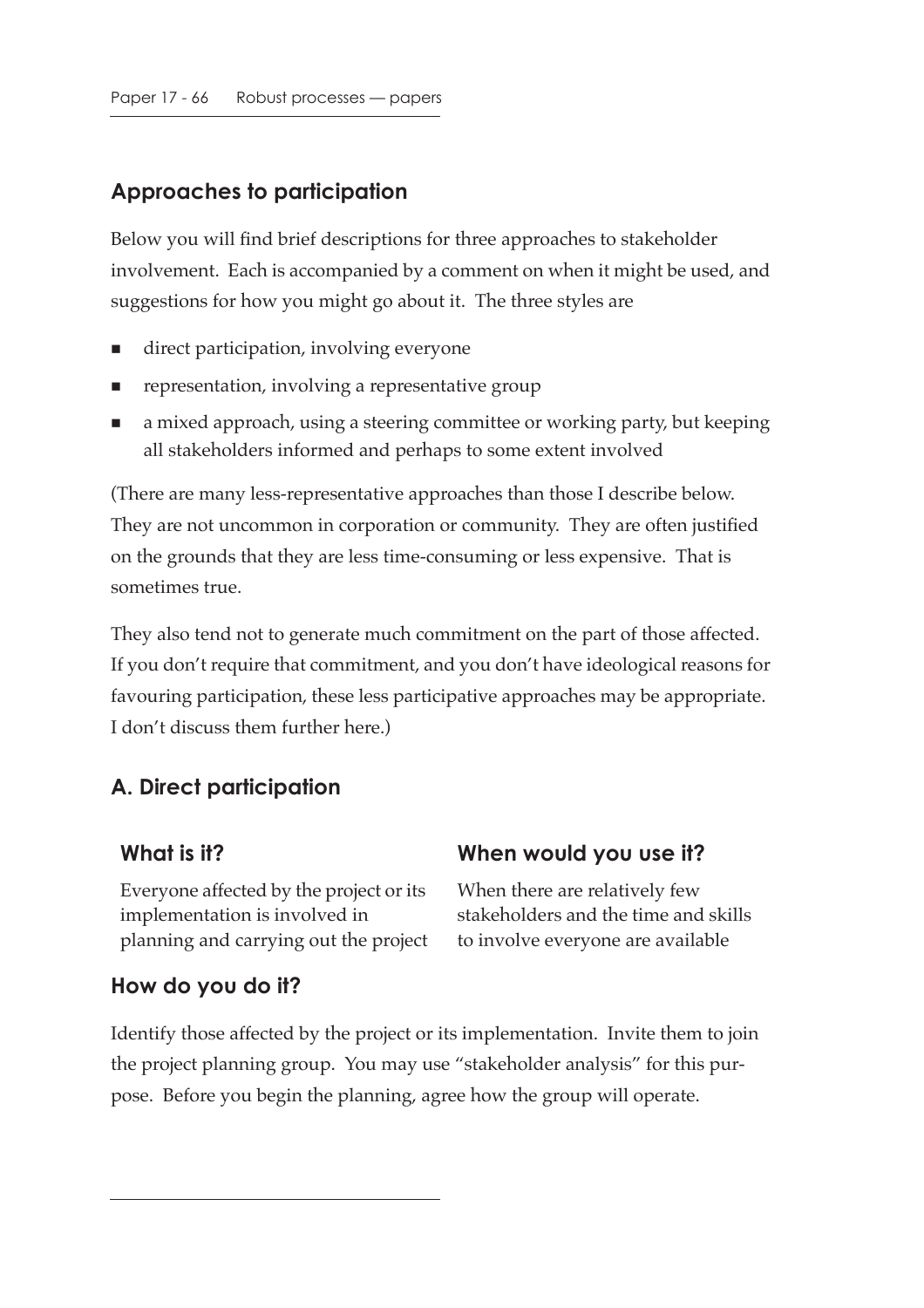## **B. Representation**

A representative group is formed from those affected by the project or its implementation. This group plans and carries out the project

## **How do you do it?**

## **What is it? When would you use it?**

When there are too many stakeholders for direct participation, or there isn't the time or the skills for full participation

Identify a group of people who are sufficiently representative of all those who are affected by the project or its implementation. For best results, this group should be large enough to be representative and small enough to be practicable. This is often done by putting together a group in which each affected level and function is represented — a "diagonal slice". See the diagram below.



In a community setting it may be more difficult to identify suitable people. Volunteers aren't always the best choice. They may be enthusiastic, but they may have volunteered for ulterior reasons.

Here is one way in which you might put together an effective representative group.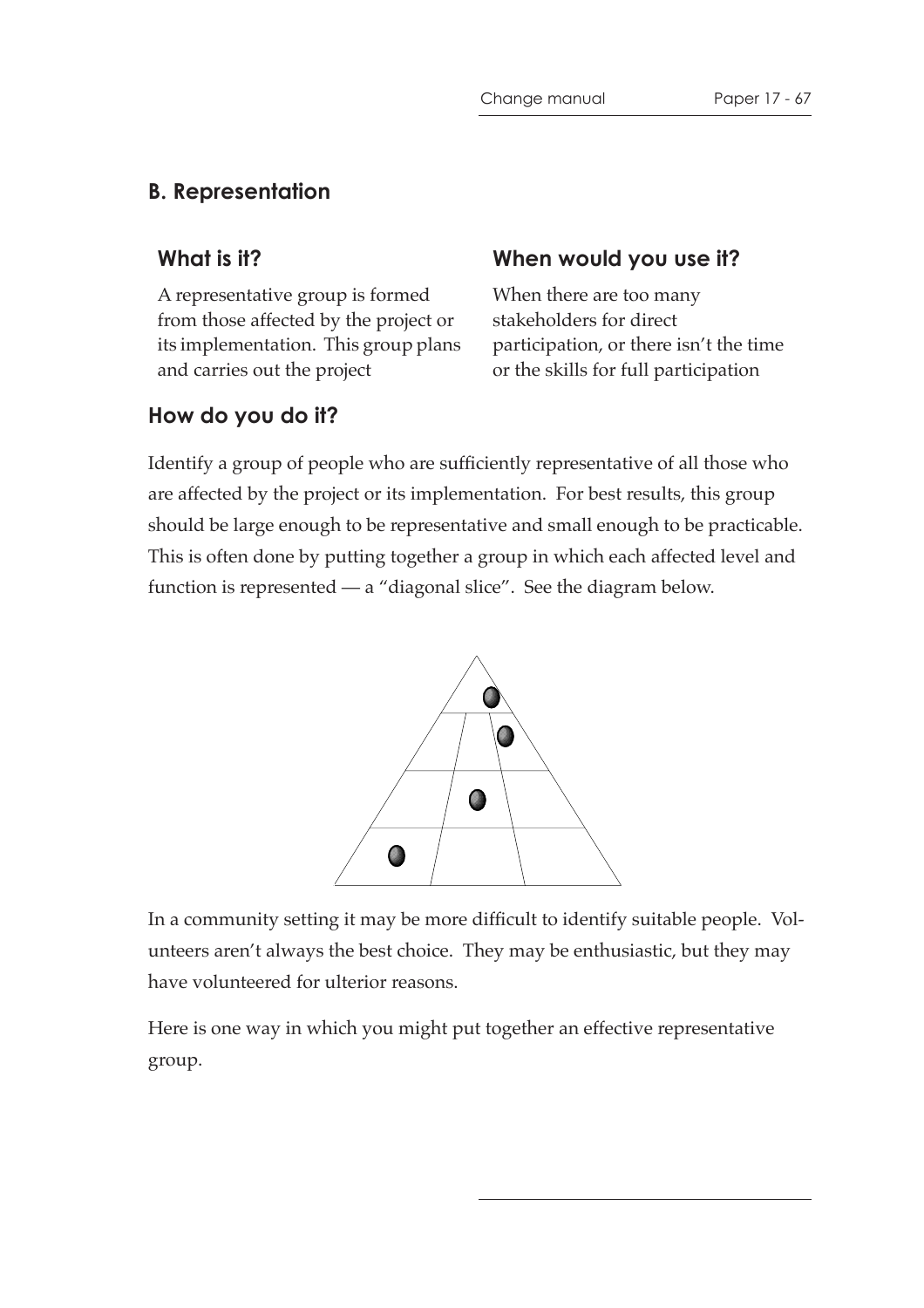- identify a small number of well-known and very different people; ask them to put together as group which is as representative of the whole community as they can make it, of about half the size you think is appropriate
- que that group the power to co-opt additional members as they discover interest groups not previously identified.

However formed, a representative group will be most effective when those chosen for it ...

- have the necessary skills for the task
- $\blacksquare$  are "well connected" will communicate well in both directions with those they represent
- $\blacksquare$  are well respected those on whose behalf they act will assume that they act for the benefit of all.

Before you begin planning, agree how the group will operate.

With this approach, there are many people who are not directly involved in the planning and implementation. The eventual success of a change may nevertheless depend upon their acceptance of it. To achieve this, frequent and open communication in both directions is important and requires careful planning and attention. *The commonest cause of failure with this approach is that those not included in the representative group feel inadequately consulted.*

#### **C. A mixed model**

This is particularly suited to large projects which can be subdivided into smaller components.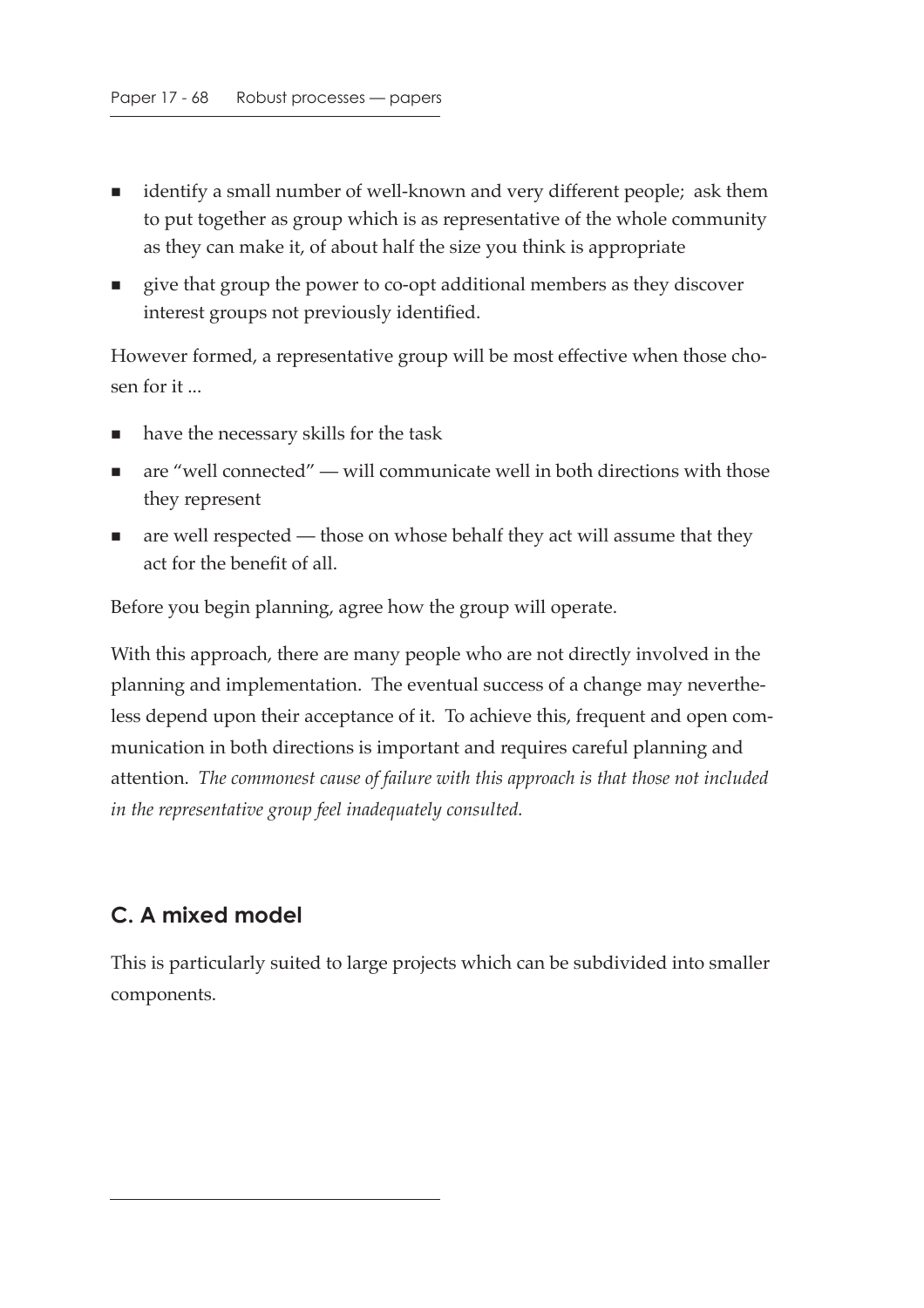A central group is responsible for initial overall planning. It is sometimes called a "steering group". Smaller "working parties" of direct stakeholders are set up to do the more detailed planning and implementation of components of the project

## **What is it? When would you use it?**

When the conditions do not suit direct participation for the overall project. But the project can be subdivided into components in which direct stakeholders can do the planning and implementation

# **How do you do it?**

Set up a steering group for the initial planning and later coordination. Do this as for "B" above.

As part of the initial planning, agree how the project might be subdivided into relatively independent components. For each of the components set up a working party. Do this as for "A" above.

Include a member of the steering group in each of the working parties, for coordination. You will get better results if this person does not facilitate the working party, but is there for communication in both directions.

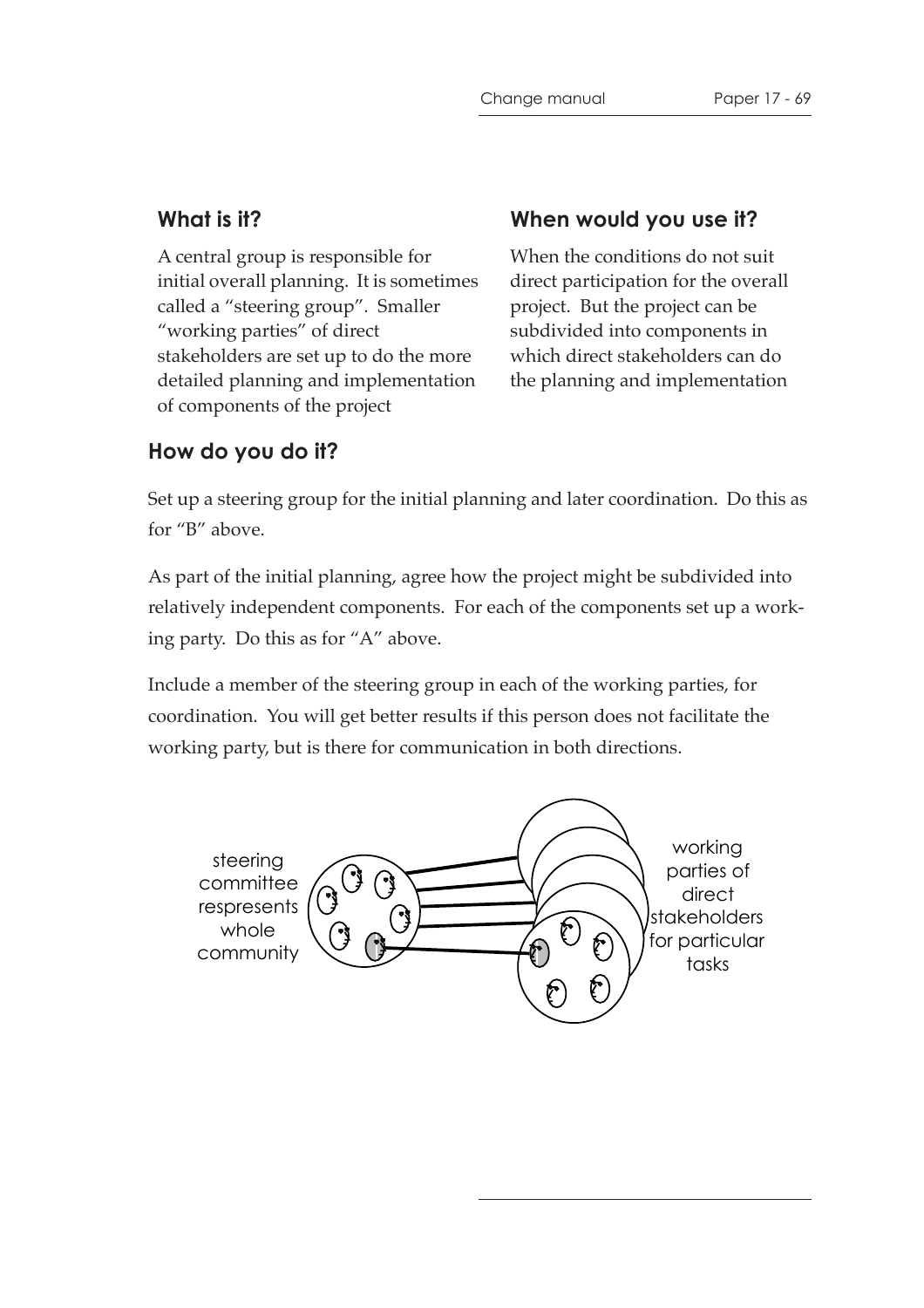Paper 17 - 70 Robust processes — papers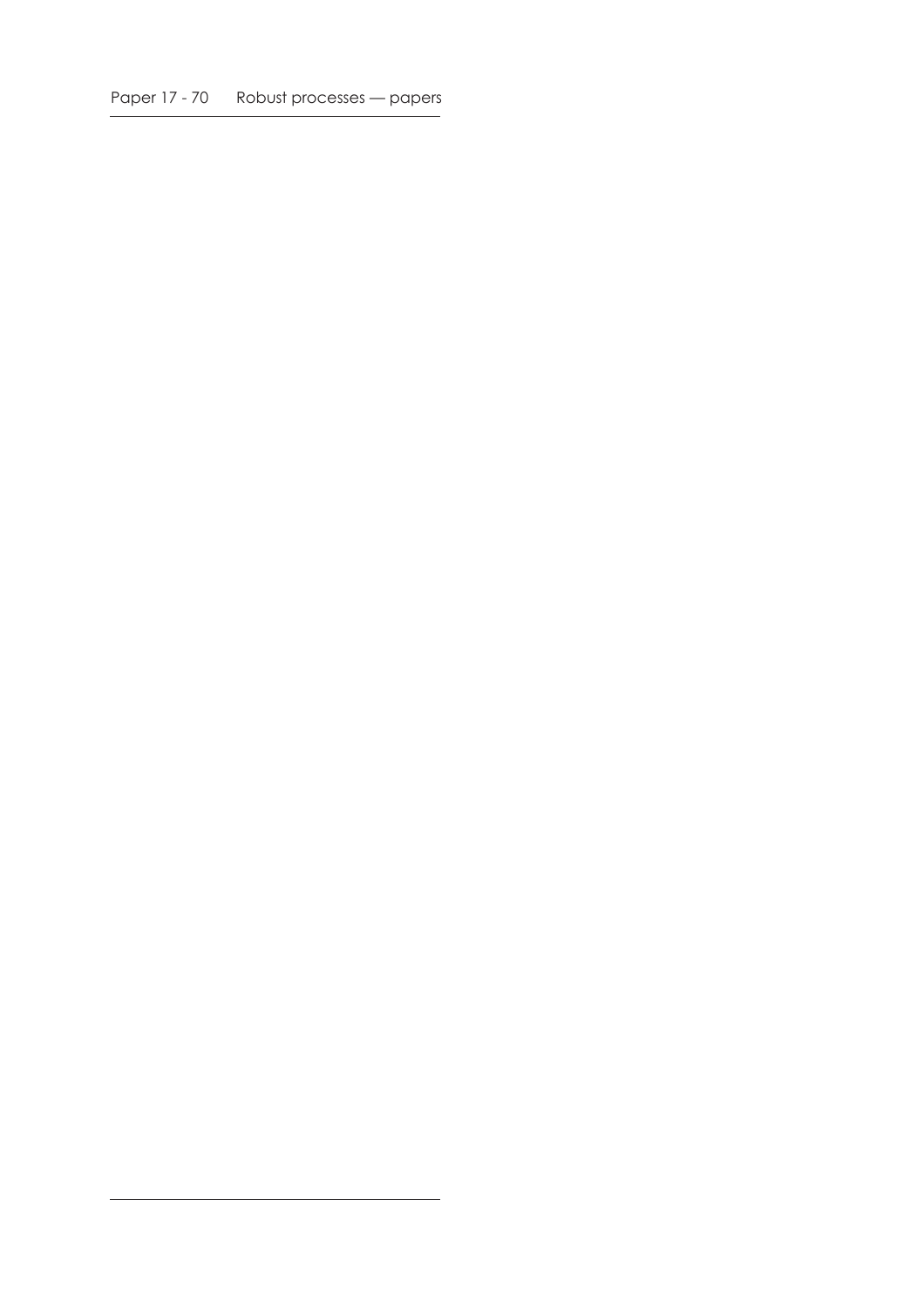# **6 Stakeholder analysis**

Stakeholder analysis is a tool which helps to identify who to involve and how to involve them. It is appropriate for the following stage of the change process:

A3 Mechanisms for participation

A stakeholder is anyone affected by the outcomes of a change process or by the way in which the change is implemented. The main source of commitment to change and the main defence against resistance is participation. Identifying the stakeholders is an important part of this



Interchange 37 Burbong St Chapel Hill Q 4069 ph 07 3378 5365 fax 07 3878 4338. Copyright Bob Dick, 2001. May be copied if it is not included in material sold at a profit, and this notice is shown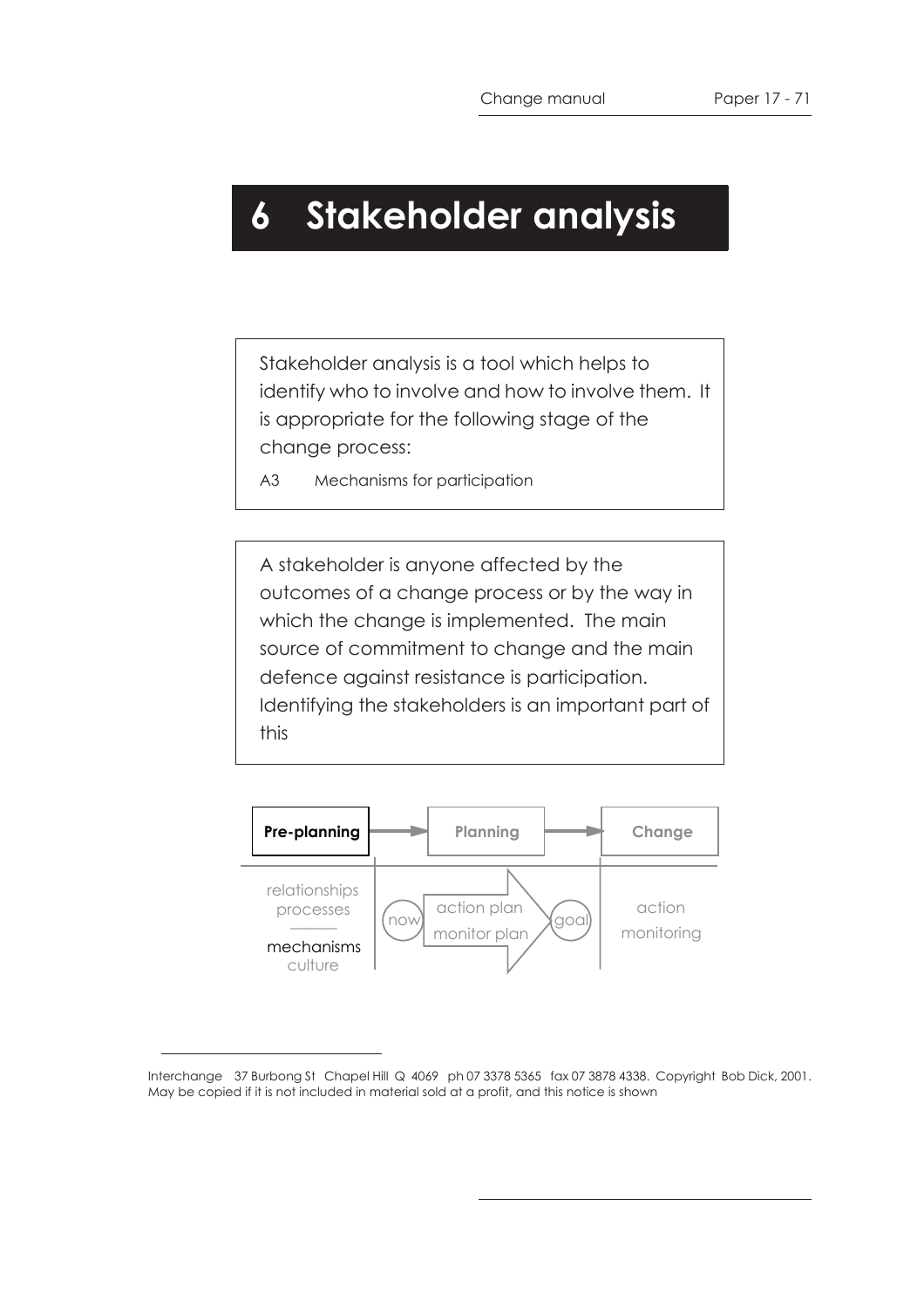# **A. Simple stakeholder analysis**

Two forms of stakeholder analysis are described here. "A" is a simple version. It will serve the purpose for simple changes where few stakeholders are likely to be affected and issues are unlikely to be contentious.

Here is an effective way of using this form of analysis. On a sheet of butcher paper, brainstorm a list of possible stakeholders. Starting with the key stakeholders, transfer them to Column 1 in the table below. For each, fill in either column 2 or 3 with the actions you will take.

| Stakeholder | If you don't know<br>enough about the<br>attitude of this person<br>to the change, how<br>will you find out? | If you have decided to<br>involve this<br>stakeholder, what<br>approach will you use? |
|-------------|--------------------------------------------------------------------------------------------------------------|---------------------------------------------------------------------------------------|
|             |                                                                                                              |                                                                                       |
|             |                                                                                                              |                                                                                       |
|             |                                                                                                              |                                                                                       |
|             |                                                                                                              |                                                                                       |
|             |                                                                                                              |                                                                                       |
|             |                                                                                                              |                                                                                       |
|             |                                                                                                              |                                                                                       |
|             |                                                                                                              |                                                                                       |
|             |                                                                                                              |                                                                                       |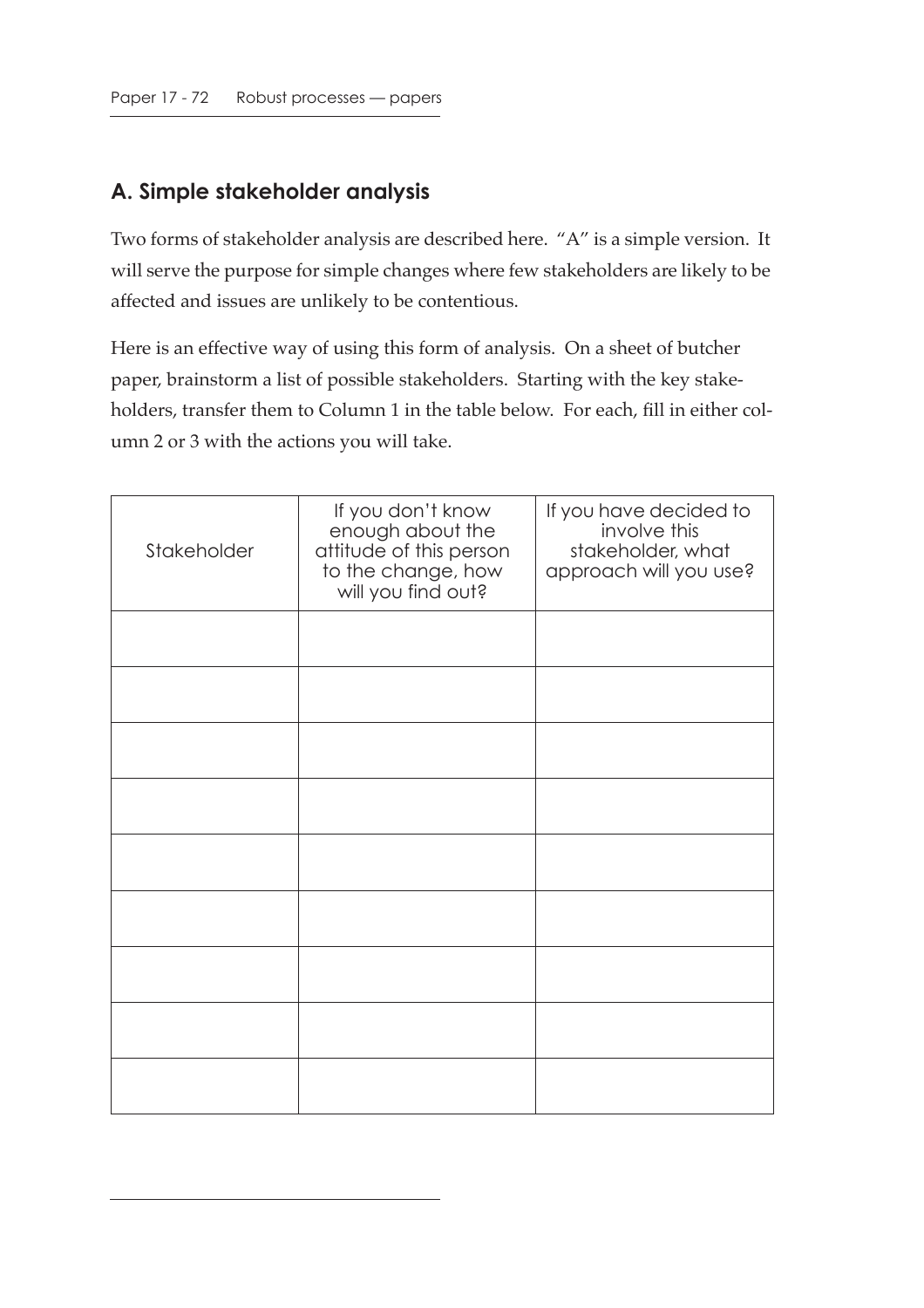## **B. Beckhard's stakeholder analysis 4**

Beckhard's analysis may appear complex at first glance. Facilitated by someone familiar with it, it is easy to use, and helps you to make an informed decision about who to involve and how to involve them.

Below you will find a diagram which shows one way of carrying out a stakeholder analysis. On the next page is a detailed description, followed by a worksheet you can use for this analysis.



<sup>4.</sup> Copyright Bob Dick 2001. Developed from a handout from David Napoli, and initially from Richard Beckhard.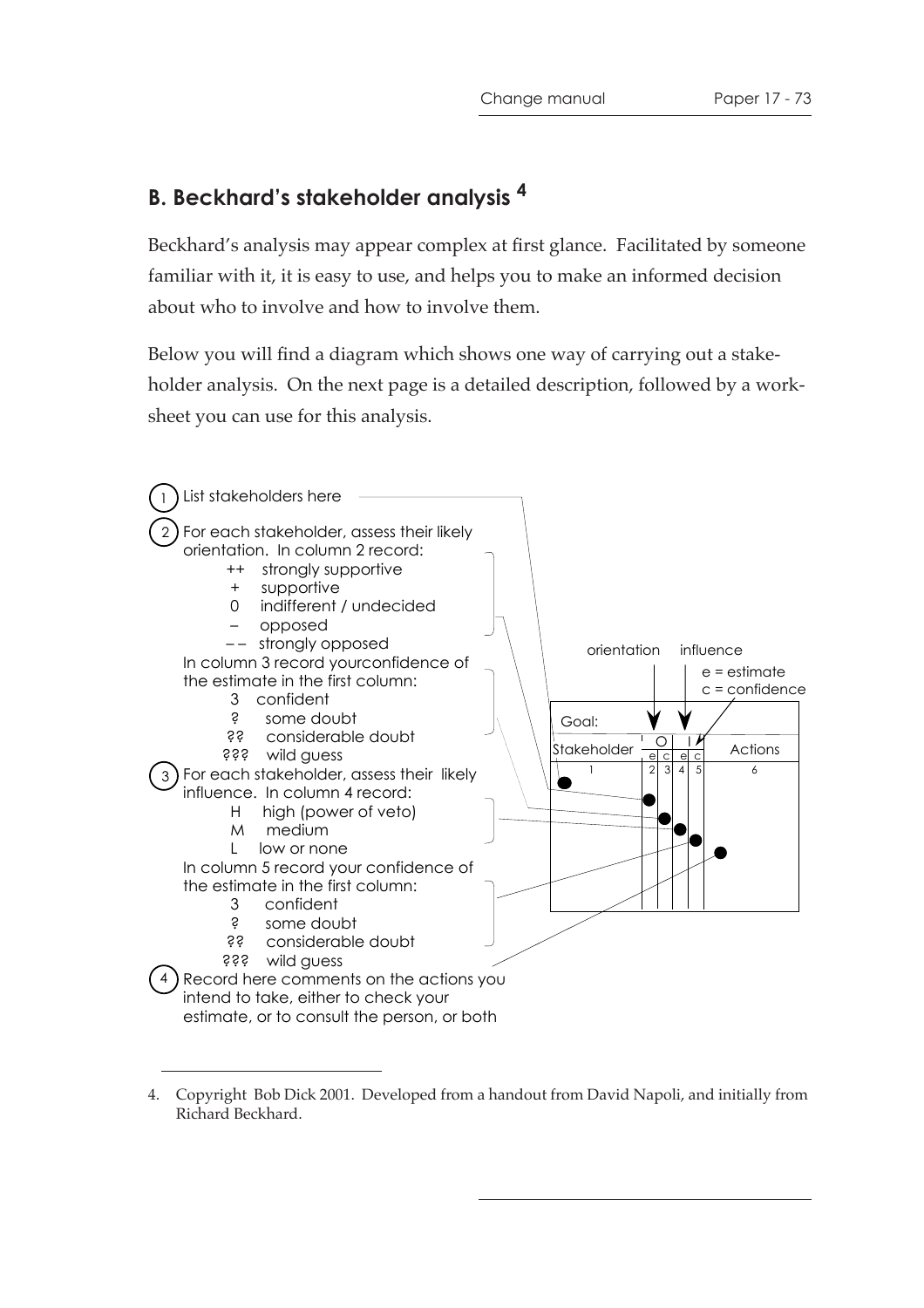Here is the process for using the worksheet (individually, or in a group):

1 List the stakeholders in the first column. It is better to list too many than too few. They may be individuals identified by name or position, or groups of people identified by position (for example, managers in a particular directorate), or a combination of both.

Now consider each stakeholder in turn ...

- 2 In column 2 write your estimate of this person's support for or opposition to the change
	- + + very supportive + supportive o indifferent/undecided – opposed, though not strongly
	- – strongly opposed
- 3 In column 3 write how confident you are of the accuracy of this estimate

|          | confident                             |
|----------|---------------------------------------|
| $\gamma$ | some doubt                            |
| 22       | considerable doubt                    |
| ? ? ?    | wild guess (little or no information) |

If you are working individually, err on the side of using too many rather than two few question marks. If you are working with a group, differences of opinion about any judgment in column 2 indicate that two or three question marks are probably required.

- 4 In column 4 write your estimate of how much influence this person can have on the success of the change process
	- H high influence (power of veto)
	- M medium; it will be easier with this person's support
	- L low; you don't need this person's support.
- 5 In column 5 write your confidence in the judgment in column 4
- 6 Now write your planned actions for each stakeholder in column 6. Consider:

 the extent to which you need this stakeholder's **commitment**. What form and level of involvement is needed to obtain their commitment?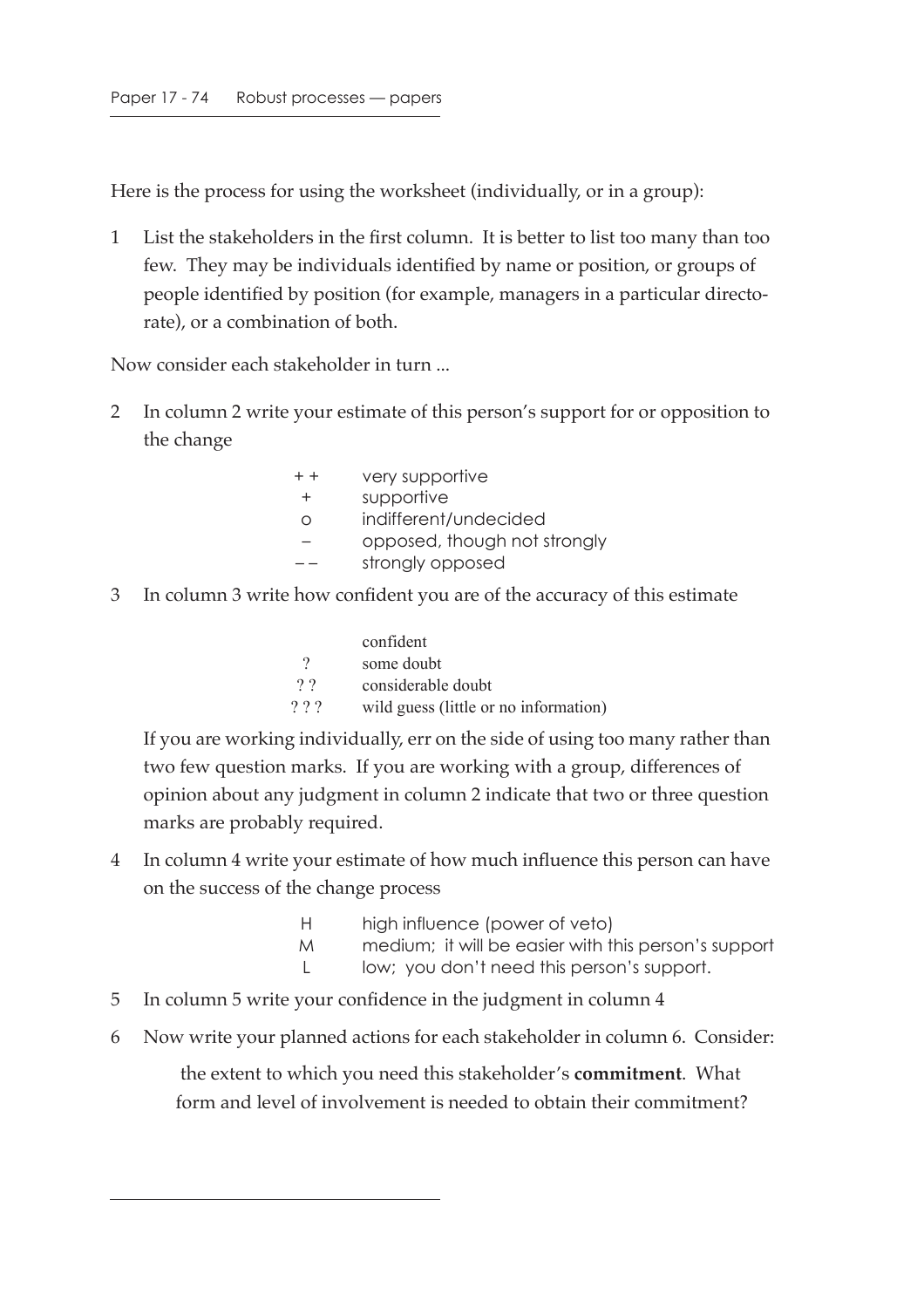the extent to which you need **information** which this stakeholder has. What form and level of involvement is needed to obtain their information?

If there are two or three question marks, this indicates that you may need more information before making a final decision. In column 6 write what you intend to do to obtain that information.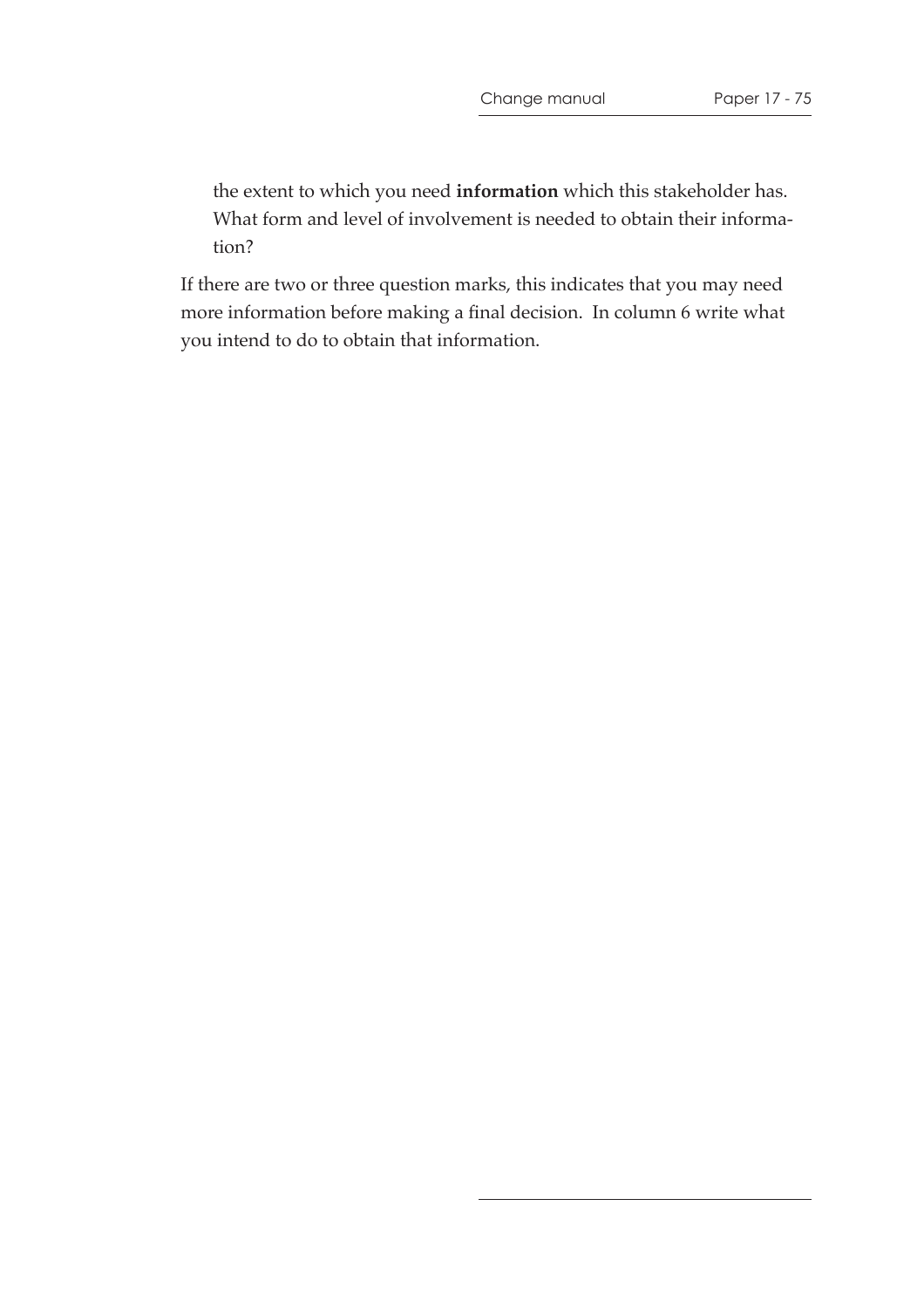## **Stakeholder analysis worksheet**

| $O =$ orientation $\cdot$ |             | $\mathbf O$<br>$e =$ estimate |             | $\mathbf{I}$ | $\leftarrow$ I = influence |
|---------------------------|-------------|-------------------------------|-------------|--------------|----------------------------|
|                           |             | $c =$ confidence              |             |              |                            |
| <b>Stakeholders</b>       | $\mathbf e$ | $\mathbf c$                   | $\mathbf e$ | $\mathbf c$  | <b>Actions</b>             |
|                           |             |                               |             |              |                            |
|                           |             |                               |             |              |                            |
|                           |             |                               |             |              |                            |
|                           |             |                               |             |              |                            |
|                           |             |                               |             |              |                            |
|                           |             |                               |             |              |                            |
|                           |             |                               |             |              |                            |
|                           |             |                               |             |              |                            |
|                           |             |                               |             |              |                            |
|                           |             |                               |             |              |                            |
|                           |             |                               |             |              |                            |
|                           |             |                               |             |              |                            |
|                           |             |                               |             |              |                            |
|                           |             |                               |             |              |                            |
|                           |             |                               |             |              |                            |
|                           |             |                               |             |              |                            |
|                           |             |                               |             |              |                            |
|                           |             |                               |             |              |                            |
|                           |             |                               |             |              |                            |
|                           |             |                               |             |              |                            |
|                           |             |                               |             |              |                            |
|                           |             |                               |             |              |                            |
|                           |             |                               |             |              |                            |
|                           |             |                               |             |              |                            |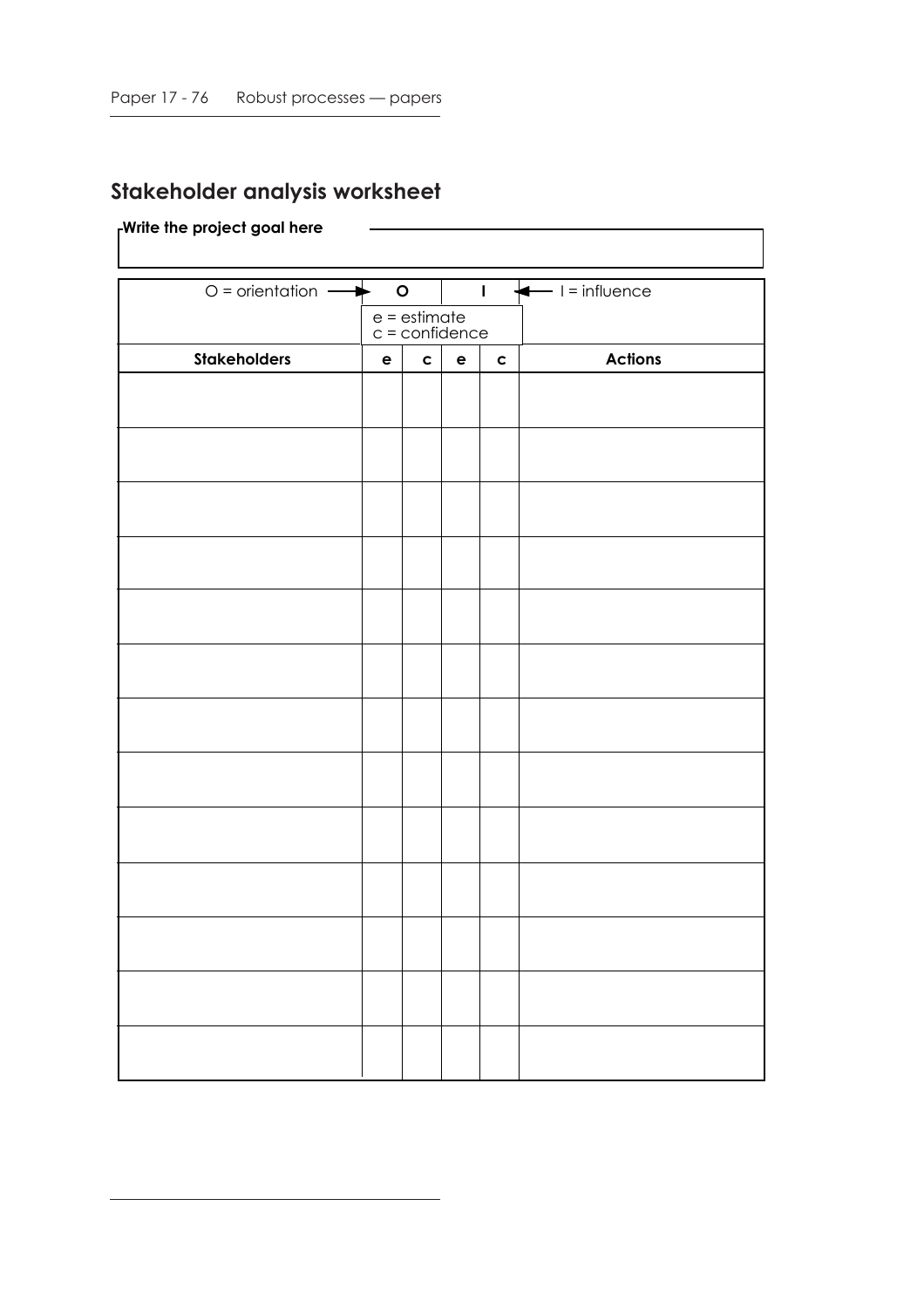# **7 Impact analysis**

A one page worksheet for summarising costs and benefits. This is appropriate at the following step of the change process:

A3 Mechanisms for participation

Before proceeding far with a change program it is as well to check that the change is likely to be worthwhile



This is copied from Dick, B. (2001) Cost analysis worksheet, second edition. Chapel Hill: Interchange. Copyright Bob Dick, 2001. It may be copied if not included in material sold at a profit and if this notice is shown.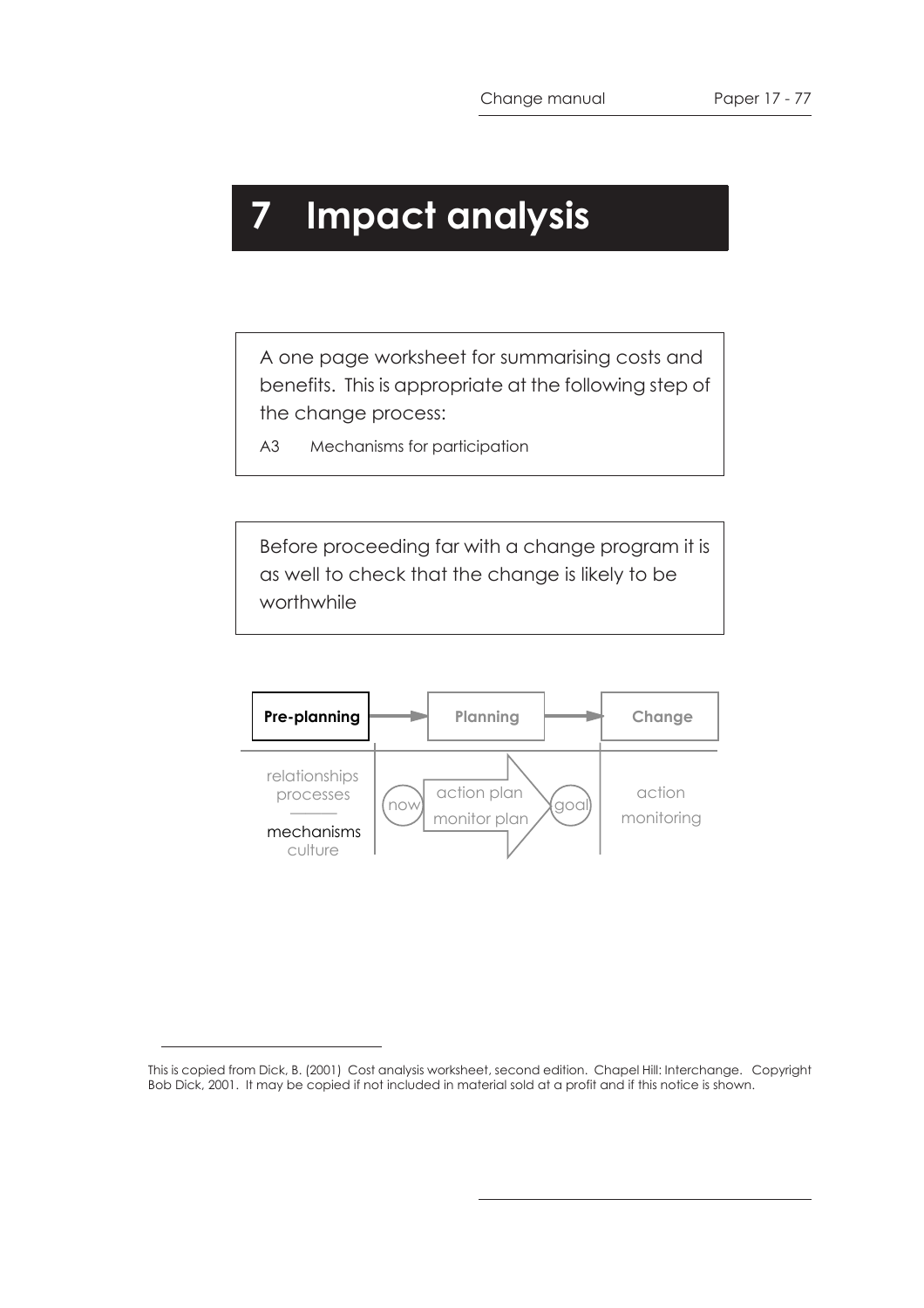This worksheet identifies the most important advantages and disadvantages for each of the important stakeholders and for the organisation as a whole. Use additional pages as necessary

Briefly, what are the intended outcomes of the proposed change?:

| Who are the key internal and<br>external stakeholders? (the<br>people who will be most<br>affected by the proposed<br>change) | If you <b>don't</b> proceed with the<br>change, what will be the<br>advantages and disad-<br>vantages for these<br>stakeholders? | If you <b>do</b> proceed with the<br>change, what will be the<br>advantages and disad-<br>vantages for these<br>stakeholders? |
|-------------------------------------------------------------------------------------------------------------------------------|----------------------------------------------------------------------------------------------------------------------------------|-------------------------------------------------------------------------------------------------------------------------------|
|                                                                                                                               |                                                                                                                                  |                                                                                                                               |
|                                                                                                                               |                                                                                                                                  |                                                                                                                               |
|                                                                                                                               |                                                                                                                                  |                                                                                                                               |
|                                                                                                                               |                                                                                                                                  |                                                                                                                               |

| What are the important<br>advantages and<br>disadvantages for the<br>organisation as a whole? | Disadvantages | Advantages |
|-----------------------------------------------------------------------------------------------|---------------|------------|
|                                                                                               |               |            |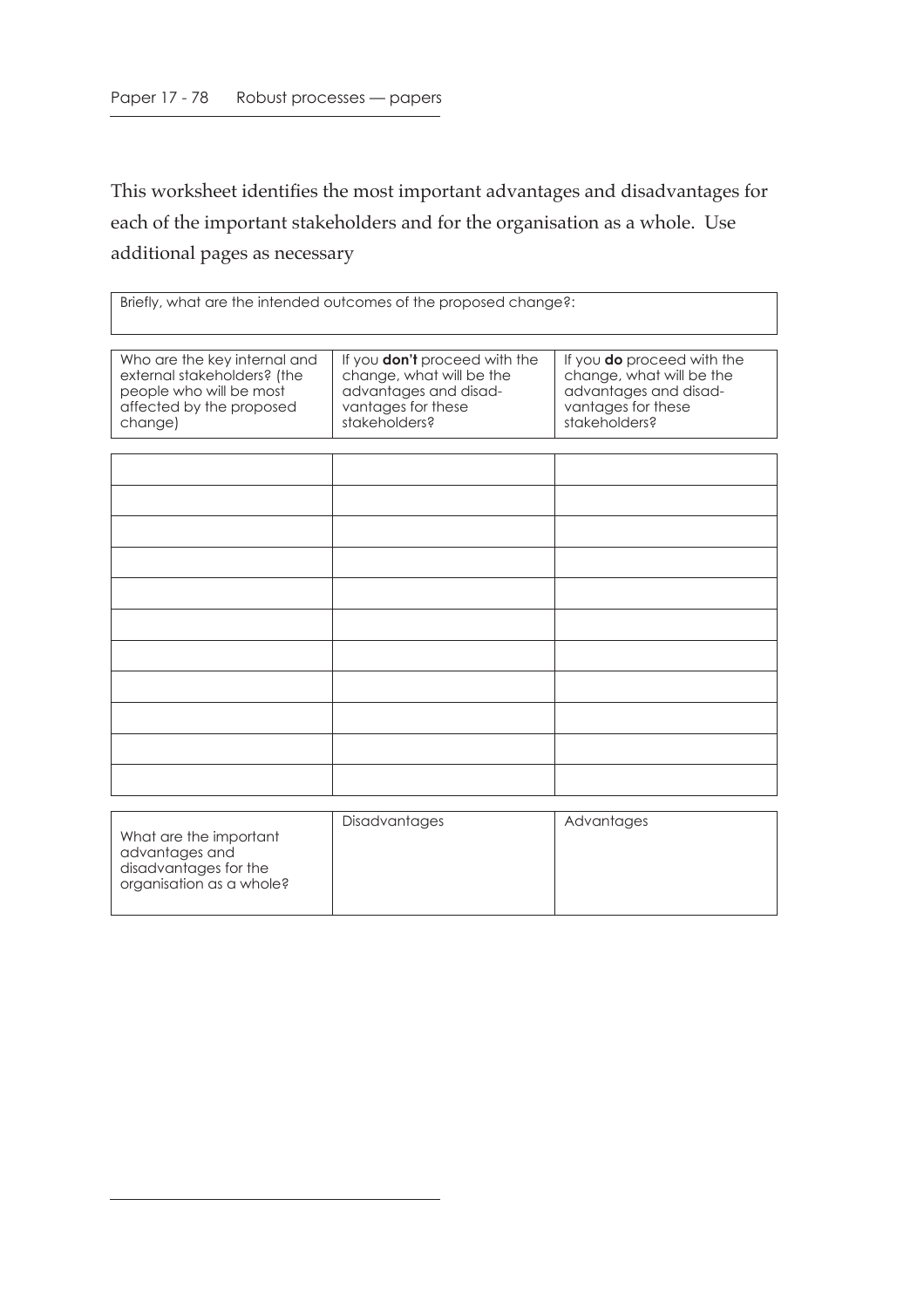## **8 Culture**

A description of those aspects of culture which are supportive of change. This is appropriate at the following step of the change process:

A4 Culture

If people are unwilling to try new ways of doing things, change is nearly impossible. If honest mistakes are punished, then people will be risk averse and will not take the chance of trying new ways. These are the dimensions of culture which are most salient in change programs



Copyright Bob Dick, 2001. May be copied if it is not included in material sold at a profit, and this notice is shown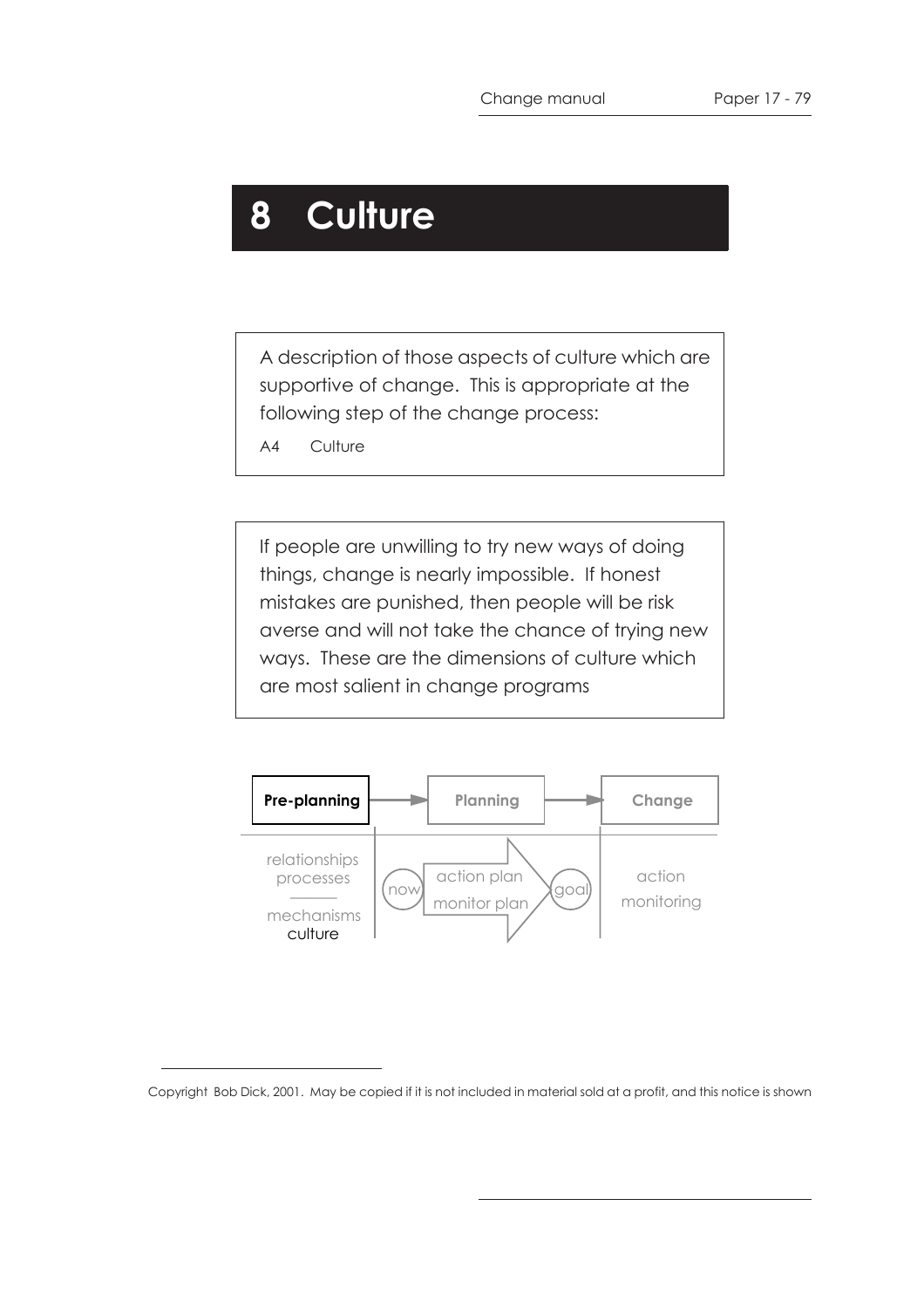#### **Processes which increase success at change**

Many change activities require attitude change for their success. In such change activities there is a balance to be achieved.

On the one hand, effective change requires the new ways to be embedded in the normal day to day operation of the community or organisation. This is best achieved by a low-key business-as-usual approach. In what is probably the largest study of the features of successful change, it was found that a low-key approach using simple language and no fanfare worked best.<sup>5</sup>

On the other hand, it is usually necessary to involve all levels of the organisation and all strata of a community at once. Those levels and strata not involved may not understand, and may act to sabotage the change. This approach requires the organisation's executive and the community's opinion leaders to support the change in word and deed. Ownership is important at workface and community face. But it is achieved only with high levels of consultation and involvement.

In organisational settings commitment from the intermediate levels is often most at risk. Middle managers require support, and education to help them understand the purpose of the change. 6



<sup>5.</sup> Swedish Employers' Confederation (1975) *Job reform in Sweden: conclusions from 500 shop floor projects*. Stockholm: Swedish Employers' Confederation, Technical Department.

<sup>6.</sup> See Dick, B. (2000) *Creating joyful and productive cultures*. Chapel Hill, Qld.: Interchange.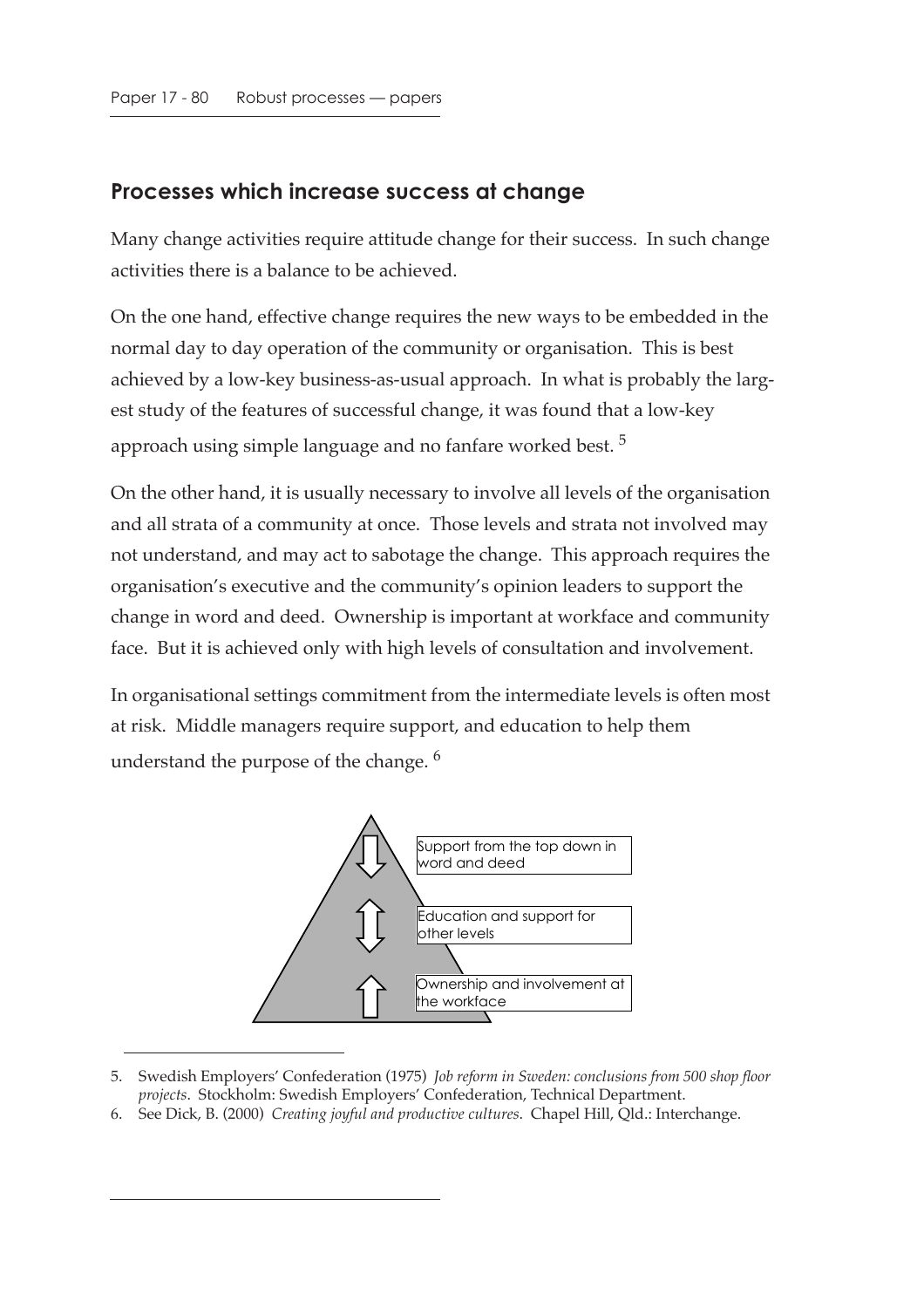In communities, finding ways of reaching out to all stakeholders is difficult, but often the only way to build commitment to a common plan. Inviting people to become involved often attracts activists and others who have strong views which are not necessarily those of the community at large.

Involving the "silent majority" fills in the gap between polarised views. It gives access to wider information. It may make a consensus more easily achievable.

### **Favourable aspects of culture**

This combination of multiple fronts and low-key approaches is helped by a community, and particularly an organisation, which is already supportive of change. Aspects of culture which support effective change include the following.

- people are allowed to make well-intentioned mistakes within predefined limits
- open communication is preferably encouraged, or at least not discouraged
- **The Frequent information is usually readily available to those who need to access** it
- ideas are judged on their merits, not in terms of who suggested them
- in organisations, industrial relations issues are handled non-adversarially.

## **Encouraging acceptance of change**

At all levels and in all situation, managers and others can do much to bring about these features in their own areas of responsibility. They can achieve this by ...

 defending their subordinates, colleagues and friends against unjustified attacks; in organisations, managers who defend subordinates against the challenges of their superiors are more likely to be successful champions of change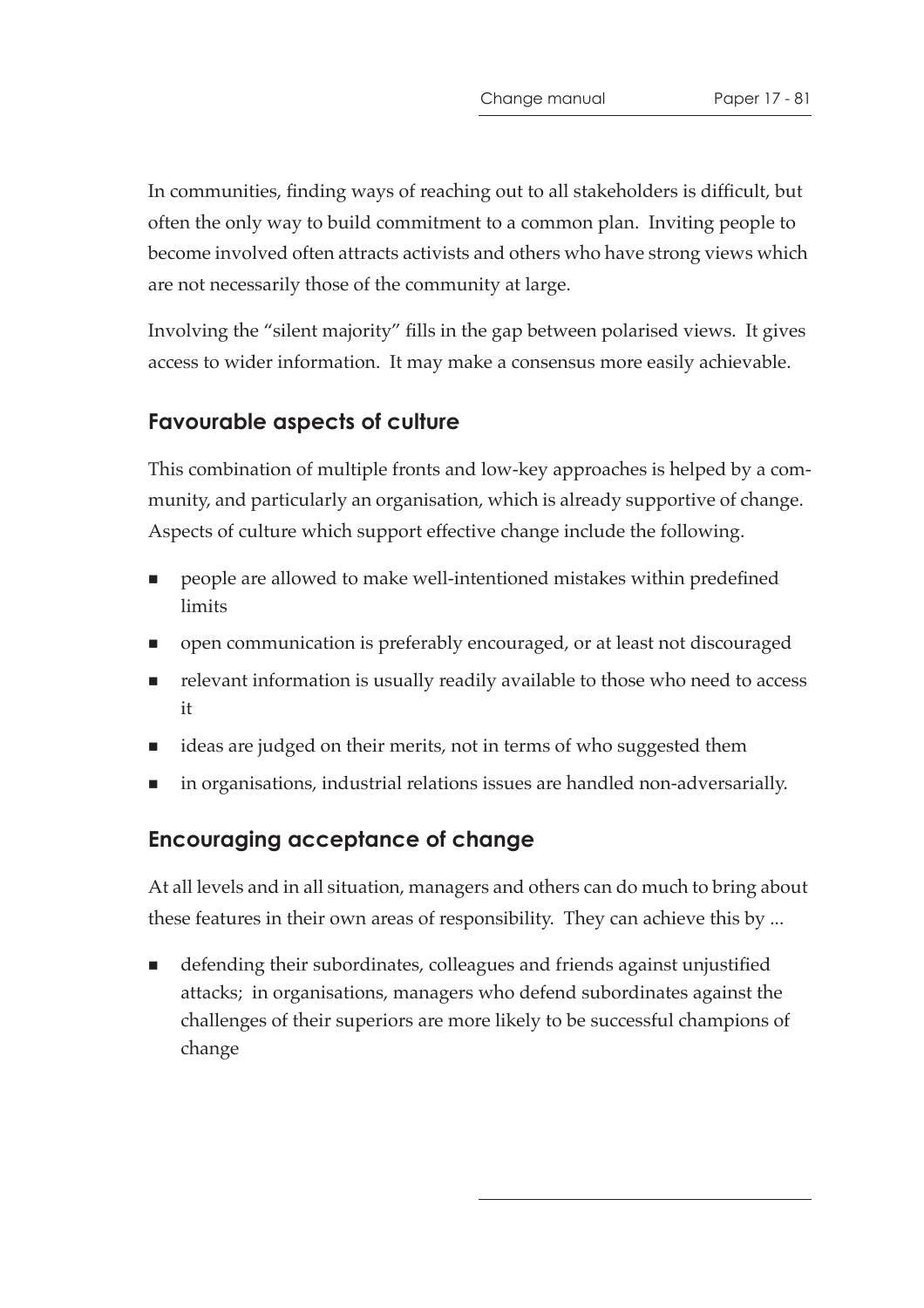- encouraging innovation, especially innovation which does not have effects beyond the manager's area of responsibility or the immediate community environment
- keeping subordinates, colleagues, neighbours and friends fully and honestly informed about what is happening in the community or organisation, while at the same time not undermining collective initiatives
- building the capability of their subordinates and others by encouraging experimentation, building skills, and the like.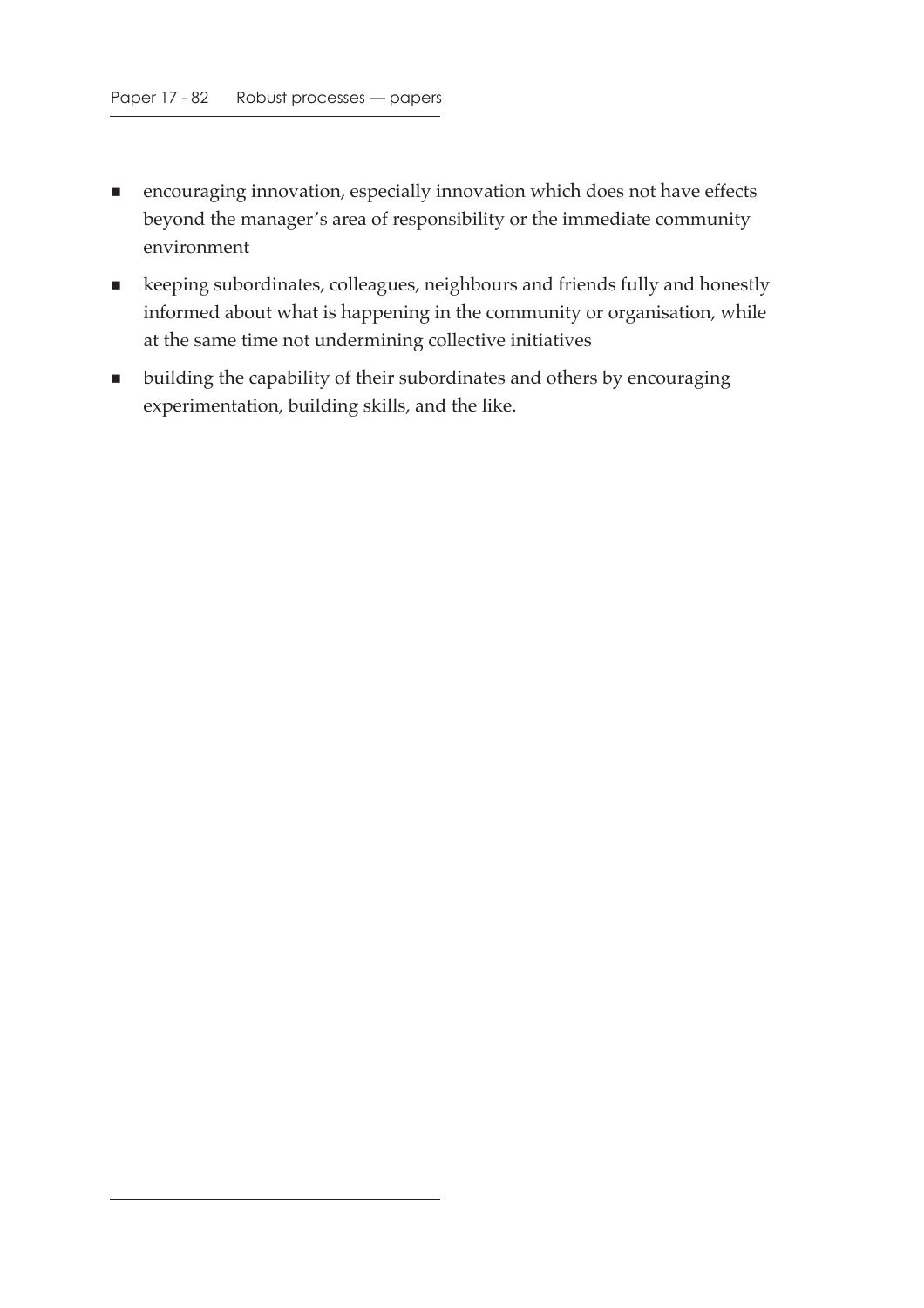A process for developing a shared vision. This is appropriate at the following step of the change process:

B1 Goal setting

A shared vision can be both a desire which people will gather around and devote effort to, and a catalyst for a change program to which all are committed



Copyright Bob Dick, 2001. May be copied if it is not included in material sold at a profit, and this notice is shown. Most of this section is a modified extract from Dick, B. (2001) *The PACE program*. Paddington: Syntactics. The section on the Snyder tool is based on Dick, B. (1997) *The Snyder evaluation process*. Available on line at http:/ /www.uq.net.au/action\_research/arp/snyder.html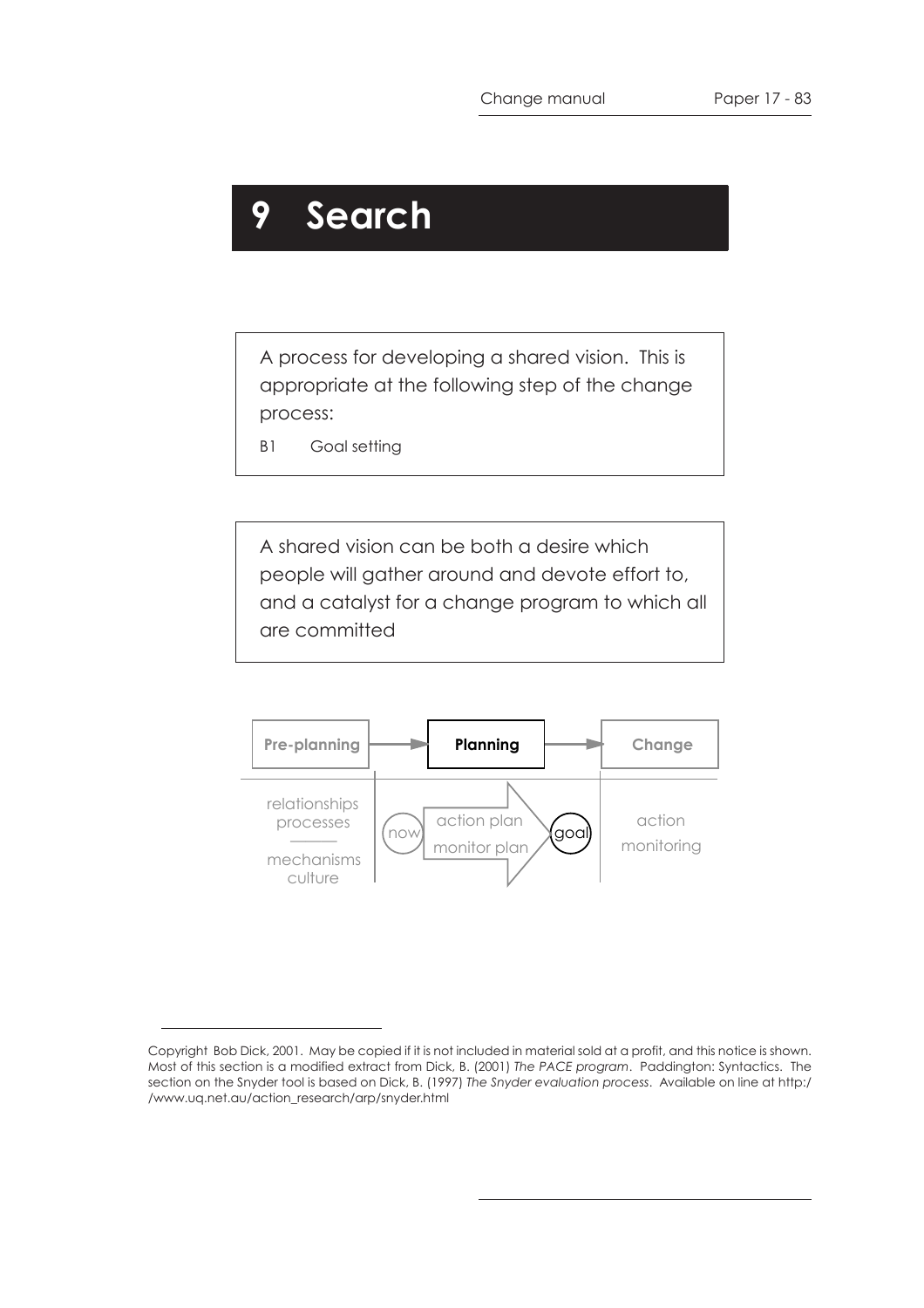#### **A. The purpose of a vision**

First, to use a "systems" tool from the Snyder process to provide some context ...



Or in a little more detail ...



Much project work develops objectives (called "targets" in the Snyder model) and works backward from there to activities. The Snyder tool works with three levels of outcome:

| effects | are outcomes which occur while the activities are being<br>carried out                     |
|---------|--------------------------------------------------------------------------------------------|
| targets | are planned outcomes which are expected to be achieved by<br>the completion of the project |
| vision  | is the better world which the targets are expected to<br>contribute to.                    |

For all but brief projects, it is often useful to give more attention to immediate effects and vision than to targets. Often, by the time a project is completed, the situation has changed and the targets are less appropriate. A vision, being more of an ideal, can still be something that implementers can aim towards. If it is a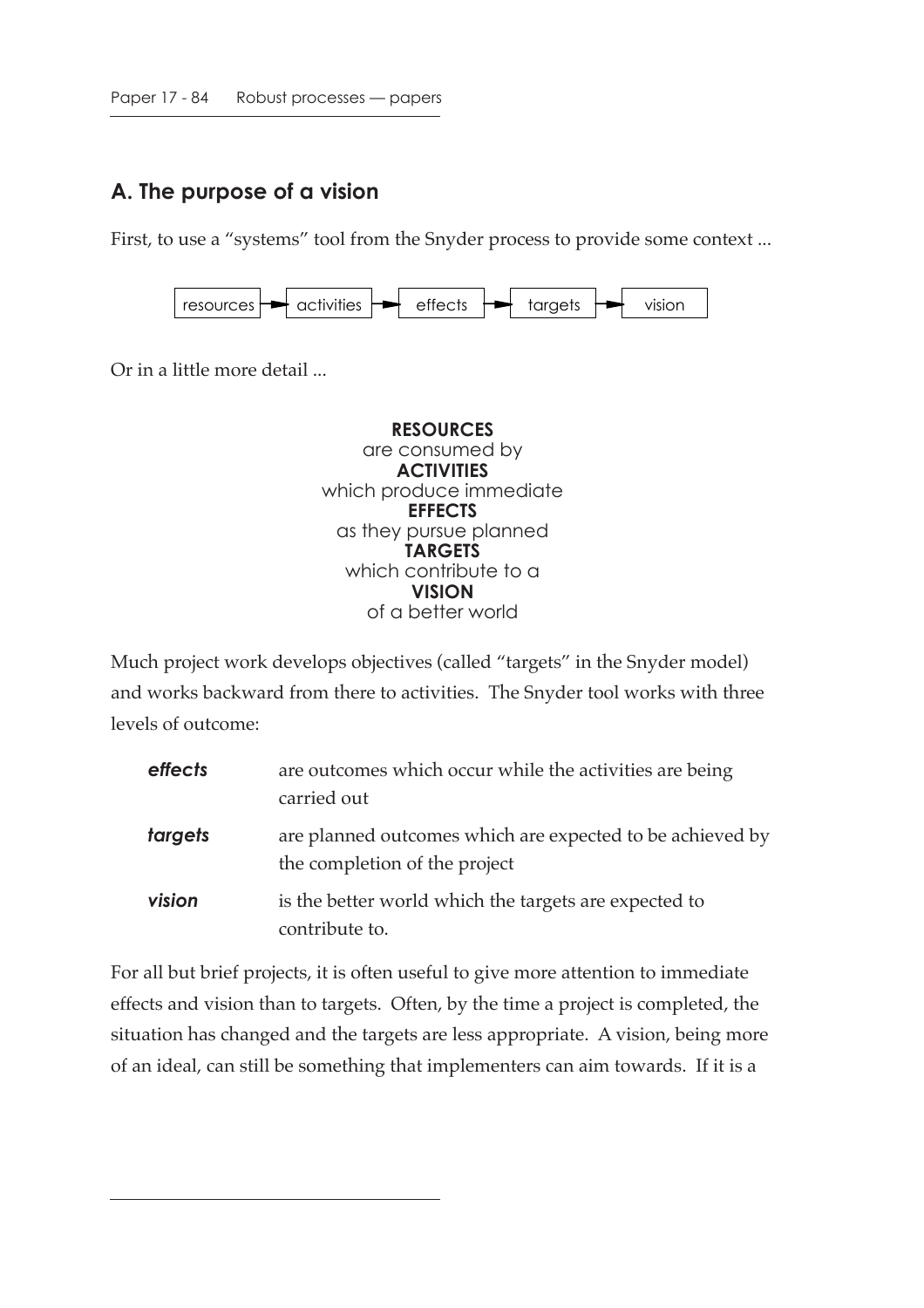shared vision, it can also be motivating for those implementing the project and those affected by it.

#### A metaphor

Imagine yourself lost in a swamp in swirling mist. Times of rapid change are sometimes like that.

What will do most to help you find your way out?

It will be helpful if there is a beacon on a distant hill, so that you can keep moving in approximately a suitable direction. This is the purpose a vision serves.

It will be helpful if you can see which next few steps are safe. This is the purpose that immediate effects can serve.

Intermediate steps — targets — are less useful unless you are willing to be flexible about them.

### **B. Search**

Search is a process for developing a vision. In outline, the steps are as diagrammed on the following page.

Search can be used for numbers between about one dozen and 100. Larger sizes require skilled facilitation. There are many varieties. When you use facilitators you will get better results by letting them use whatever variety of search they are most familiar with.

The version described here can be done in a day or less with careful structuring and facilitation. For small groups a half day may be adequate.

If numbers are manageable, err on the side of involving too many rather than too few people. Even when you can't involve all the stakeholders in much of the planning you may be able to involve them in the search.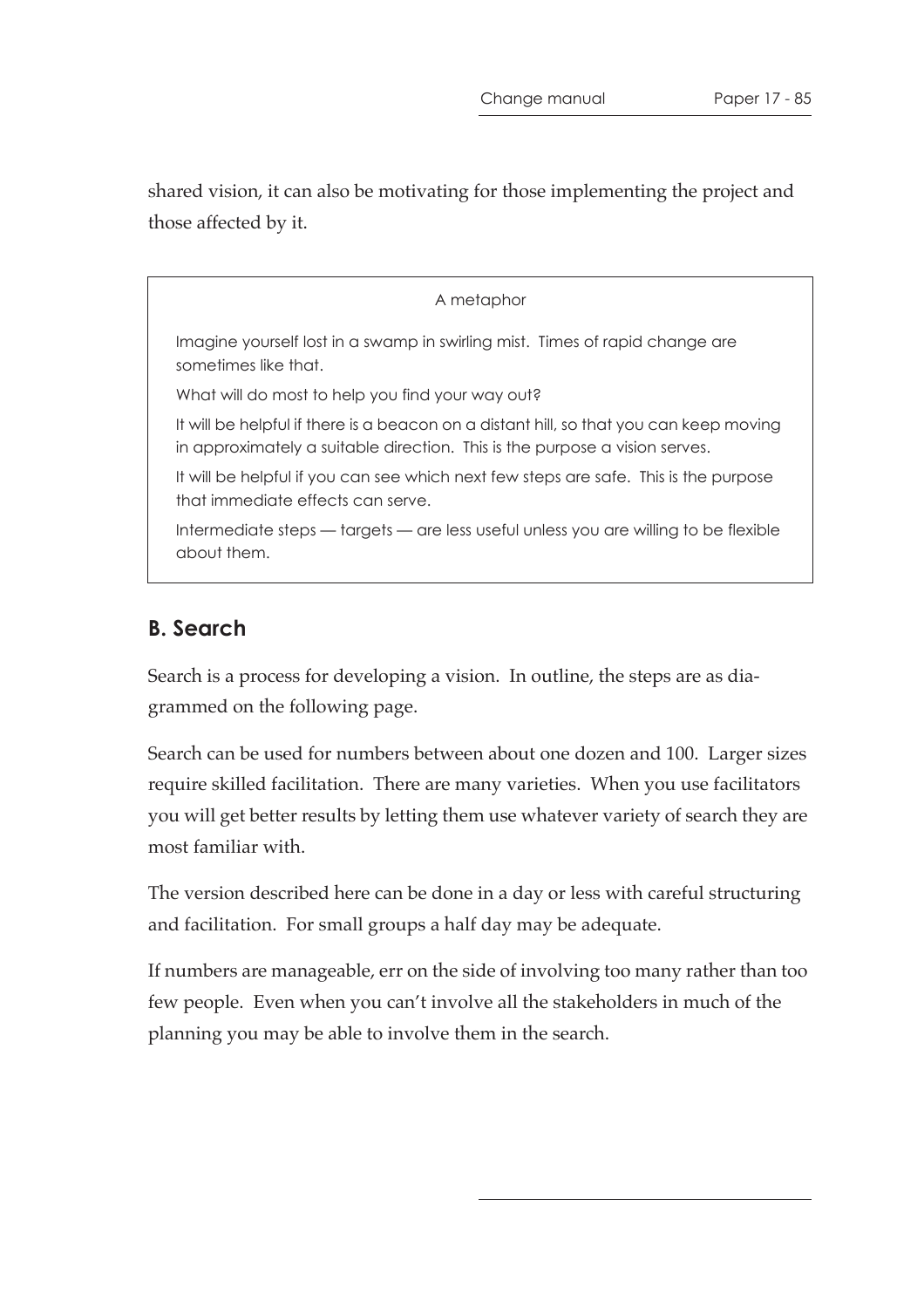

An outline of a search process

Now, in a little more detail ...

### **1 Introduction**

Outline the purpose and the process. In organisations ask management to identify clearly what is negotiable and changeable, and what is not. In community settings make a similar request of the sponsoring organisation or group.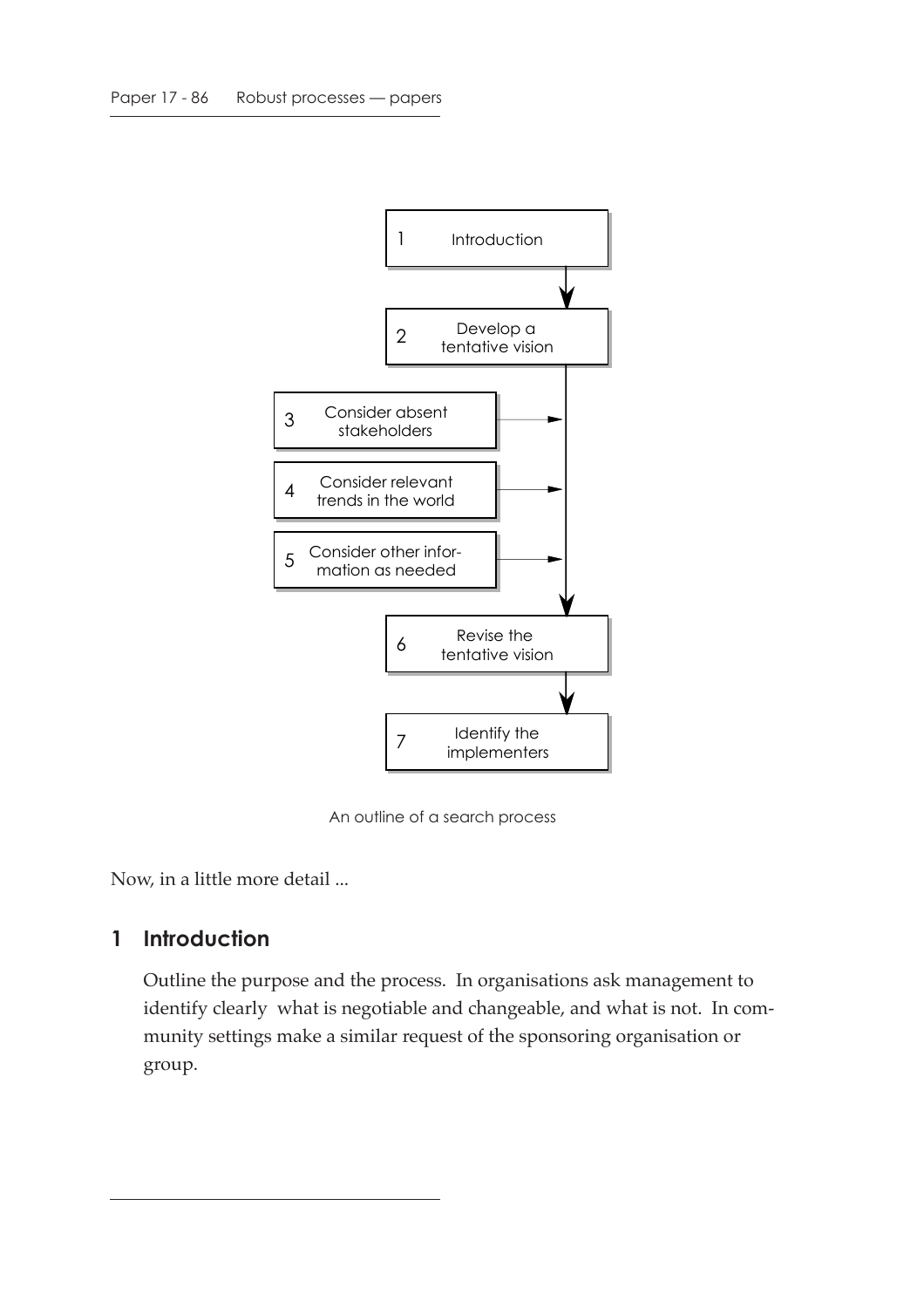### **2 Tentative vision**

Participants develop a tentative vision: *"If this project was as successful as possible, far beyond your most optimistic hopes, what would be the results some time after the project is completed?"*

(The time chosen can vary depending on the scope and complexity of the proposed change. For large and complex changes a time frame of 10 years may be appropriate.)

You'll get better results if you give people individual thinking time before you collect the information. If numbers are greater than about 8, use subgroups too. The subgroups can collect ideas from individuals. The facilitator can collect ideas from subgroups in the whole group.

### **3 Other issues**

Participants consider other matters to be taken into account:

- known and presumed needs of absent stakeholders
- current or likely future trends which need to be considered
- other information, if relevant.

For each of these, participants identify what changes or additions they would like to make to their group's tentative vision.

The "current or likely future trends" are important. People often plan as if the world was going to stand still while they develop and implement their plans. For instance, a facilitator may say *"What is going on in the world around you that has the capacity to influence what you are trying to achieve?"*

## **4 Revise the tentative vision**

Participants revise the vision to account for the items in the previous step.

How far you go beyond this depends on what you plan to do next. If you intend to move immediately into action planning you may leave the search here and use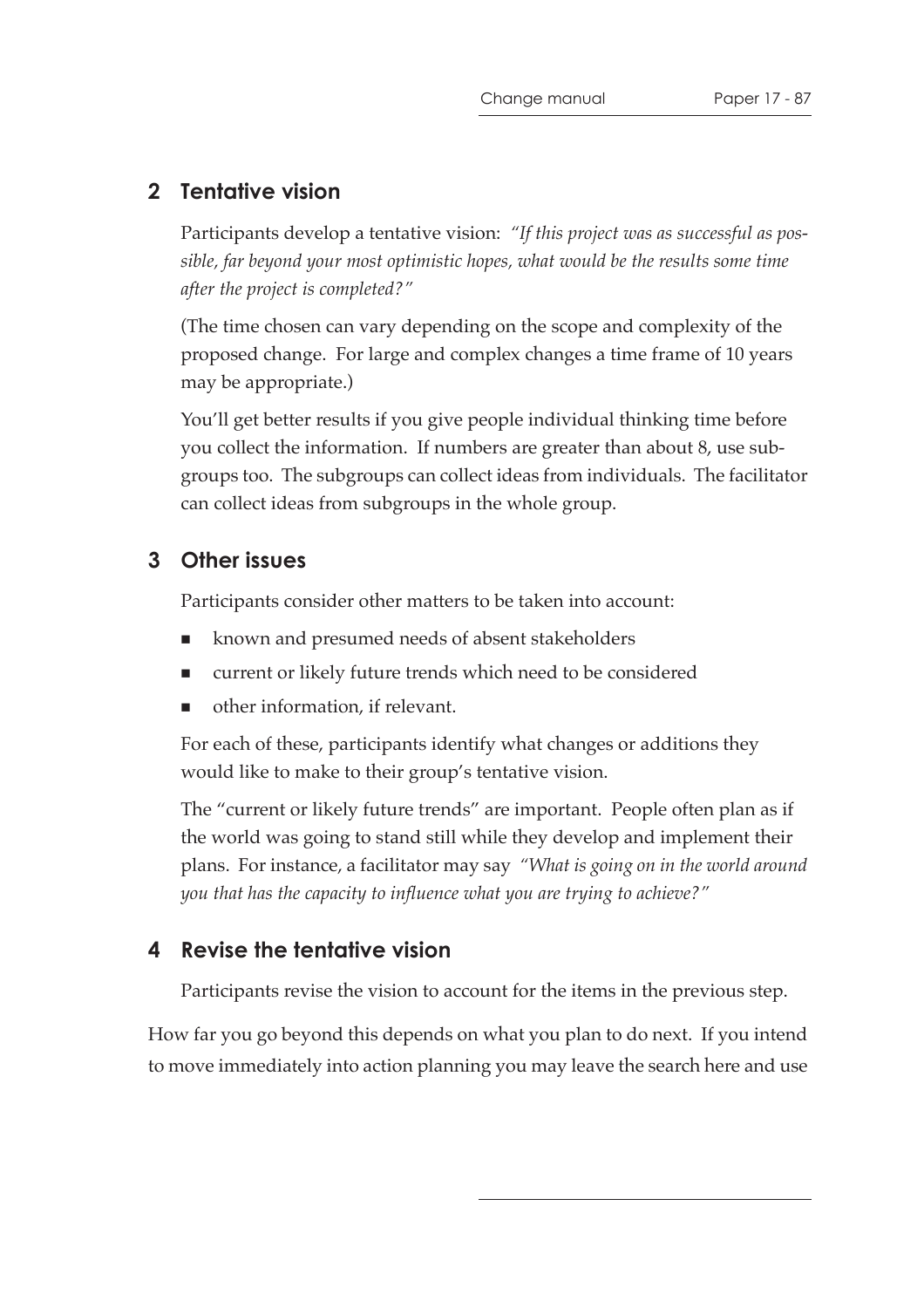event track for the action planning. Otherwise, it is helpful to identify the people who are best placed to achieve the vision.

#### **5 Define the implementers**

(Note that if search is followed by an action planning process such as "event track" this step may not be needed.)

Participants first define what outcomes must be achieved by the completion of the project. They then identify the stakeholders who can best achieve these outcomes: *"Who can do what to help the achieve those outcomes?"*

Be specific. And it is much better if the "who" is present and genuinely willing to do what is required.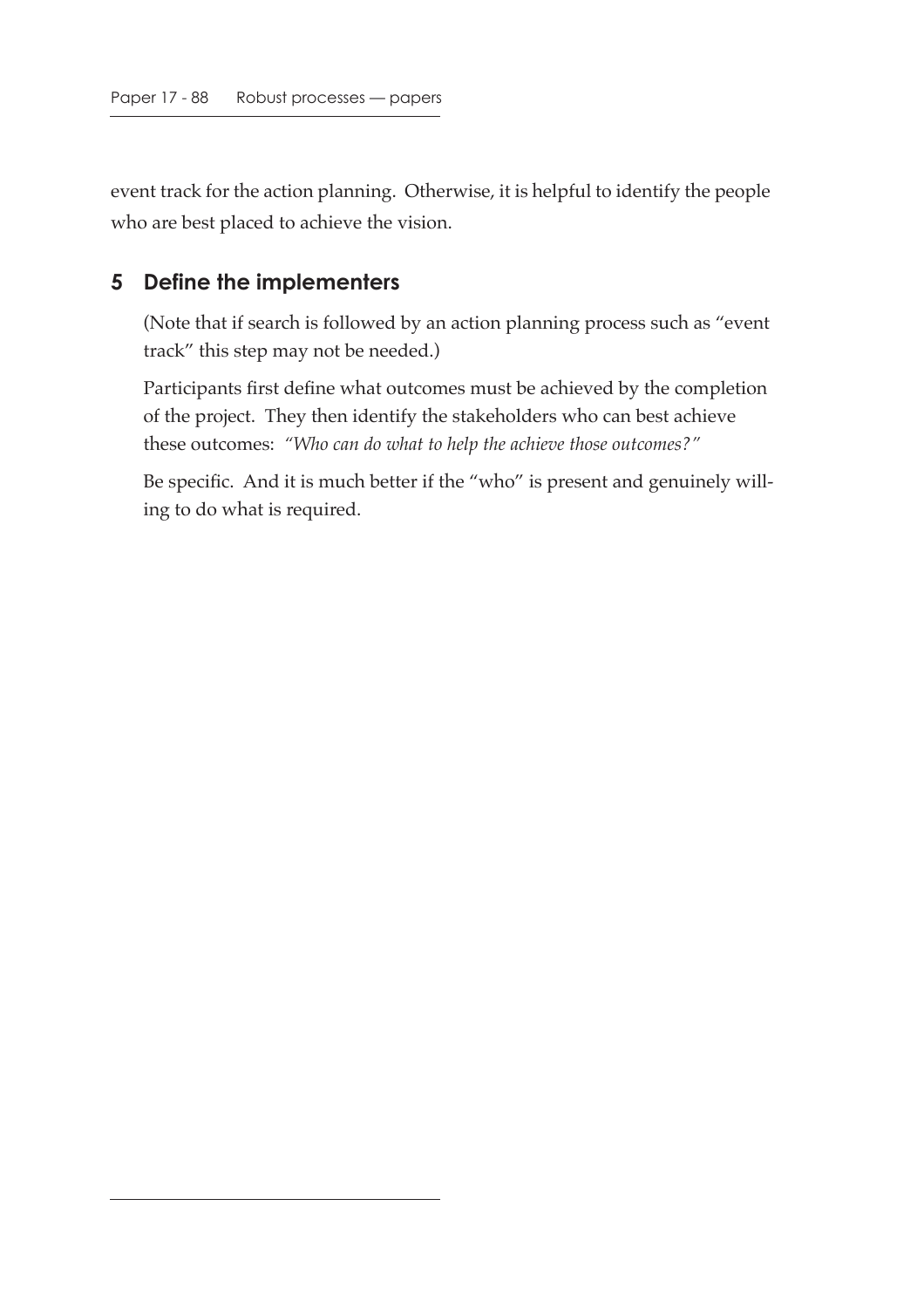# **10 Goal setting**

Goal setting is a tool which may be used for the following step of the change process:

B1 Goal setting

How you relate to others can influence the change program in a variety of ways. The descriptions below identify some of your choices



Copyright Bob Dick, 2001. May be copied if it is not included in material sold at a profit, and this notice is shown. This is a modified extract from Chapter 5 of Dick, B. (1991) *Helping groups to be effective: skills, processes and concepts for group facilitation*. Chapel Hill, Qld.: Interchange.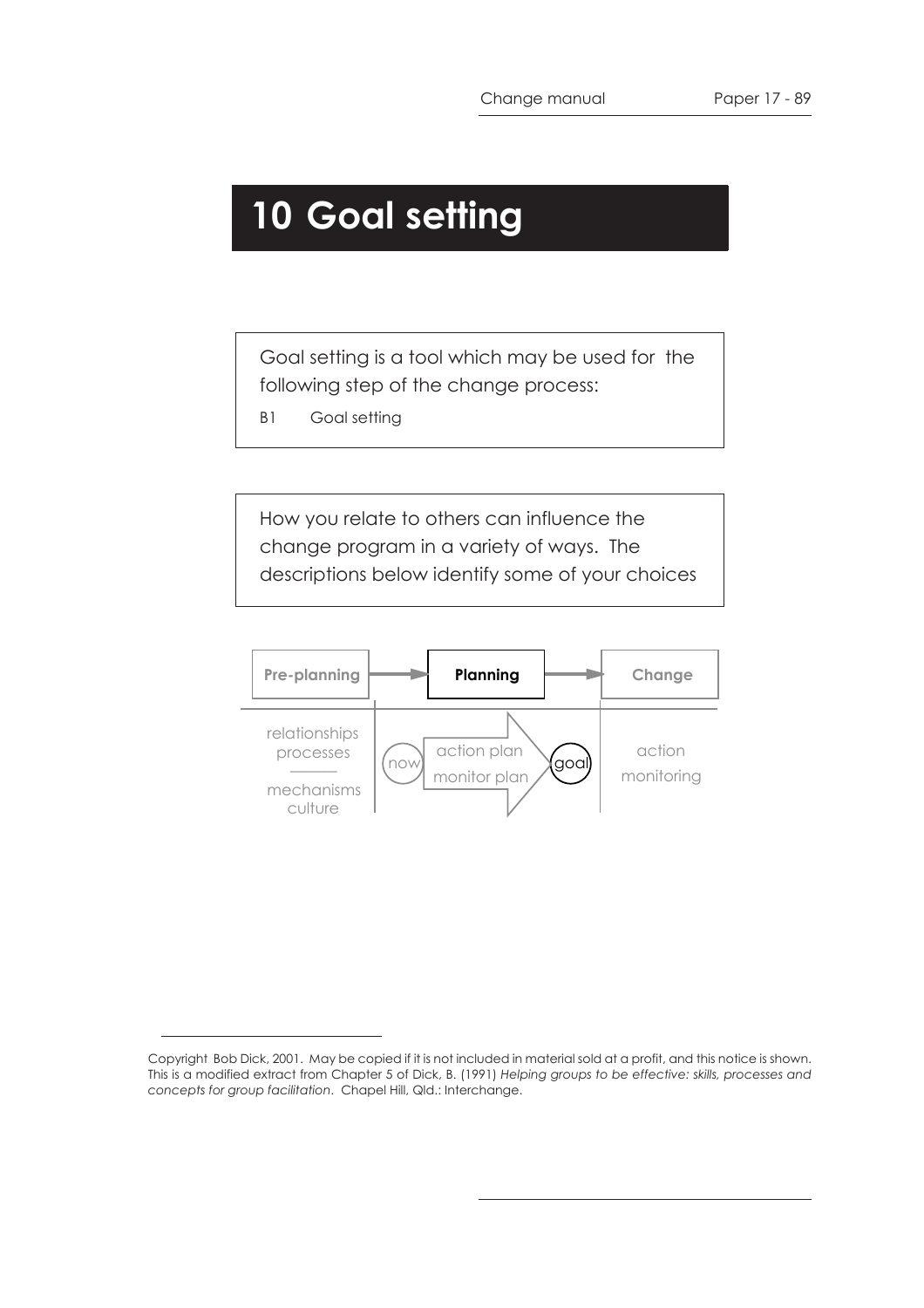As its name implies, goal setting is a process which is used by an individual or group (preferably the latter) to identify goals.



As diagrammed above and described below, there are four major phases to the procedure.

- 1 Develop an initial definition of the goals of the group.
- 2 List the people ("stakeholders") affected by the group's goals ; revise the goals to take their interests into account.
- 3 List the constraints within which the goals must be achieved, and revise the goals to take these constraints into account.
- 4 Condense the revised goals into a brief and agreed summary.

A more detailed and step-by-step account follows.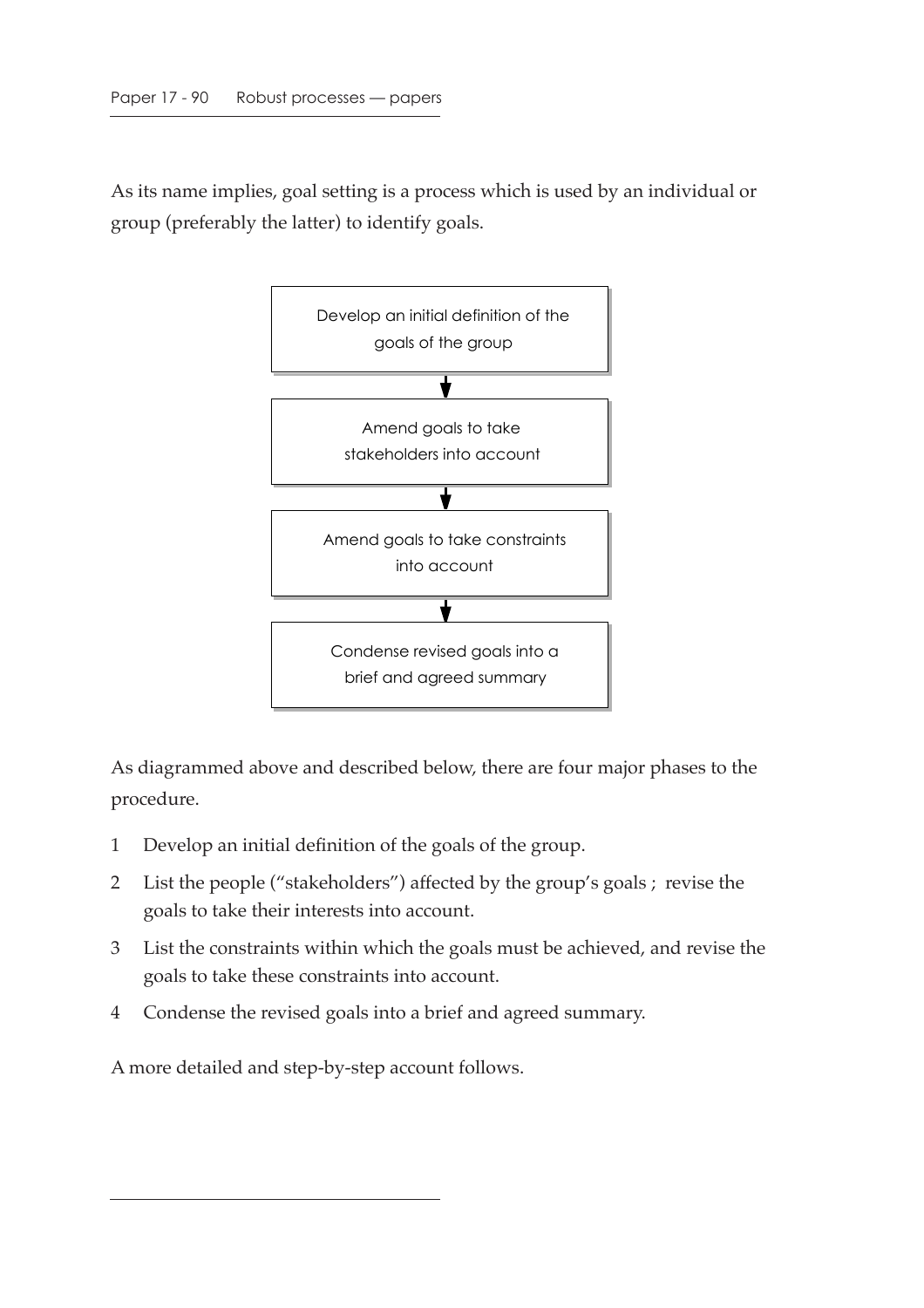### **1. Initial definition of goals**

First, pool the views of the group members to develop an initial definition of the goals of the proposed change. (With a very enthusiastic group the individual work can sometimes be done as homework before the meeting. But don't assume everyone has done it.)

- 1.01 Working individually and without discussion, group members list the goals which they personally think the group should pursue.
- 1.02 Still working individually and without discussion, each group member places her list of goals in order of priority.
- 1.03 Compile a collective list of goals, without discussion. Do this by asking each group member in turn to contribute the highest-priority item not already listed. Write these up on newsprint with the heading Goals at the top. To simplify later voting, leave a working space of about 10 cm (4 inches) at the left of the newsprint. For ease of reference, number each item.
- 1.04 Use a voting procedure to place the goals in priority order. (Omit this step if the group and the list of goals are both small.) Here is a simple but effective procedure.
	- Divide the number of items by 3. Call that item **x**.

Now each member chooses the **x** items that she thinks are most important and the **x** items she thinks are next most important. Group members do not include their own offerings in the first x items, though they can include them in the second x items.

To increase the likelihood that group members will stick to their own opinion and not be swayed by others, they write down the numbers of the two lists of items they have chosen.

 A member of the group reads out the items on the list in turn, including the identifying number.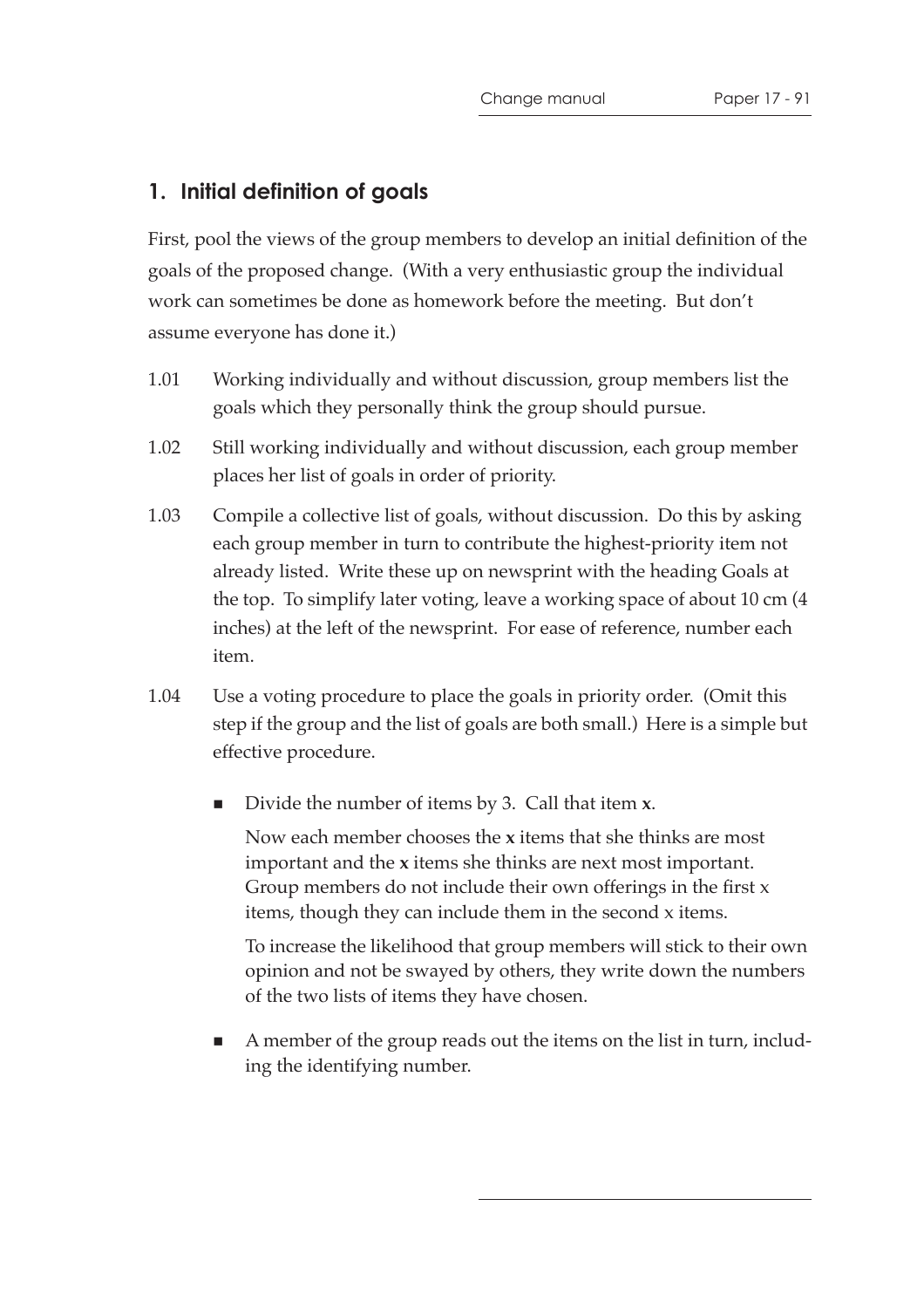Each group member is allowed *two* votes for each of the *x* most important items, and one vote for each of the *x* next most important items. As each item is read out, group members hold up two hands (*x* most important items), one hand (*x* next most important), or none.

The person up front counts the total number of votes, including her own.

(Unless the group is unusually compulsive it is best not to count the total number of votes. They almost never add up to what in theory they should. I skirt around this issue by labelling high numbers "lots", explaining why I do so.)

## **2. Definition of stakeholders**

Develop a list of stakeholders, the people affected in any way by the goals of the group or how those goals are pursued. Revise the goals to take into account the stakeholders' legitimate views.

- 2.01 Working individually and without discussion, each group member draws up a list of people affected by the proposed change or its implementation. Take into account
	- **n** members of the group;
	- **People on whom the group depends for resources;**
	- people affected by the group's use of resources;
	- clients and customers of the group;
	- other people affected by the group's outputs;
	- **people such as bosses in superordinate positions;**
	- **n** competitors.

A more elaborate version collects this in two steps. The first step defines the different categories of stakeholders; the second step lists the members of those categories.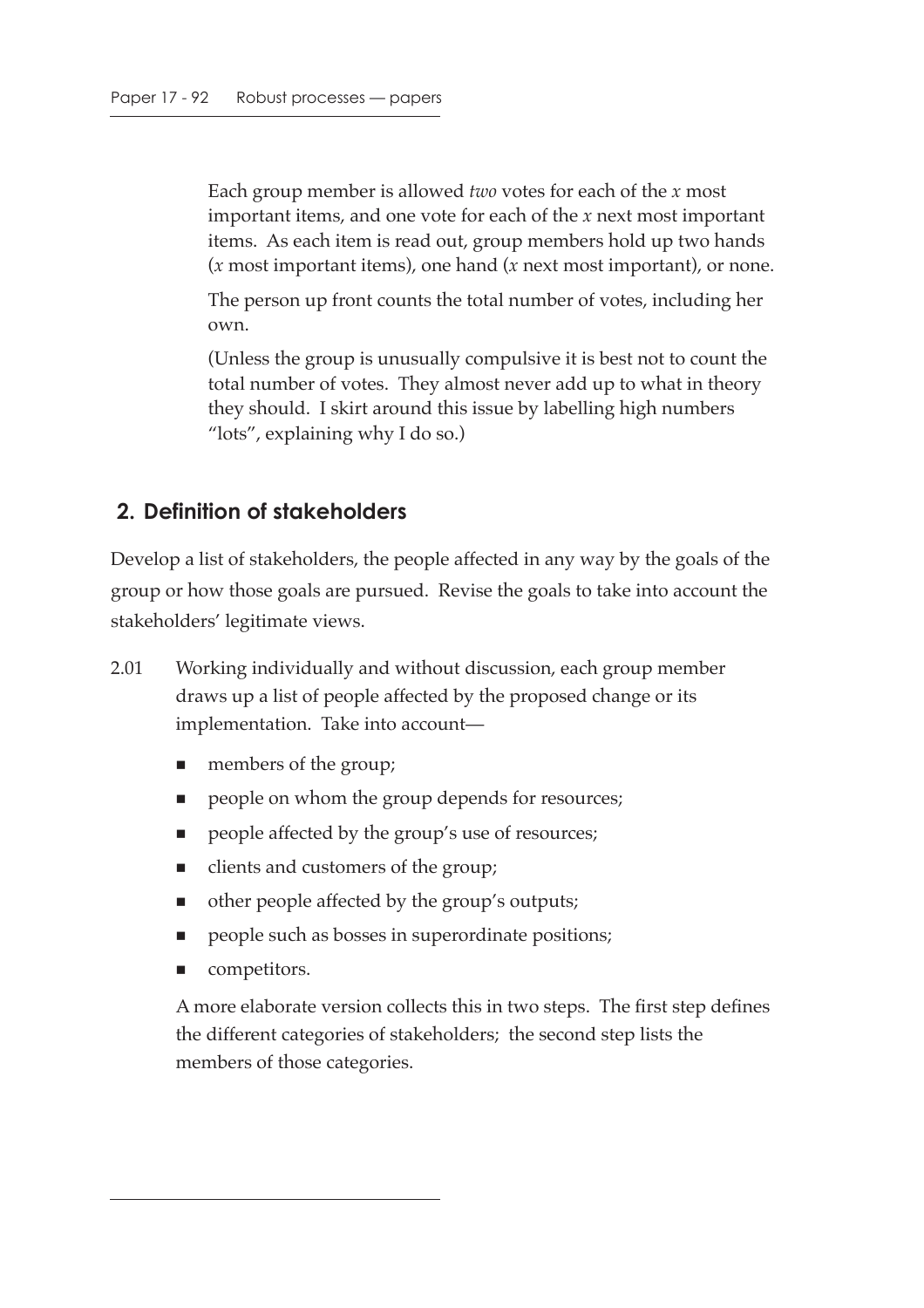- 2.02 Working individually and without discussion, each group member places her individual list of stakeholders in order of their importance. She bases this on the influence they can have or should have on the group's activities (*can* for problem analysis, *should* for ideal-seeking).
- 2.03 The individual lists are collated publicly on newsprint. As before, ask each member in turn to contribute the most important stakeholder not already on the list.
- 2.04 Use a voting procedure to place the stakeholders in order of importance. In an elaborate goal setting exercise you may want to distinguish between two different classes of important stakeholders: those who are the group's reason for existence (for example, clients of the group) and those who can have an effect on the group and its activities (for example, key suppliers or key competitors).
- 2.05 Working individually and without discussion, group members briefly consider if any goals should be added to the list generated in stage 1.
- 2.06 Goals are then added to the public list. When group members suggest alterations to some goal, it is usually safer to record the amendment as a separate item rather than change a goal already written there. It is difficult to make actual changes to items in a way that ensures that all group members' views are taken into account.

## **3. Definition of constraints**

Using procedures similar to those already described, develop a list of constraints. These are limitations, rules, and the like that have to be taken into account in determining the group's goals or how those goals are to be achieved. Revise the goals to take the constraints into account.

- 3.01 Individually and without discussion, group members list the constraints that affect the group goals or their manner of achievement. In doing this they take into account ...
	- constraints applied or likely to be applied by stakeholders;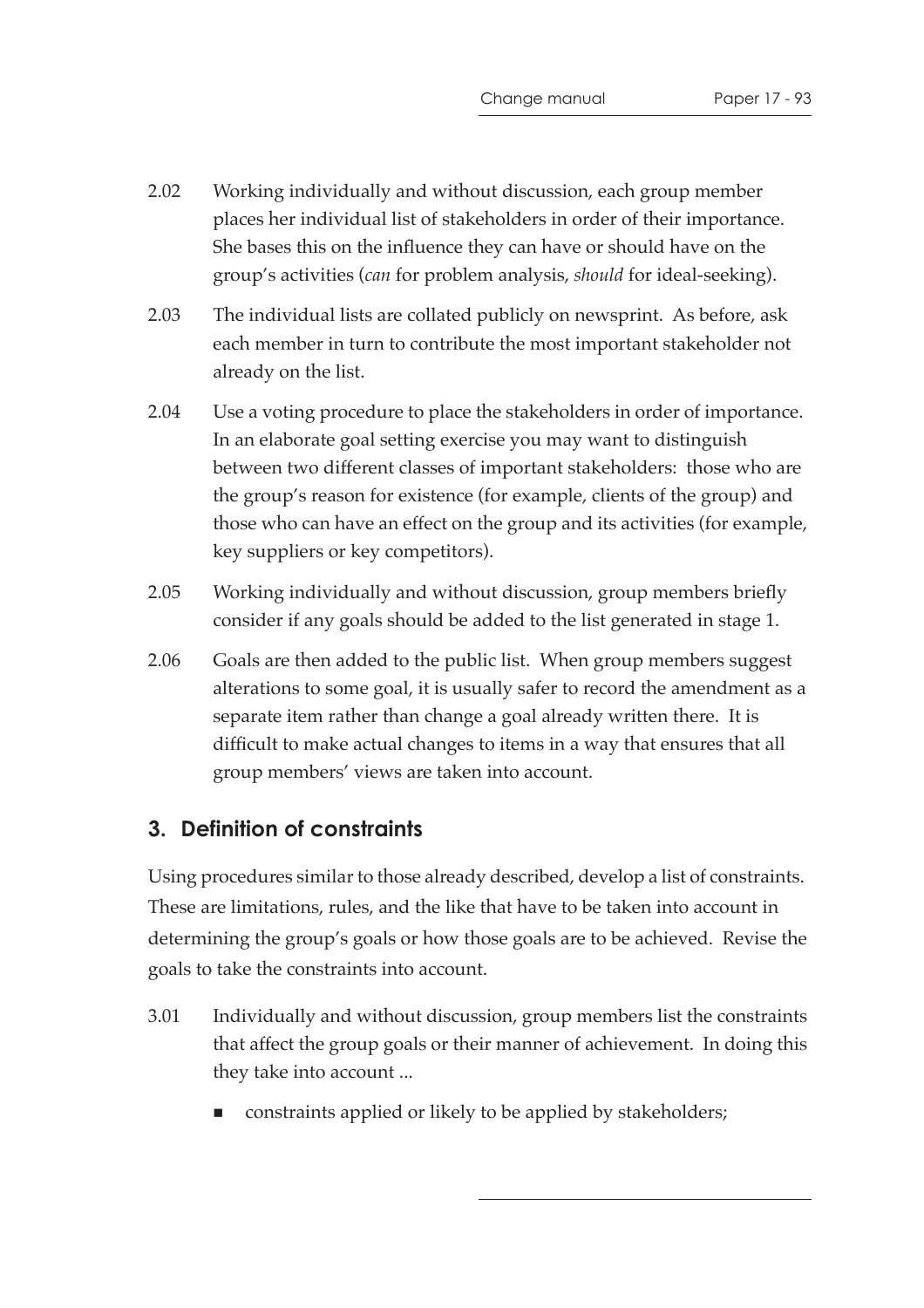- constraints which arise from any larger group or system or organisation of which they are part;
- $\blacksquare$  legal and formal constraints, for example statutory requirements, rules and regulations.

These items overlap to some extent. That reduces the chance that some important constraint will be overlooked.

- 3.02 Group members, working individually and without discussion, arrange their constraints in order of importance.
- 3.03 Constraints are pooled as before by listing them on newsprint or the like, labelled *Constraints*.
- 3.04 The overall importance of the listed constraints is decided using a voting procedure.
- 3.05 Group members individually list the changes in goals required by the constraints that have been identified.
- 3.06 Additions and alterations are now made to the public list of goals. Alterations are recorded as separate items rather than by an actual change to an item already listed.

#### **4. Final statement of goals**

Place the public list of goals in order of priority. Then collapse them down to a brief statement which captures those goals that have been identified as most important.

- 4.01 Use a voting procedure to place the public list of goals in order of priority.
- 4.02 Use a voting procedure to distinguish between primary goals and secondary goals.

Primary goals consist of the output that the group is required to produce or exists to produce. They typically consist of the material product the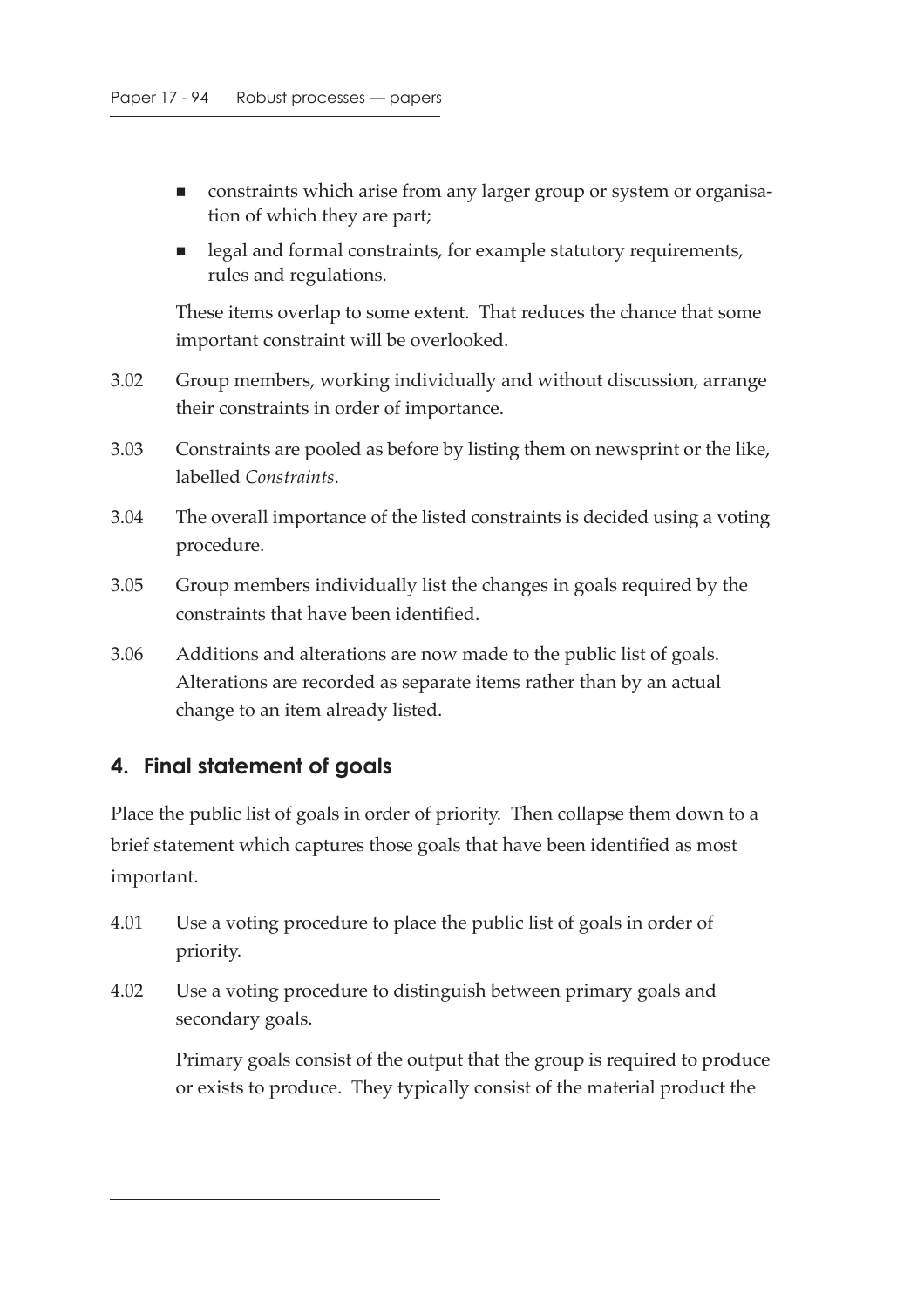group makes, or the service it provides to its major client(s), or the goals required of it by the larger system of which it is part. It may be as simple as "To make a profit".

Secondary goals are also important, but achieved as a by-product of pursuing primary goals. Satisfaction is a common secondary goal (primary in some groups).

A simple voting procedure takes the top five to twelve items and decides by vote for each item separately whether it is primary or secondary. In deciding the number of items, try to choose a natural cut-off point. Often there will be a group of items which attracted many votes, then a gap, then a list of items that attracted relatively few votes. In such an instance, discard the items below the gap.

4.03 Collate the most important five to eight goals (or thereabouts) into a statement of the form

"*To* [i.e. accomplish the primary goals]

*in such a way that*

[i.e. the secondary goals] *are also accomplished*."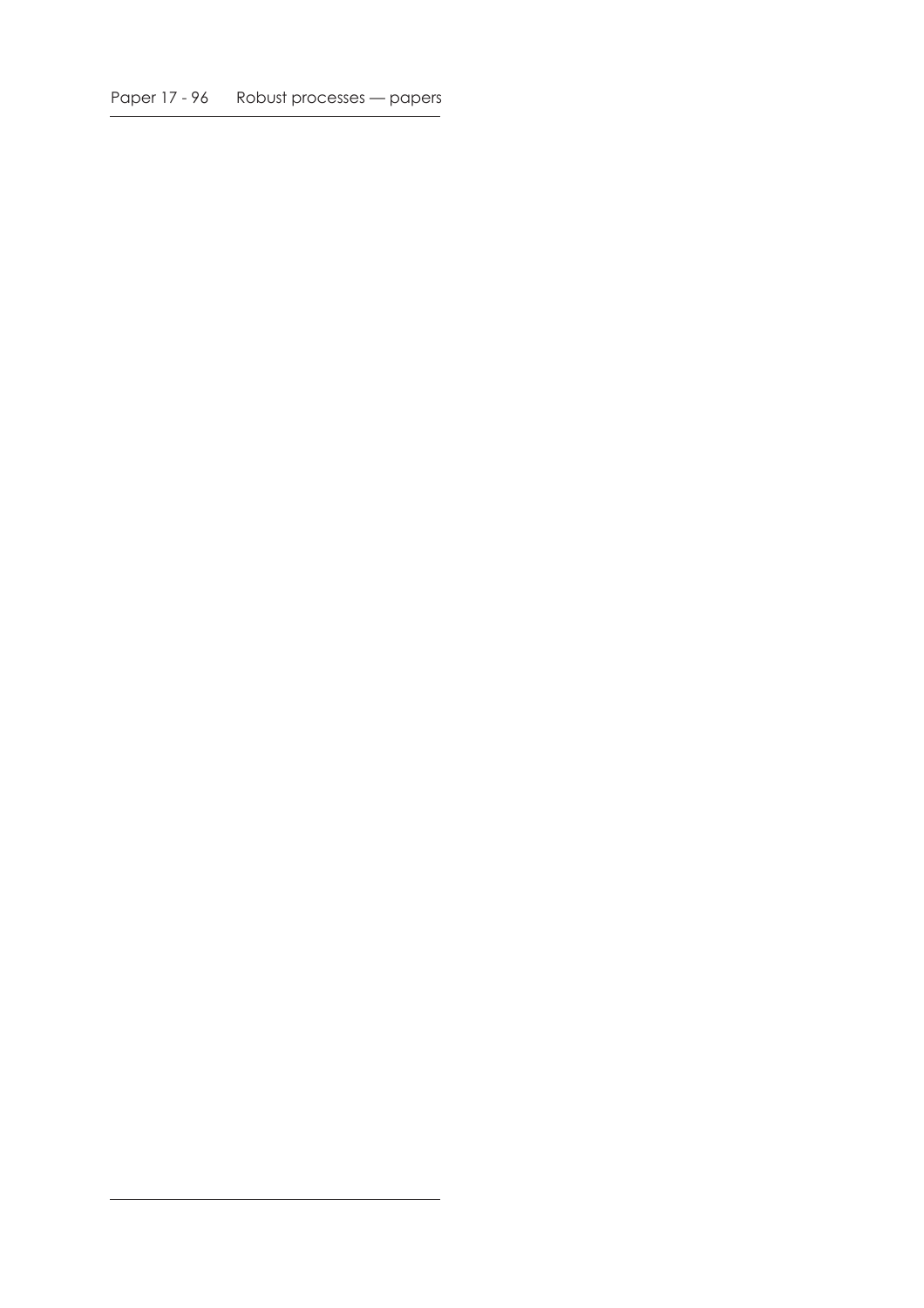## **11 Force field analysis**

A description of a process for situation analysis. This is appropriate at the following step of the change process:

B2 Situation analysis

Analysis of the present situation is a step which precedes action planning. Force field analysis does this by assuming that the present situation results from a set of driving and restraining forces



Copyright Bob Dick, 2001. This section may be copied if it is not included in material sold at a profit, and this notice is shown. The section is a modified extract from the description of force field analysis in Chapter 8 of Dick, B. (2001) *Helping groups to be effective: skills, processes and concepts for group facilitation*. Chapel Hill, Qld.: Interchange.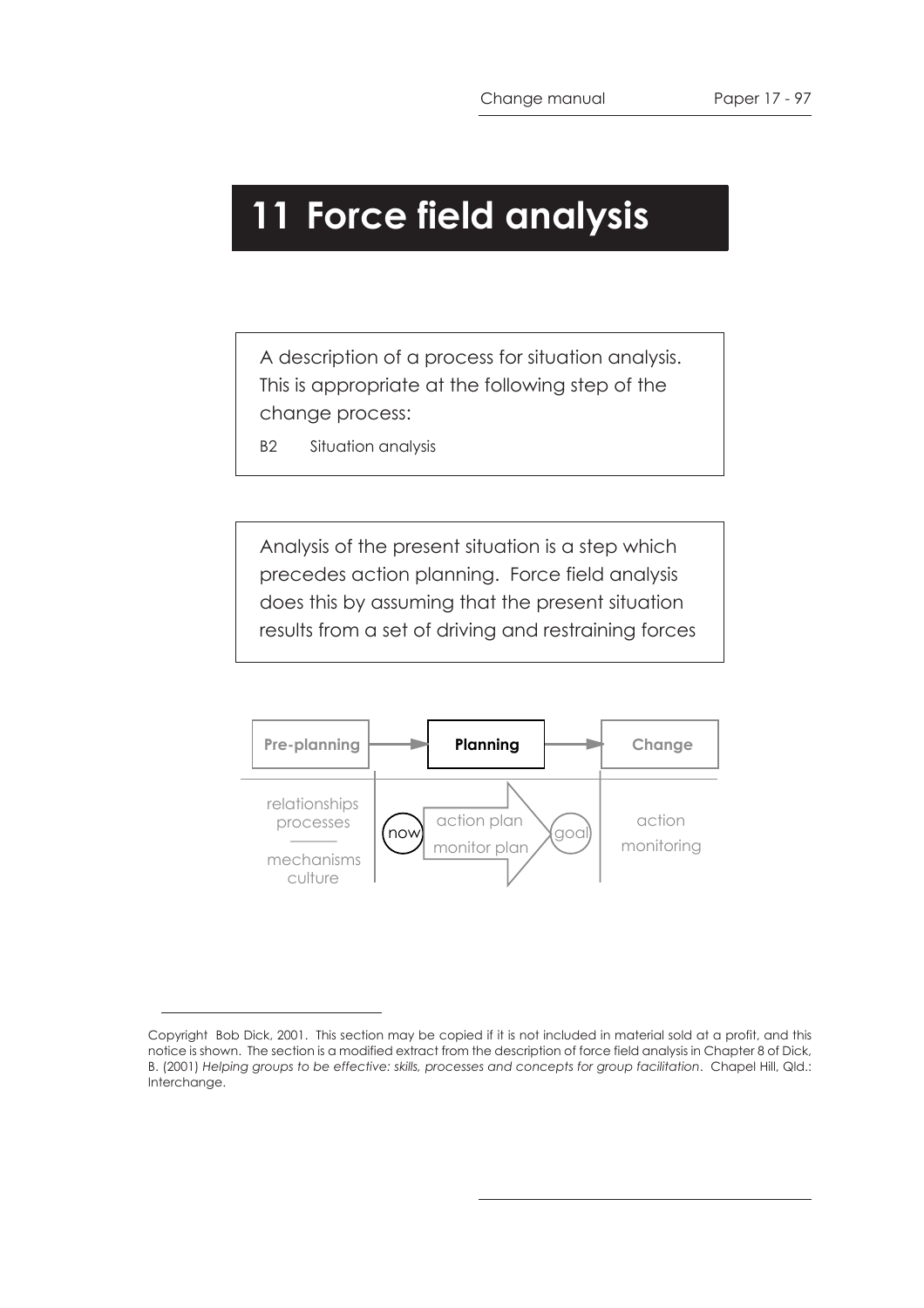"Force field analysis" is a situation analysis technique. It can be used effectively by individuals for this purpose, but is especially suited to group use. In summary, it has the following key steps:



The intention is to identify those "forces" which help and hinder. It is then possible to devise ways in which the positive forces can be strengthened and the negative forces reduced or eliminated.

The force field can be represented graphically as two opposing sets of forces represented by arrows. The length of line can indicate the importance of each force. The diagram below shows this.

A step by step description of the process follows:

## **1 Describe the situation**

Describe the situation as a common goal. Write this at the top of chart paper or whiteboard.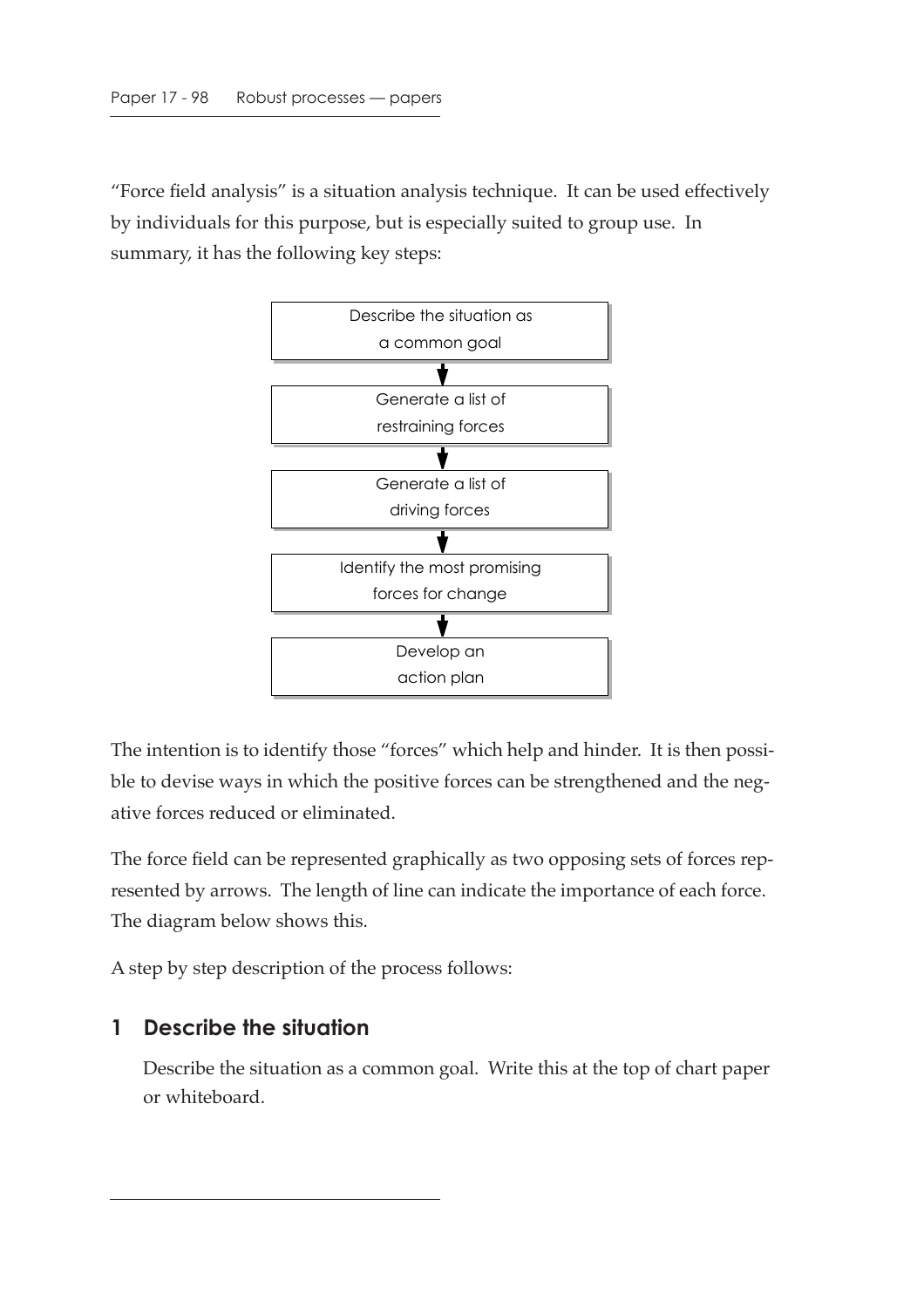Beneath it in the centre of the paper or whiteboard draw a vertical line. This represents the present level of effectiveness of whatever is being analysed.



A force field analysis pictures current effectiveness (the vertical line) as determined by a field of driving and restraining forces

#### **2 Generate restraining forces**

Generate a list of "restraining forces" — anything which presently hinders the situation from being better or more effective than it is.

This can be done by giving people individual thinking time to identify restraining forces, and then collecting them using nominal group technique or brainstorming.

(In nominal group technique each person in turn is asked for one item not already recorded. In brainstorming, people call out items without censorship or criticism as rapidly as the scribe can record them.)

Record these as arrows to the right of the vertical line as shown in the diagram above. Draw them so that their length represents their judged strength. If using brainstorming, generate the list first and assess their strength after all forces have been identified.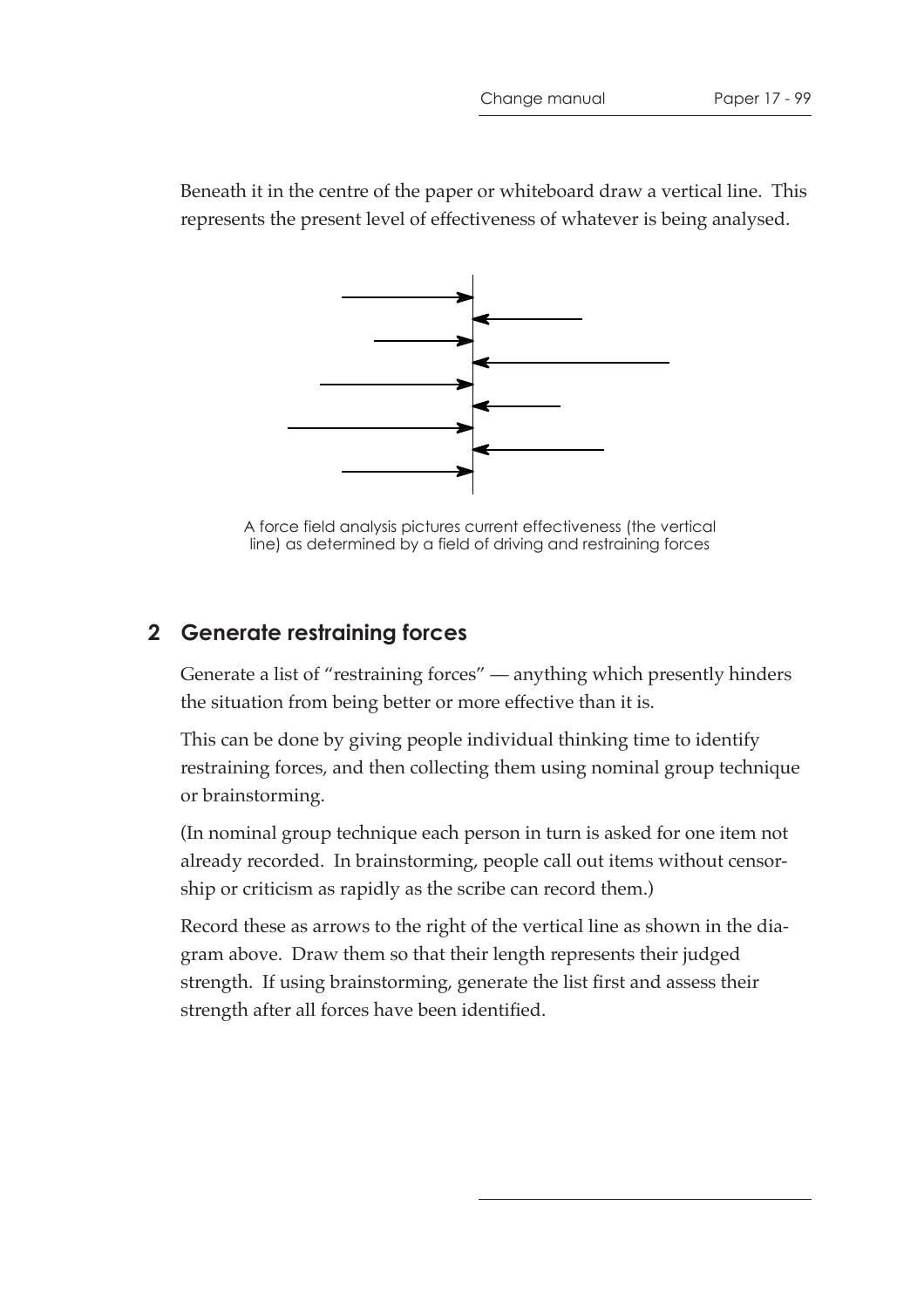#### **3 Generate driving forces**

Generate a list of "driving forces" — anything which presently helps the situation to be as effective as it is. This can be done in a similar way to the development of restraining forces.

Record these are arrows to the left of the vertical line as shown in the diagram above.

#### **4 Identify the most promising forces for change**

The forces which are most promising are those which are both *important* and *changeable*.

The judged importance is already recorded as the length of arrow. Mark those forces which are most easily changed. This can be done, for instance, by putting an asterisk at the end of the appropriate arrow, or by marking them "D" (difficult), "M" (moderate) or "E" (easy).

#### **5 Develop an action plan**

If the group is going to move immediately into action planning (for instance using event track), this step can be omitted. Otherwise, for each of the asterisked forces define "who can do what by when to do this?"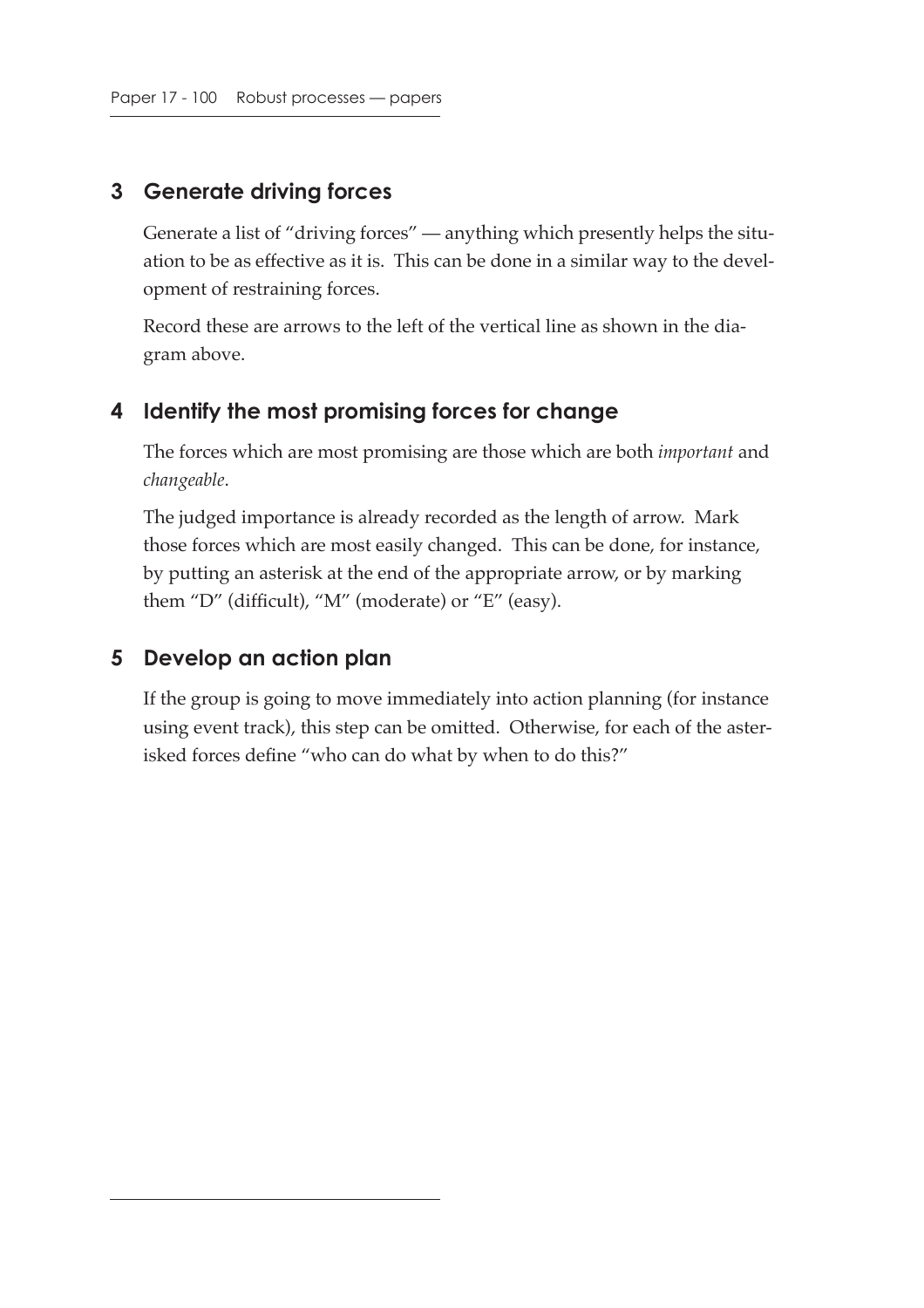# **12 Situation analysis**

Situation analysis is appropriate for the following step of the change process:

B2 Situation analysis

These are alternatives to *Force field analysis***, Tool 9.**

Fishbone may be used for variety, or if the causes of a problem are to be identified. Kepner-Tregoe Problem Analysis (KTPA) may be used for technical or mechanical problems with probably a single cause



Copyright Bob Dick, 2001. May be copied if it is not included in material sold at a profit, and this notice is shown. Fishbone is a modified extract from Chapter 5 of Dick, B. (1991) *Helping groups to be effective: skills, processes and concepts for group facilitation*. Chapel Hill, Qld.: Interchange. KTPA is taken from Dick, B. (2000) Technical problem analysis. Chapel Hill, Qld.: Interchange, based on Kepner, C.H., and Tregoe, B.B. (1981) *The new rational manager*. Princeton, NJ: Princeton Research Press.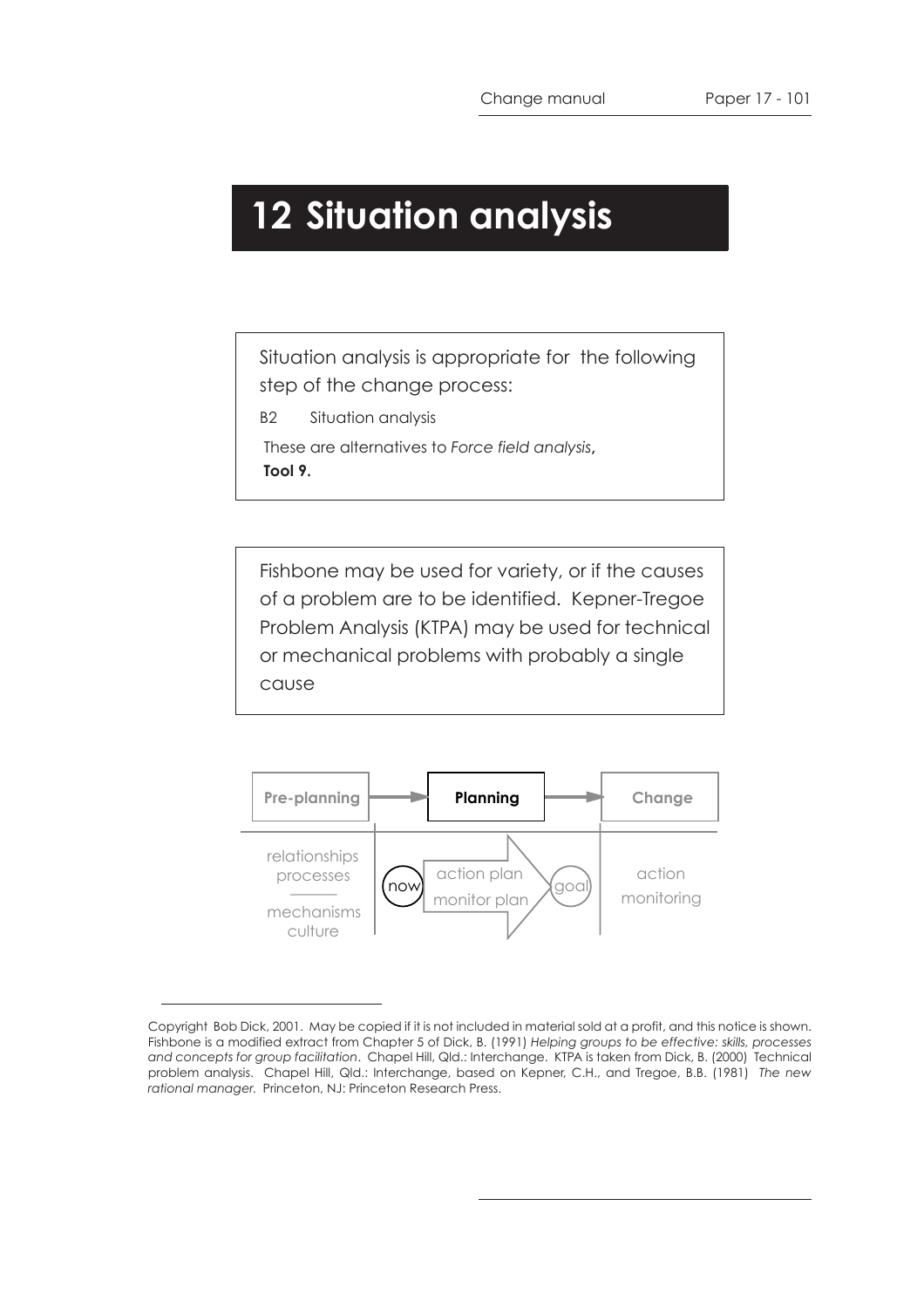## **A. Fishbone**

Fishbone (sometimes named "causal analysis") is a substitute for force field analysis. It resembles that tool in some ways. It can be used by an individual or group. It is intended primarily to analyse moderately complex situations or problems.

It differs from force field analysis in several respects. It quickly becomes messy for large situations. It does not give two perspectives (positives and negatives); this may lose some data. Done well, it shows more of the structure of a situation.

Any process may become boring if used may times in sequence. Fishbone can be substituted for force field analysis if interest in force field analysis is beginning to pall.

The fishbone process is summarised in the following diagram.



In more detail...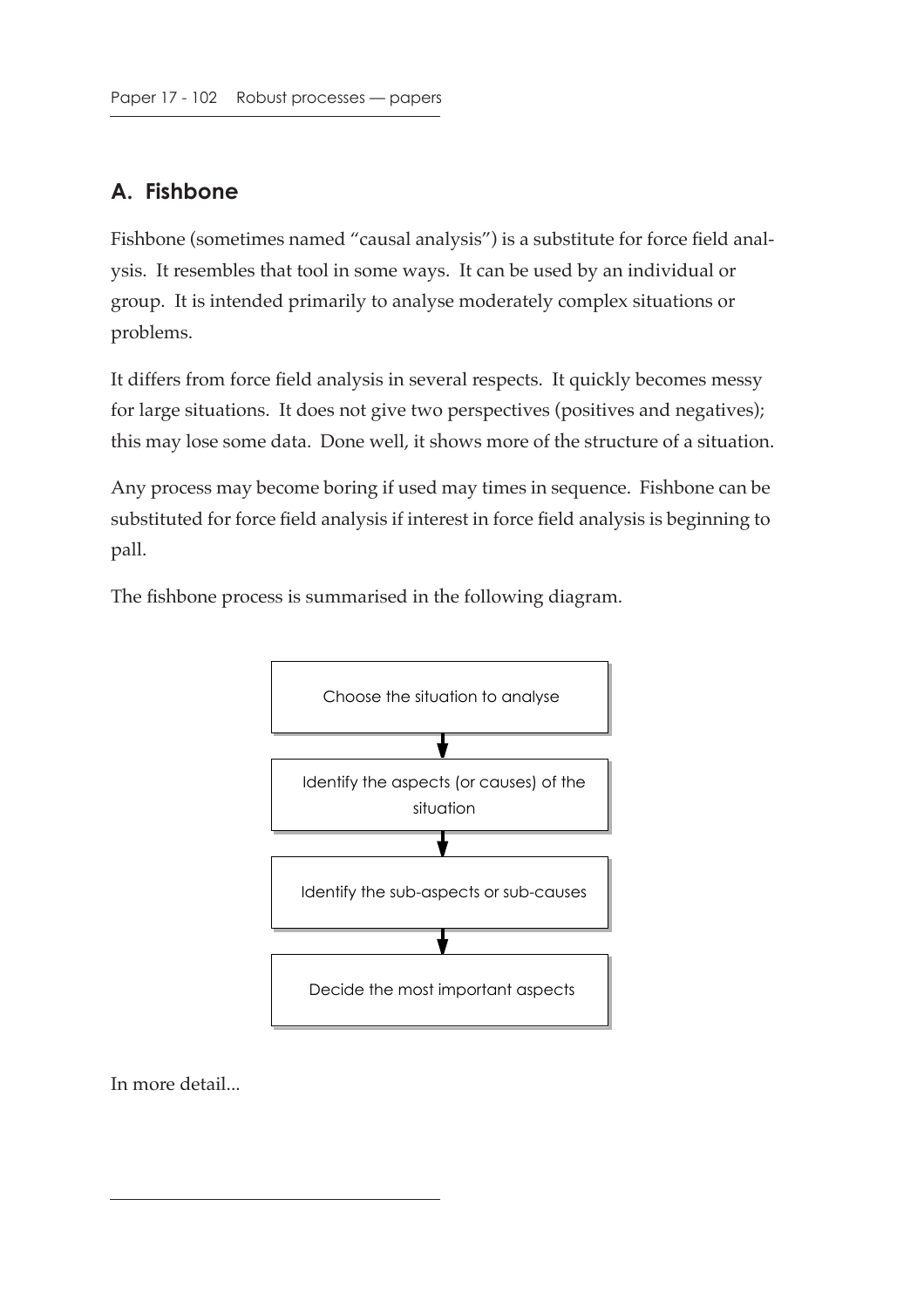- 1. Draw a horizontal line on a large piece of newsprint. Label it (at one end) with the problem or goal.
- 2. Use a suitable technique to collect "aspects of the situation" from participants. For each of these, draw another line from the horizontal line, or from lines which have been drawn since. An aspect of the main situation has its line drawn off the main spine. An aspect of one of the spines is drawn off that.
- 3. Decide priorities by working outward from the main spine. Choose the most important main spine (for example by voting); then rate the items drawn off that spine. And so on. Partially completed, it looks like this ...



4. When the priority item has no lines drawn from it, a further fishbone can be done on that item.

One useful application for fishbone has been brought into popularity by total quality management.<sup>7</sup> It is to identify possible causes of many-right-answer problems. Use the procedure as before, substituting *causes* for *aspects*.

<sup>7.</sup> See for example Peter R. Scholtes and colleagues (1988), *The team handbook: how to use teams to improve quality*, Madison: Joiner and Associates.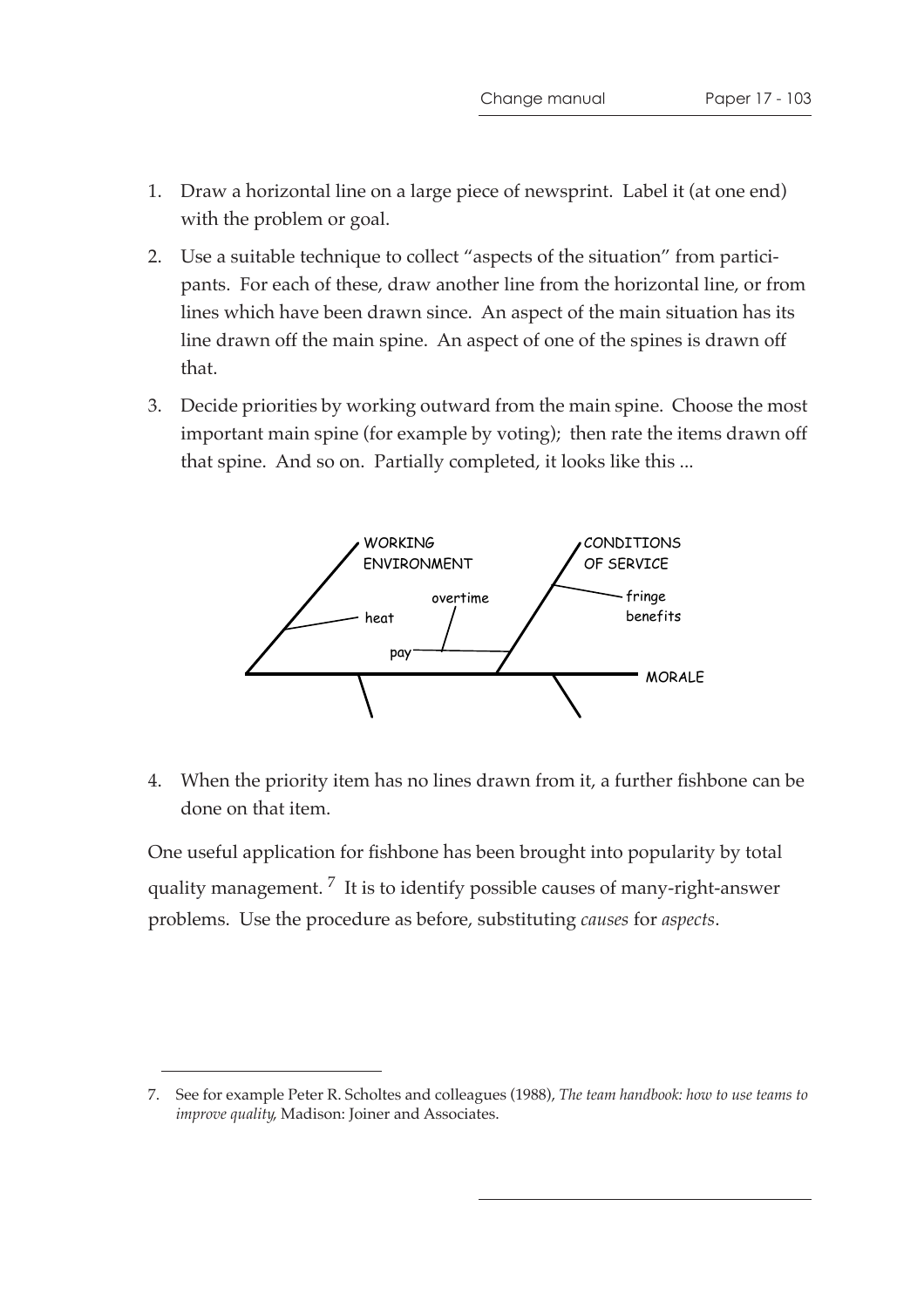## **B. Kepner-Tregoe Problem Analysis (KTPA)**

Described diagramatically, the process is as follows:



This approach to problem analysis is intended for the analysis of simple technical problems for which there is probably a single cause. It is based on Kepner-Tregoe Problem Analysis. The problem-analysis process takes the person analysing the problem through a number of logical steps to identify the cause of the problem.

Here is the process in more detail ...

## **1 Describe what is wrong**

- 1.1 What should be the situation? If there were no problem, what would the situation be like?
- 1.2 What *is* the situation? What is happening or not happening, that is the problem?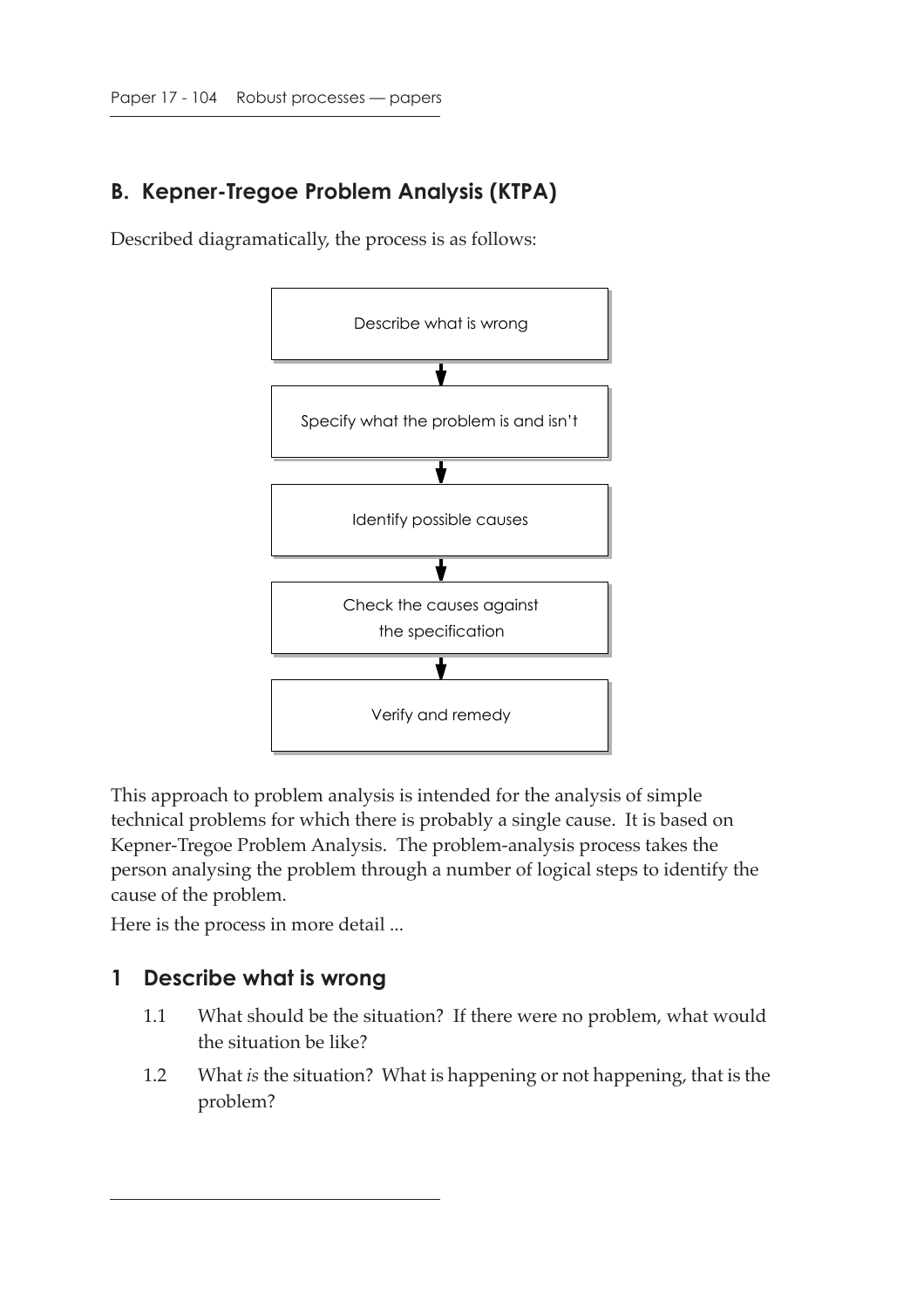1.3 How does the situation *as it is* differ from what *it should be*? For example: *The second coat of paint wrinkles when it is applied. It should go on smoothly and stay smooth as it dries.*

#### **2 Specify what the problem is and isn't**

2.1 *What* is and isn't the problem? What is not working, or not happening, or happening when it is not supposed to? What *is* working? What isn't wrong, although it could be?

For example: *It's the second coat of paint which wrinkles when it is applied, not the first coat. It wrinkles; it doesn't streak, or dry unevenly, or run.*

2.2 *Where* is and isn't the problem? Where *is* the problem located? Where isn't the problem located (though it could be)?

For example: *The second coat wrinkles on already-painted surfaces. It doesn't happen on unpainted surfaces.*

2.3 *When* is and isn't the problem? When did the problem begin, and when does it happen? When isn't there a problem?

For example: *It was first noticed last Tuesday. There is no record of it occurring before that. It happens early in the morning, but not always later in the day.*

2.4 What is the *extent* of the problem?

For example: *When it happens, it happens on all previously-painted surfaces for the second coat. It doesn't happen elsewhere*.

It is possible to use a brief worksheet for this analysis. An example is provided overleaf.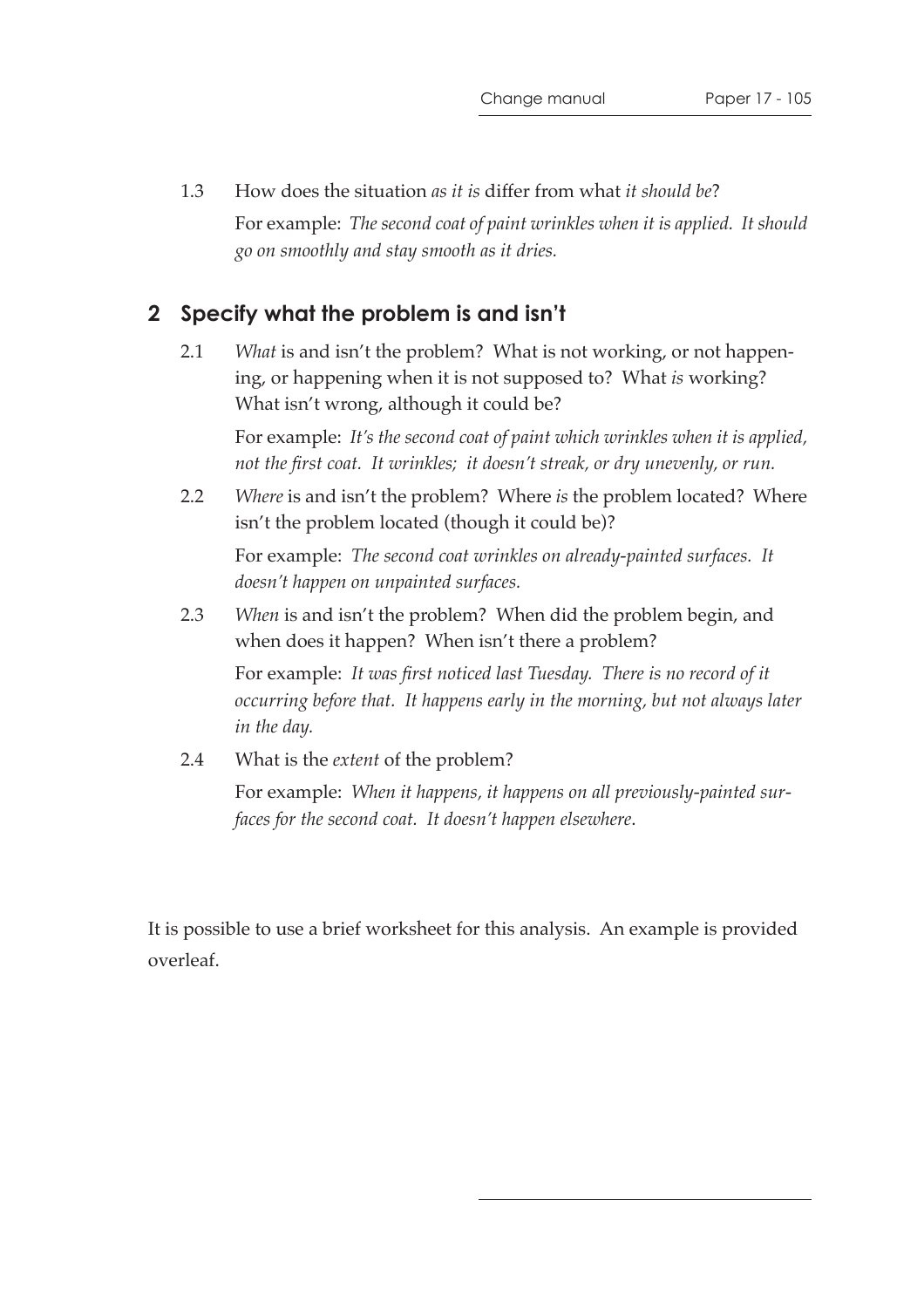|        | ISN'T |
|--------|-------|
| What   |       |
| Where  |       |
| When   |       |
| Extent |       |

A KT Problem Analysis worksheet

#### **3 Identify possible causes**

3.1 List as many plausible causes as you can. For example: *The current batch of paint* ...

#### **4. Check causes against "is/isn't" specifications**

4.1 Take each cause in turn. Check it agains the "what, where, when, extent" specifications of step 2. Does it account for the "is" and "is not" for each of thee four specifications?

For example: *We started using this paint batch last Tuesday*. On comparison with the previous batch it has a note about being slow drying in cool conditions. It may be that a first coat, not quite dry, wrinkles and thus causes wrinkles in the second coat.

#### **5 Verify and remedy**

5.1 Devise some way of checking out the possible cause.

For example: *On cool mornings wait another 15 minutes before applying a second coat. Yes, that remedies the problem*.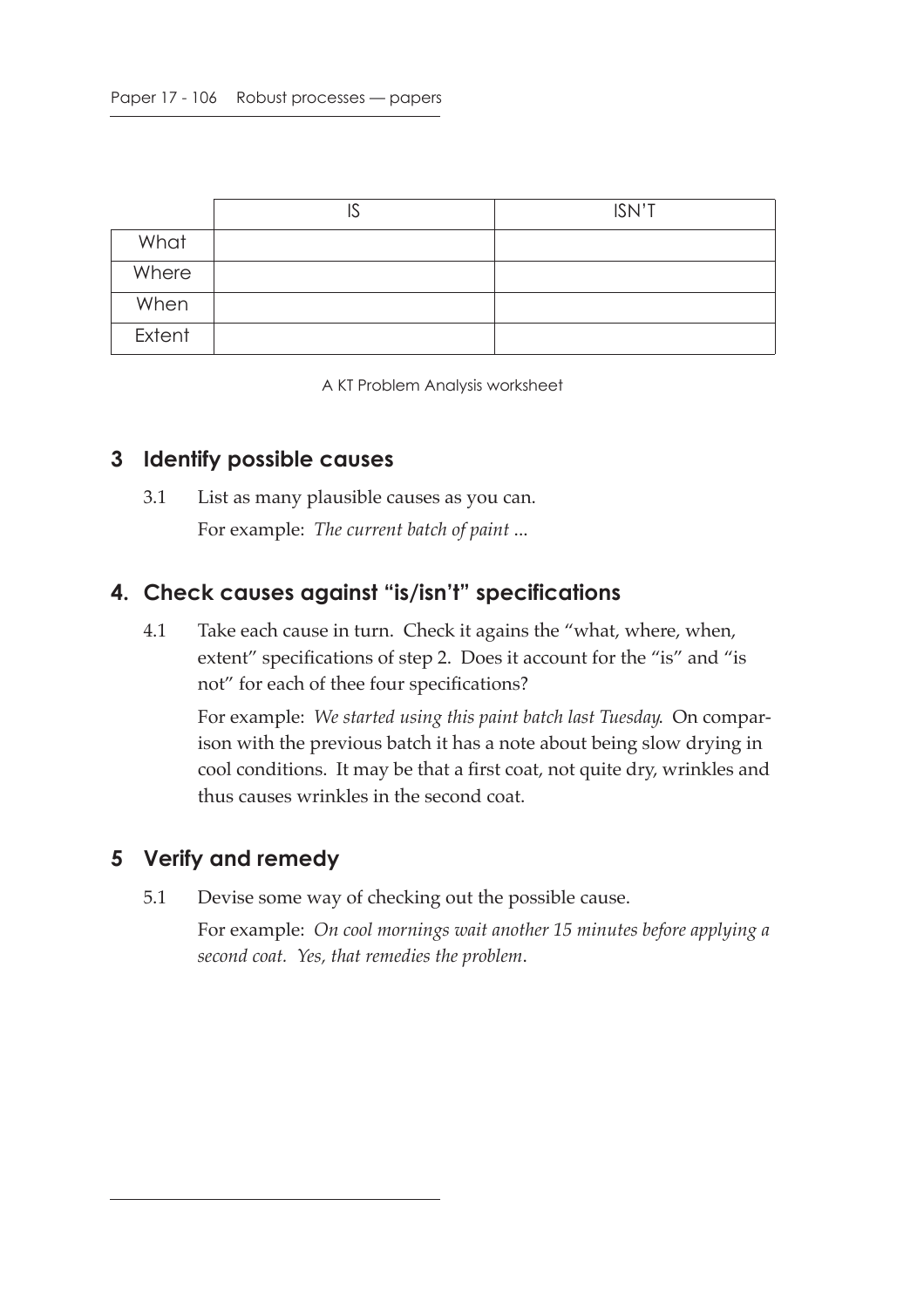## **13 Event track**

A process for action planning which also includes detailed and ongoing monitoring. This is appropriate at the following step of the change process:

B3 Action planning

Two important determinants of the success of action are the quality of the planning, and the commitment of people to the plan. Event track, used participatively, can provide both of these



Copyright Bob Dick, 2001. May be copied if it is not included in material sold at a profit, and this notice is shown. This section is condensed from Dick, B. (1999) *Event track, a group planning process*, with modifications. Available on line at http://www.uq.net.au/action\_research/arp/etrack.html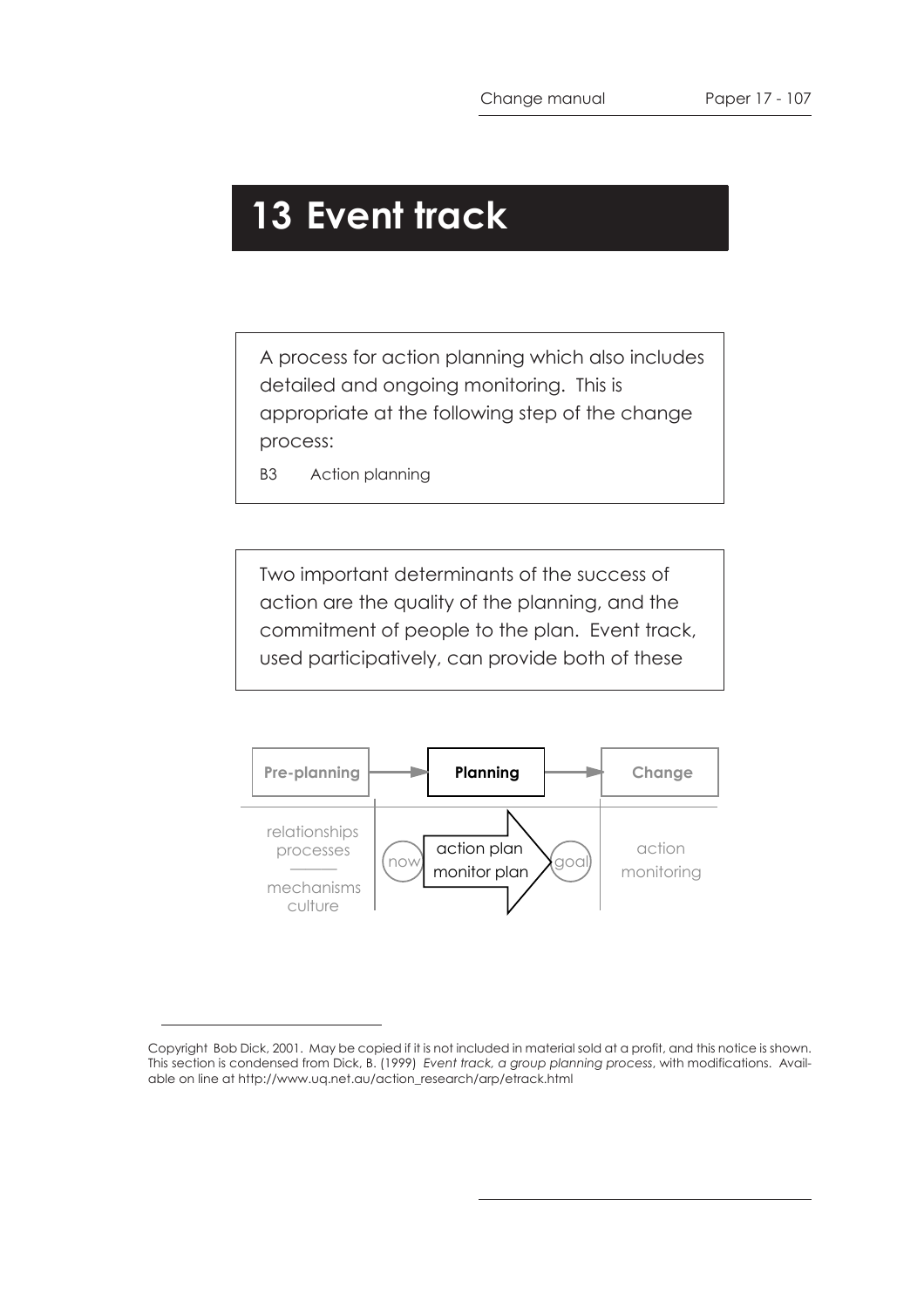Here is an overview of event track, an action planning and project planning process:



then for *each* event in turn ...



\* KPIs are "key performance indicators"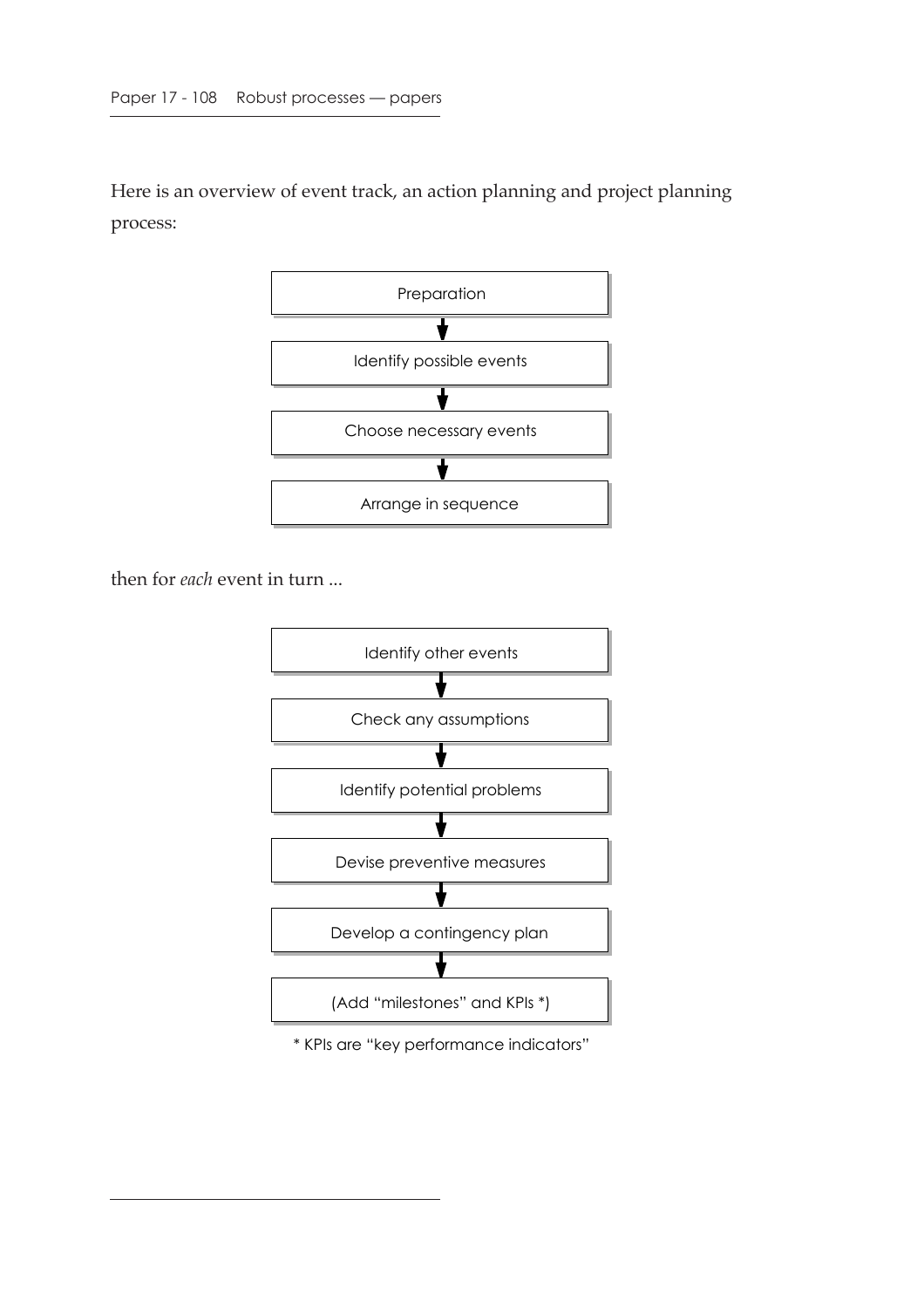The development of action plans is an important part of any goal setting or problem solving. Yet, surprisingly, it is often neglected. Action plans are the means by which the future is planned, and thereby controlled and changed. Action planning converts a goal or a solution into a step by step statement of who is to do what by when.

This is such an important component of the planning phase that it is described here in some detail.

In using event track, you decide a goal. You then develop an initial sequence of actions to achieve it. This gives you a rough action plan. You then refine the initial plan. First, you identify where it might go wrong. Then you decide how you would know if it has gone wrong and what you might do about it.

One of the key features of event track is that it gives you a double action plan. Your purpose is to get from where you are to where you want to be. Part of the action plan describes in detail how you are going to do that. The other part describes in detail how you are going to check that it's working, and that your goals and actions are still appropriate.

Here is a brief description, for use by a planning group. It can also be used by an individual, though is most effective if used by a group. This is then followed by a more detailed description.

### **1 Preparation**

(Note: some of the items in this step may have been done in previous steps, for instance by the use of processes for goal-setting and situation analysis see previous tools. If so, this step or parts of it may be omitted.)

Identify stakeholders and involve them in the project planning. Define the project outcomes. Analyse the present situation.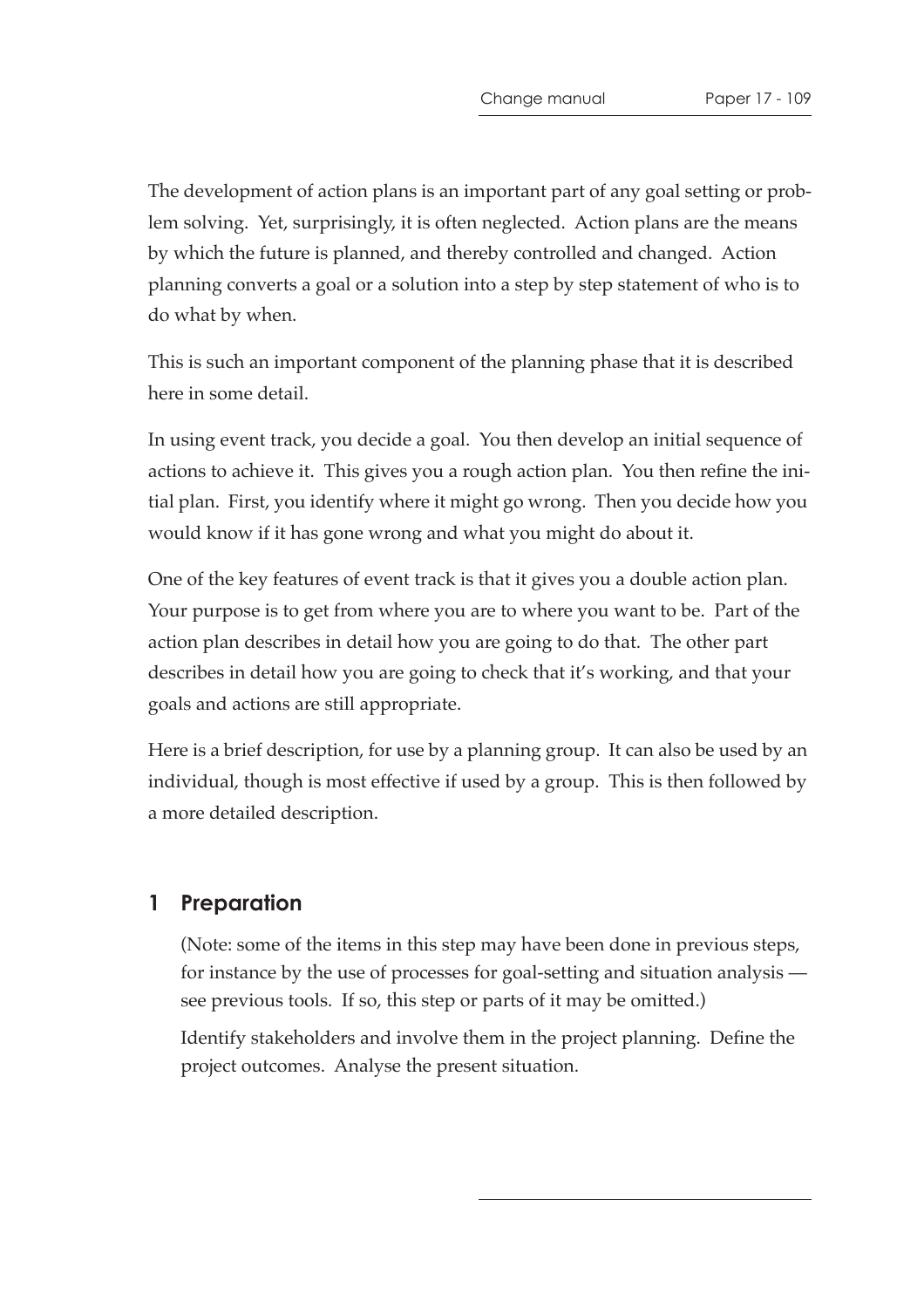# **2 Generate a list of possible events**

Identify events which *may* have to occur if the desired outcomes are to be achieved.

### **3 Choose the most important events**

From this list, identify those events which *must* happen if the desired outcomes are to be achieved.

### **4 Arrange in sequence on a timeline**

Taking the events from the previous step in order of importance, arrange them in sequence on a timeline.

You now have a sequence of steps on a timeline. In effect, this is a rough action plan. *The following steps are applied to each event in turn.* They refine the action plan, make it more robust, and add a monitoring plan.

### **For each event in turn ...**

### **5 Identify any other required events**

What else has to happen for the present event to be achieved? Add these additional events to the timeline.

### **6 Check any assumptions made <sup>8</sup>**

For each event, identify any assumptions made about resources, skills or coordination between events. When an assumption is identified, add any necessary checks to the timeline to check if the assumption is true.

<sup>8.</sup> Steps 7 to 9 are based on "Potential Problem Analysis" or "PPA" from the Kepner-Tregoe problem solving methodology. See Kepner, C. and Tregoe, B.B. (1981) *The new rational manager*. Princeton: Princeton Research Press.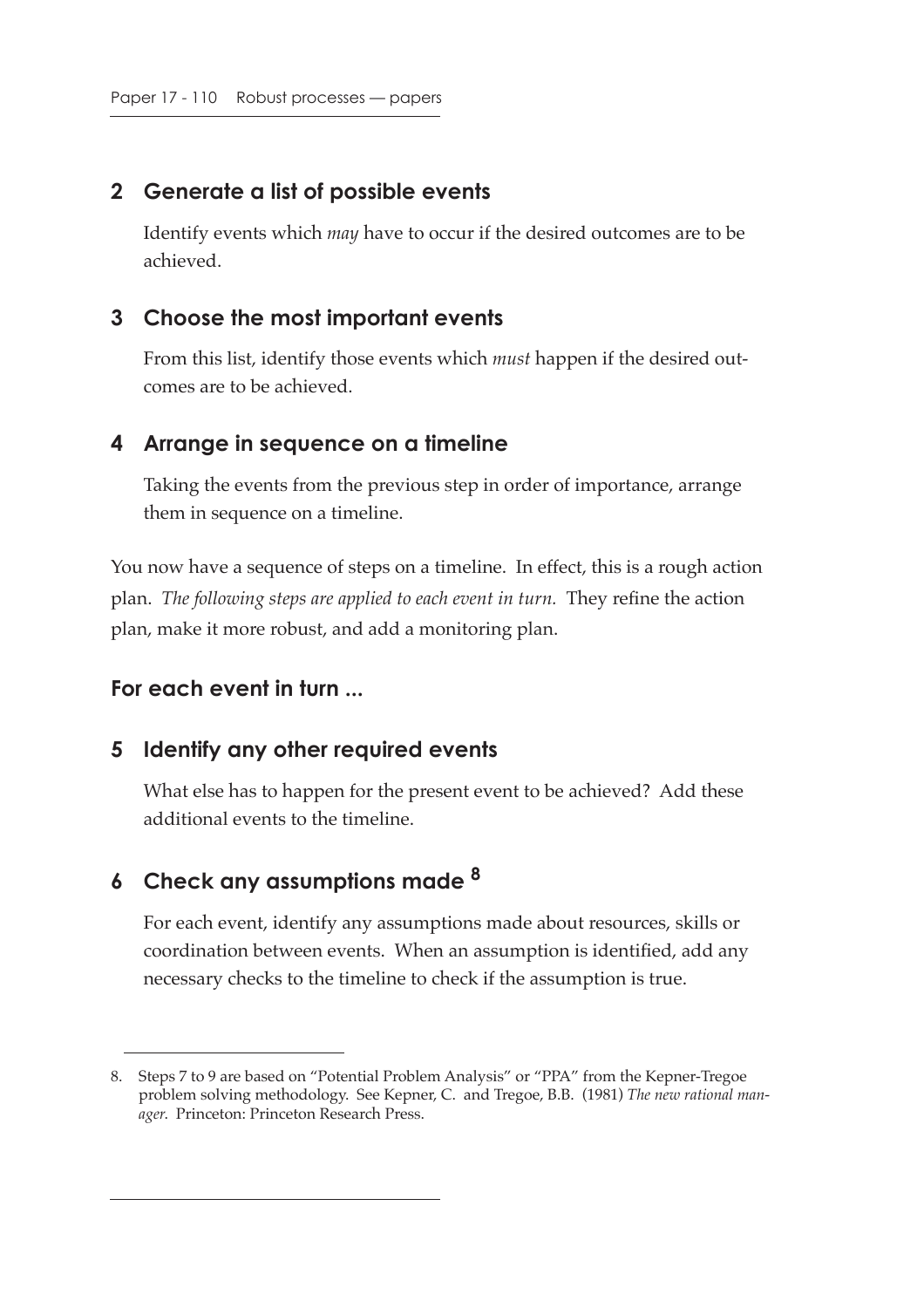# **7 Identify potential problems**

For each event, identify any potential problems.

### **8 Develop preventive measures**

Rate the potential problems for probability and severity, and decide if preventive actions are warranted. If so, add to the timeline whatever events are required to prevent the potential problem from arising.

# **9 Develop a contingency plan**

The preventive measures at step 8 may not work. In case they do not, develop

- an event to check if the problem has arisen
- events to deal with the problem.

Add these events to the timeline.

# **10 Add milestones and performance indicators**

Decide the most appropriate points at which to insert monitoring. For each of these, add

- an event to check if the key event has been successfully concluded
- **i** if desired, performance indicators, to assist in determining if the key event has been successful. See the Snyder process for choosing performance indicators, **tool 15**

Then for certain chosen milestones add

 a check on the appropriateness of project goals, in the light of changed circumstances.

A more detailed description now follows.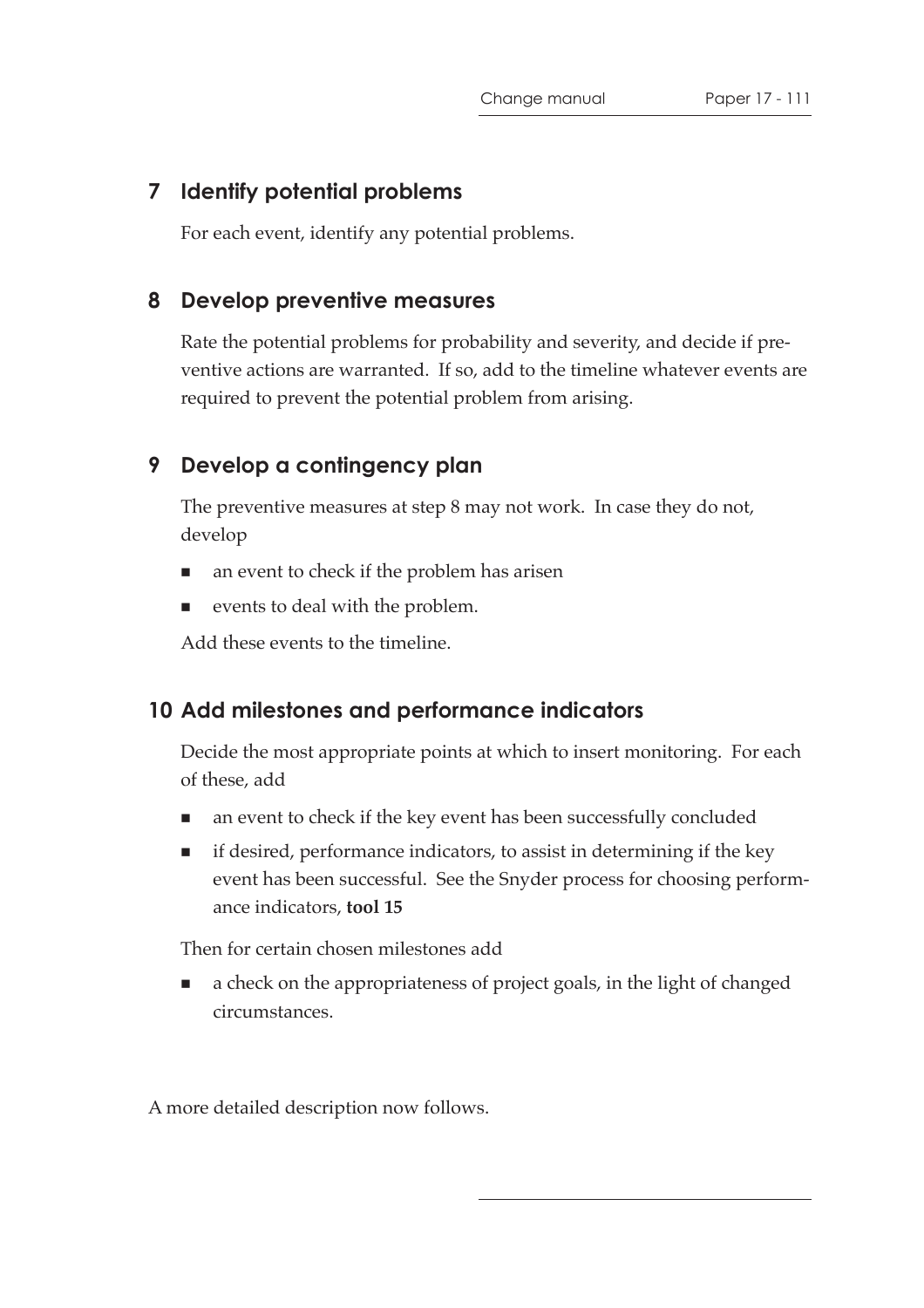# **1 Preparation for action planning**

As covered elsewhere in this documentation, action planning is likely to be most effective when it is part of a systematic process. Here it is assumed that it follows:

- 1.1 A stakeholder analysis (Tool 1) and the formation of a working party
- 1.2 Goal setting, for instance using search (Tool 6)
- 1.3 Situation analysis, for instance using force field analysis (Tool 8).

(Sub-steps 1.2 and 1.3 can be reversed if desired.)

### **Developing a rough action plan ...**

This phase has three steps: list possible events, choose key events, and arrange them in sequence.

# **2 Generate a list of possible events**

An action plan is a sequence of actions: generate a list of possible actions, choose the key actions, and then arrange them in sequence.

- 2.1 Working individually and without discussion, participants list activities that might be used to achieve the goal.
- 2.2 Collect a combined list of the activities on newsprint, for instance by using the processes described in the tool "Facilitation". Ask participants to include any other ideas that occur to them while the list is being prepared.

# **3 Choose the most important events**

3.1 From the events already listed, choose those events which must occur if the project goal is to be achieved. In this description these are referred to below as "key events".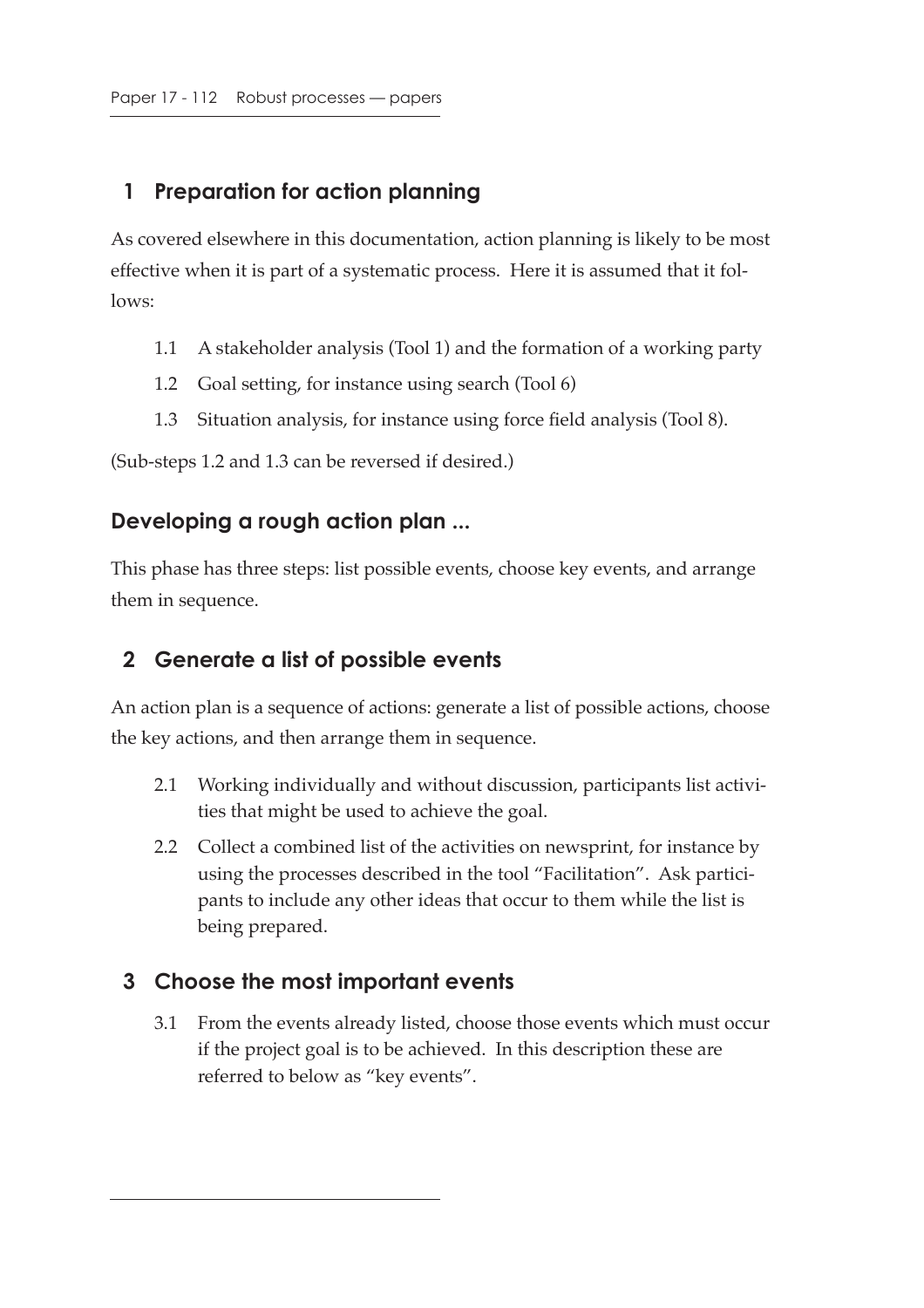Choosing key events can be done, for example, by giving each group member a number of votes to allocate to the most important events.

#### **4 Arrange in sequence on a timeline**

4.1 On a separate piece of chart paper fixed horizontally (to give you plenty of width), draw a line to represent the event track. Label the start "now" and the end with a summary of the goal.



4.2 Write in on this event track the key events, in the order in which they would have to occur to be effective.

The easiest way to do this is to start with the most important key event, and locate it on the event track. Then take the next most important key event and locate it relative to the first key event. And so on ...

Check that all events are recorded in the form of tasks to be carried out by someone present.

#### **Refining the action plan**

In this phase, the rough action plan from phase 1 is amplified and made more robust. Other events which must occur are first identified. Potential problems are then identified and dealt with. Each event is recorded in the form: "who will do what by when"; the "who" is preferably a member of the planning group.

The following steps are applied to each key event in turn ...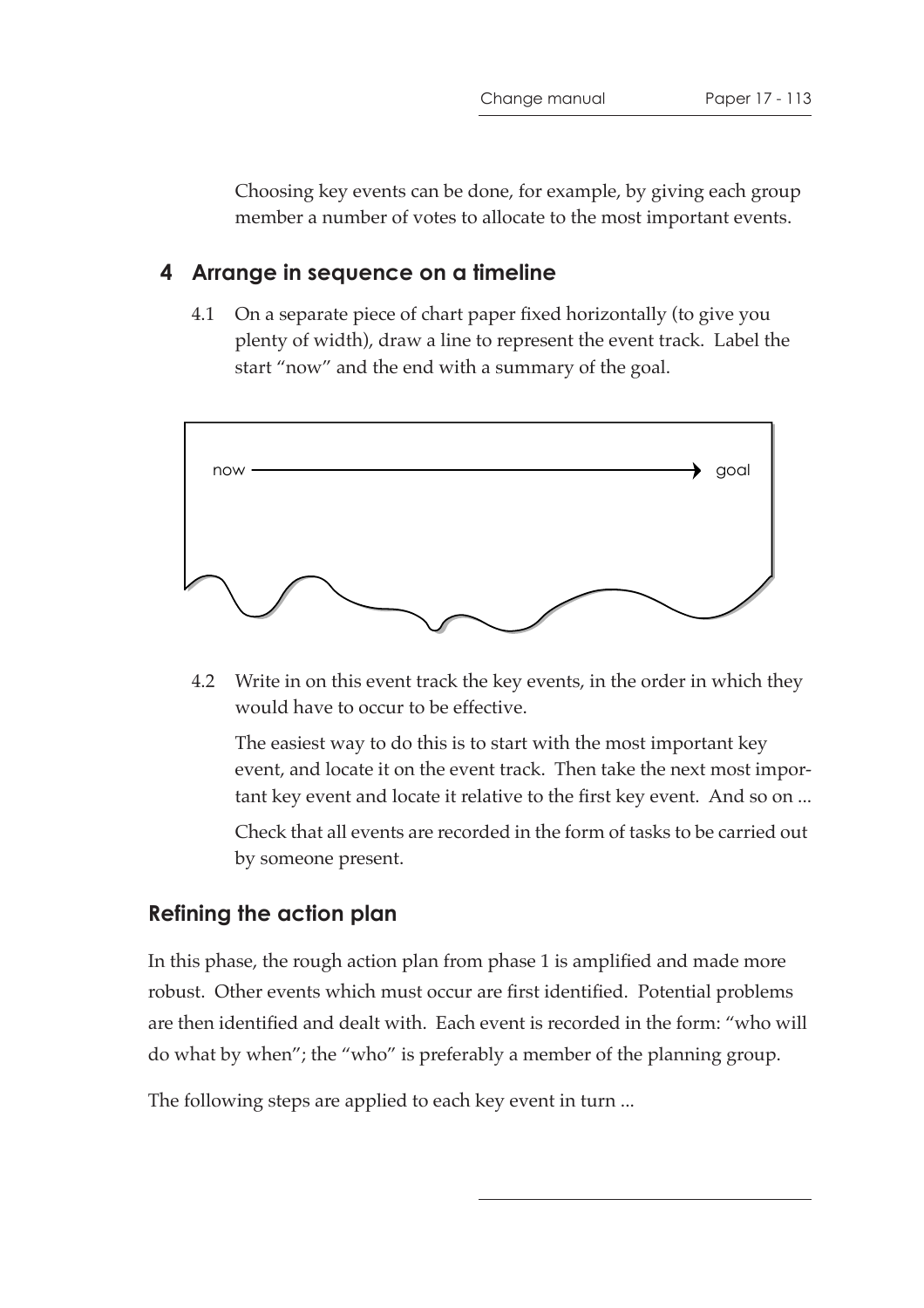#### **5 Identify other key events**

For each key event in turn, identify other events which have to happen (in effect, this applies a miniature event track to each key event).

- 5.1 Participants work individually or in very small groups to identify other actions which have to occur if the key event is to be brought about.
- 5.2 Collect these events on a piece of newsprint.
- 5.3 Check these events in turn. If they are necessary, transfer them to the appropriate place on the event track.

### **6 Check assumptions**

Identify the assumptions made in compiling the event track. Add to the action plan the necessary checks on those assumptions. The assumptions that are most important to check are those characterised by uncertainty and risk.

For each event in turn ...

- 6.1 Identify the assumptions about the *attitudes* and approval and cooperation of other people. Add a check on important assumptions about coordination into the event track.
- 6.2 Consider the assumptions made about *resources* (including materials, time, money, *and especially skills*). Add the necessary checks. If skills are likely to be inadequate, add steps on appropriate training.
- 6.3 Consider the assumptions made about *coordination*. If one event depends on another, add the necessary actions for coordination. This step begins to build in the monitoring of the plan.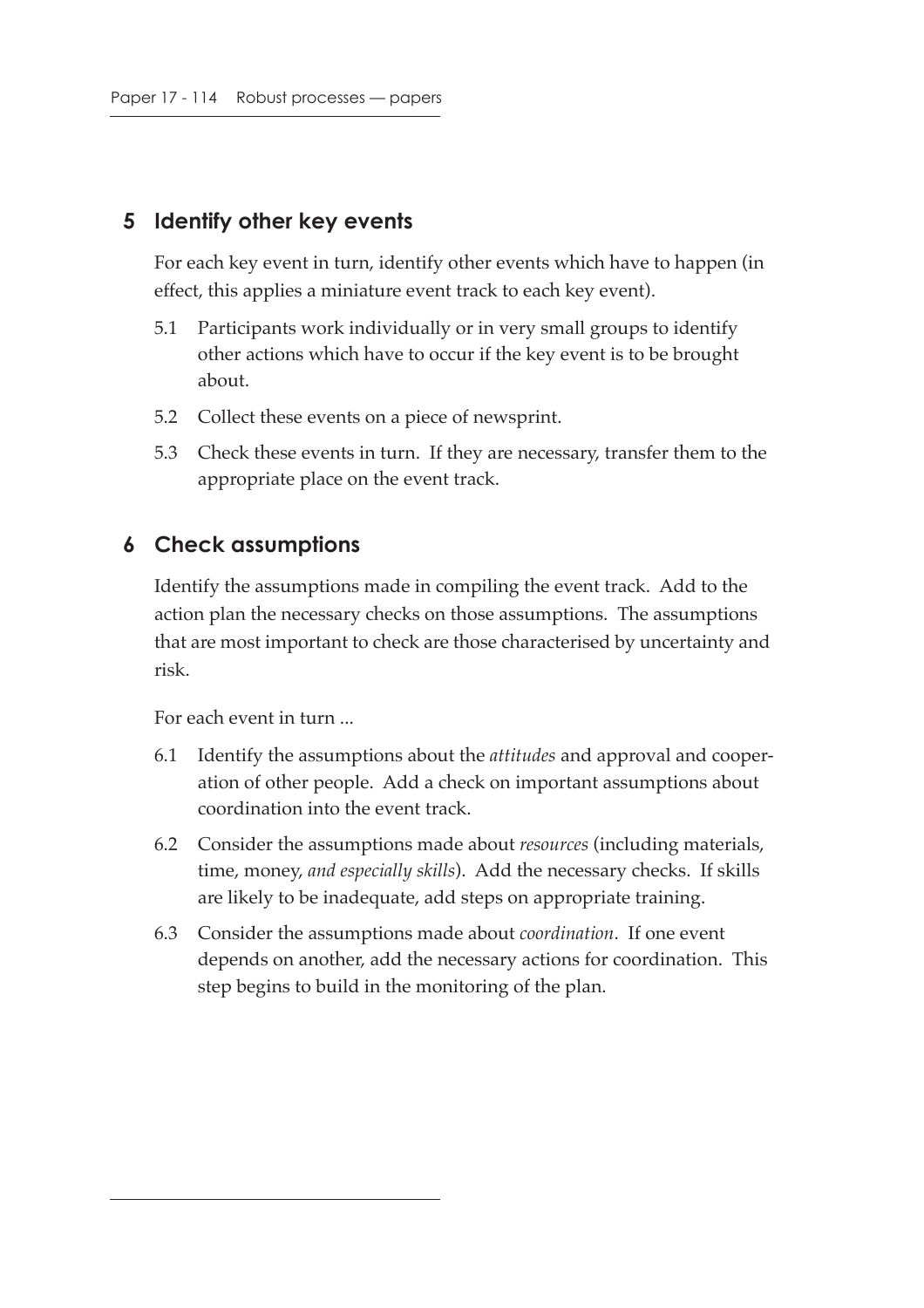### **7 Identify potential problems**

The purpose of this and the following steps is to anticipate the most likely or serious potential problems, and prevent them occurring or deal with them.

- 7.1 Ask participants, working individually, to think of everything that could go wrong with the key event: "If we carry out this action as planned, what can possibly go wrong?"
- 7.2 Compile participants' individual lists of potential problems into a combined list.
- 7.3 Rate the probability and severity of each potential problem (a rating of low, medium or high is usually enough). If a potential problem is of moderate or high severity, and moderate or high probability, continue on to step 8. Otherwise return to sub-step 7.1 for the next key event.

### **8 Develop preventive measures**

- 8.1 Taking each of the chosen potential problems in turn, identify the most likely causes.
- 8.2 Devise a series of actions to remove the cause and add them to the event track in appropriate positions.

### **9 Develop a contingency plan**

- 9.1 Develop a contingency plan in case the problem still occurs. Add these actions to the event track.
- 9.2 Decide what monitoring has to be done so that the potential problem will be identified if it occurs. Add the measures for monitoring to the event track. This may also require adding preparatory measures to act as a baseline (for example, counting something later may not mean much unless you know how many there were at the start).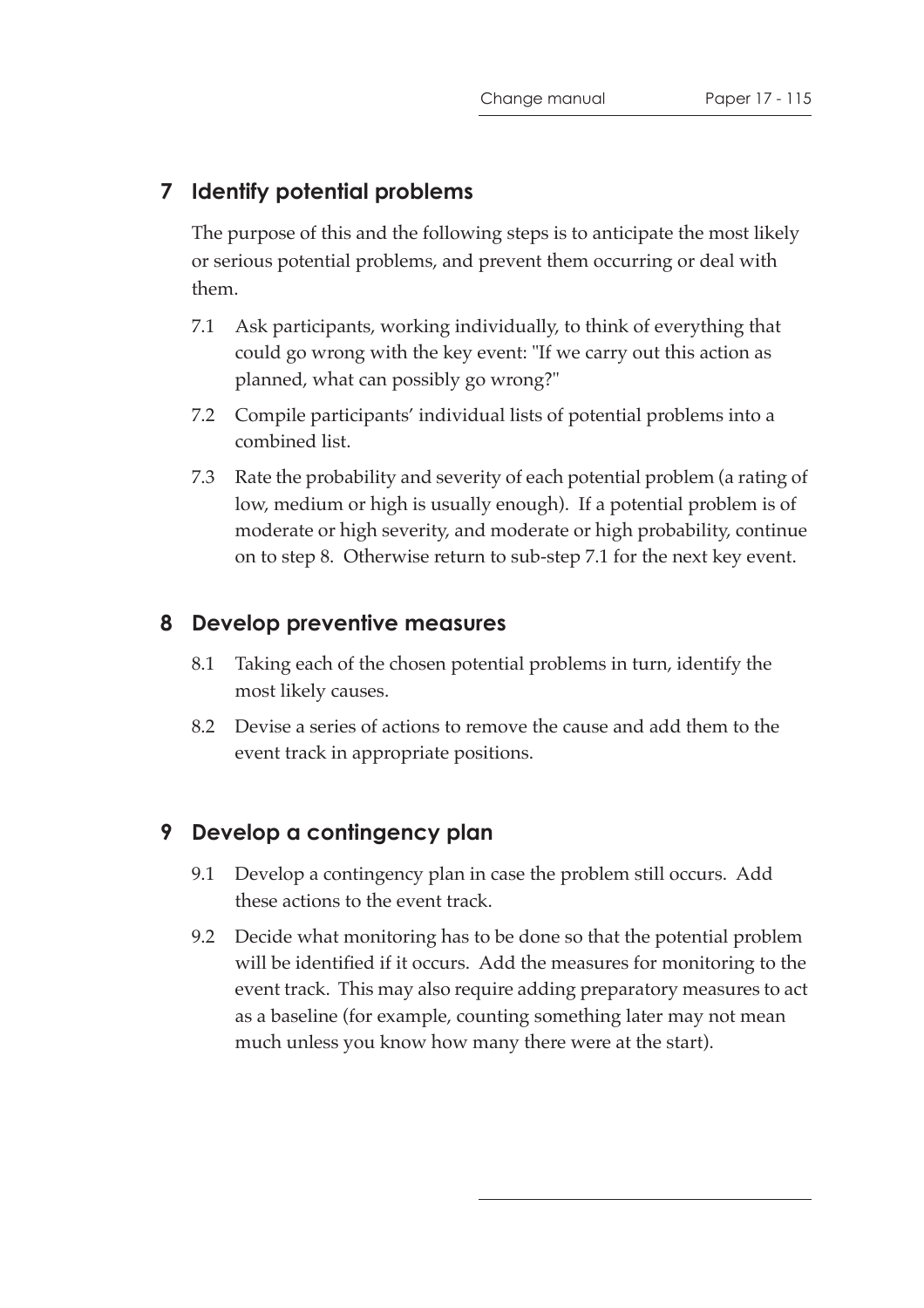### **10 Add milestones and performance indicators**

- 10.1 Choose events on the timeline which can form suitable "milestones" — events for more careful monitoring.
- 10.2 For each milestone develop a set of performance indicators which can be used to decide if the milestone has been successfully achieved. For a way of developing appropriate indicators see "Performance indicators" as part of the tool "The Snyder process".
- 10.3 Take into account the length of time over which the action plan has to operate, and estimate the rate of future change. Decide how often the overall goal should be reviewed for suitability. Choose an appropriate milestone and add this monitoring.

The completed event track has a number of features which satisfy the requirements of effective action plans:

- The actions (including those for assumption checks, monitoring, and the like) are all stated specifically. They identify who, what, and by when. (Note that the plan seldom needs to specify *how* the action is to be done, provided it sufficiently describes the end state to be attained. If the action is accomplished, it does not usually matter what specific method a person uses.)
- As mentioned previously, there are really two event tracks. One is the primary sequence of events which (if all goes well) will achieve the goal. The other is a set of actions for ongoing evaluation. It includes checks on the accuracy of assumptions, the provision of resources, and the like. It also contains the actions necessary to monitor the action plan and implement contingency actions if warranted.
- Event track is a process which can be used by an individual or a group. Used participatively, it generates commitment from those involved in applying it. If these are the same people who will implement the plan, the likelihood of success is strengthened.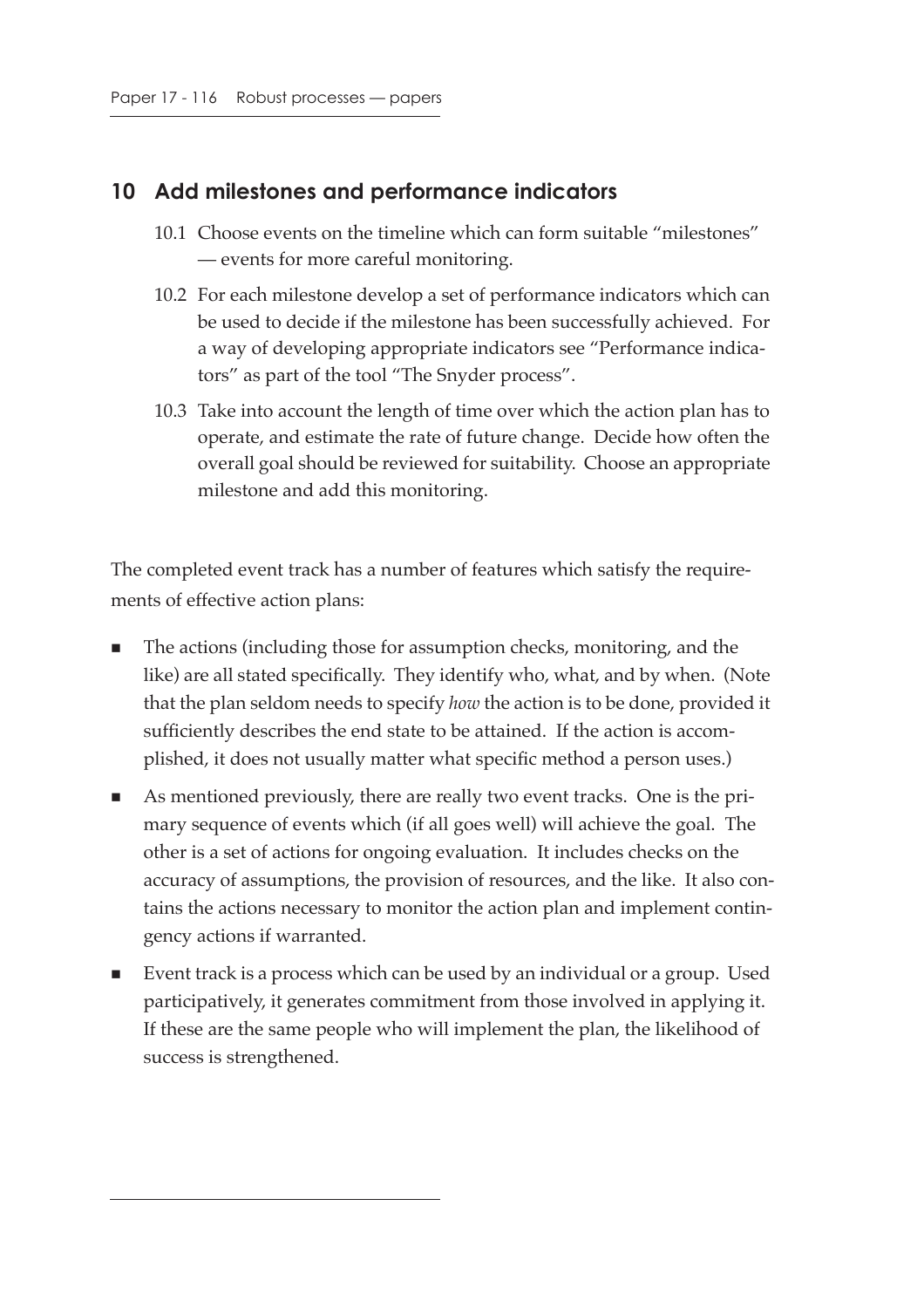It can also be used by larger numbers. A small representative group can develop a "high level" plan on only the major events. Working parties of direct stakeholders can then take parts of the action plan and develop them in more detail.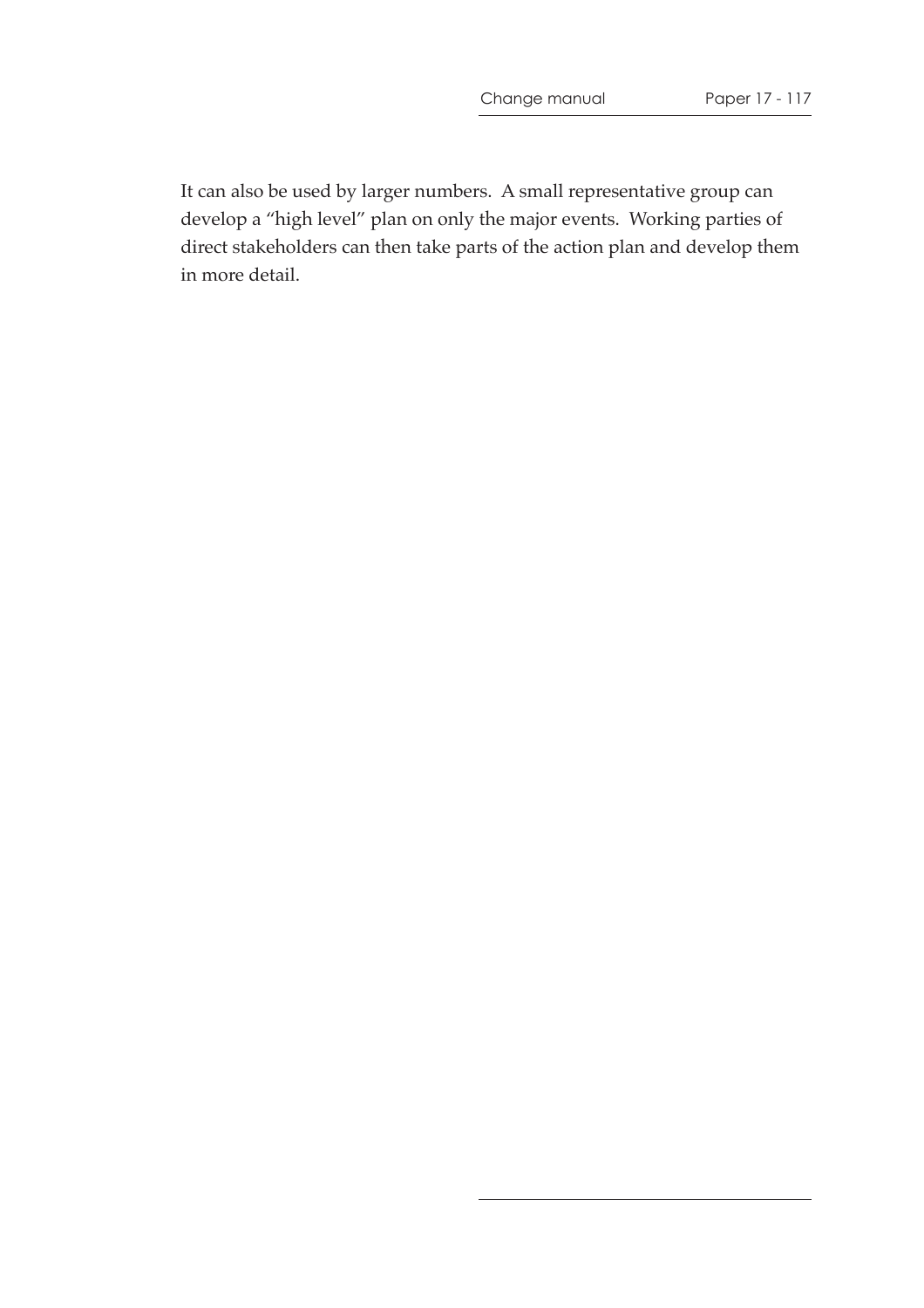Paper 17 - 118 Robust processes — papers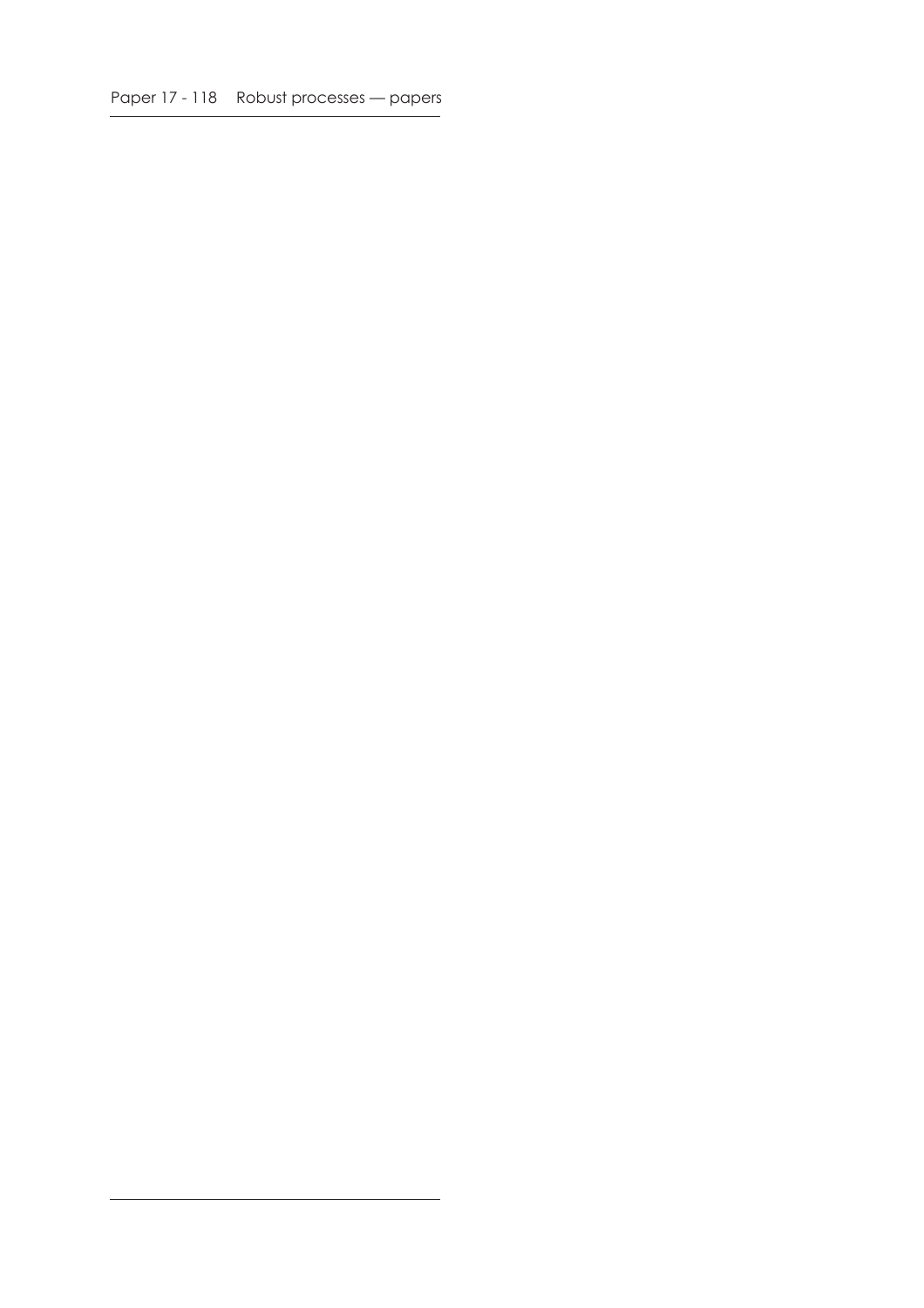# **14 Planning by mindmap**

"Mind mapping" can be used as a tool for action planning. It can be used for the following step of the change process:

B3 Action planning

This is an alternative to *Event track*, **Tool 13**, especially the first part of event track It may be substituted for event track when a simpler process is desired. It is often effective when you are developing an action plan individually



Copyright Bob Dick, 2001. May be copied if it is not included in material sold at a profit, and this notice is shown. Previously issued as Dick, B. (2001) *Mind mapping as an action planning tool*. Chapel Hill, Qld.: Interchange. [mimeo]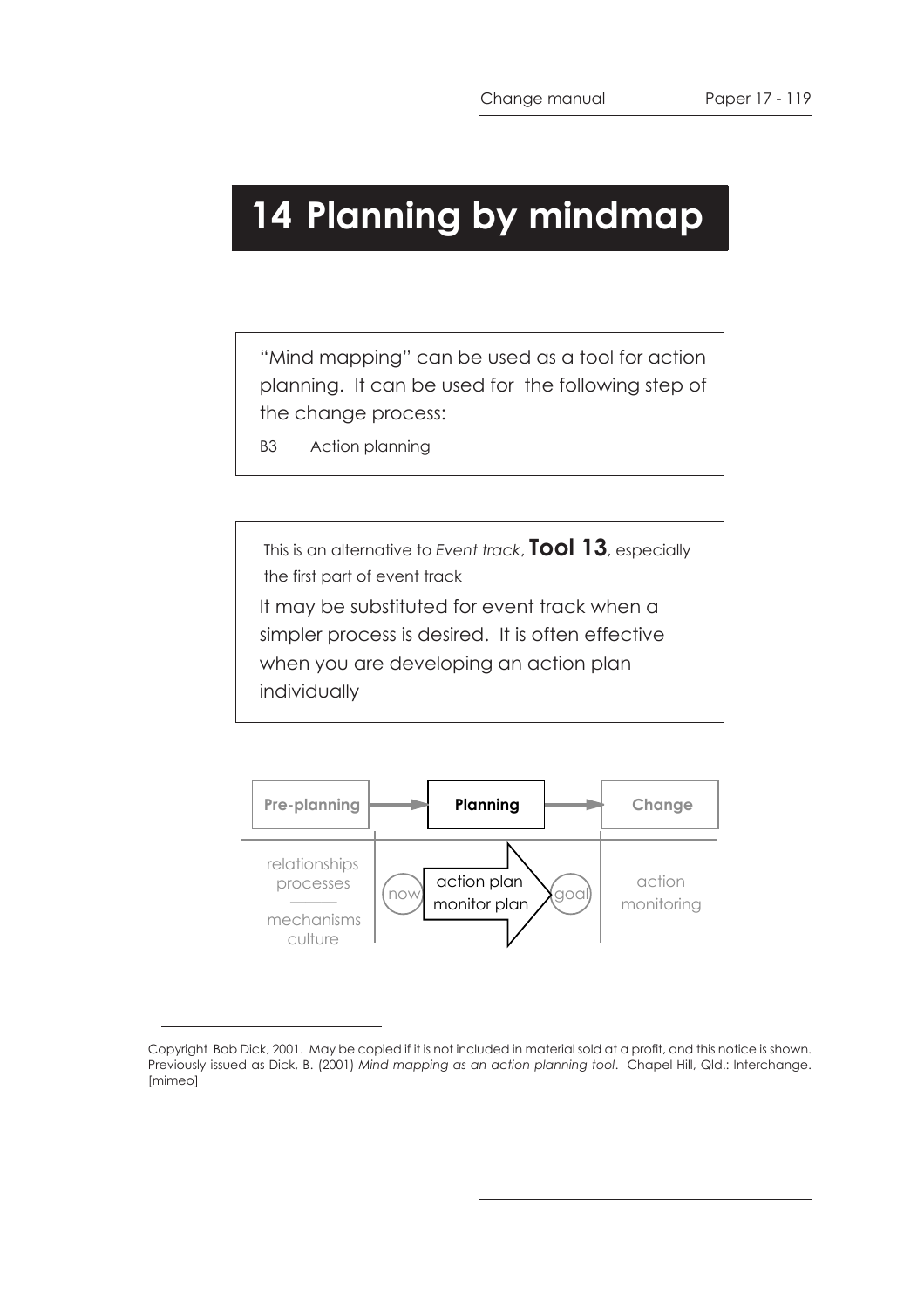Mind mapping is a tool for breaking down a complex situation into components. It is sometimes called "cognitive mapping".

It can be used to develop an initial action plan. The overall task is written in an oval or box in the middle of a sheet of paper. That task is first broken down into sub-tasks. These can then be broken down further until the required level of detail is reached.

Finally, the lowest-level tasks are arranged in sequence.

The diagram captures the basic idea:



For less complex action plans the sub-tasks (and so on) may be able to be arranged in order as they are developed. The diagram below shows this.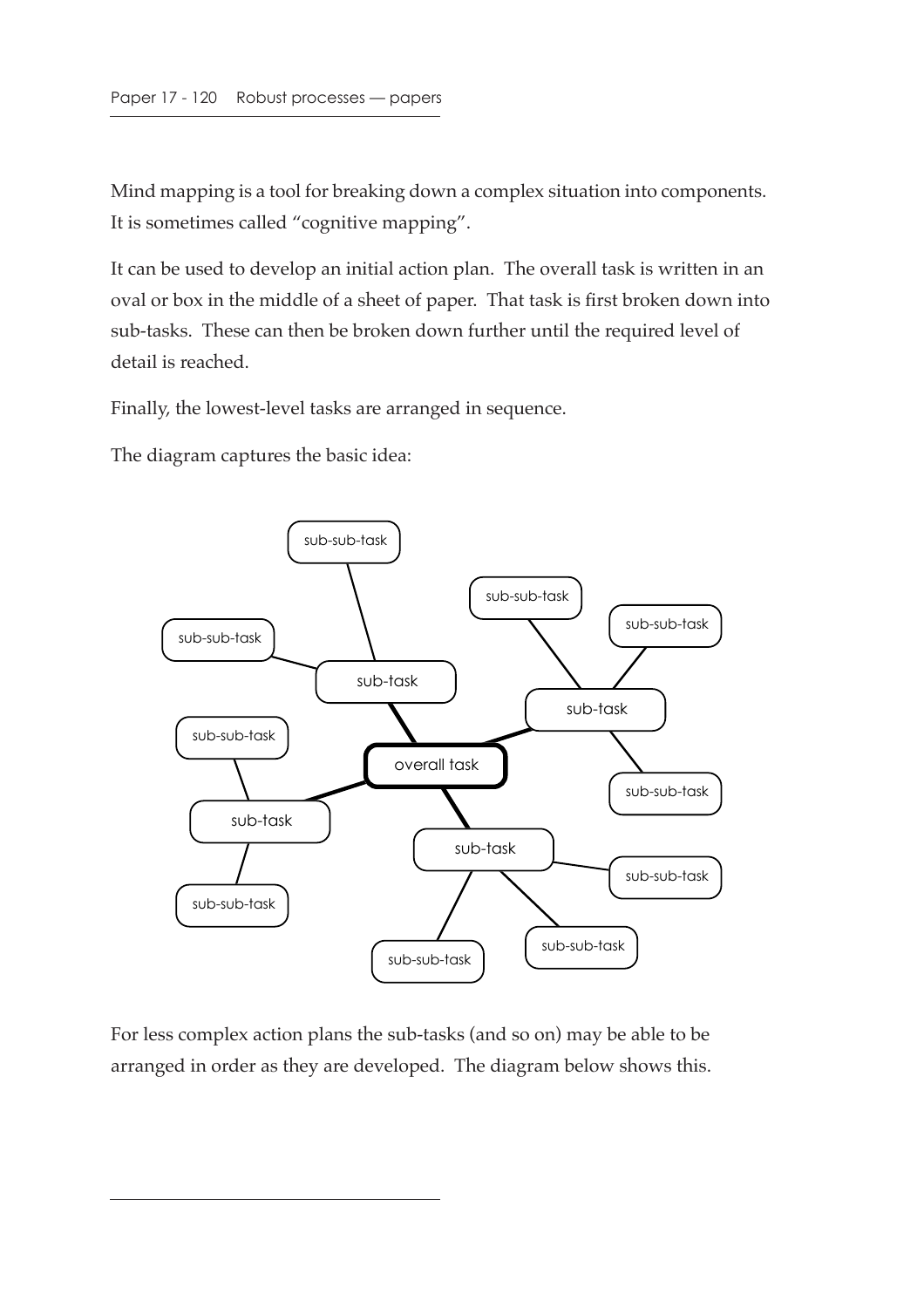Change manual Paper 17 - 121

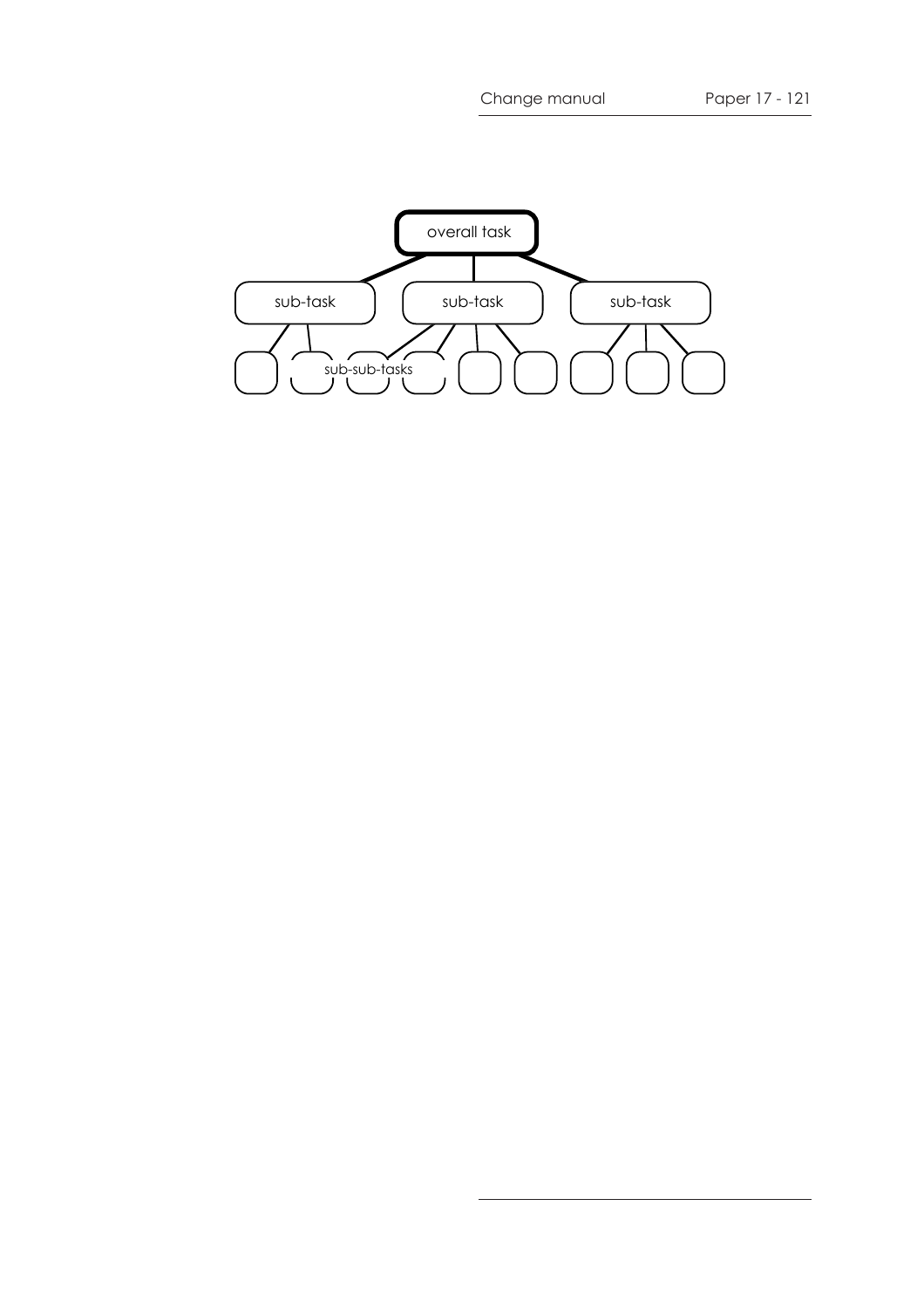Paper 17 - 122 Robust processes — papers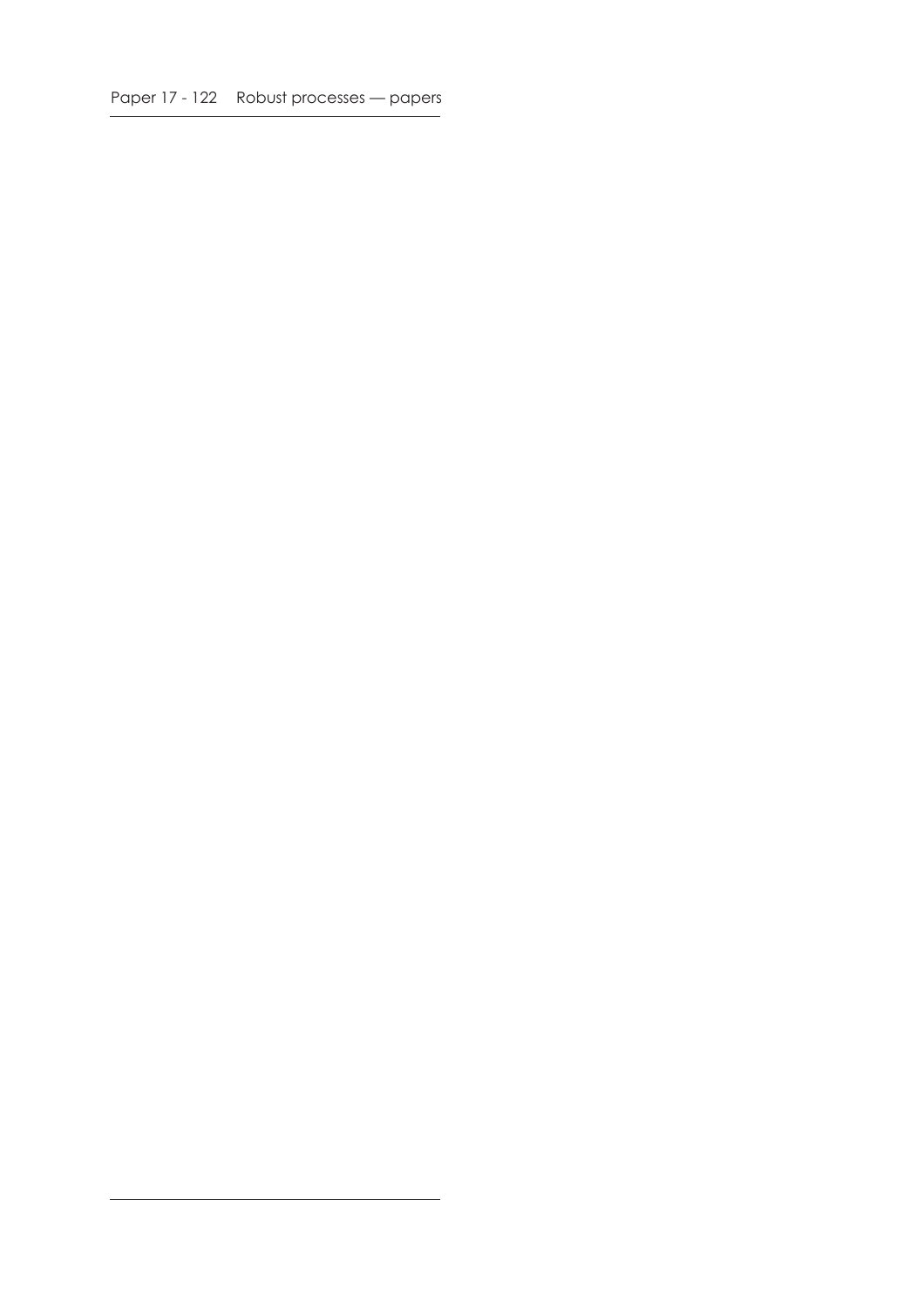# **15 Snyder process**

The Snyder process is a tool which may be used for the following step of the change process:

B3 Action planning

and also at step C1, implementation

The Snyder process is an evaluation process. Some elements of it, sufficient to help in the development of performance indicators, are included here



Copyright Bob Dick, 2001. May be copied if it is not included in material sold at a profit, and this notice is shown. These tools are part of the Snyder evaluation process, developed by Wes Snyder and extended and refined by Bob Dick. A more detailed description is on line at http://www.uq.net.au/action\_research/snyder.html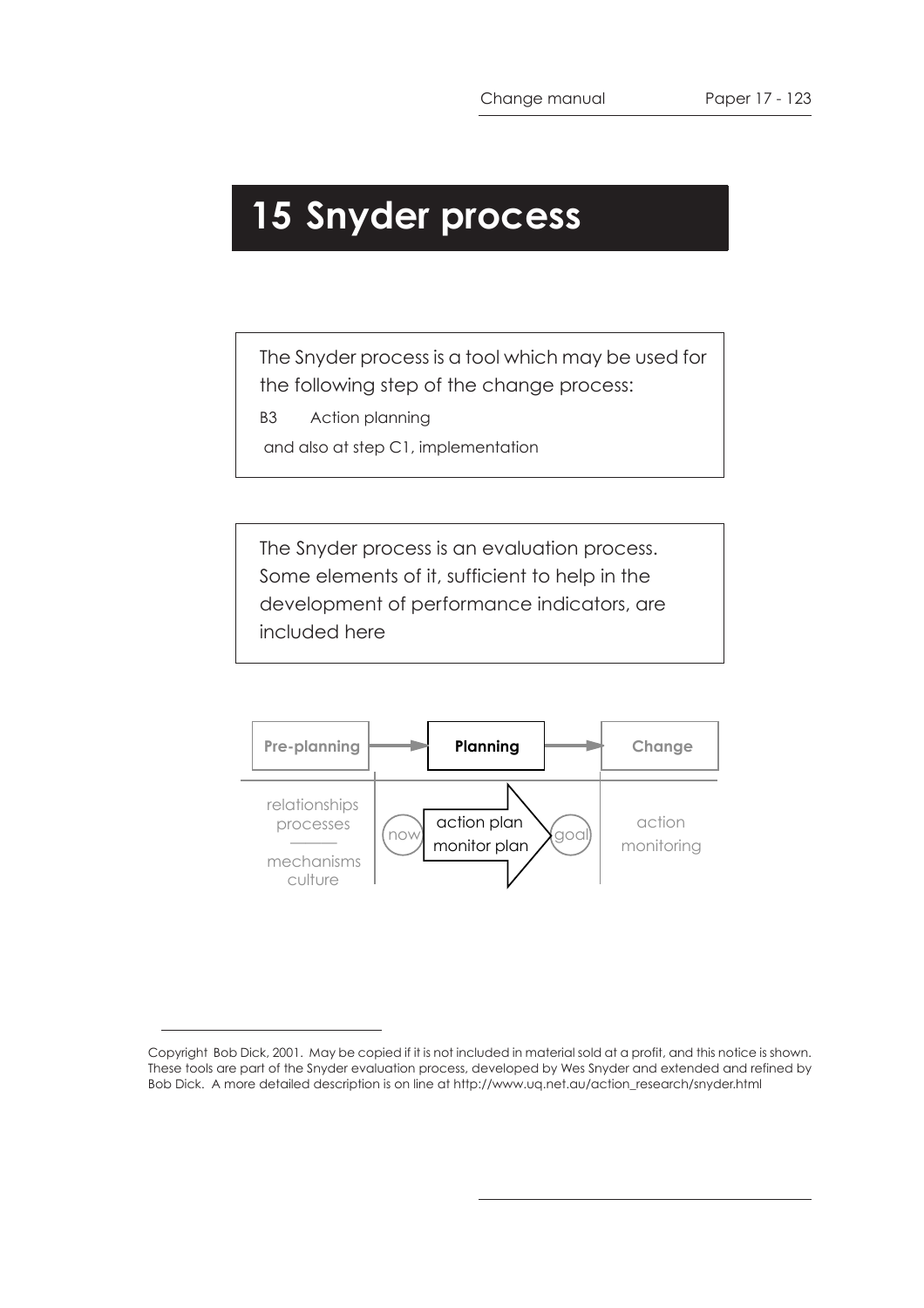# **A. The Snyder model**

There are five components in the Snyder model:



As mentioned in Tool 9, Search, it is a systems model. The five elements are linked together into a chain of inputs, activities and outputs:

> **RESOURCES** are consumed by **ACTIVITIES** which produce immediate **EFFECTS** as they pursue planned **TARGETS** which contribute to a **VISION** of a better world

In this model there are three levels of output:

| immediate effects | are those outcomes which occur while activities are being<br>carried out                                                                                                                                                                                                                     |
|-------------------|----------------------------------------------------------------------------------------------------------------------------------------------------------------------------------------------------------------------------------------------------------------------------------------------|
| planned targets   | are outcomes which are linked to some planning activity<br>or cycle. In strategic planning, for instance, they tend to be<br>linked to the annual planning cycle. In change planning<br>they are usually those outcomes which are to be achieved<br>by the completion of the proposed change |
| the <b>vision</b> | is long term and idealistic. It consists of the less tangible<br>outcomes which might occur in the longer term if the<br>organisation or the proposed change is very successful.                                                                                                             |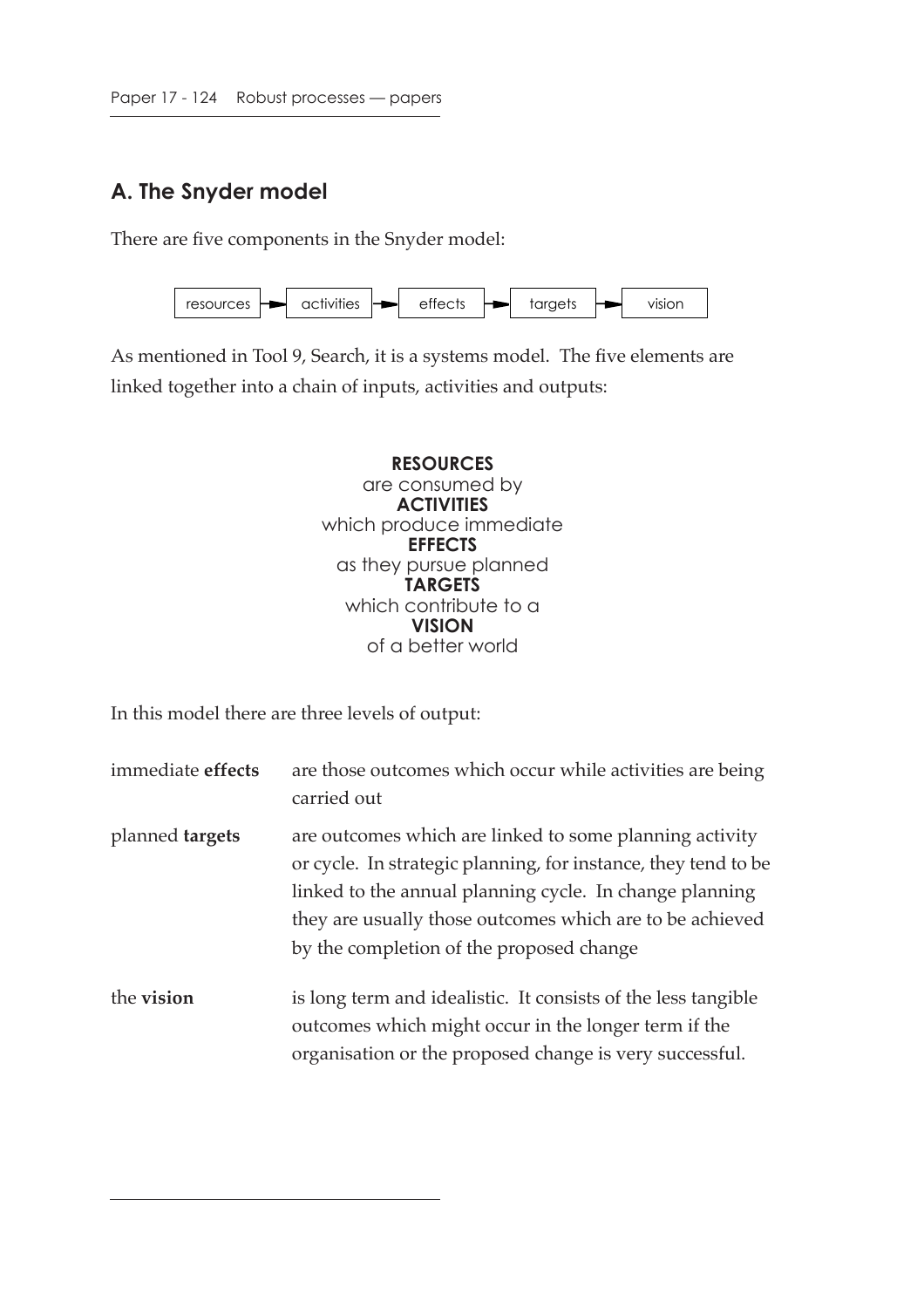When people understand how the elements are linked together they are better able to make informed judgements about organisational priorities and the like. They better understand resource use, and can more effectively monitor their activities.

Consider the three levels of outcome. Most strategic planning focusses mostly on planned targets. At times of rapid change these become less useful. By the time when the targets are to be achieved, the situation has often changed so much that the targets are no longer useful. However, people can still be clear about the organisational vision and about the next steps to keep moving towards it.

Similarly, performance indicators are usually attached to targets (often stated as "milestones"). Understanding the links between resources, activities, effects, targets and vision allows more useful indicators to be developed.

# **B. Performance indicators (KPIs 9)**

To compile more effective performance indicators, try to put together a set of indicators which are an adequate sample of

- 1 the different components of the vision for the proposed change
- 2 intended immediate effects of activities at that milestone: "*What immediate effects must activities achieve if this milestone is to contribute to the corporate vision?*"
- 3 unintended immediate effects of the activities: "*What are the possible unintended consequences of the activities associated with this milestone?*" and
- 4 resources used by those activities, including less tangible resources such as stakeholder satisfaction and goodwill.

<sup>9. &</sup>quot;KPIs"are "key performance indicators" — indicators which help keep track of goal achievement or the like.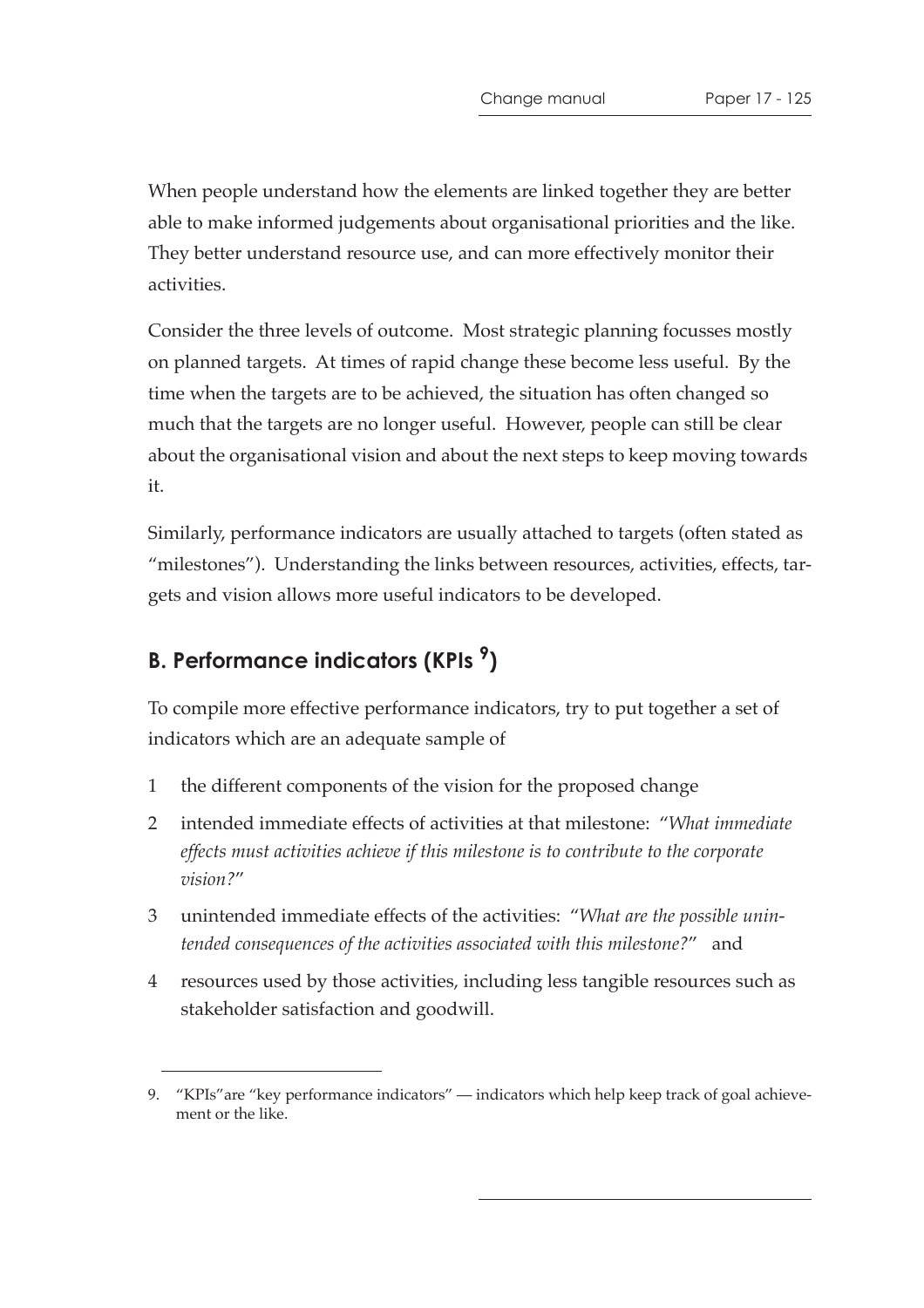The third and fourth of these items reduce the likelihood that people will achieve the indicators without really achieving the performance. For instance, people may do whatever is necessary to achieve the indicators, and be less concerned about their effectiveness, their cost, or the unintended consequences.

If these criteria can be met by numerical indicators, then monitoring is easy and often effective. However, if numerical indicators do not adequately meet these criteria, it is valuable to add qualitative indicators to ensure that vision, resource use, and unintended and intended effects are sufficiently monitored.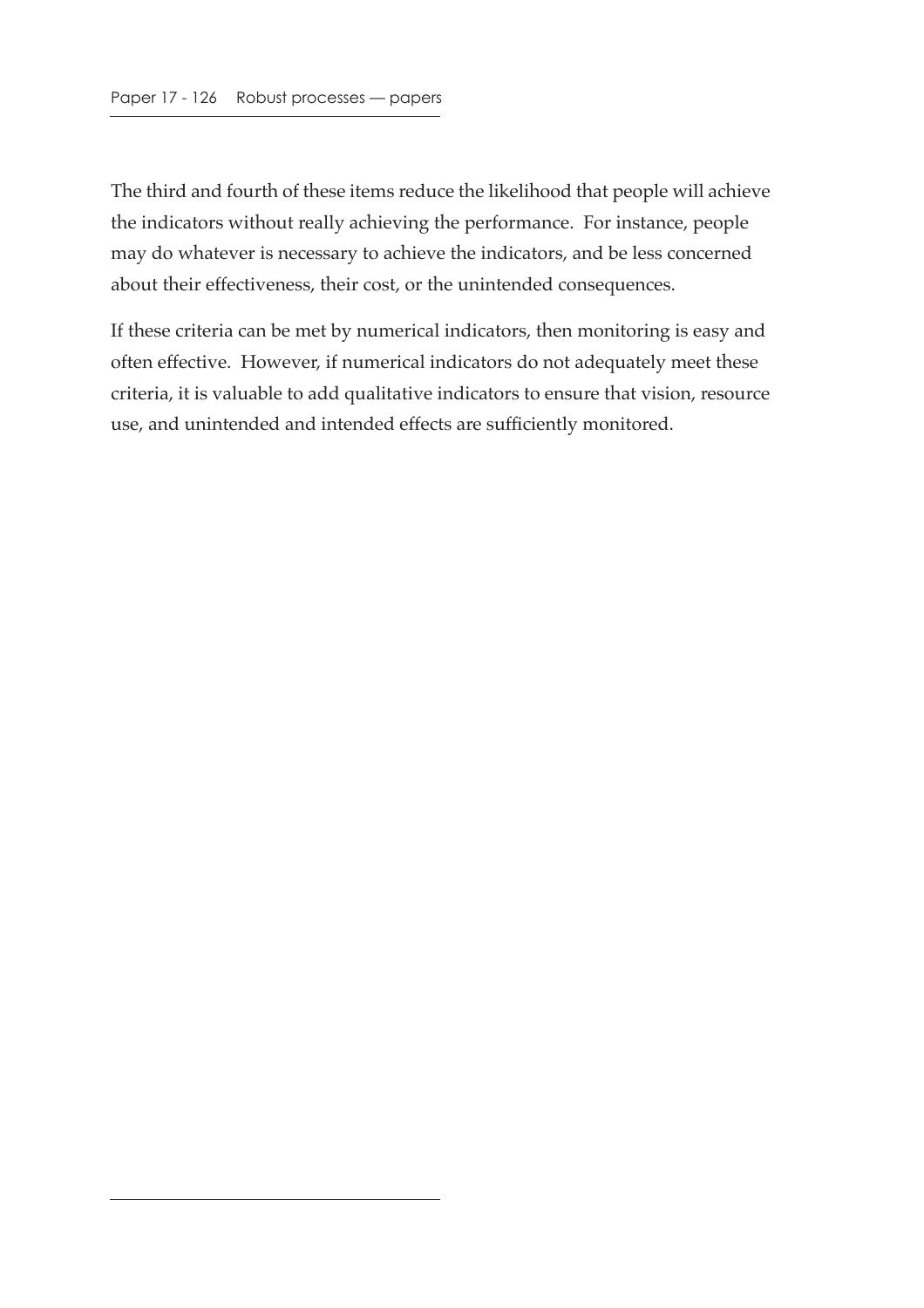# **16 Action research**

Action research is a practical process which may be used to guide the overall change process. It is relevant to all parts of the change process, but especially:

C Change

Action research is a spiral process which alternates between action and monitoring. It enables action to be informed by understanding, and understanding by what works in action



Copyright Bob Dick, 2001. May be copied if it is not included in material sold at a profit, and this notice is shown. First prepared as Dick, B. (2001) *Action research as change*. Chapel Hill, Qld.: Interchange.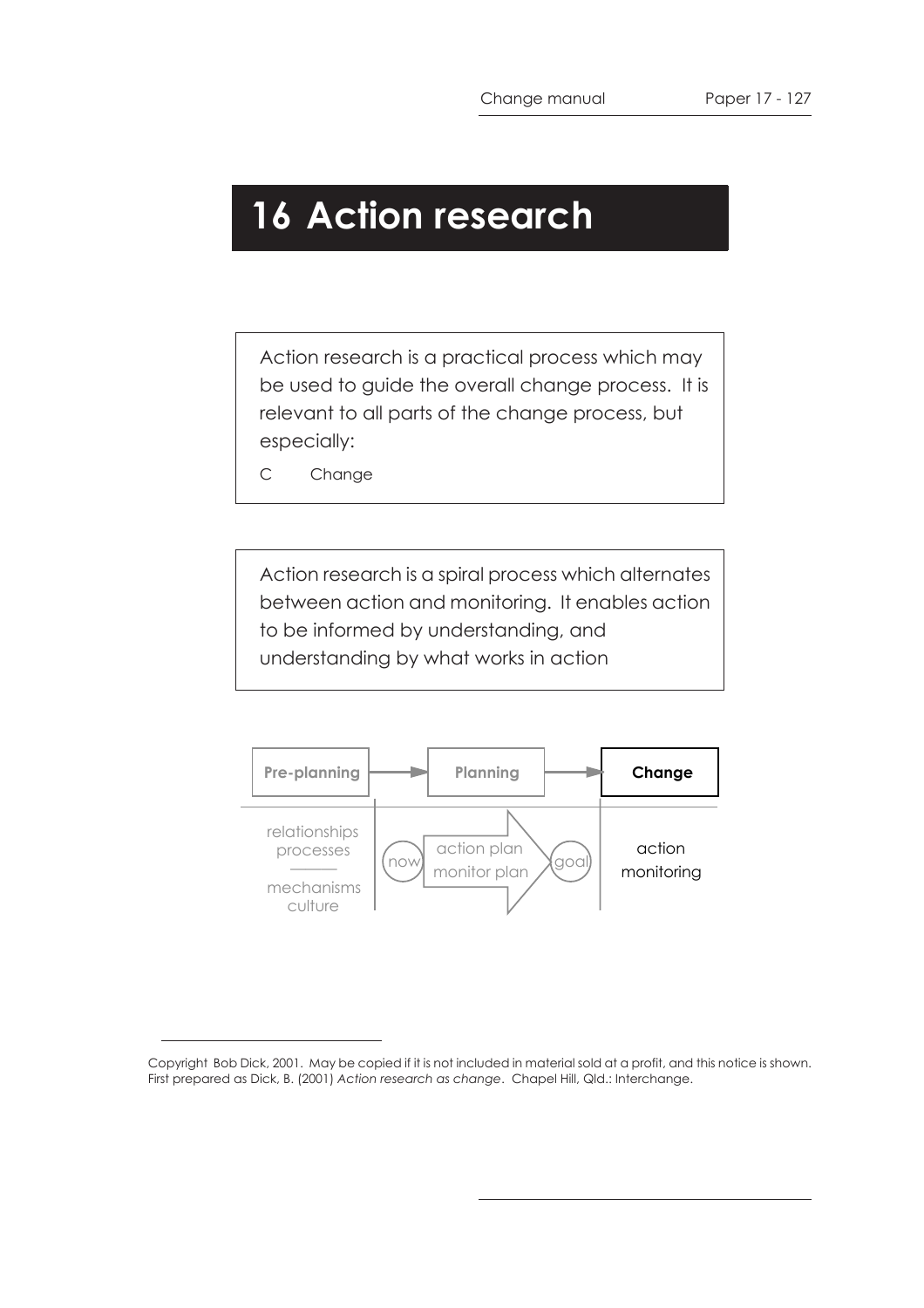### **Action research as change**

The planning comes to fruition when the plans are implemented. There are two interleaved plans: one for action and one for monitoring.

At the beginning of a change process it is very hard to know where the change will end. There will be unanticipated surprises along the way. Not all actions will work as expected. People will move. New legislation will be imposed. Other changes will impact upon your own change process. The outside world will move in unexpected directions.

Good planning can help to some extent. You can anticipate some of the potential problems. You can use preventive measures. You can develop contingency plans. (Event track was designed to build this prevention and contingency into your action plans.) For these reasons, planning is usually very worth while. Complex goals are unlikely to be achieved well without it.

During implementation, alternating between action and monitoring will help to keep the goals relevant and the plans on track.



There will be other surprises, however, which your plans won't be ready for. It isn't enough to have good plans. It may be dangerous to follow them too closely. They may no longer fit a changed situation. The goals they are intended to achieve may be less relevant or may require modification.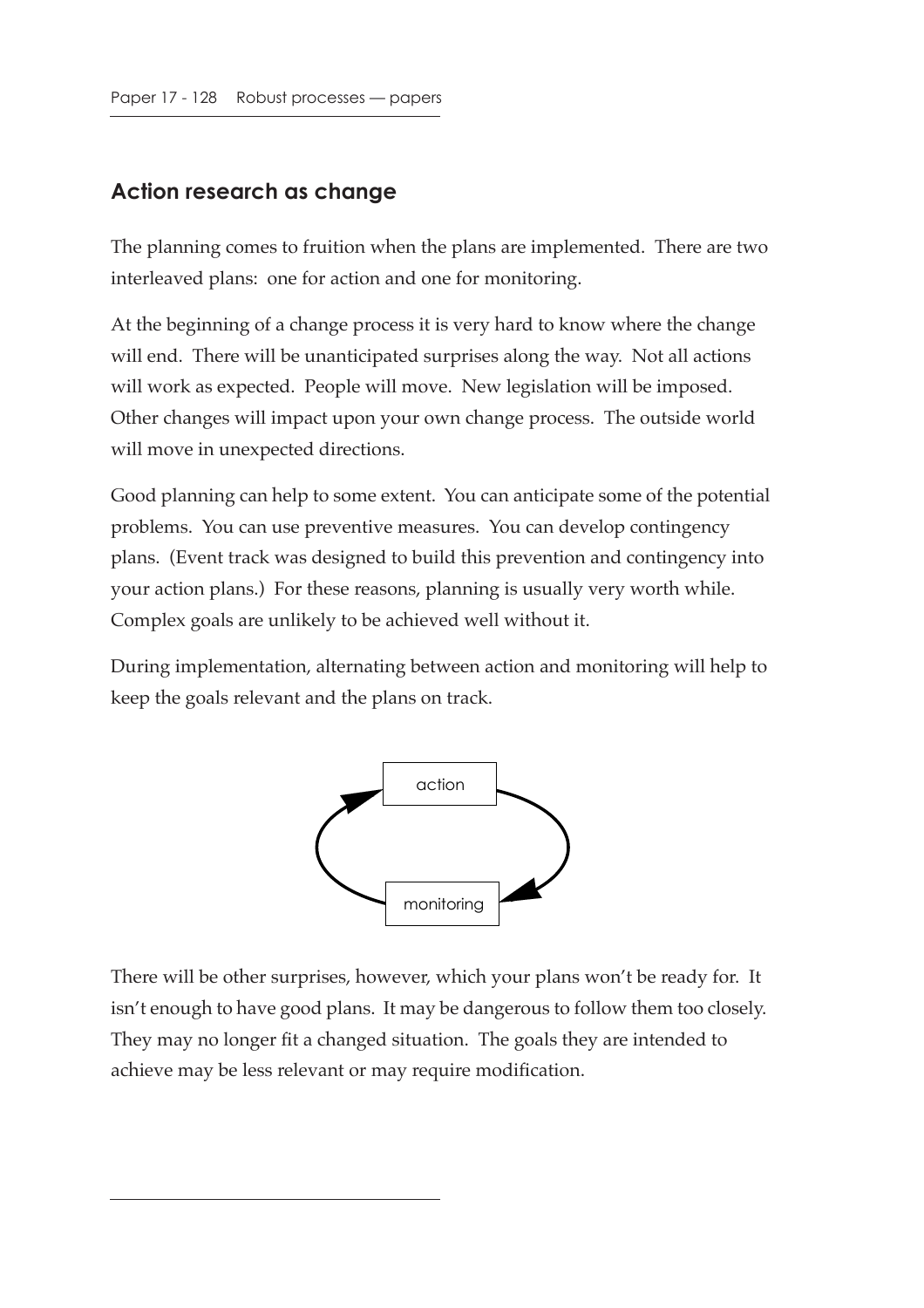Dwight Eisenhower is credited with the saying "Planning is everything. The plan is nothing". I take this to mean that if I am following the plan unthinkingly I am not paying enough attention to the possibly changing situation.

Here also, action research can help. You can revisit your plans before each action. You can review actions and their outcomes. In that way you remain able to adjust your plans to respond to the situation as it is. *"Planning is everything. The plan is nothing"*

$$
plan \rightarrow act \rightarrow review
$$

Planning before each action helps you to act more mindfully and more flexibly. After each action, review ("critical reflection", it is sometimes called) helps you to learn more from your experience and to be better prepared for the next cycle of planning and action.



In this way you are able to improve the initial plans that you develop. You will also be better prepared for the next planning and action you undertake.

Here are some questions to help you to do this. Before action you can ask yourself ...

- What are the important features of the situation I face?
- If I'm correct about the situation, what outcomes do I wish to achieve?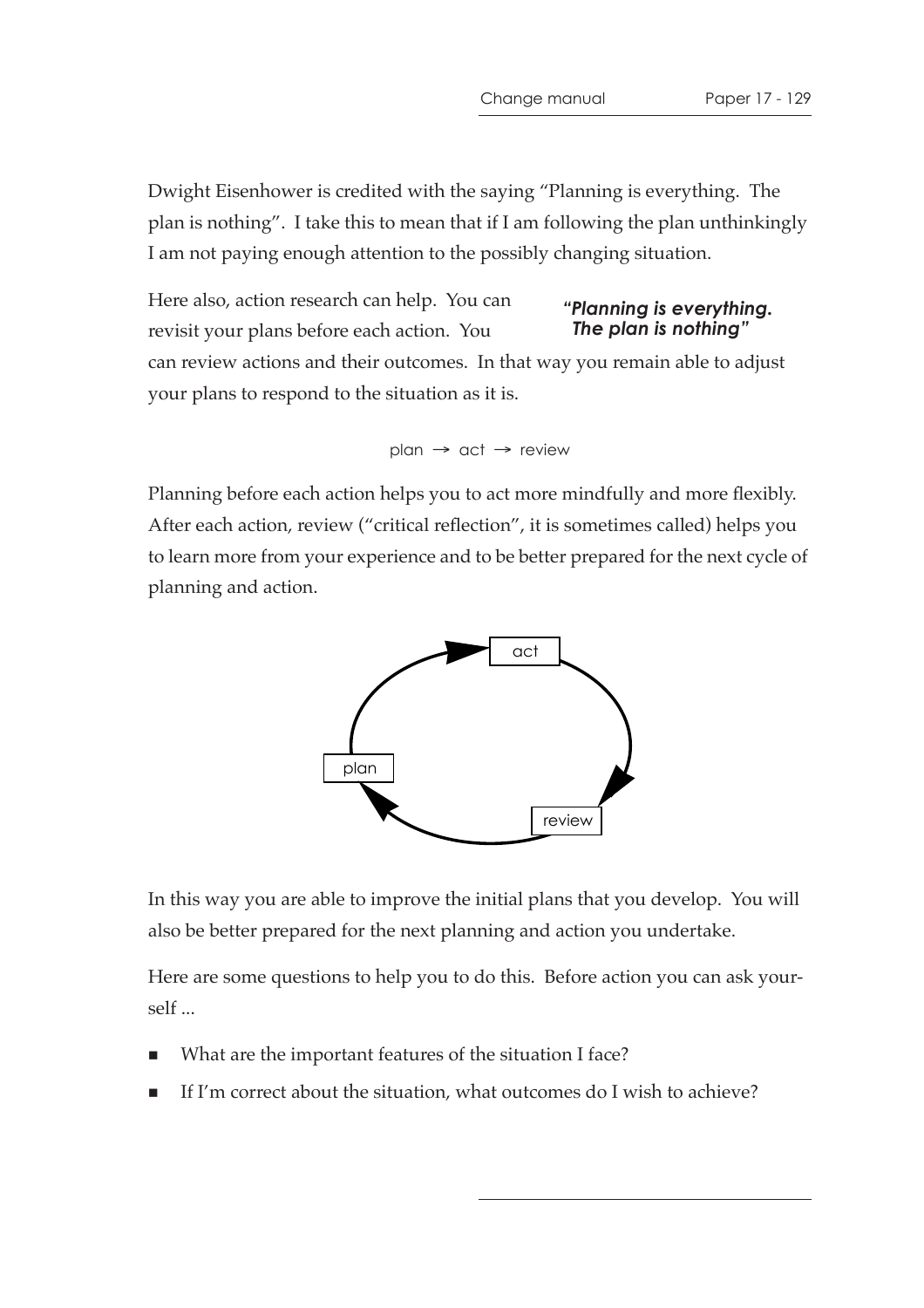These are both the overall outcomes of the change program, and the outcomes from the present step being considered.

■ What actions do I think will give me those outcomes in that situation? In this way you are not taking the action plans for granted. You are checking their relevance to the present situation.

During the review you can ask ...

- Did I get the outcomes I wanted?
- If not, why didn't I? What have I learned about the situation, the desirable outcomes, and the actions that will achieve those outcomes?
- What actions do I now think I can take and that will give me the outcomes I want?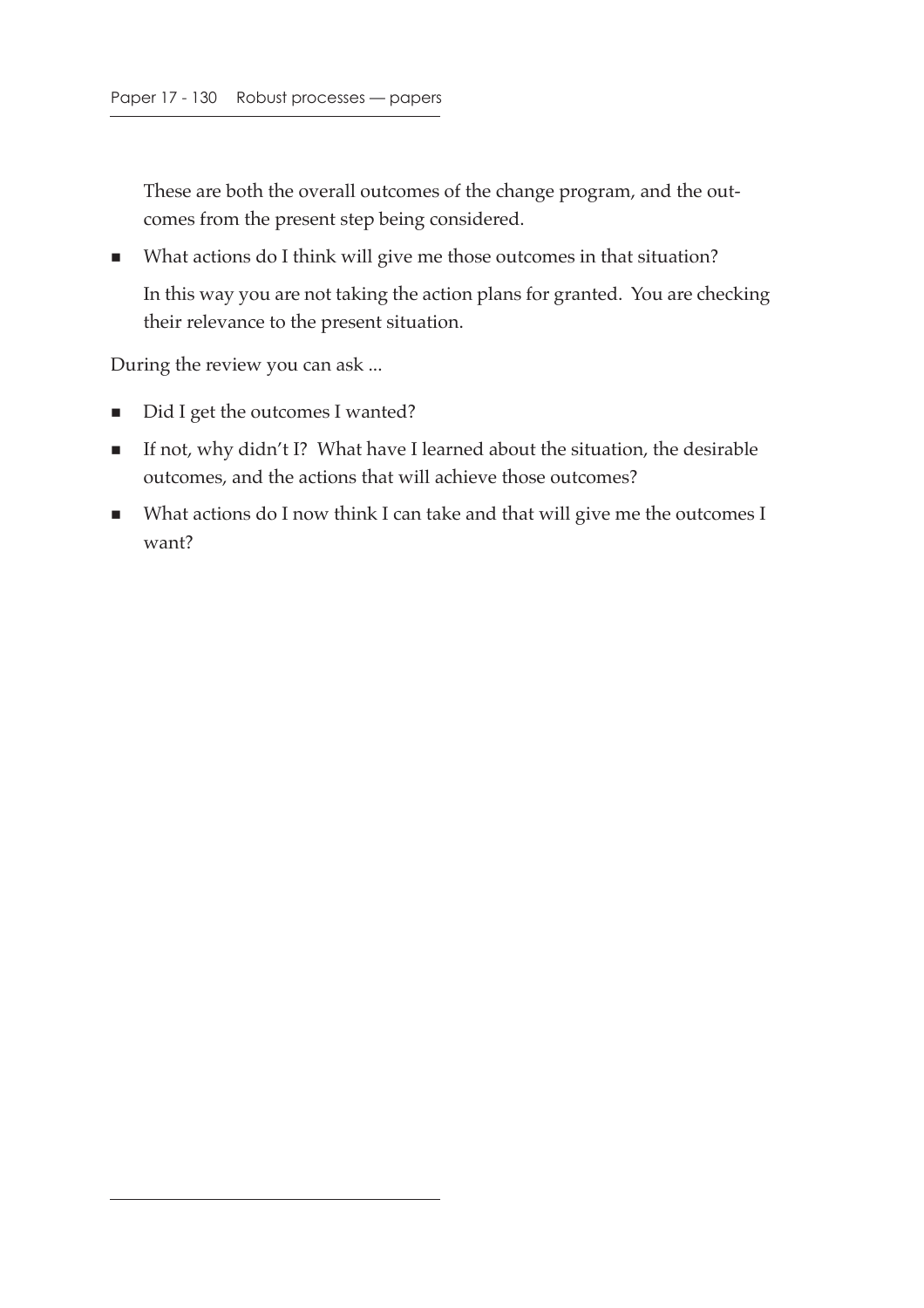# **17 Beliefs without reason**

"Beliefs without reason" is a model which is relevant throughout a change activity, but especially when previous ways of acting are being changed, and when resistance to change is apparent.

A stakeholder analysis may indicate that key stakeholders are opposed to a change. Or you may encounter resistance at some other stage. *Beliefs without reason* will help you to understand the resistance and deal with it in constructive ways

# **A conceptual tool**

Copyright Bob Dick, 2001. May be copied if it is not included in material sold at a profit, and this notice is shown. This is a copy of Dick, B. (1993-2001) *Beliefs without reason*. Chapel Hill, Qld.: Interchange.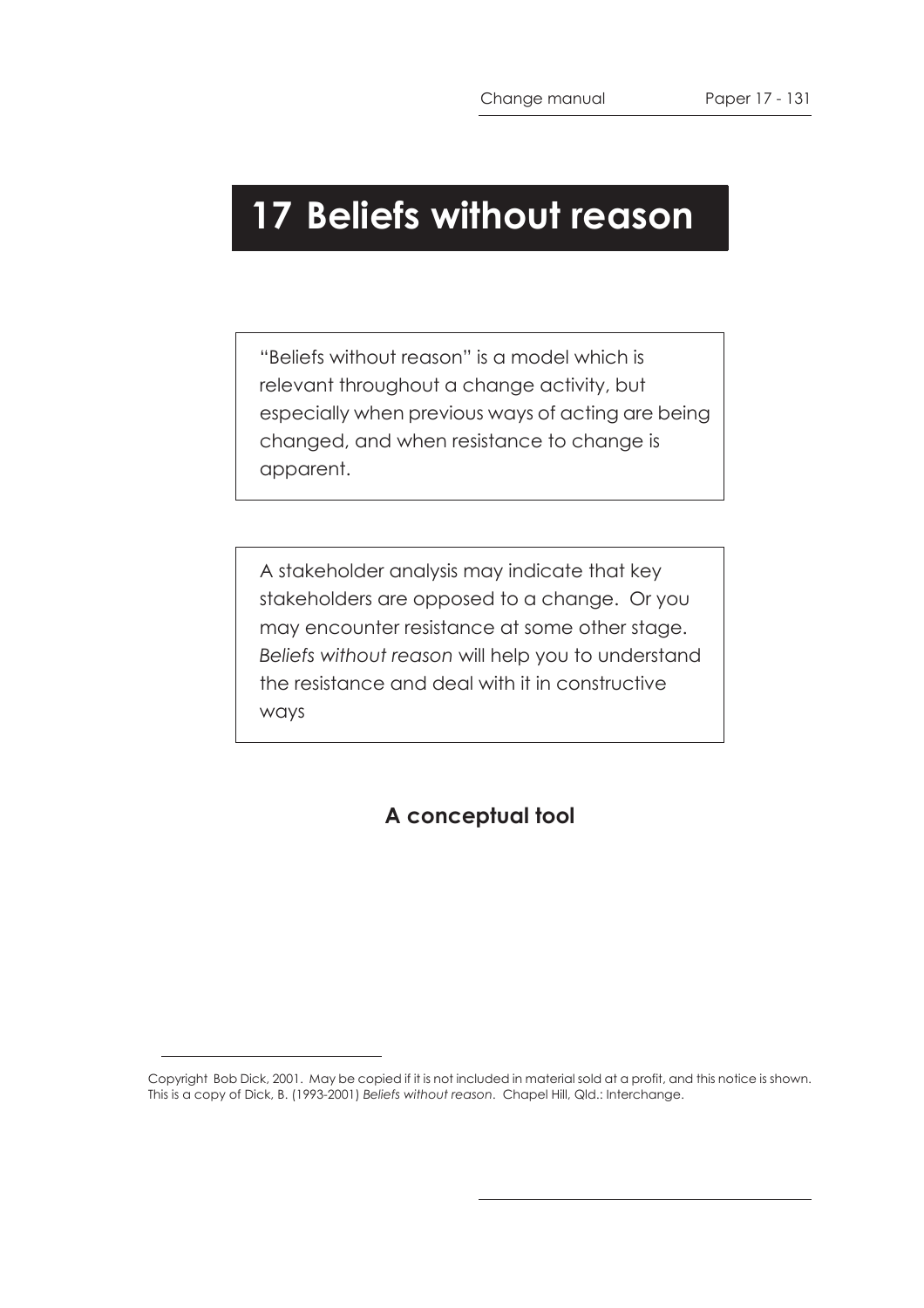Many of our most dearly held and vigorously defended beliefs are held as "beliefs without reason". We don't know why we hold them, but we are absolutely convinced that they must be defended at all costs. Reason and evidence offer no cause for changing such beliefs. Other strategies must therefore be used. This document describes some of the strategies.

#### **Beliefs without reason**

"Beliefs without reason" are beliefs which we have been taught to hold without being given adequate reasons. If the teaching is sufficiently strong, the result is to inoculate us against the evidence.

You have probably heard conversations like this between parent and child...

*"Don't do that Johnny!"*

*"Why not, Mummy?"*

and heard the conversation continue with a number of spurious reasons to support the command...

*"Because I say so [or some other authority figure says so]."*

*"Because I'll punish you if you do it [or someone else will]."*

*"Because nice [or intelligent or liked or etc.] people don't do that."*

*"Because a police-person [or any other bogey person] will get you."*

Answers like these are not intended to give reasons, even when parents think that is what they are doing. The effect such answers have is to teach the child to feel bad at certain thoughts, and good at certain other thoughts. In due course the child internalises the beliefs and feelings; and thereafter may do what (s)he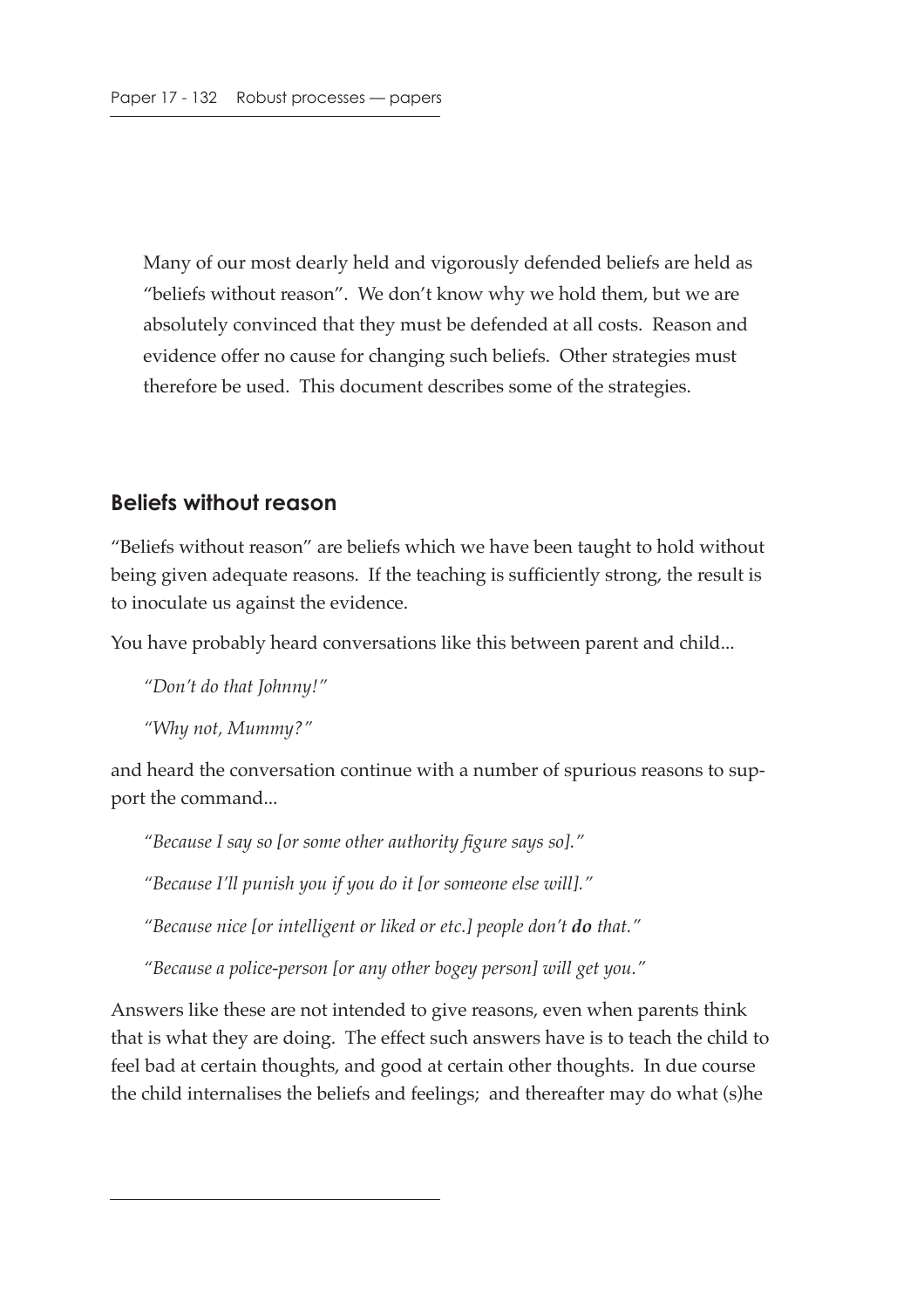has been taught to do. We could say that the child has developed a conscience of sorts.

It is important to recognise what is being created by this behaviour: a mental construct in the child, with both belief and feeling components. The beliefs tell us what to do. In other words, they provide the direction. The feelings are what reward us for being "good" or punish us for being "bad". They provide the energy to act.

Beliefs without associated feelings have less influence on behaviour. A few years ago I heard a doctor talking about smoking on talkback radio. A caller asked...

*"Doctor, what is the easiest way you know to give up smoking?"*

The doctor replied...

#### *"Have a coronary!"*

Until the coronary provides the emotional component, giving up smoking is difficult.

This form of conscience mentioned earlier is the leftover of the parental voice which taught us what to do. The feeling component is provided by the parent's approval or disapproval. It need not even by said out loud — it may be communicated by the parent's tone of voice, or other non-verbal behaviour.

Note that I am not saying that such beliefs are necessarily wrong. It can be argued that some of them are what make us human. The point is this: beliefs without reason, and with feelings, shape our behaviour. And the important implication:

*Giving* reasons for changing the behaviour may not have any effect.

Many of our beliefs about organisations and relationships are held as beliefs without reason. We have deep-seated assumptions about the way organisations ought to be structured. For instance we assume that they are characterised by horizontal specialisation: different people fill different functions. We expect vertical specialisation with superiors and subordinates having different levels of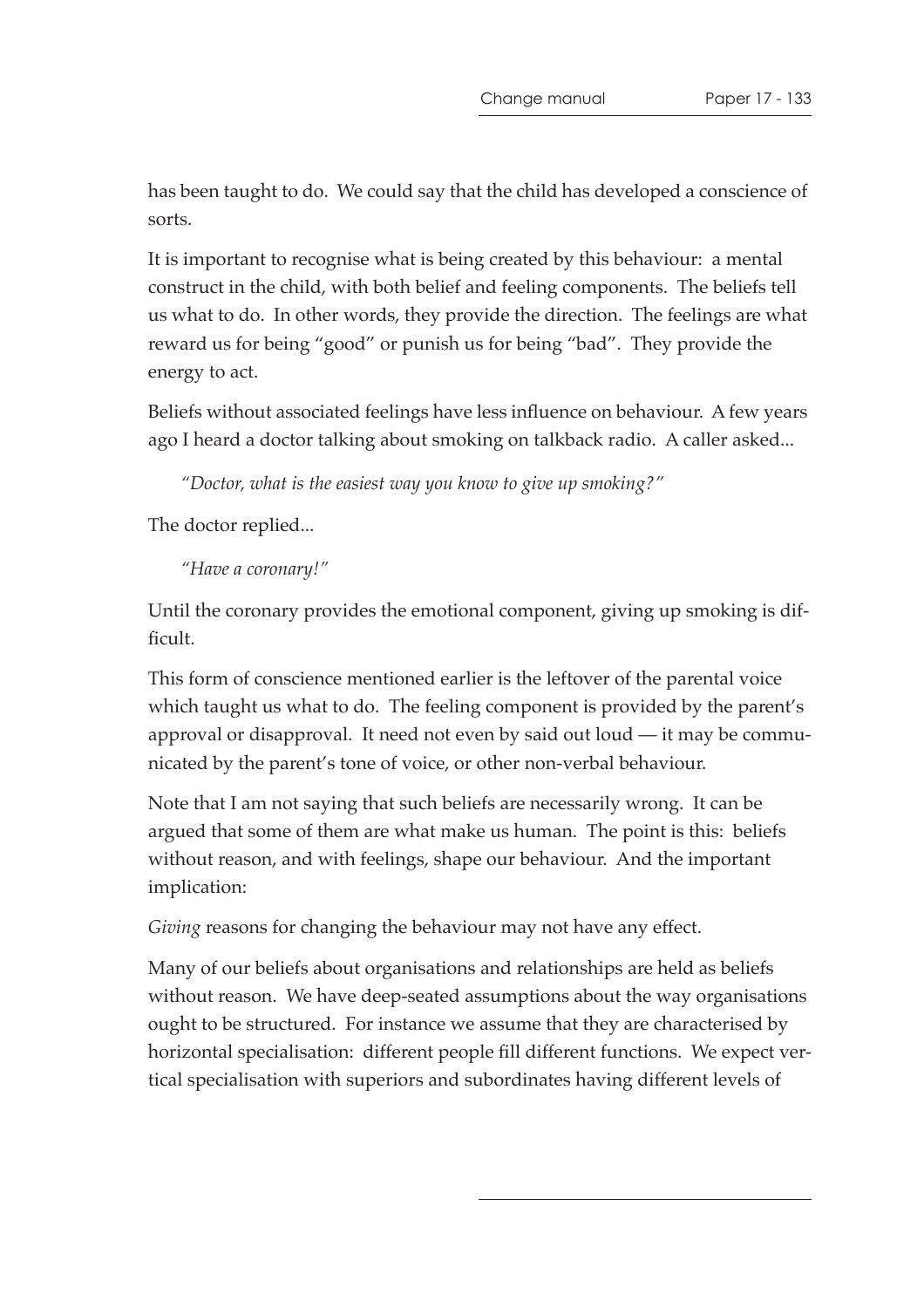authority and influence. In fact, organisations exist more in the minds of people than in the objective world.

Many of our beliefs are about the way in which people in different roles "should" relate to each other. We expect managers (and parents and men and women and children and so on) to behave in certain ways. We hold assumptions about how much of ourselves we should reveal at work.

Often, then, changes which are adopted for good reason may encounter unreasoned resistance. "Unreasoned" is precisely what it is. People who don't understand the reasons for their resistance invent them, confusing themselves and others, and locking themselves into positions which they then find difficult to abandon.

In short, one of the ways of distinguishing beliefs without reason is this ...

If the reason comes first, and the belief arises out of the reasoning, then these are not beliefs without reason. The belief is capable of being changed.

Often the belief comes first and the reason comes afterwards. The reason is then more an after-the-event rationalisation. This is what I mean by belief without reason. And it may well be impervious to evidence or argument.

To paraphrase Elliot Aronson: If I believe X to be true, whatever X is, and I know why I believe it, I can change my mind in the light of new evidence. If I **know** X is true, and that's all there is to it, the evidence is irrelevant.

Much of our early upbringing can be regarded as a form of socialisation which is intended to pass on the beliefs of our culture. We are encouraged to accept the beliefs without question. Reasons are either not provided, or are not the primary reason for holding the beliefs. In this way the beliefs of our culture are passed on from generation to generation.

Importantly, the effect of this is to inoculate us against evidence.

Much the same could be said of early (and later) education.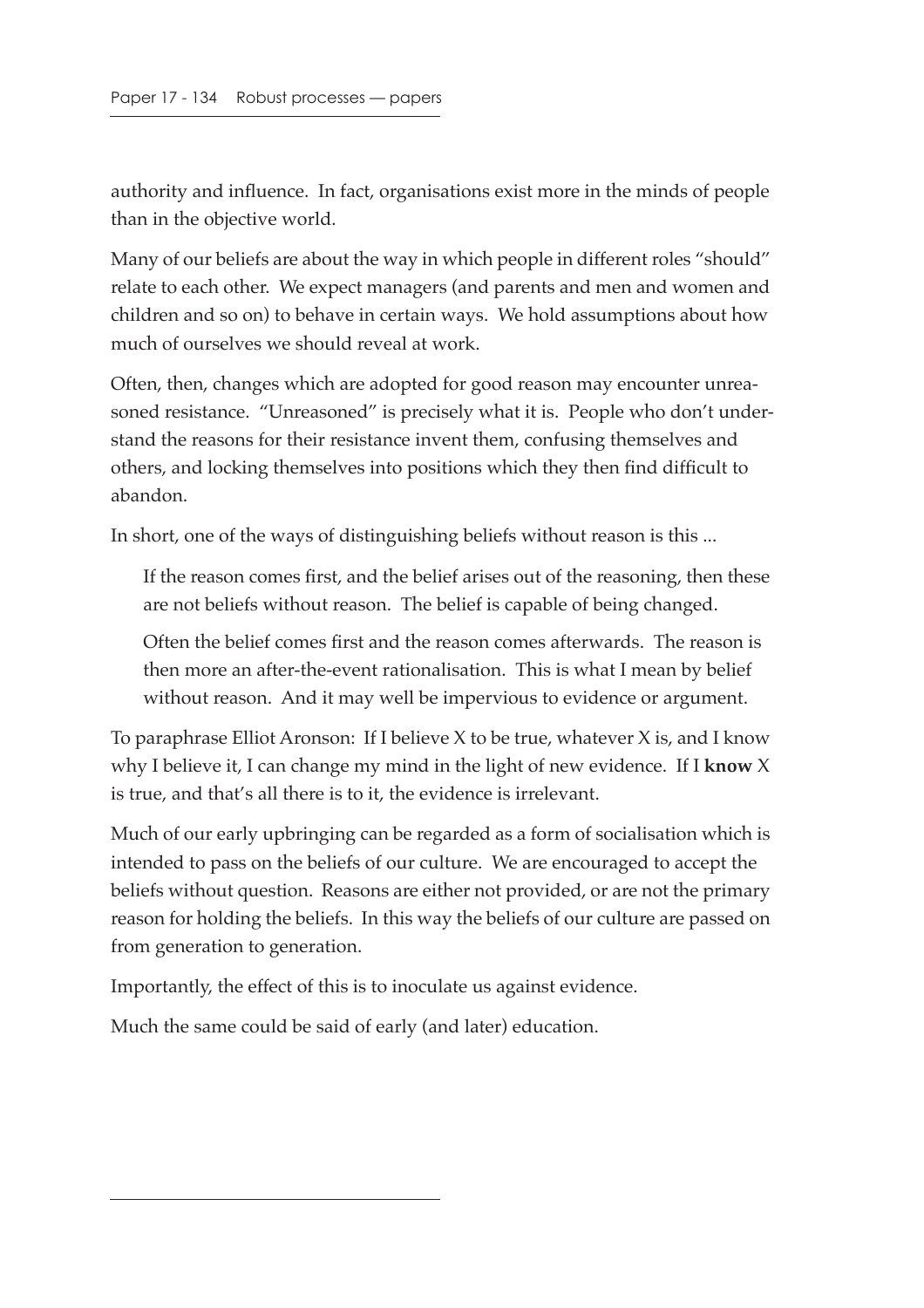If such beliefs without reason cannot be challenged by reason or evidence, how then can they be changed? The remainder of this document briefly describes some of the strategies.

# **Building relationships**

We are more tolerant of "crazy" ideas from friends than from strangers or enemies. Therefore, good relationships foster change.

We often tend to put more effort into retaining relationships with people who do as we wish than with people who don't. But in reality, our relationship with people is often the easiest and most effective vehicle we have for getting them to pay attention to us.

There is benefit, for example, in

- challenging a person's *actions* or the *outcomes* of those actions, and doing so in such a way that our respect for the person and our relationship is made clear;
- **Putting extra effort into maintaining relationships when the relationship is** threatened by differences of opinion; and
- making it clear to people that we value them and the relationship by *saying* so, instead of hoping that they will pick that up from our non-verbal behaviour

It is for such reasons as these that an ability to form close and honest relationships is important to supervision and consultancy and learning and change.

# **Participation and involvement**

Participation and involvement reduce resistance. The more *access* we can give people to the decision-making or planning process, the more effort they are likely to expend to get the decision or plan to work. There are times when a second-best decision which has people's support will work much better than a best decision which they wish to sabotage.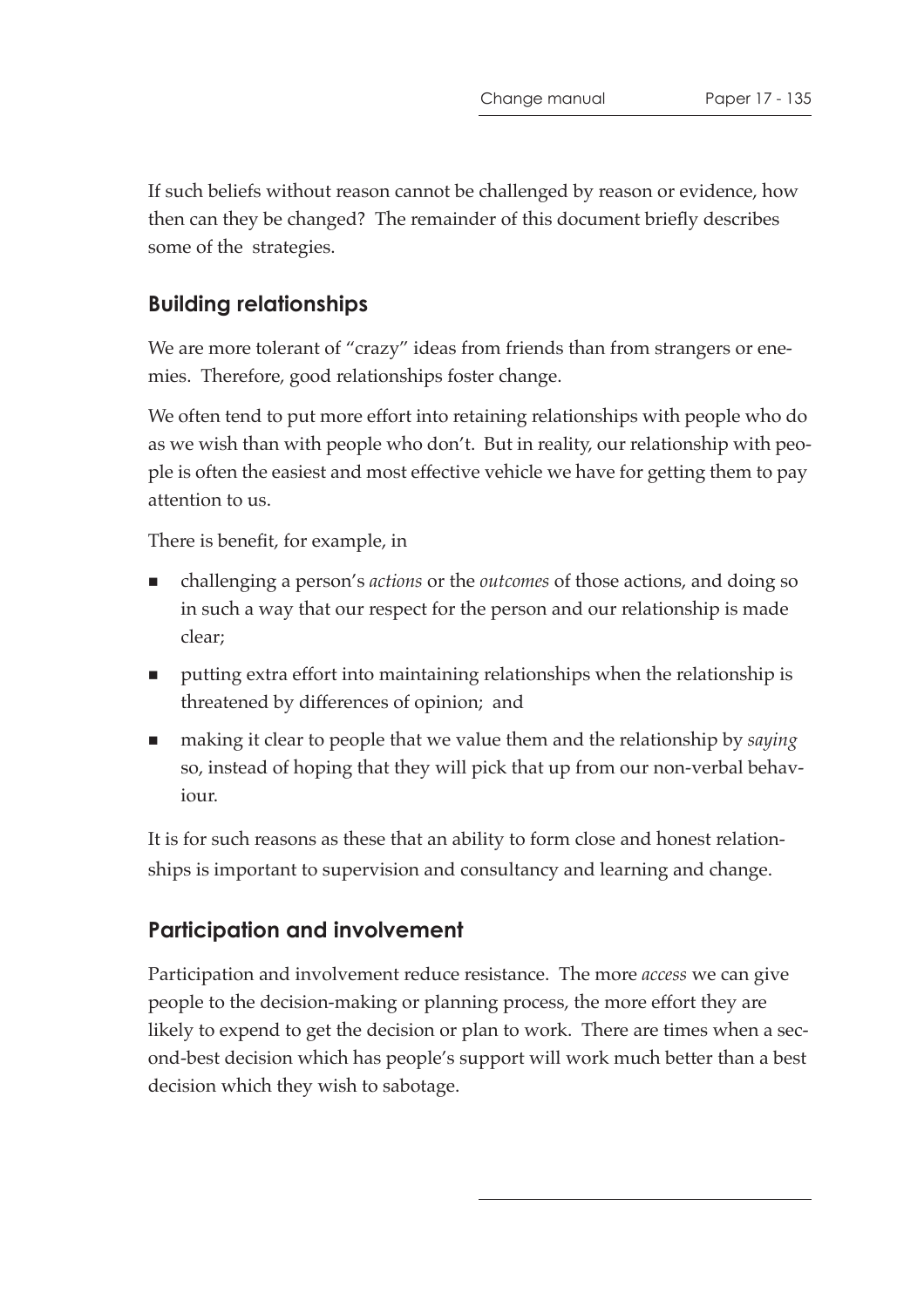Further, if people are involved in the planning, they are more likely to take into account the information they have about the situation. Participative planning usually takes more information into account.

It also takes more time. Therefore, you may sometimes have no choice — you may have to act first, and then inform people what you have done. If this occurs, however, it is pointless to blame people for their resistance. That was inherent in the lack of participation.

Note, too, that people are more likely to tolerate occasional decisions by others if it is only occasional, and reasons are given, *and the relationship is good enough for trust to exist*.

You can't always guarantee that participation will lead to effective decision-making. The processes you use have to be good. And in any event, sometimes people will insist on making decisions which are consistent with their beliefs without reason. But when a plan is developed, at least you are not as likely to find it sabotaged.

Knowing who to involve in a change program is often a very important part of managing change.

### **Trials**

Participation as discussed in the previous section can be enhanced by adopting a trial. People may agree willingly to introduce a change for a trial period. It helps if they trust your motives — they think you *will* abandon it if it doesn't work. It can also be a good idea to agree on the way in which the trial will be evaluated.

If you adopt a trial, it is likely that within the social system there is someone who is keen to try the change. They are more likely to give the innovation a genuine trial compared to those who are opposed.

### **Focussing on outcomes**

Sometimes it is possible to reach agreement on outcomes or goals, thus side-stepping the debate about reasons.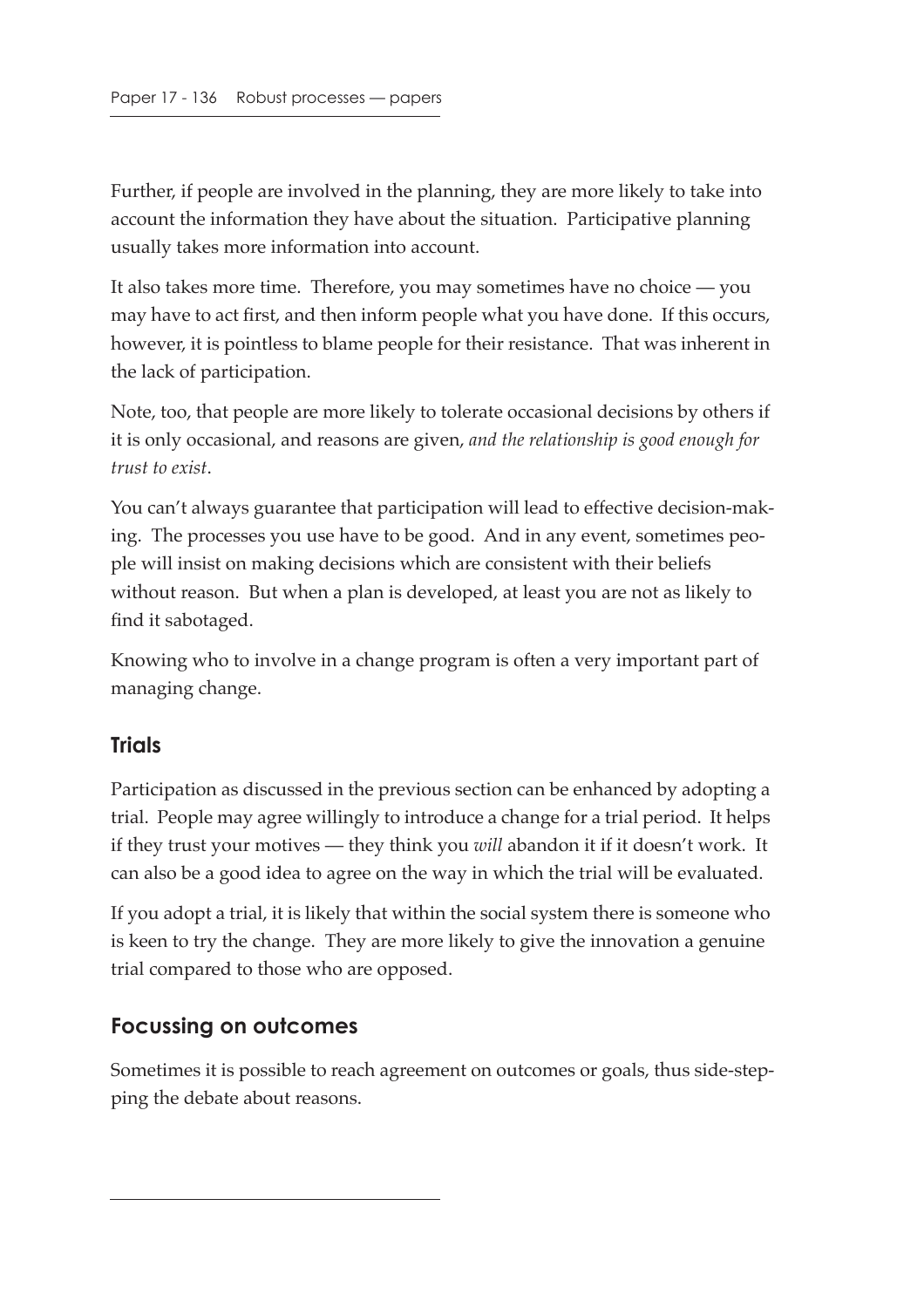For example, suppose a member of your work team is behaving in ways which interfere with team performance because of some belief about what is right. Challenging the belief may result only in a heightened resistance. Specifying the outcomes you want, and explaining why you want them may be enough to change the behaviour. In doing this, you leave the decision about *behaviour* to the person. It is then their responsibility to find a behaviour which gives the required outcomes.

For example, some Employee Assistance Schemes have had dramatically good results in remedying drug abuse. Such schemes don't argue with a person about whether or not (s)he has a drug problem. They focus instead on performance (which is accepted by most people as a valid management concern). They promise continued work provided treatment is undertaken and performance remedied.

### **Discovering the reasons**

Sometimes you can help people to discover the reasons behind their beliefs. Their resistance may arise from a wish to defend the past. If they realise that you are not attacking the past, but merely asking their help in identifying what should be maintained and what should be changed, they may cooperate with you in doing that.

For example, most people have firm ideas about the "right" way to structure organisations. Now, it may be that their way is the traditional way, appropriate for low to moderate rates of change. It breaks down at faster rates of change. If you give people this reasoning, they may merely fight against it. If you allow them to discover it for themselves, they are much more likely to try to adopt the change.

Presenting evidence, allowing people to check its adequacy for themselves, and then allowing them to draw their own conclusions is a way of doing this. It may be sufficient. However, it is when the evidence is deduced from their own experience (as it might be in an experiential workshop of some form) that the results are most likely to be positive.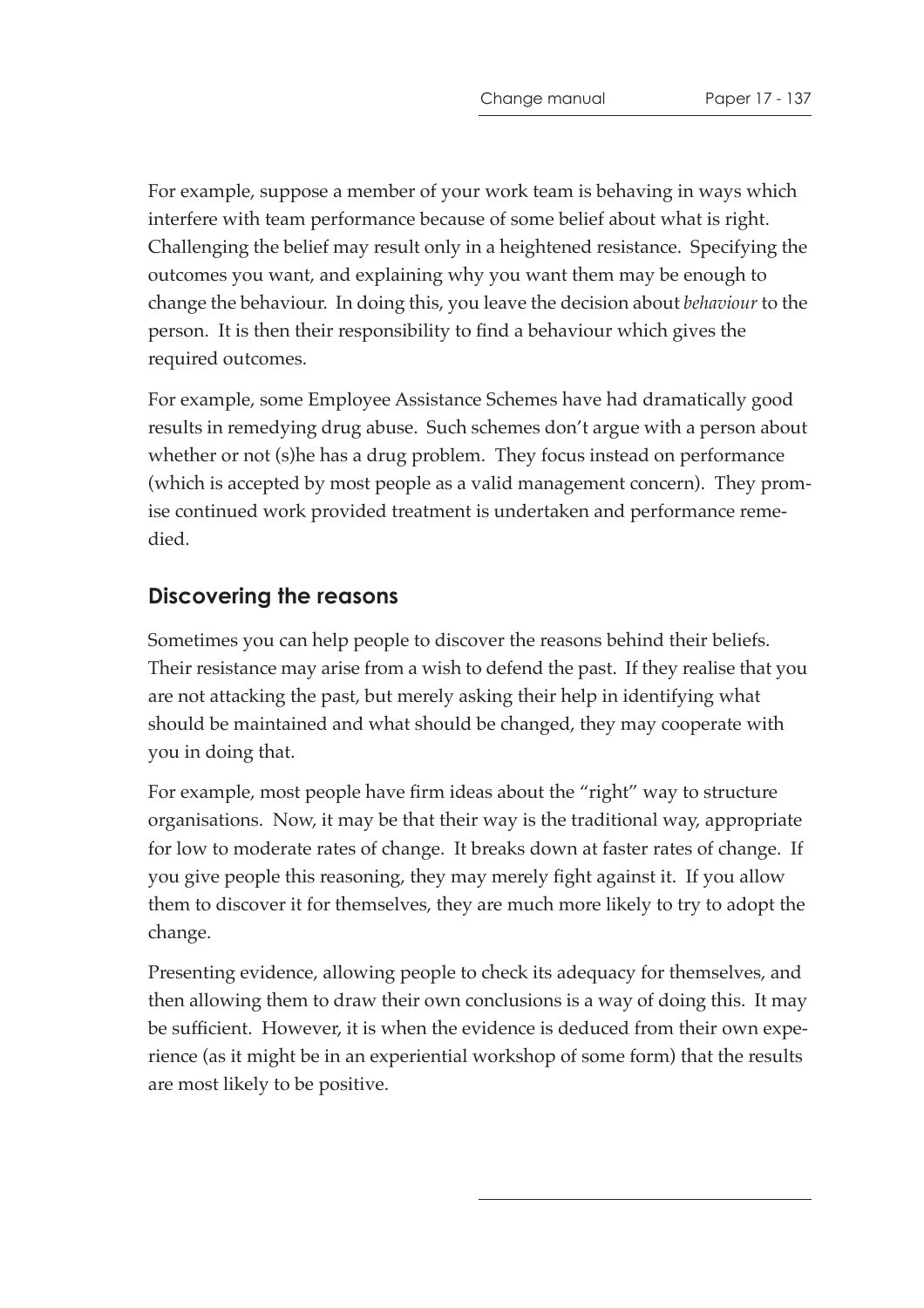This can often be combined effectively with the next strategy, that of honouring the past.

### **Honouring the past**

Some resistance to change occurs because people believe they are being asked to deny what has been an important part of their history. However, if they can be given an opportunity to examine their past, and the relevance to the present, they may decide voluntarily that some of the past can now be left behind. Particularly if the past is appropriately honoured, it can then be appropriately buried.

There are history-based techniques which work well for intact work teams and other social systems. Tim Dalmau and I have written about them in a number of places; see the description of a "history trip" in Dick and Dalmau (1990).

### **Allowing time**

Time often allows people to become used to ideas that they resist at first. An idea which is regarded at first as outlandish may come to seem more natural with some more exposure to it.

For example, consider current community attitudes to unmarried couples living together, compared to the previous attitude that it is "living in sin".

Sometimes, therefore, you can reduce the resistance arising from beliefs without reason by giving enough prior notice of a change. This is more likely to work if you give a detailed set of reasons, and if you make it gently clear that the change is going to occur despite whatever "lobbying" takes place in the meantime (and if people think you mean it).

# **Changing the behaviour directly**

Evidence demonstrates that if you change people's behaviour , their attitudes will later change to maintain consistency. Witness Peter Wilenski's (1986) idea of driving change by introducing legislation.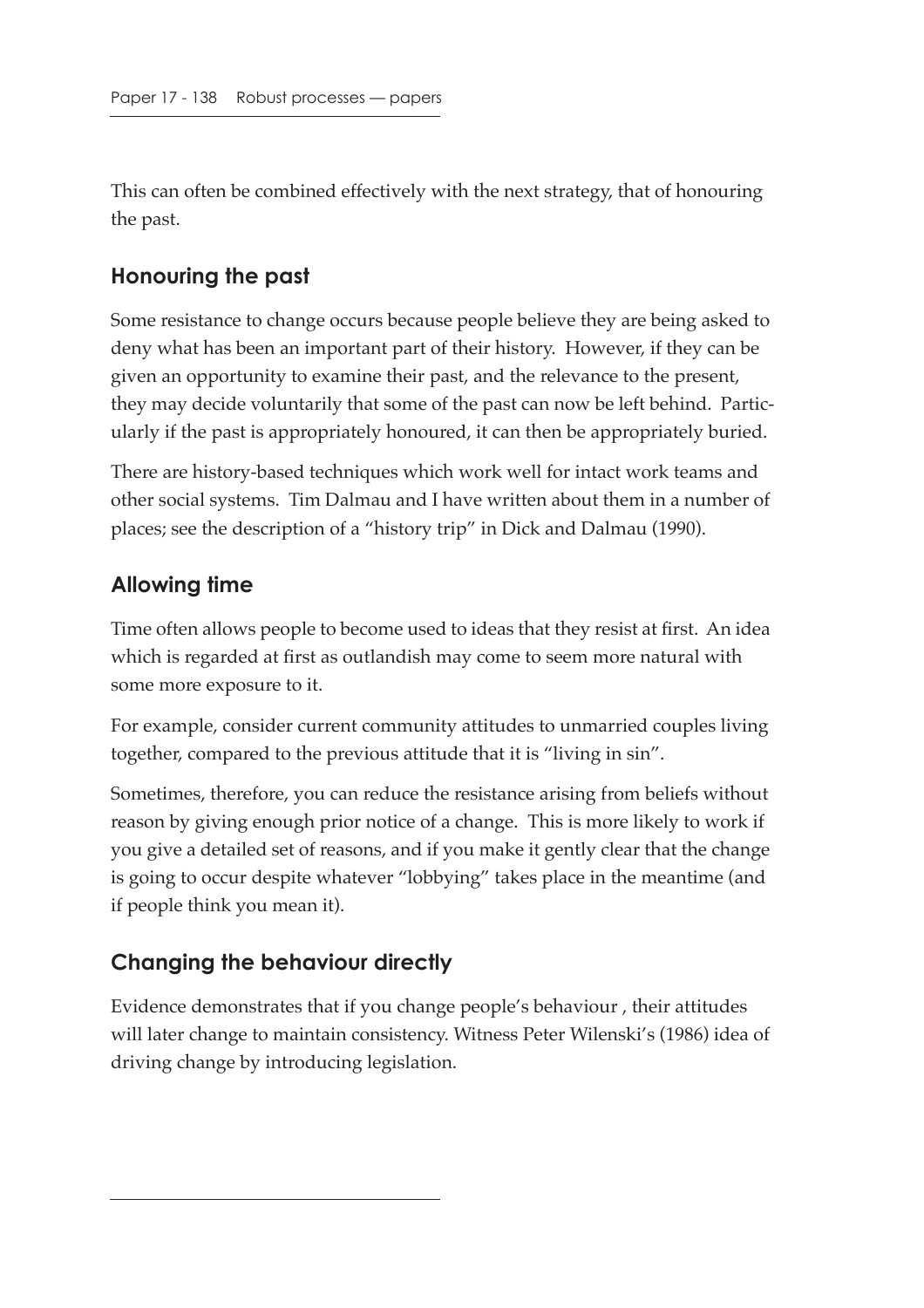It is often believed that you change behaviour by first changing attitudes. This is sometimes true. But mostly it is easier to change attitudes by first changing behaviour, than it is to change behaviour by first changing attitudes.

Offering incentives for some behaviour usually leads in time to an increase in that behaviour. Some time later again, the attitudes will be found to have changed too.

Being clear about what is negotiable is important here. In implementing changes which have been decided elsewhere, this is more important than pretending support which isn't real.

Imagine a manager you report to who actually opposes a change from senior management. Consider three alternatives: the person says...

*"Of course there are good reasons for this change. The people who made it have much more information than you do. I support it unreservedly."*

or

*"Those idiots in head office have done it again. I think it's a crazy idea, but at least we have to make it look as if we've done something about it. So let's clean it up as quickly as we can and get back to important things."*

or

*"It's not a change that I would have recommended. But it has to happen, and so I'm determined that it will. Now, how can we make it work so that it serves some purpose?"*

Which of these approaches would be most likely to gain your cooperation, and leave intact a trusting relationship with the person concerned?

 $\overline{\phantom{a}}$ 

These strategies are by no means the only ones; but I think they include those with the most potential. Further, they often benefit from being combined with each other. Several of the strategies can be adopted simultaneously as part of a program of strategic change.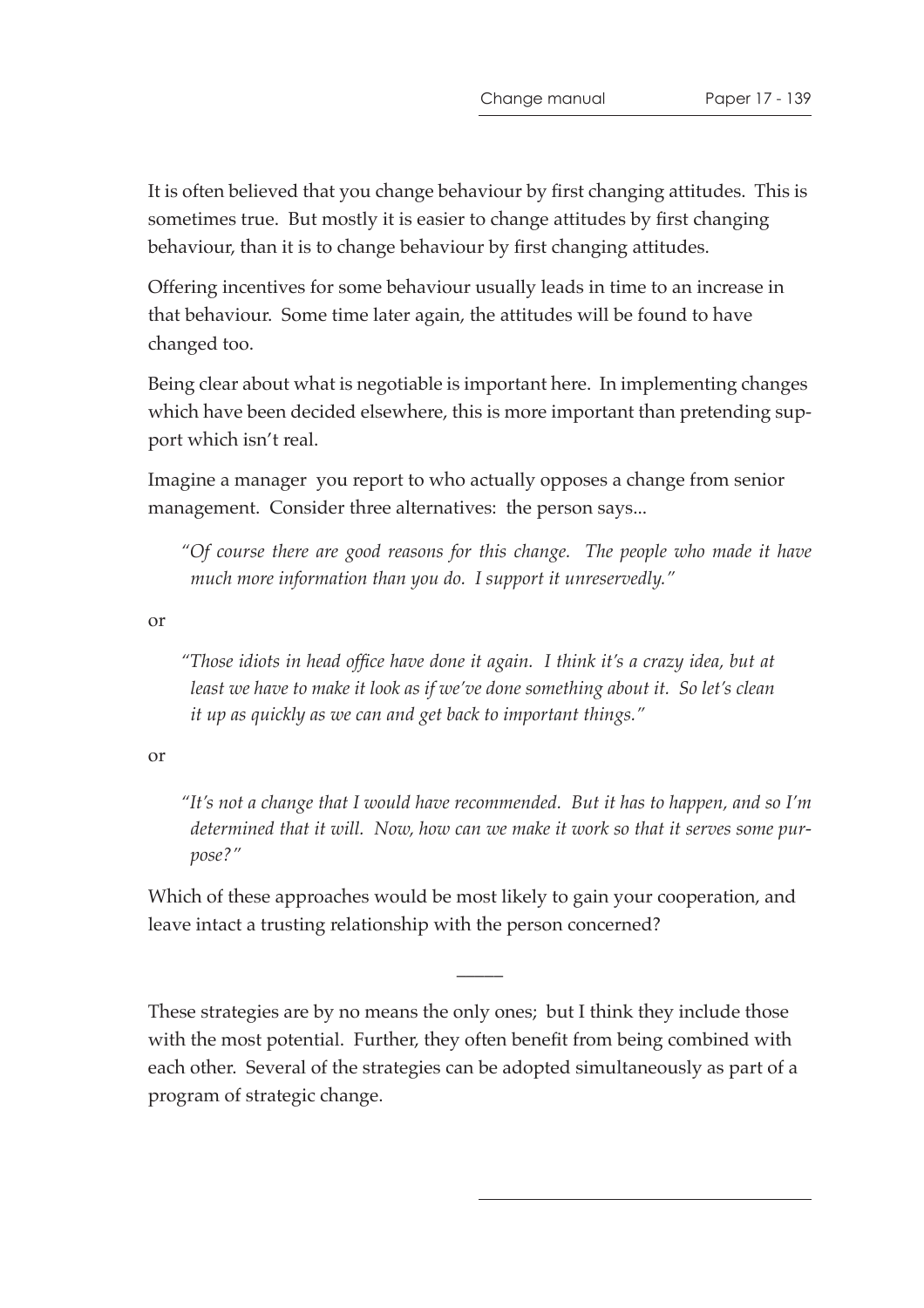# **Notes**

Aronson, E. (1972) *The social animal*. New York: Freeman.

- Dick, B and Dalmau, T (1990) *To tame a unicorn..: recipes for cultural intervention*. Chapel Hill: Interchange.
- Wilenski, Peter (1986) *Public power and public administration*. Hale and Iremonger, Sydney. Peter Wilenski was Chair of the Australian Public Service Board during the late 1970s and early 1980s. This was the period when the previously stable public sector first began the shake-up which still continues today.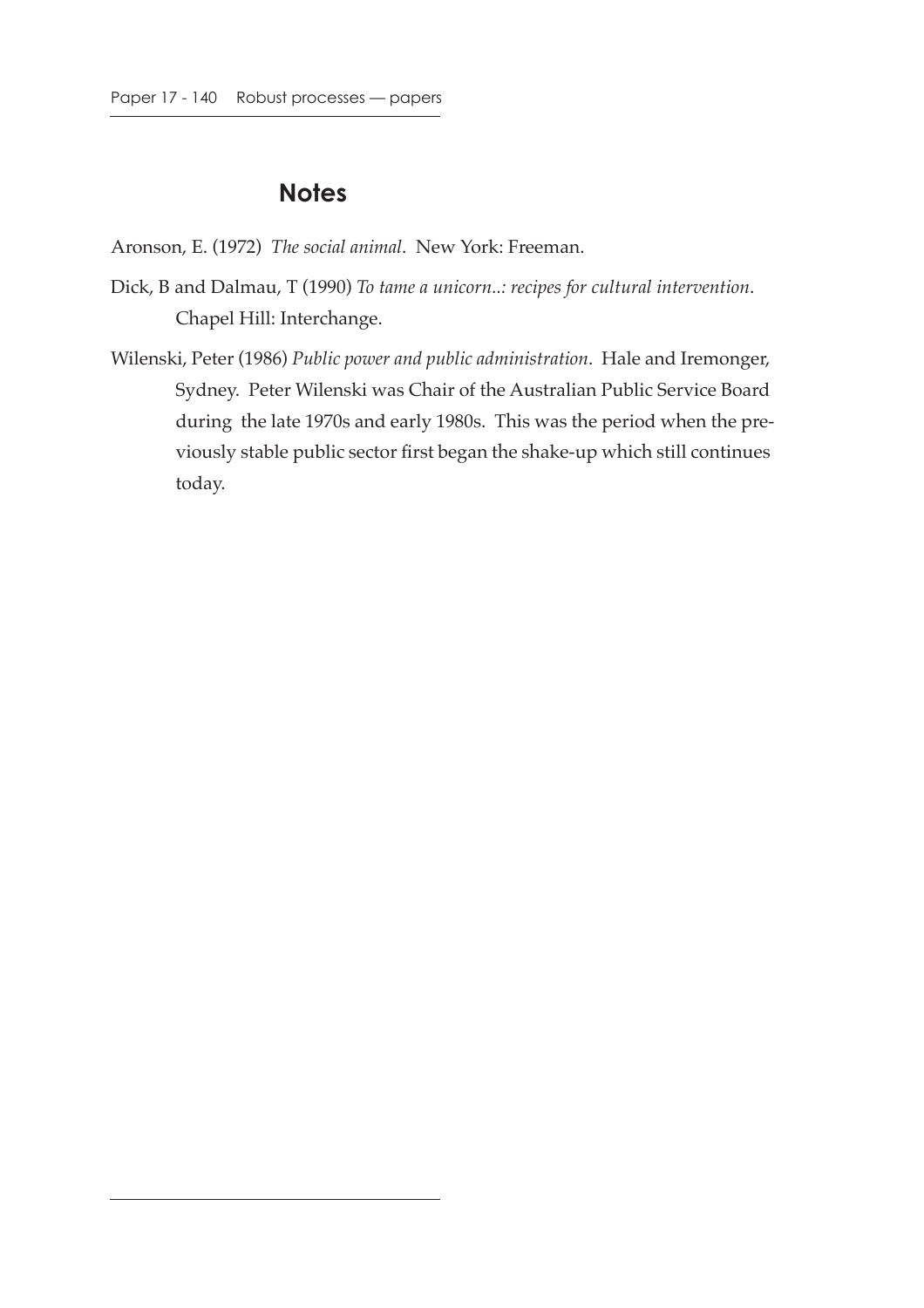# **18 Freedom within limits**

"Freedom within limits" is a model which can help in defining the relationship between a facilitator and a group, a manager and a subordinate, or similar relationships.

It is likely to be relevant throughout the change program, whenever there are group activities

### **A conceptual tool**

Copyright Bob Dick, 2001. May be copied if it is not included in material sold at a profit, and this notice is shown. Modified from Dick, B. (2001) *Negotiating the role between facilitator and group*. Chapel Hill, Qld.: Interchange. It is based on the work of Coopersmith, S. (1967) *The antecedents of self-esteem*. San Francisco: Freeman.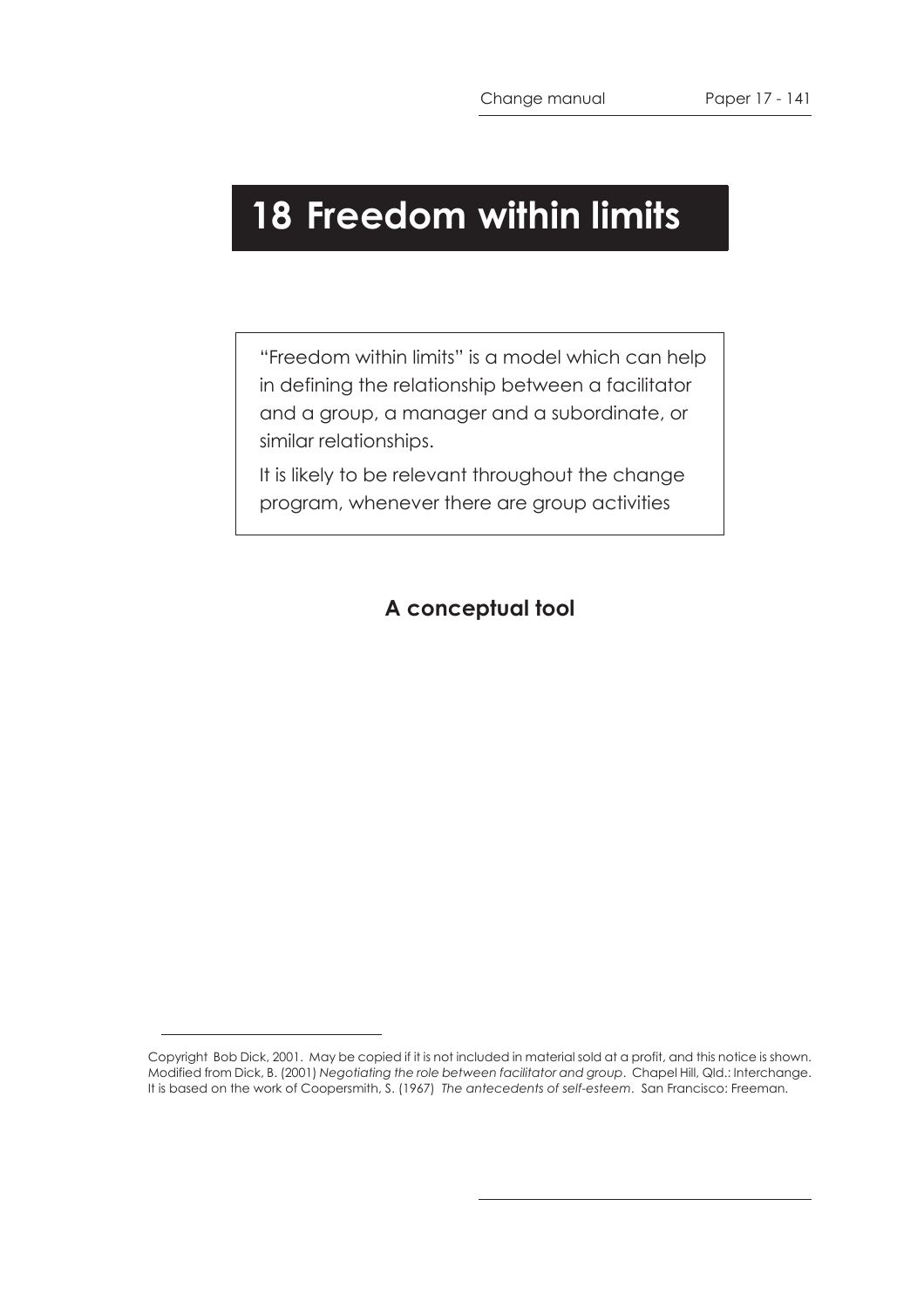In organisations it is not unusual for there to be manager-subordinate and similar relationships, and there are often differences in influence or status in other settings. The person with the official authority in the relationship then has a choice between a number of ways of managing the relationship:

|              | Table 1: |                    |
|--------------|----------|--------------------|
| high control | or       | high freedom       |
| high clarity | or       | high negotiability |
| high goals   | Ωr       | high support       |

These don't have to be either/or choices. It is often possible to get the best of both worlds. The relationship offered by the manager to the subordinate, or the facilitator to the group, may then take on this form ...

| $\overline{a}$ | Freedom                |
|----------------|------------------------|
| 1b.            | within limits          |
| 2α -           | that are clear         |
| 2b -           | and negotiable.        |
| 3a             | High aspirations, with |
| 3b.            | unconditional support  |
|                |                        |

*Provided all six criteria are achieved* this can be a recipe for high commitment to the task, the team leader, and the community organisation. Achieving it is sometimes difficult, as few leaders, in any setting, have had the opportunity to observe this style in practice.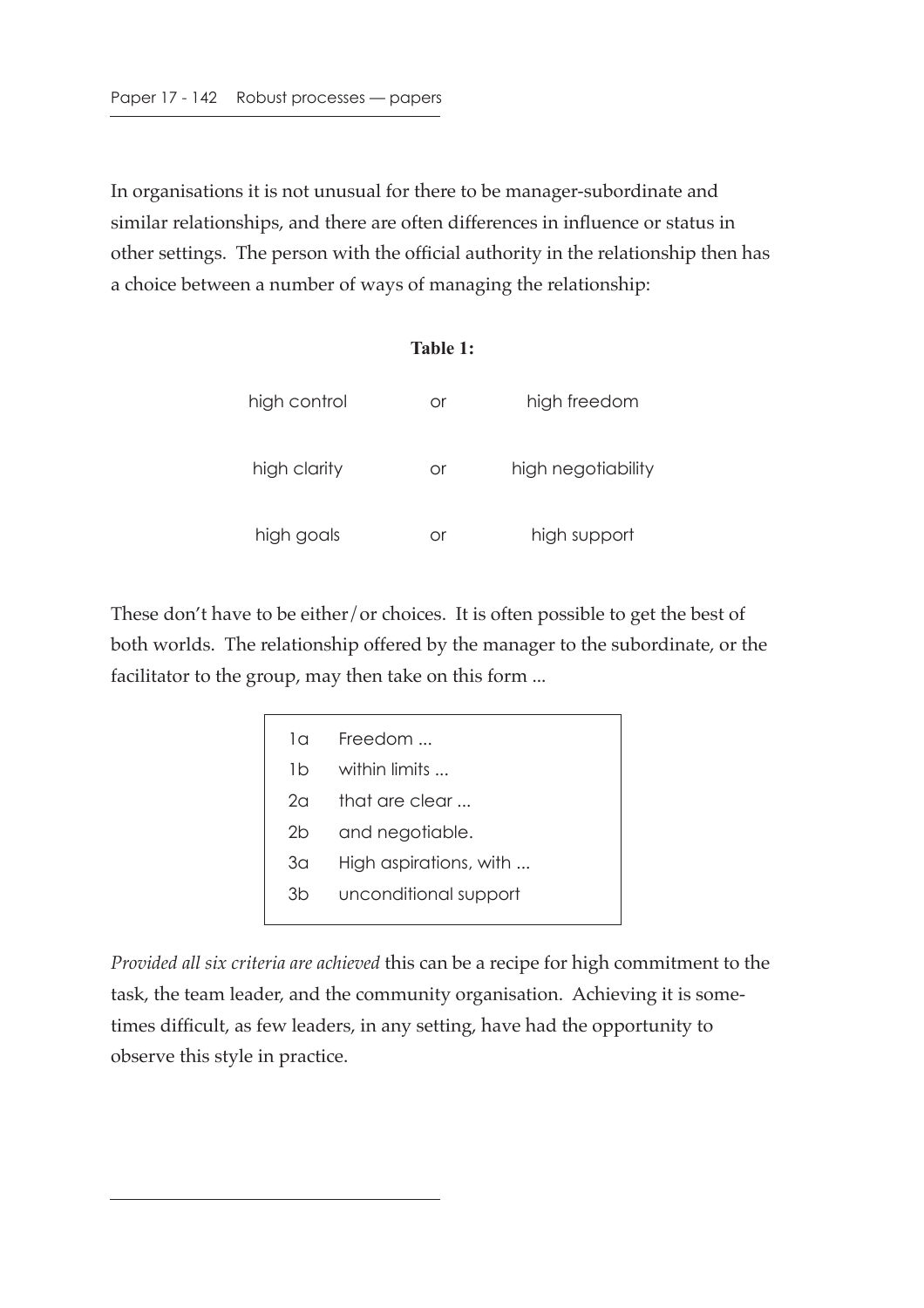The following descriptions provide some more detail. They also explain why this style of leadership is worth trying to achieve.

| 1 <sub>a</sub> | freedom                  | Provided they know how to exercise the freedom<br>responsibly, people with freedom are more likely to be<br>innovative, and more likely to be committed to group<br>effectiveness                                                     |
|----------------|--------------------------|---------------------------------------------------------------------------------------------------------------------------------------------------------------------------------------------------------------------------------------|
|                | balanced with            | Some aspects of team functioning are unavoidably the<br>manager's responsibility. Others are unavoidably the group<br>members'. Some are negotiable                                                                                   |
| 1 <sub>b</sub> | limits                   | The limits allow the manager (and other stakeholders) to<br>specify the constraints beyond which the program must<br>not go without consultation                                                                                      |
| 2a             | clear limits             | Unless the limits are clearly specified there is a danger that<br>people will stay well within them to be safe, or that they<br>will accidentally exceed them                                                                         |
|                | balanced with            | It helps to be clear about what is negotiable and what is not.<br>For what is negotiable, the limits can be negotiated outwards<br>as group members develop more skills and learn to act more<br>responsibly                          |
| 2b             | joint negotiability      | If the limits are set in concrete, people are unable to<br>adjust them to meet changing circumstances, and may<br>therefore become disillusioned                                                                                      |
| 3 <sub>a</sub> | high aspirations         | Encouraging people to aim high provides them with a<br>challenge, and may provide them initially with a spur to<br>change and later with a sense of achievement. But only if<br>they can afford to take risks                         |
|                | balanced with            | The balance is achieved by distinguishing the person from the<br>behaviour and its consequences. The conflict resolution<br>network talks about being "hard on the problem, soft on the<br>people"                                    |
| 3 <sub>b</sub> | unconditional<br>support | If the support they receive from others depends on their<br>being successful, they may well avoid risk taking by<br>staying close to what they are sure will succeed. Under<br>these conditions there is less likely to be innovation |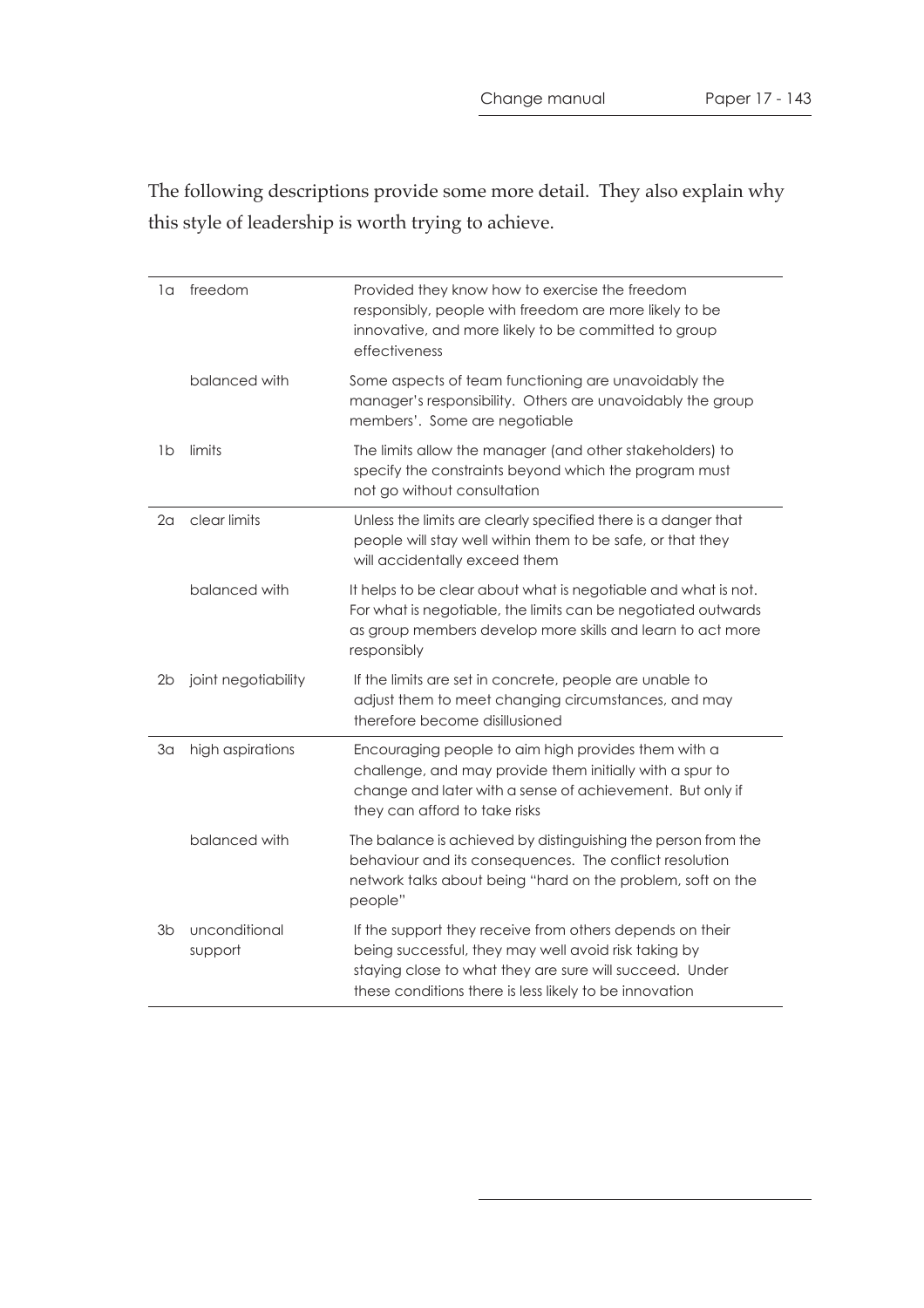Paper 17 - 144 Robust processes — papers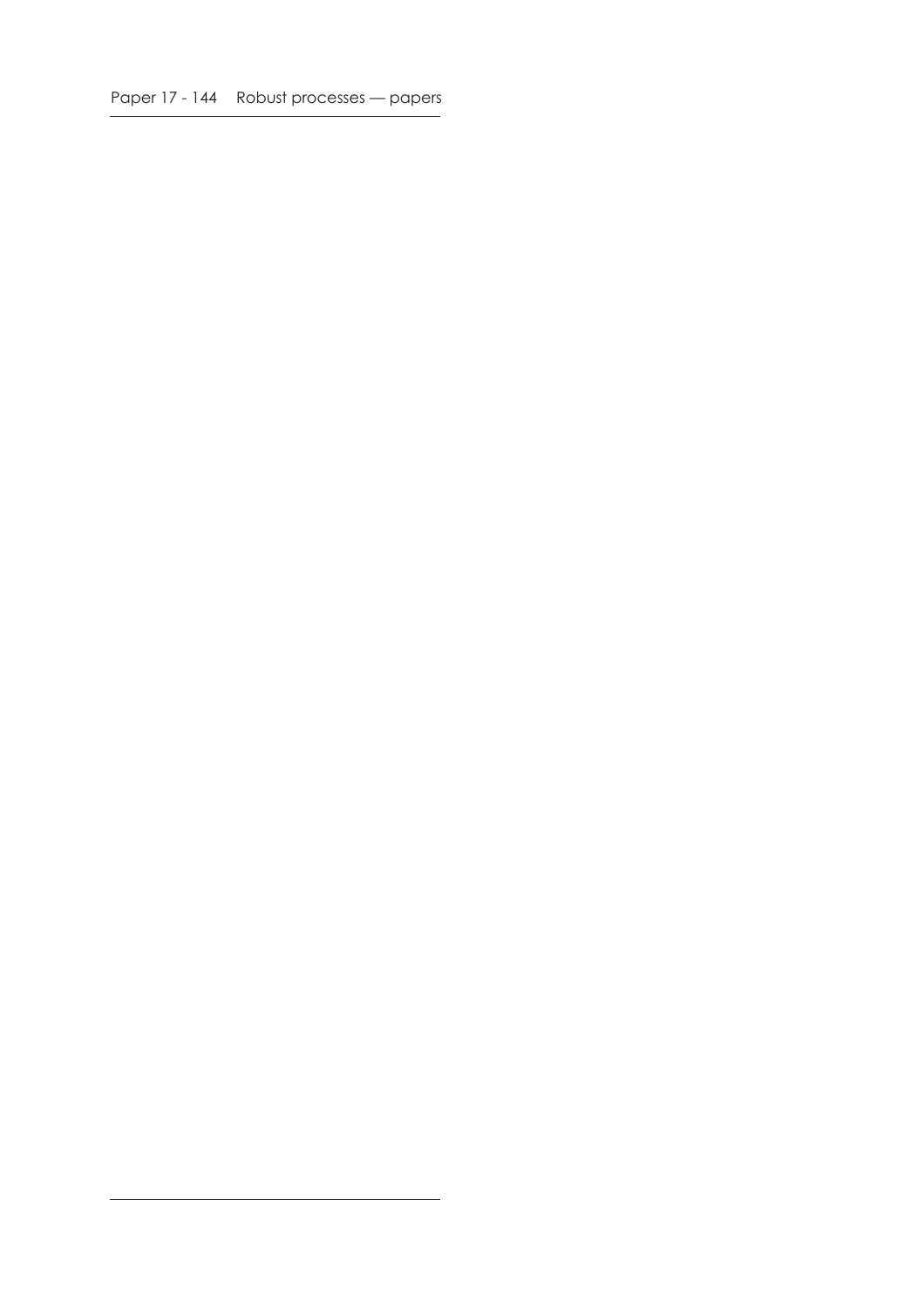# **19 Resources**

This section lists books, web sites and electronic mailing lists of use to people who are facilitating change activities

Copyright Bob Dick, 2001. May be copied if it is not included in material sold at a profit, and this notice is shown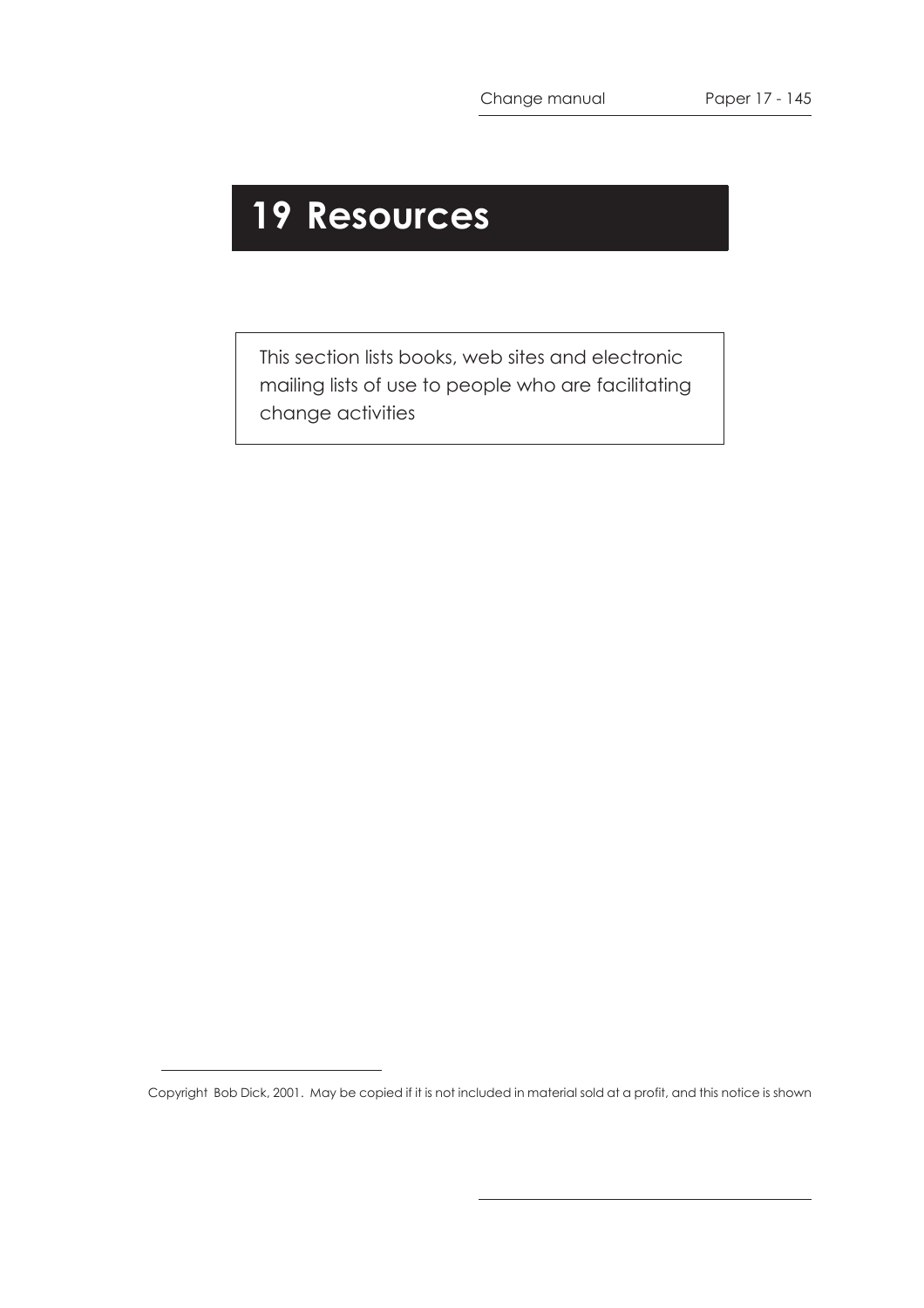### **A. Books**

Here is an introductory reading list in organisational change and group facilitation. The emphasis in this reading list is on books which are practical, or which integrate theory and practice. Those books marked  $\mathbf{w}$  in the margin together provide a reasonable overview of the field. Those marked " $\blacksquare$ " extend on that initial overview. Those marked § are specialised, but good for particular applications.

 Argyris, Chris (1990) *Overcoming organisational defenses: facilitating organisational learning*. Boston: Allyn & Bacon. Argyris, Chris (2000) *Flawed advice and the management trap: how managers can know when they're getting good advice and when they're not*. Oxford, UK: Oxford University Press. Barbour, Rosaline S., and Kitzinger, Jenny, eds. (1999) *Developing focus group research: politics, theory and practice*. London: Sage. Bennett, Roger (1990) *Choosing and using management consultants*. London: Kogan Page. Bergquist, William (1993) *The postmodern organisation: mastering the art of irreversible change*. San Francisco: Jossey-Bass. Bruce, Raymon, and Wyman, Sherman (1998) *Changing organizations: practicing action training and research*. Thousand Oaks, Ca.: Sage. Bunker, Barbara Benedict, and Alban, Billie T. (1997) *Large group interventions: engaging the whole system for rapid change*. San Francisco, Ca.: Jossey-Bass. Burke, W. Warner (1994) *Organization development: a process of learning and changing*, second edition. Reading, Mass.: Addison-Wesley.

Campfens, Hubert, ed. (1997) *Community development around the world: practice, theory, research, training*. Toronto: University of Toronto Press.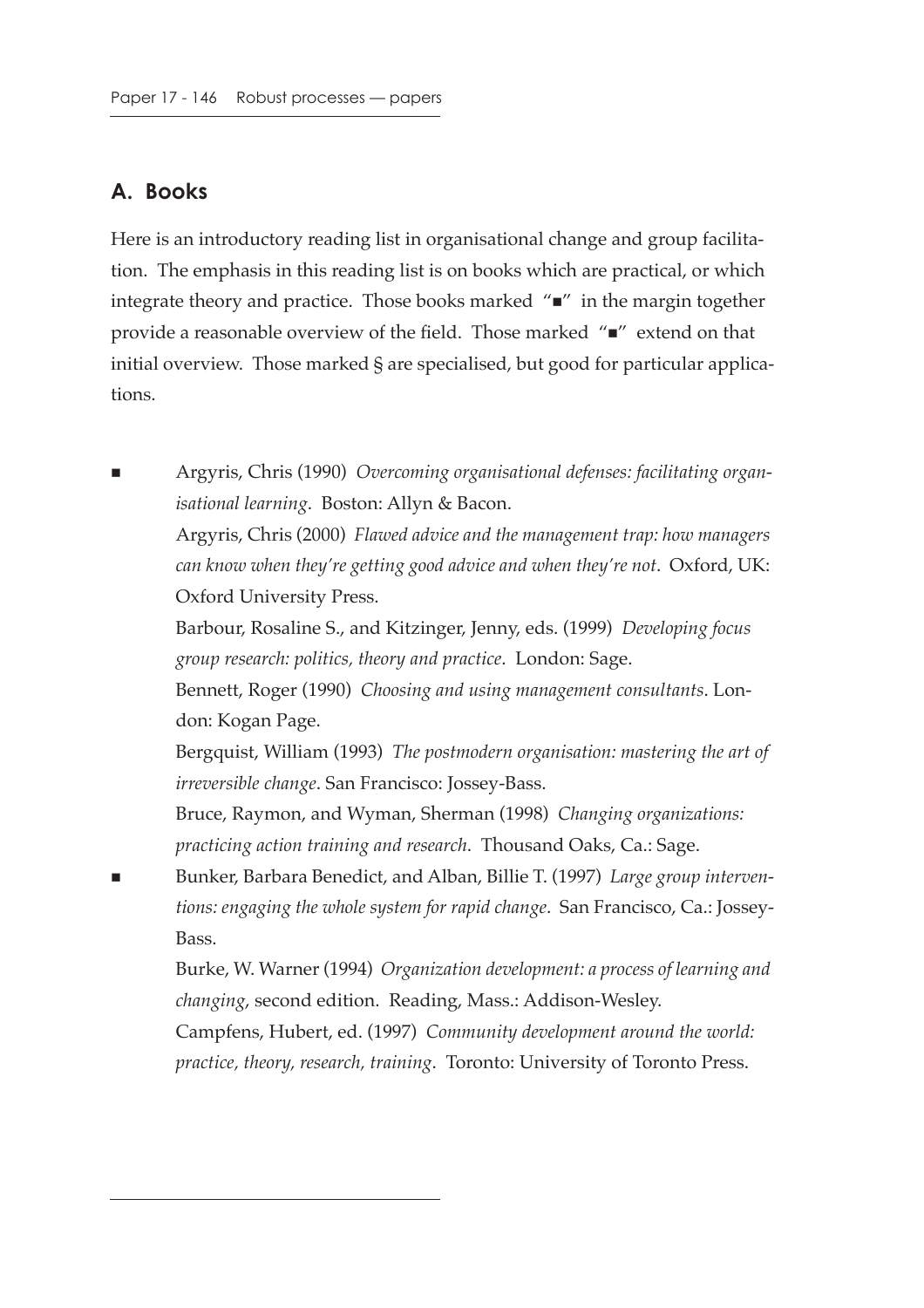Caro-Bruce, Cathy (2000) *Action research facilitator's handbook*. Oxford, Ohio: National Staff Development Council.

Carpenter, Susan L. and Kennedy, W.J.D. (1988) *Managing public disputes: a practical guide to handling conflicts and reaching agreements*. San Francisco, Ca.: Jossey-Bass.

Chamala, Shankariah, and Mortiss, Peter D. (1991) *Group management skills for land care: a trainer's guide*. Brisbane: Australian Academic Press. Christenson, James A. and Robinson, Jerry W., Jr, eds. (1989) *Community development in perspective*. Ames, Iowa: Iowa State University Press.

 Cox, Fred M.; Erlich, John L.; Rothman, Jack; and Tropman, John E., eds. (1987) *Strategies for community organisation: a book of readings*, fourth edition. Itasca: Peacock.

Collins, David (1998) *Organizational change: sociological perspectives*. London: Routledge.

Cope, Bill, and Kalantzis, Mary (1997) *Productive diversity: a new, Australian model for work and management*. Annandale, NSW: Pluto Press.

Cunningham, J. Barton (1993) *Action research and organizational development*. Westport, Connecticut: Praeger.

Dawson, Patrick (1994) *Organizational change: a processual approach*. London: Paul Chapman Publishing. [144 Liverpool Rd London.]

- Dougherty, A. Michael (1990) *Consultation: practice and perspectives*. Pacific Grove, Ca.: Brooks/Cole. Dunphy, Dexter, and Griffiths, Andrew (1998) *The sustainable corporation: organisational renewal in Australia*. St Leonards: Allen & Unwin. Emery, Merrelyn (1999) *Searching: the theory and practice of making cultural change*. Amsterdam: Benjamins.
- Erlich, John L., Rothman, Jack, and Teresa, Joseph G. (1999) *Taking action in organizations and communities*, second edition. Dubuque, Iowa: eddie bowers publishing.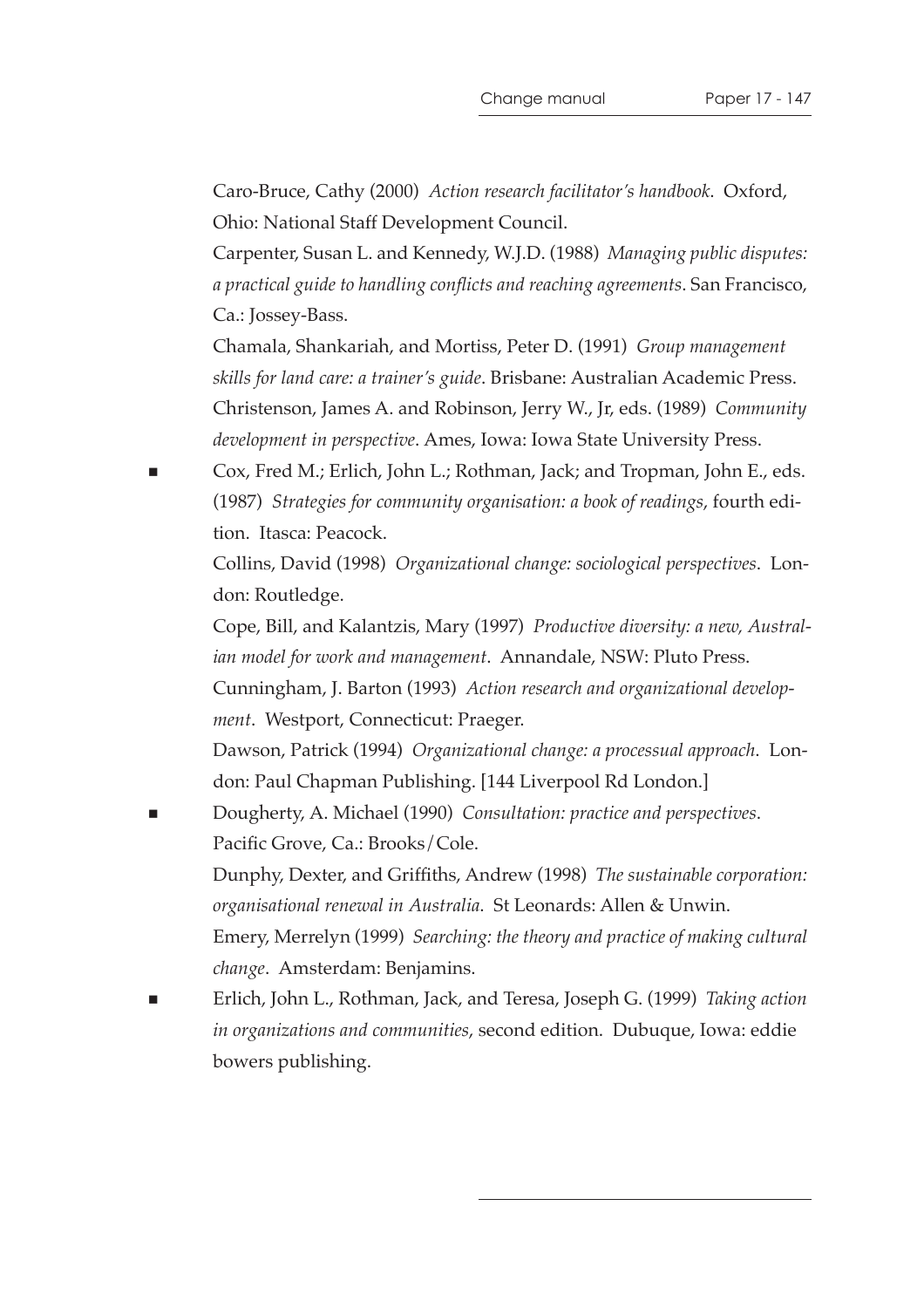- § Fisher, Dalmar, and Torbert, William R. (1995) *Personal and organizational transformations: the true challenge of continual quality improvement*. London: McGraw-Hill.
- Flood, Marie; and Lawrence, Annee, eds. (1990) *The community action book*, second edition. NSW: NCOSS (Council of Social Service of New South Wales).

Flood, Robert Louis (1999) *Rethinking the fifth discipline: learning within the unknowable*. London: Routledge.

 French, Wendell, and Bell, Cecil H. (1999) *Organization development: behavioral science interventions for organizational improvement*, sixth edition. Englewood Cliffs, NJ: Prentice-Hall. French, Wendell; Bell, Cecil H., Jr.; and Zawacki, Robert A., eds. (2000)

*Organization development and transformation: managing effective change*, fifth edition. Boston: McGraw-Hill.

- § Galbraith, Jay R. (1995) *Designing organizations: an executive briefing on strategy, structure and process*. San Francisco: Jossey-Bass.
- Gummesson, Evert (2000) *Qualitative methods in management research*, second edition. Thousand Oaks, Ca.: Sage. Gustavsen, Bjrn (1992) *Dialogue and development: theory of communication, action research and the restructuring of working life*. Assen: Van Gorcum; and Stockholm: Arbetslivscentrum.
- § Hammond, Sue Annis (1996) *The thin book of appreciative inquiry*. Plano, Tx.: Kodiak Consulting.
- § Hammond, Sue Annis, and Royal, Cathy, eds. (1998) *Lessons from the field: applying appreciative inquiry*. Plano, Tx: Practical Press.
- Hance, Billie Jo; Chess, Caron.; and Sandman, Peter M. (1990) *Industry risk communications manual: improving dialogue with communities*. Florida: Lewis Publishers.

Hare, A. Paul (1992) *Groups, teams, and social interaction: theories and applications*. New York: Praeger.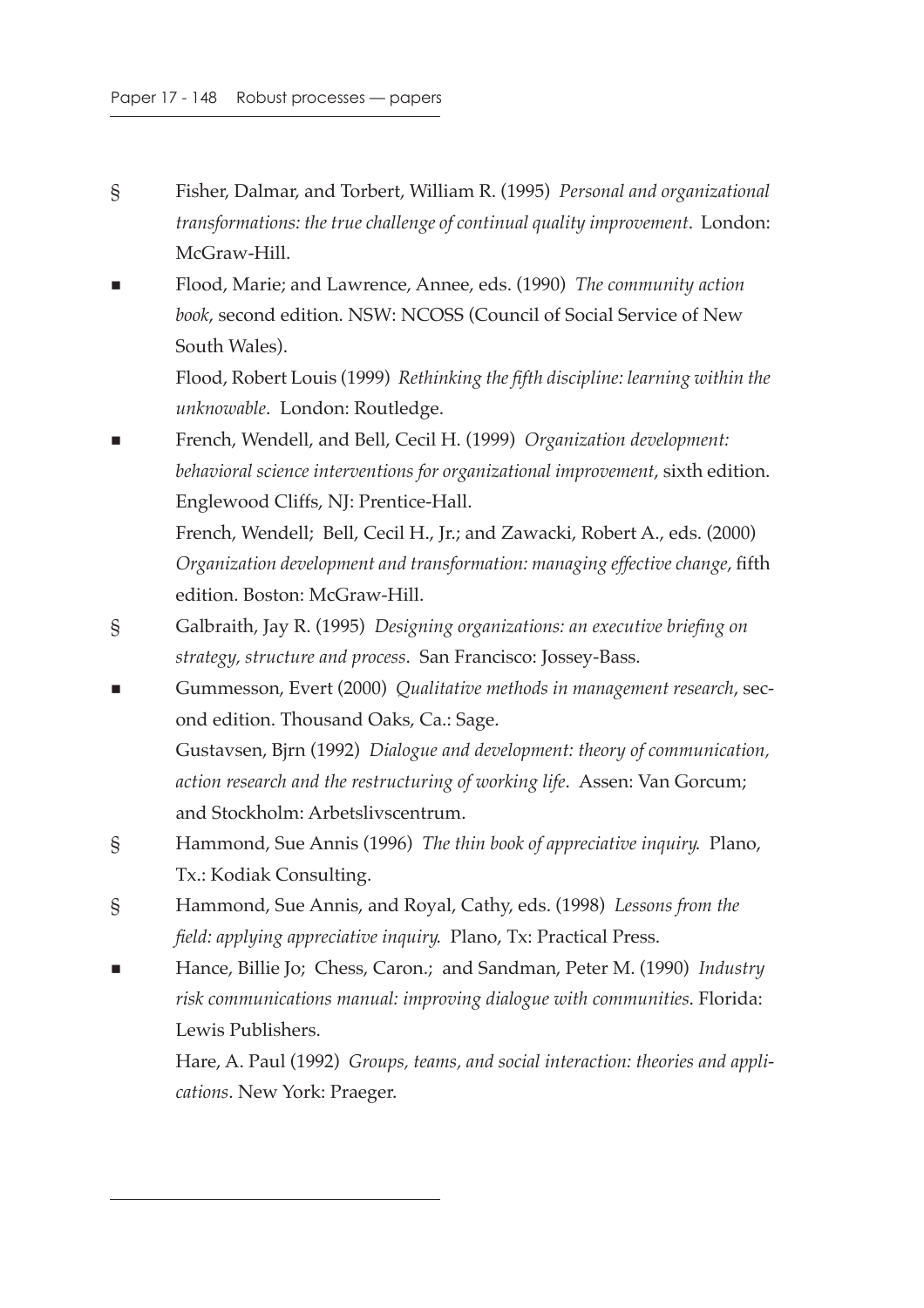Harrison, Michael I., and Shirom, Arie (1999) *Organizational diagnosis and assessment: bridging theory and practice*. Thousand Oaks, Ca.: Sage. Heller, Kenneth (1990) Social and community intervention. *Annual Review of Psychology*, 41, 141-168.

 Heron, John (1999) *The complete facilitator's handbook*. London: Kogan Page.

> Hogan, Christine (2000) *Facilitating empowerment: a handbook for facilitators, trainers and individuals*. London: Kogan Page.

 Holman, Peggy, and Devane, Tom, eds. (1999) *The change handbook: group methods for shaping the future*. San Francisco, Ca.: Berrett-Koehler. Hunter, Dale; Bailey, Anne; and Taylor, Bill (1999) *The essence of facilitation: being in action in groups*. Auckland, NZ: Tandem Press. Hussey, David, ed. (1996) *The implementation challenge*. Chichester: Wiley.

Ife, Jim (1995) *Community development: creating community alternatives vision, analysis and practice*. Sydney: Longman Australia.

Jones, Beau Fly; Rasmussen, Claudette M., and Moffitt, Mary C. (1997) *Real-life problem solving: a collaborative approach to interdisciplinary learning*. Washington, DC: American Psychological Association.

Kalliola, Satu, and Nakari, Risto (1999) *Resources for renewal: a participatory approach to the modernization of municipal organizations in Finland*. Amsterdam: Benjamins.

Kaner, Sam; with Lind, Lenny; Toldi, Catherine; Fish, Sarah; and Berger, Duane (1996) *Facilitator's guide to participatory decision-making*. Gabriola Island, BC: New Society Publishers.

Kaplan, Allan (1996) *The development practitioners' handbook*. London: Pluto Press.

Kelly, Anthony, and Sewell, Sandra. (1988) *With head, heart and hand: dimensions of community building*. Brisbane, Qld.: Boolarong.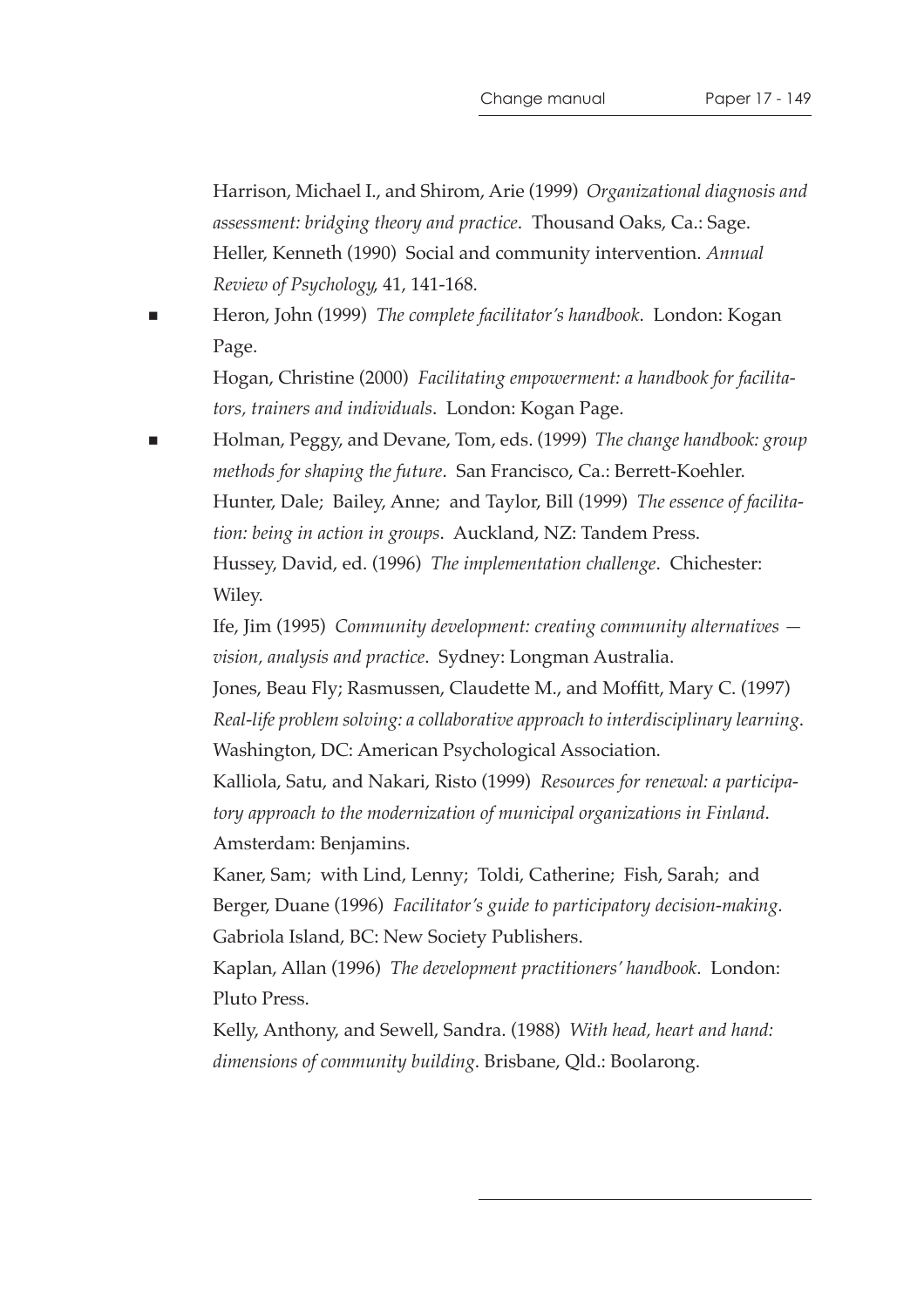Kock, Ned (1999) *Process improvement and organizational learning: the role of collaboration technologies*. Hershey, Pa.: Idea Group Publishing.

- § Kotler, Philip, and Roberto, Eduardo L. (1989) *Social marketing: strategies for changing public behaviour*. New York: Free Press.
- Limerick, David and Cunnington, Bert (1994) *Managing the new organisation: a blueprint for networks and strategic alliances*. San Francisco, Ca.: Jossey-Bass.

Lipsey, Mark W., and Cordray, David S. (2000) Evaluation methods for social intervention. *Annual Review of Psychology*, 51, 345-375.

§ Marquardt, Michael J. (1999) *Action learning in action: transforming problems and people for world-class organizational learning*. Palo Alto, Ca.: Davis-Black.

McArdle, Jeremy (1993) *Resource manual for facilitators in community development*. Melbourne: Vista Publications.

McGill, Ian, and Beaty, Liz (1995) *Action learning: a guide for professional, management and educational development*, second edition. London: Kogan Page.

Mohrman, Susan Albers; Galbraith, Jay R.; Lawler, Edward E., III; and associates (1998) *Tomorrow's organization: crafting winning capabilities in a dynamic world*. San Francisco: Jossey-Bass.

Mortiss, Peter Donald, and Chamala, Shankariah (1990) *Improving participative planning and decision-making*. Bowen Hills, Qld.: Australian Academic Press.

Mumford, Alan, Ed. (1997) *Action learning at work*. Aldershot, UK: Gower.

Nadler, David A., and Tushman, Michael L. (1997) *Competing by design: the power of organizational architecture*. New York: Oxford University Press.

Nelson-Jones, Richard (1991) *Leading training groups: a manual of practical group skills for trainers*. Sydney: Holt Rinehart Winston.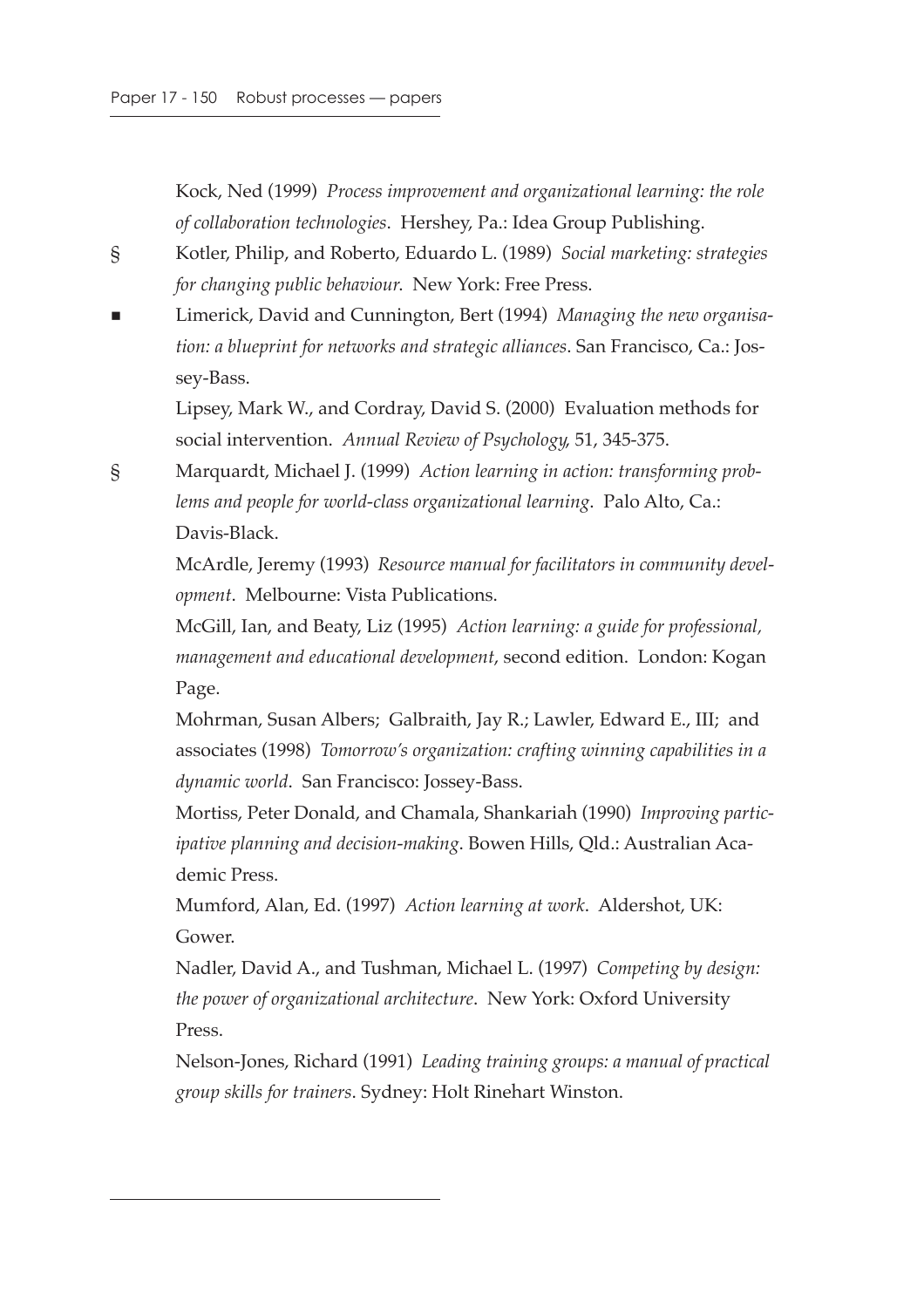Nyden, Philip; Figert, Anne; Shibley, Mark; and Burrows, Darryl, eds. (1997) *Building community: social science in action*. Thousand Oaks, Ca.: Pine Forge Press. Owen, Harrison (1997) *Open space technology: a user's guide*, second edition. San Francisco, Ca.: Berrett-Koehler. Patrickson, Margaret, Bamber, Val, and Bamber, Greg J., eds. (1995) *Organisational change strategies: case studies of human resource and industrial relations issues*. Melbourne: Longman Australia.

- Peavey, Fran (2000) *Heart politics revisited*. Annandale, NSW: Pluto Press. Pedler, Mike, ed. (1991) *Action learning in practice*, 2nd edition. Aldershot, Hants.: Gower.
- Raelin, Joseph A. (2000) *Work-based learning: the new frontier of management development*. Upper Saddle, NJ: Prentice-Hall. Rees, Fran (1991) *How to lead work teams: facilitation skills*. San Diego: Pfeiffer & Co.
- § Rothman, Jay (1997) *Resolving identity-based conflict in nations, organisations, and communities*. San Francisco, Ca.: Jossey-Bass. Rothwell, William J. (1999) *The action learning guidebook: a real-time strategy for problem solving training design and employee development*. San Francisco, Ca.: Jossey-Bass/Pfeiffer.
- Rothwell, William J., Sullivan, Roland, and McLean, Gary N., eds. (1995) *Practicing organization development: a guide for consultants*. Jossey-Bass/ Pfeiffer.
- § Sarkissian, Wendy and Perlgut, Donald, eds. (1994) *The community participation handbook: resources for public involvement in the planning process*, second edition. Murdoch: Institute for Science and Technology Policy, Murdoch University.
- § Sarkissian, Wendy and Walsh, Kelvin, eds. (1994) *Community participation in practice: workshop checklist*. Murdoch: Institute for Science and Technology Policy, Murdoch University.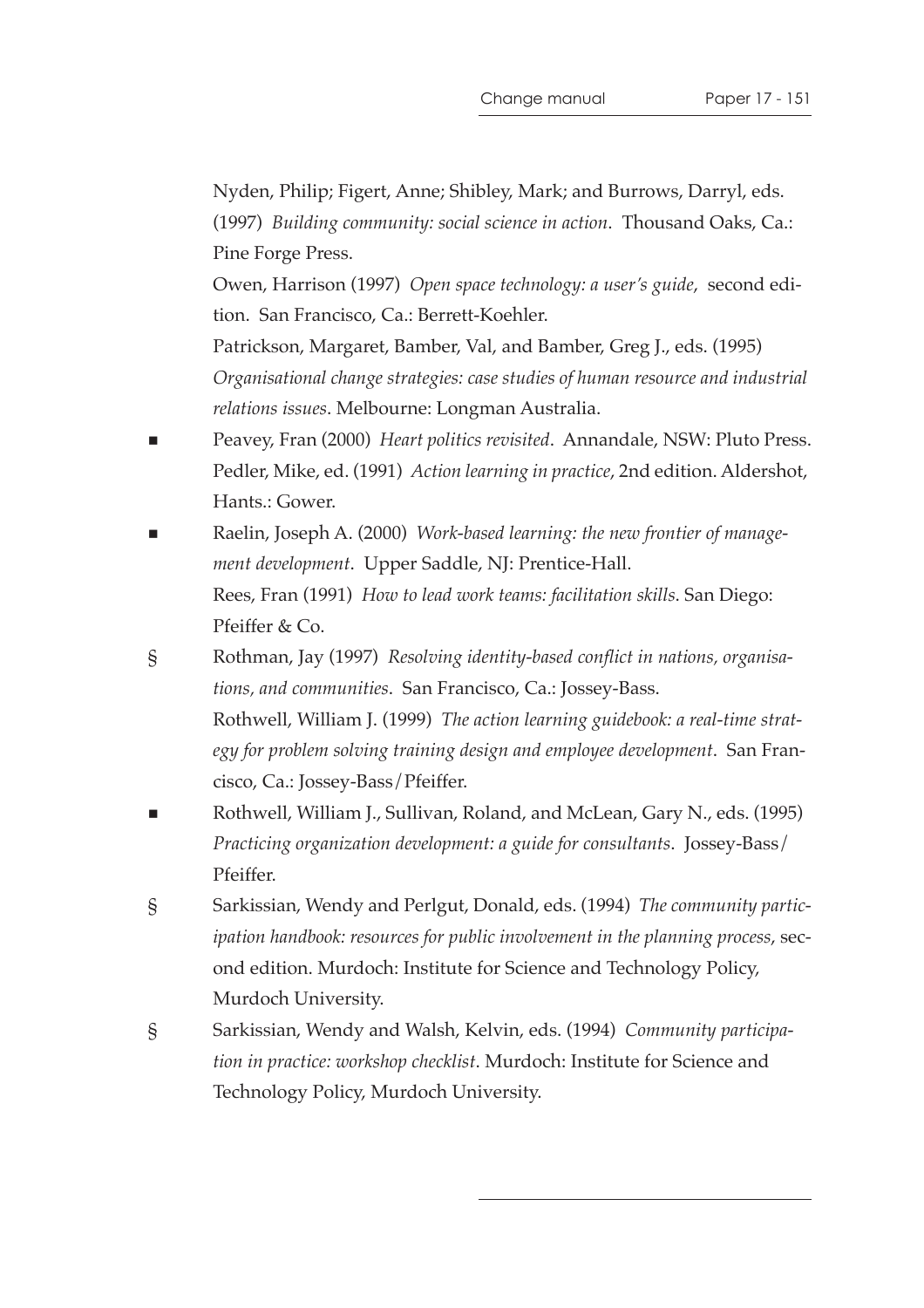Schein, Edgar H. (1999) *Process consultation revisited*. Reading, Mass.: Addison-Wesley.

Schein, Edgar H. (1999) *The corporate culture survival guide: sense and nonsense about culture change*. San Francisco, Ca.: Jossey-Bass. Schratz, Michael, and Walker, Rob (1995) *Research as social change: new opportunities for qualitative research*. London: Routledge. Selener, Daniel (1998) *Participatory action research and social change*, third edition. Ithaca, NY: Cornell Participatory Action Research Network, Cornell University.

 Senge, Peter M.; Kleiner, Art; Roberts, Charlotte; Ross, Richard B.; and Smith, Bryan J. (1994) *The fifth discipline fieldbook: strategies and tools for building a learning organization*. New York: Doubleday. Senge, Peter M.; Kleiner, Art; Roberts, Charlotte; Ross, Richard; Roth, George; and Smith, Bryan. (1999) *The dance of change: the challenges of sustaining momentum in learning organizations*. London: Nicholas Brealey. Smith, Susan E. and Willms, Dennis G., with Johnson, Nancy A., eds. (1997) *Nurtured by knowledge: learning to do participatory action-research*. New York: Apex.

Spinks, Tony and Clements, Phil (1993) *A practical guide to facilitation skills: a real-world approach*. London: Kogan Page.

Srivastva, Suresh, and Cooperrider, David L., eds. (1999) *Appreciative management and leadership: the power of positive thought and action in organizations*, revised edition. Euclid, Ohio: Williams Custom Publishing. Toulmin, Stephen, and Gustavsen, Bjrn (1996) *Beyond theory: changing organizations through participation*. Amsterdam: Benjamins.

- Wadsworth, Yoland (1984) *Do it yourself social research*. Melbourne: Victorian Council of Social Service and Melbourne Family Care Association.
- Wadsworth, Yoland (1991) *Everyday evaluation on the run*. Melbourne: Action Research Issues Assn. Inc.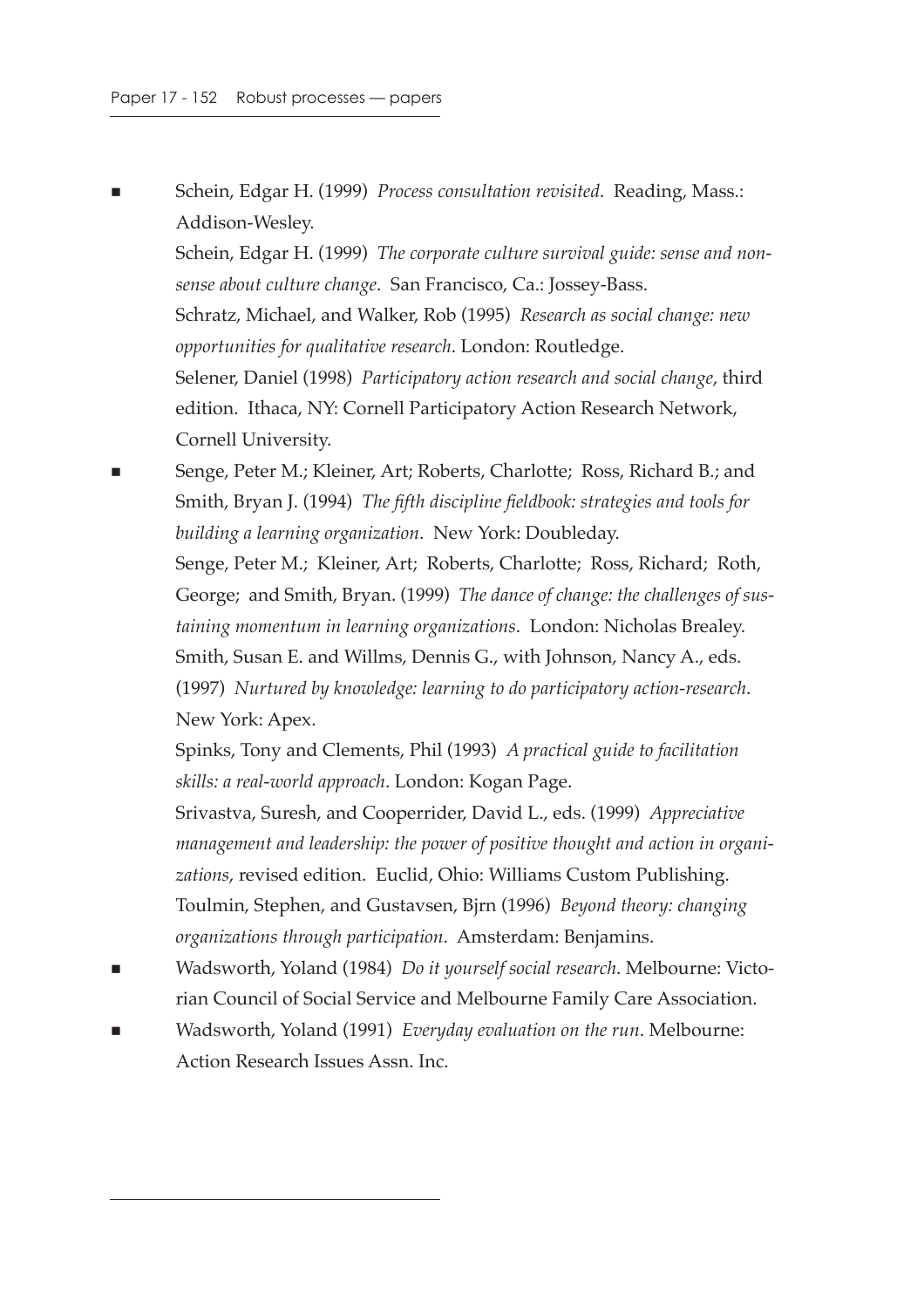Watkins, Karen E., and Marsick, Victoria J. (1993) *Sculpting the learning organization: lessons in the art and science of systemic change*. San Francisco, Ca.: Jossey-Bass.

Weinstein, Krystyna (1995) *Action learning: a journey in discovery and development*. Harper Collins.

- § Weisbord, Marvin R. (1991) *Productive workplaces: organising and managing for dignity, meaning and community*. San Francisco: Jossey-Bass.
- Weisbord, Marvin R. (1992) *Discovering common ground*. San Francisco: Berrett-Koehler.
- Whiteley, Alma (1995) *Managing change: a core values approach*. South Melbourne: Macmillan Education Australia. Worley, Christopher G., Hitchin, David E., and Ross, Walter L. (1996) *Integrated strategic change: how OD builds competitive advantage*. Reading: Addison-Wesley.

## **B. Web resources**

Some sites on organisation development, change management and facilitation are listed below. Most of these are sites which link to other web-based resources.

#### **Organisation development**

http://www.mapnp.org/library/org\_chng/chng\_mng/chng\_mng.htm http://humanresources.about.com/careers/humanresources/cs/orgdevelopment/ http://members.aol.com/odinst/ http://www.orgdct.com/OD%20resources-variety.htm http://www.escape.ca/~rbacal/books/consulting/ http://www.hruniverse.com/od.htm

#### **Action research**

http://www.scu.edu.au/schools/gcm/ar/arhome.html http://www.uq.net.au/action\_research/arhome.html (a mirror of the site above)